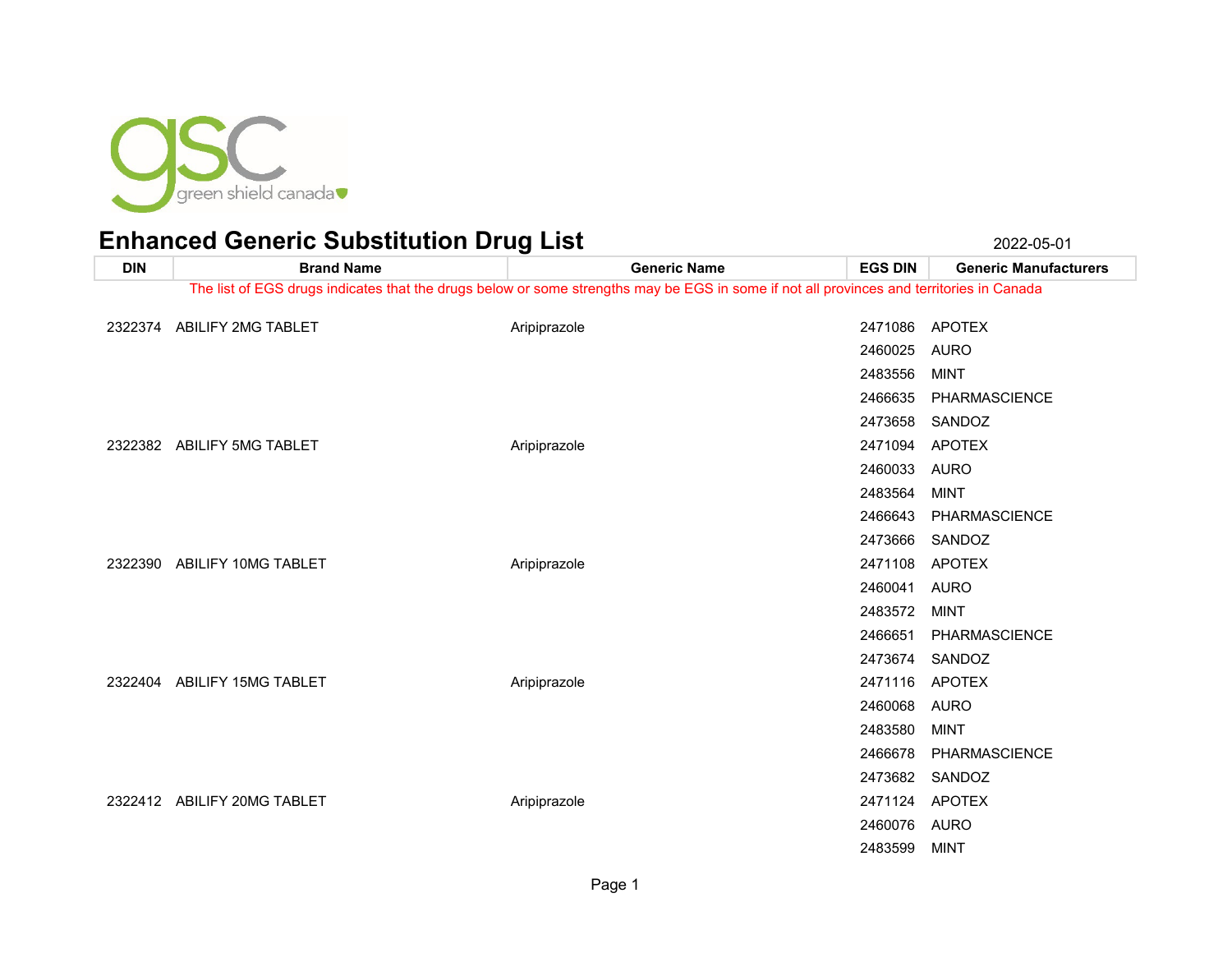

**DIN Brand Name Generic Name EGS DIN Generic Manufacturers** The list of EGS drugs indicates that the drugs below or some strengths may be EGS in some if not all provinces and territories in Canada PHARMASCIENCE SANDOZ 2322455 ABILIFY 30MG TABLET Aripiprazole 2471132 APOTEX AURO MINT PHARMASCIENCE SANDOZ ACCUPRIL 5MG TABLET Quinapril 2248499 APOTEX PHARMASCIENCE ACCUPRIL 10MG TABLET Quinapril 2248500 APOTEX PHARMASCIENCE ACCUPRIL 20MG TABLET Quinapril 2248501 APOTEX PHARMASCIENCE ACCUPRIL 40MG TABLET Quinapril 2248502 APOTEX PHARMASCIENCE ACCURETIC 10/12.5MG TABLET Quinapril/HCTZ 2408767 APOTEX AURO ACCURETIC 20/12.5MG TABLET Quinapril/HCTZ 2408775 APOTEX AURO 2237369 ACCURETIC 20/25MG TABLET A Cuinapril/HCTZ CONTROLLED 2408783 APOTEX AURO ACLASTA 5MG INJ Zoledronic Acid 2422433 DR REDDY'S LAB TARO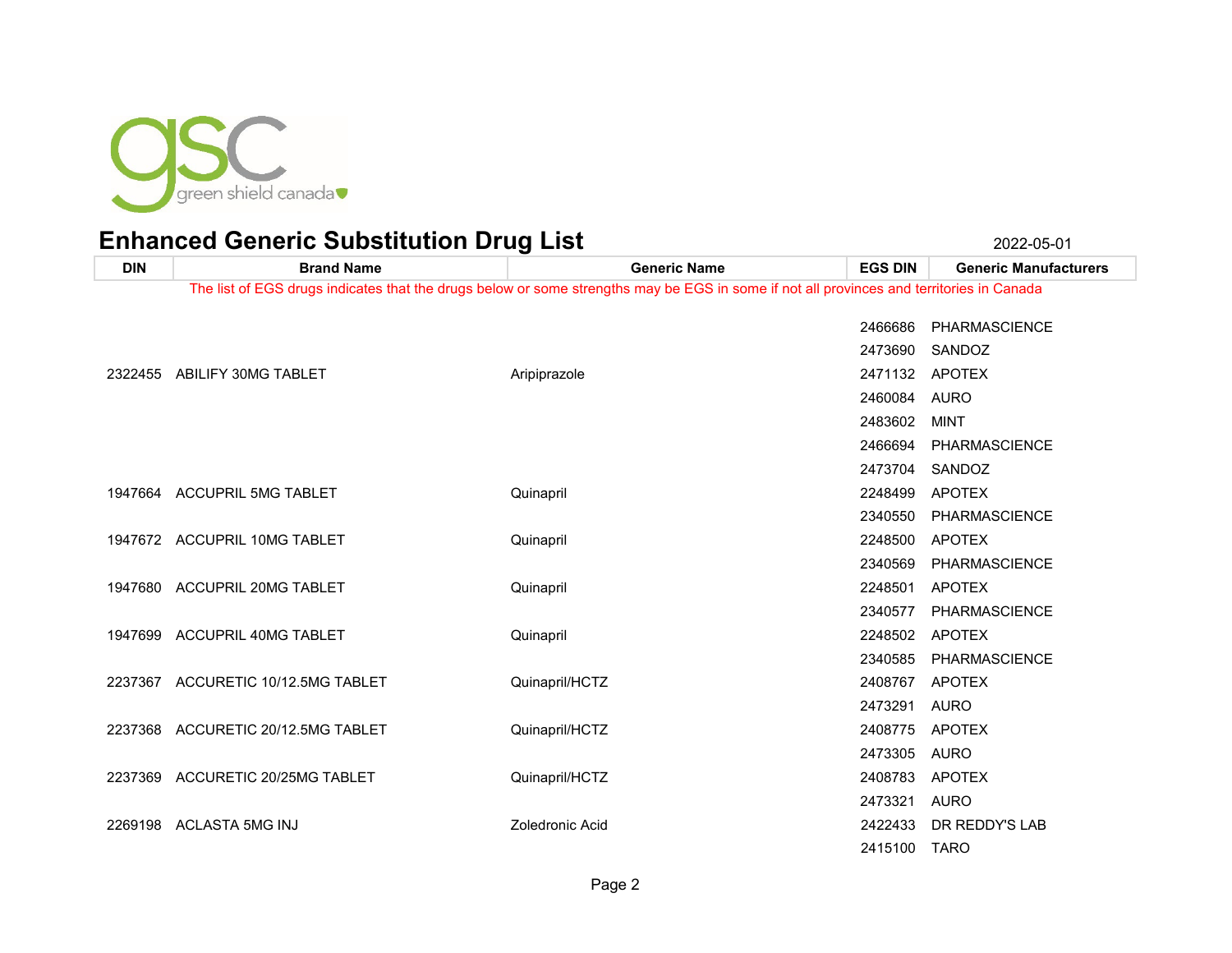

| <b>DIN</b> | <b>Brand Name</b>             | <b>Generic Name</b>                                                                                                                      | <b>EGS DIN</b> | <b>Generic Manufacturers</b> |
|------------|-------------------------------|------------------------------------------------------------------------------------------------------------------------------------------|----------------|------------------------------|
|            |                               | The list of EGS drugs indicates that the drugs below or some strengths may be EGS in some if not all provinces and territories in Canada |                |                              |
|            | <b>ACTONEL 35MG TABLET</b>    | Risedronate                                                                                                                              | 2353687        | <b>APOTEX</b>                |
| 2246896    |                               |                                                                                                                                          |                |                              |
|            |                               |                                                                                                                                          | 2406306        | <b>AURO</b>                  |
|            |                               |                                                                                                                                          | 2368552        | <b>JAMP</b>                  |
|            |                               |                                                                                                                                          | 2302209        | PHARMASCIENCE                |
|            |                               |                                                                                                                                          | 2347474        | PRO DOC                      |
|            |                               |                                                                                                                                          | 2341077        | <b>RIVA</b>                  |
|            |                               |                                                                                                                                          | 2327295        | SANDOZ                       |
|            |                               |                                                                                                                                          | 2370255        | SANIS                        |
|            |                               |                                                                                                                                          | 2411407        | <b>SIVEM</b>                 |
|            |                               |                                                                                                                                          | 2298392        | <b>TEVA</b>                  |
| 2370417    | <b>ACTONEL DR 35MG TABLET</b> | Risedronate                                                                                                                              | 2493268        | <b>APOTEX</b>                |
|            | 2316838 ACTONEL 150MG TABLET  | Risedronate                                                                                                                              | 2377721        | <b>APOTEX</b>                |
|            |                               |                                                                                                                                          | 2424177        | <b>PHARMASCIENCE</b>         |
|            |                               |                                                                                                                                          | 2413809        | <b>TEVA</b>                  |
|            | 2155907 ADALAT XL 30MG TABLET | Nifedipine                                                                                                                               | 2349167        | <b>MYLAN</b>                 |
|            |                               |                                                                                                                                          | 2418630        | PHARMASCIENCE                |
|            | 2155990 ADALAT XL 60MG TABLET | Nifedipine                                                                                                                               | 2321149        | <b>MYLAN</b>                 |
|            |                               |                                                                                                                                          | 2416301        | PHARMASCIENCE                |
| 2338327    | ADCIRCA 20MG TABLET           | Tadalafil                                                                                                                                | 2421933        | <b>APOTEX</b>                |
| 2248808    | ADDERALL XR 5MG TABLET        | Amphetamines/Dextoamphetamines                                                                                                           | 2439239        | <b>TEVA</b>                  |
|            |                               |                                                                                                                                          | 2445492        | <b>APOTEX</b>                |
|            |                               |                                                                                                                                          | 2457288        | SANDOZ                       |
| 2248809    | ADDERALL XR 10MG TABLET       | Amphetamines/Dextoamphetamines                                                                                                           | 2439247        | TEVA                         |
|            |                               |                                                                                                                                          |                |                              |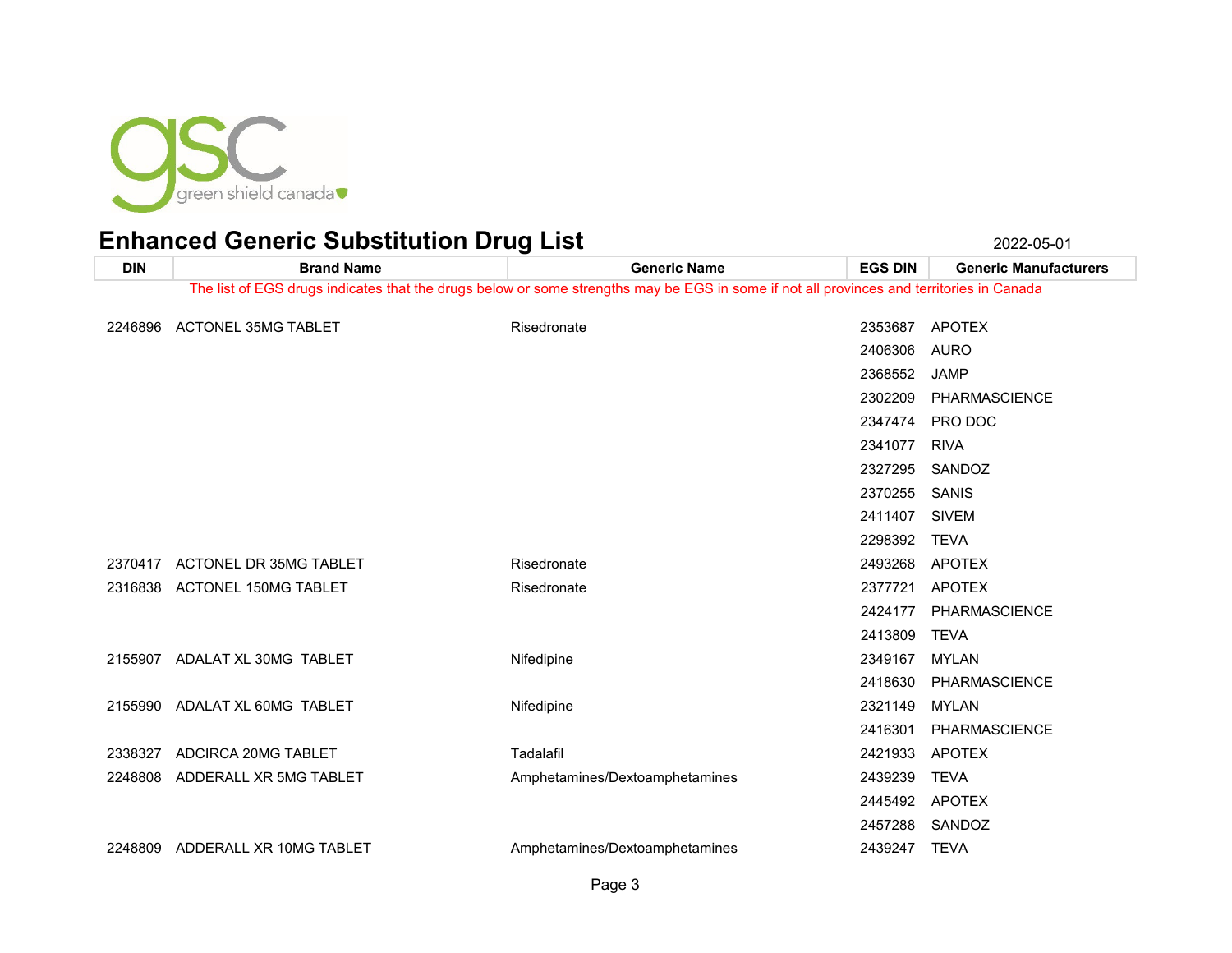

| <b>DIN</b> | <b>Brand Name</b>               | <b>Generic Name</b>                                                                                                                      | <b>EGS DIN</b> | <b>Generic Manufacturers</b> |
|------------|---------------------------------|------------------------------------------------------------------------------------------------------------------------------------------|----------------|------------------------------|
|            |                                 | The list of EGS drugs indicates that the drugs below or some strengths may be EGS in some if not all provinces and territories in Canada |                |                              |
|            |                                 |                                                                                                                                          | 2445506        | <b>APOTEX</b>                |
|            |                                 |                                                                                                                                          | 2457296        | SANDOZ                       |
| 2248810    | ADDERALL XR 15MG TABLET         | Amphetamines/Dextoamphetamines                                                                                                           | 2439255        | <b>TEVA</b>                  |
|            |                                 |                                                                                                                                          | 2445514        | <b>APOTEX</b>                |
|            |                                 |                                                                                                                                          | 2457318        | SANDOZ                       |
| 2248811    | ADDERALL XR 20MG TABLET         | Amphetamines/Dextoamphetamines                                                                                                           | 2439263        | <b>TEVA</b>                  |
|            |                                 |                                                                                                                                          | 2445522        | <b>APOTEX</b>                |
|            |                                 |                                                                                                                                          | 2457326        | SANDOZ                       |
|            | 2248812 ADDERALL XR 25MG TABLET | Amphetamines/Dextoamphetamines                                                                                                           | 2439271        | <b>TEVA</b>                  |
|            |                                 |                                                                                                                                          | 2445530        | <b>APOTEX</b>                |
|            |                                 |                                                                                                                                          | 2457334        | SANDOZ                       |
|            | 2248813 ADDERALL XR 30MG TABLET | Amphetamines/Dextoamphetamines                                                                                                           | 2439298        | <b>TEVA</b>                  |
|            |                                 |                                                                                                                                          | 2445549        | <b>APOTEX</b>                |
|            |                                 |                                                                                                                                          | 2457342        | SANDOZ                       |
| 2240835    | ADVAIR 100MCG DISKUS            | Fluticasone Propionate/Salmeterol                                                                                                        | 2495597        | <b>MYLAN</b>                 |
|            |                                 |                                                                                                                                          | 2494507        | PHARMASCIENCE                |
| 2240836    | ADVAIR 250MCG DISKUS            | Fluticasone Propionate/Salmeterol                                                                                                        | 2495600        | <b>MYLAN</b>                 |
|            |                                 |                                                                                                                                          | 2494515        | <b>PHARMASCIENCE</b>         |
| 2240837    | ADVAIR 500MCG DISKUS            | Fluticasone Propionate/Salmeterol                                                                                                        | 2495619        | MYLAN                        |
|            |                                 |                                                                                                                                          | 2494523        | <b>PHARMASCIENCE</b>         |
| 2243919    | AERIUS 5MG TABLET               | Desloratadine                                                                                                                            | 2298155        | PENDOPHARM                   |
| 2369257    | AFINITOR 2.5MG TABLET           | Everolimus                                                                                                                               | 2504677        | <b>PHARMASCIENCE</b>         |
|            |                                 |                                                                                                                                          | 2482606        | SANDOZ                       |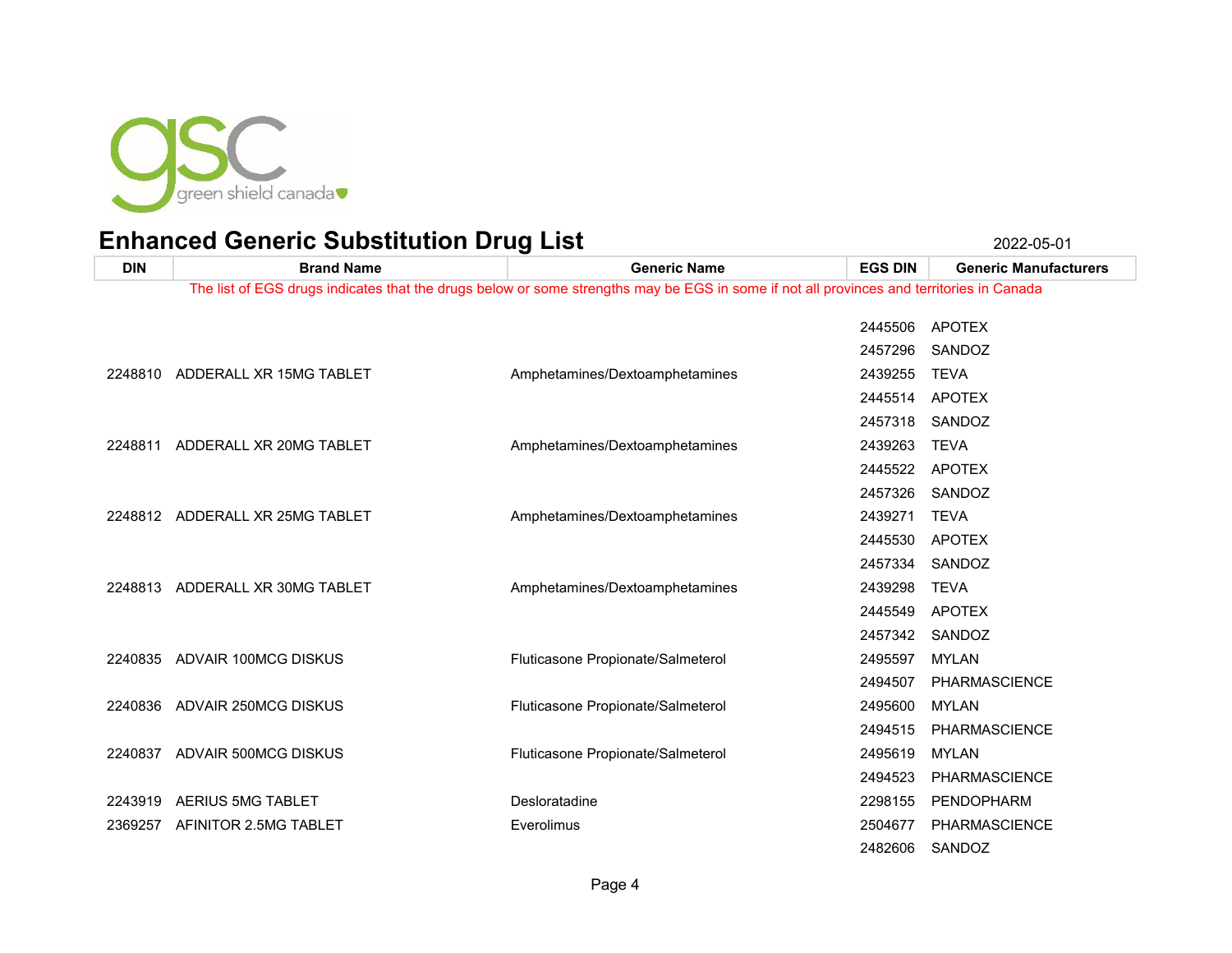

 SIVEM TARO

| <b>DIN</b> | <b>Brand Name</b>                 | <b>Generic Name</b>                                                                                                                      | <b>EGS DIN</b> | <b>Generic Manufacturers</b> |
|------------|-----------------------------------|------------------------------------------------------------------------------------------------------------------------------------------|----------------|------------------------------|
|            |                                   | The list of EGS drugs indicates that the drugs below or some strengths may be EGS in some if not all provinces and territories in Canada |                |                              |
|            |                                   |                                                                                                                                          |                |                              |
|            |                                   |                                                                                                                                          | 2463229        | <b>TEVA</b>                  |
| 2339501    | AFINITOR 5MG TABLET               | Everolimus                                                                                                                               | 2504685        | <b>PHARMASCIENCE</b>         |
|            |                                   |                                                                                                                                          | 2492938        | SANDOZ                       |
|            |                                   |                                                                                                                                          | 2463237        | <b>TEVA</b>                  |
|            | 2339528 AFINITOR 10MG TABLET      | Everolimus                                                                                                                               | 2504693        | <b>PHARMASCIENCE</b>         |
|            |                                   |                                                                                                                                          | 2492946        | SANDOZ                       |
|            |                                   |                                                                                                                                          | 2463253        | <b>TEVA</b>                  |
|            | 2236974 ALESSE 21                 | Multiple ingredients                                                                                                                     | 2387875        | APOTEX                       |
|            |                                   |                                                                                                                                          | 2298538        | <b>TEVA</b>                  |
|            | 2236975 ALESSE 28                 | Multiple ingredients                                                                                                                     | 2387883        | APOTEX                       |
|            |                                   |                                                                                                                                          | 2298546        | <b>TEVA</b>                  |
|            | 2242119 AGGRENOX 200/25MG CAPSULE | Dipyridamole/ASA                                                                                                                         | 2471051        | <b>TARO</b>                  |
| 2236859    | AGRYLIN 0.5MG CAPSULE             | Anagrelide Hcl                                                                                                                           | 2274949        | PHARMASCIENCE                |
| 2239505    | ALDARA 5% CREAM                   | Imiquimod                                                                                                                                | 2482983        | <b>TARO</b>                  |
|            | 2087286 ALKERAN 50MG INJ          | Melphalan                                                                                                                                | 2468921        | <b>APOTEX</b>                |
|            |                                   |                                                                                                                                          | 2480026        | <b>TARO</b>                  |
|            | 2301733 ALEVE 220MG TABLET        | Naproxen Sodium                                                                                                                          | 2362430        | PHARMASCIENCE                |
| 2221829    | ALTACE 1.25MG CAPSULE             | Ramipril                                                                                                                                 | 2251515        | APOTEX                       |
|            |                                   |                                                                                                                                          | 2387387        | AURO                         |
|            |                                   |                                                                                                                                          | 2469057        | <b>PHARMASCIENCE</b>         |
|            |                                   |                                                                                                                                          | 2299372        | <b>RIVA</b>                  |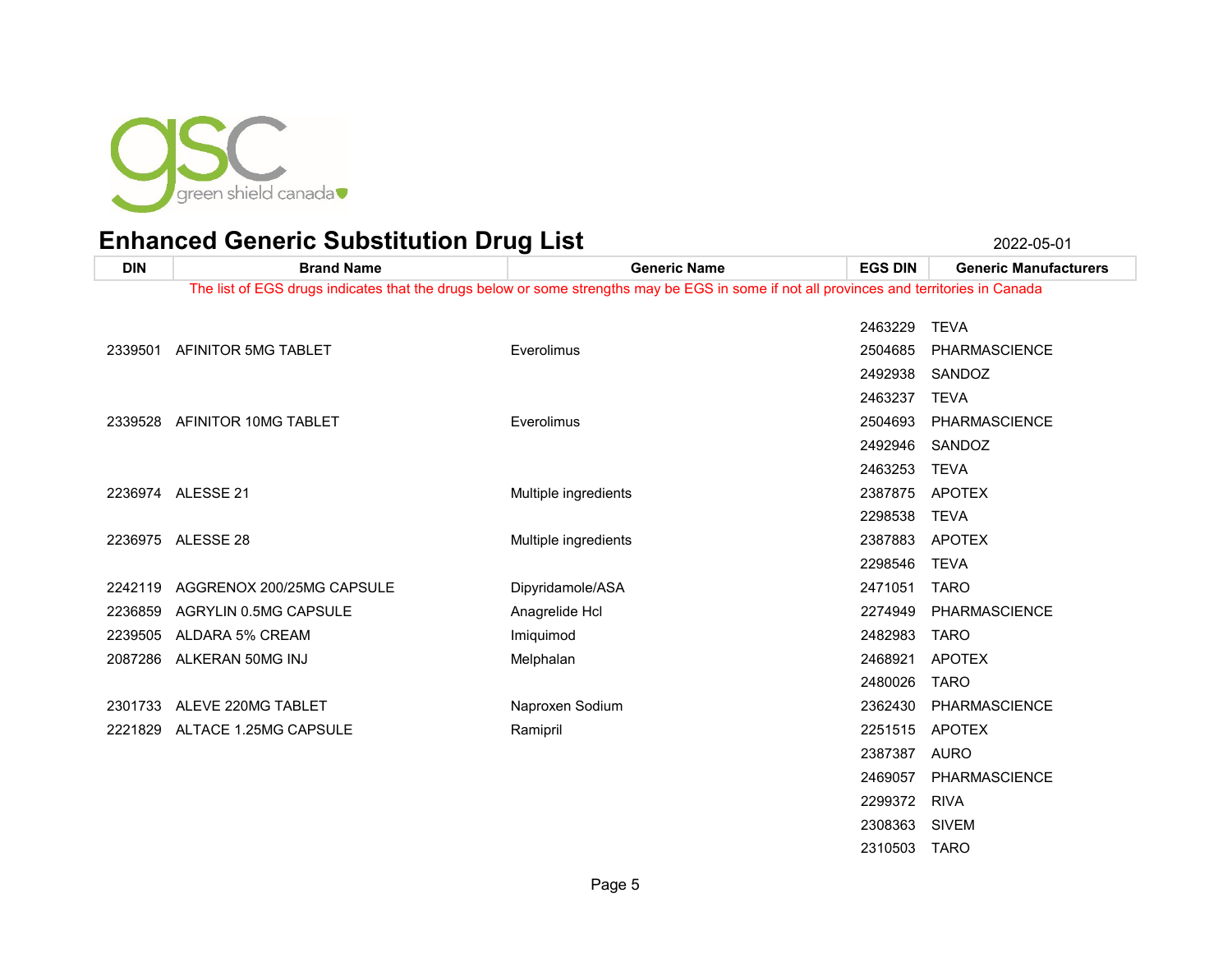

| <b>DIN</b> | <b>Brand Name</b>                                                                                                                        | ັ<br><b>Generic Name</b> | <b>EGS DIN</b> | <b>Generic Manufacturers</b> |
|------------|------------------------------------------------------------------------------------------------------------------------------------------|--------------------------|----------------|------------------------------|
|            | The list of EGS drugs indicates that the drugs below or some strengths may be EGS in some if not all provinces and territories in Canada |                          |                |                              |
|            |                                                                                                                                          |                          |                |                              |
|            | 2221837 ALTACE 2.5MG CAPSULE                                                                                                             | Ramipril                 |                | 2251531 APOTEX               |
|            |                                                                                                                                          |                          | 2387395        | AURO                         |
|            |                                                                                                                                          |                          | 2331128        | <b>JAMP</b>                  |
|            |                                                                                                                                          |                          | 2420465        | <b>MARCAN</b>                |
|            |                                                                                                                                          |                          | 2421305        | <b>MINT</b>                  |
|            |                                                                                                                                          |                          | 2469065        | <b>PHARMA</b>                |
|            |                                                                                                                                          |                          | 2255316        | <b>RIVA</b>                  |
|            |                                                                                                                                          |                          | 2374846        | SANIS                        |
|            |                                                                                                                                          |                          | 2287927        | <b>SIVEM</b>                 |
|            |                                                                                                                                          |                          | 2310511 TARO   |                              |
|            |                                                                                                                                          |                          | 2247945        | <b>TEVA</b>                  |
|            | 2221845 ALTACE 5MG CAPSULE                                                                                                               | Ramipril                 |                | 2251574 APOTEX               |
|            |                                                                                                                                          |                          | 2387409 AURO   |                              |
|            |                                                                                                                                          |                          | 2331136        | JAMP                         |
|            |                                                                                                                                          |                          | 2420473        | <b>MARCAN</b>                |
|            |                                                                                                                                          |                          | 2421313        | <b>MINT</b>                  |
|            |                                                                                                                                          |                          | 2469073        | <b>PHARMA</b>                |
|            |                                                                                                                                          |                          | 2255324        | <b>RIVA</b>                  |
|            |                                                                                                                                          |                          | 2374854        | SANIS                        |
|            |                                                                                                                                          |                          | 2287935        | <b>SIVEM</b>                 |
|            |                                                                                                                                          |                          | 2310538        | <b>TARO</b>                  |
|            |                                                                                                                                          |                          | 2247946        | <b>TEVA</b>                  |
|            | 2221853 ALTACE 10MG CAPSULE                                                                                                              | Ramipril                 |                | 2251582 APOTEX               |
|            |                                                                                                                                          |                          |                |                              |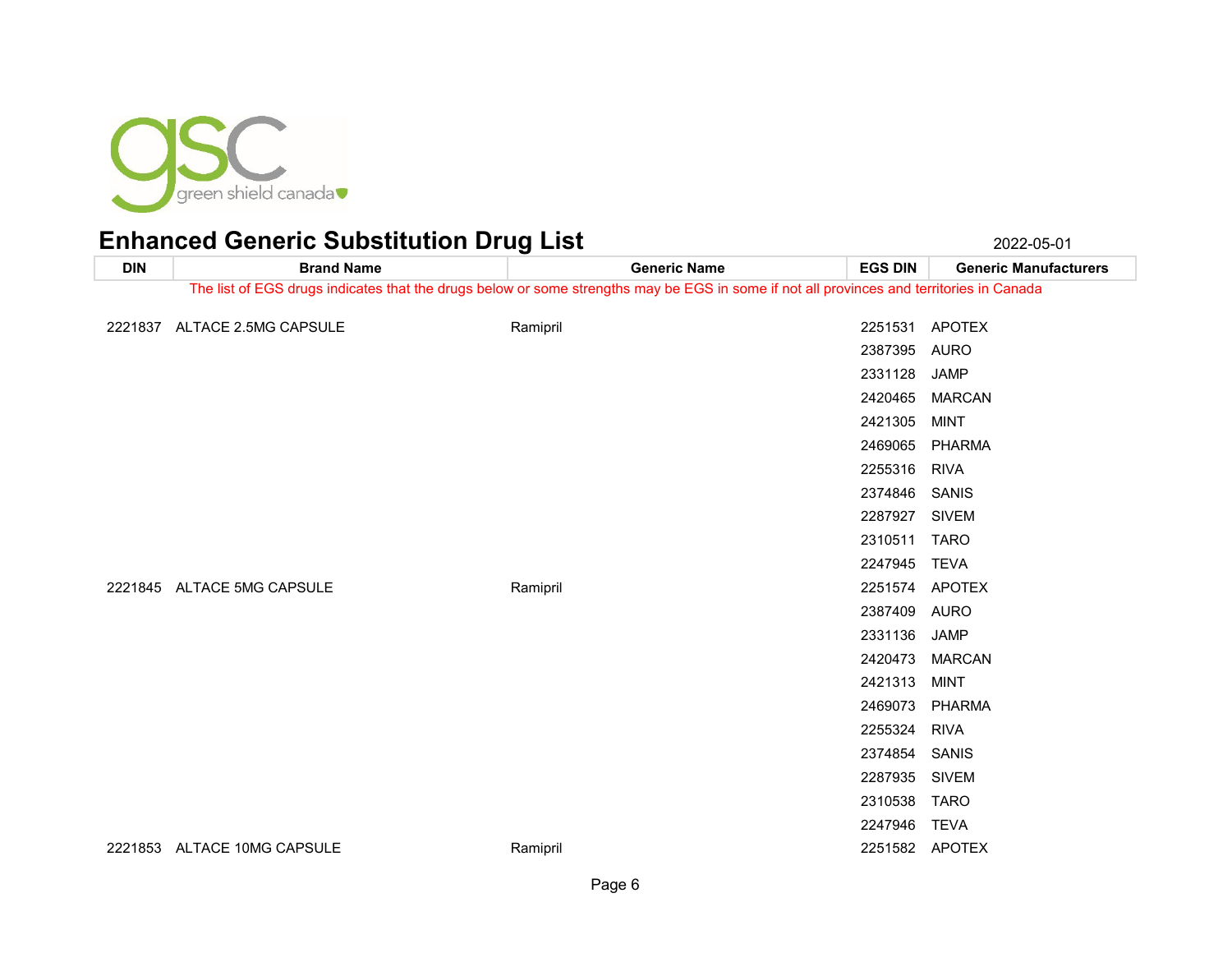

| <b>DIN</b> | <b>Brand Name</b>                                                                                                                        | <b>Generic Name</b> | <b>EGS DIN</b> | <b>Generic Manufacturers</b> |
|------------|------------------------------------------------------------------------------------------------------------------------------------------|---------------------|----------------|------------------------------|
|            | The list of EGS drugs indicates that the drugs below or some strengths may be EGS in some if not all provinces and territories in Canada |                     |                |                              |
|            |                                                                                                                                          |                     |                |                              |
|            |                                                                                                                                          |                     | 2387417 AURO   |                              |
|            |                                                                                                                                          |                     | 2331144        | <b>JAMP</b>                  |
|            |                                                                                                                                          |                     | 2420481        | <b>MARCAN</b>                |
|            |                                                                                                                                          |                     | 2421321        | <b>MINT</b>                  |
|            |                                                                                                                                          |                     | 2469081        | PHARMA                       |
|            |                                                                                                                                          |                     | 2255332        | RIVA                         |
|            |                                                                                                                                          |                     | 2374862 SANIS  |                              |
|            |                                                                                                                                          |                     | 2287943        | <b>SIVEM</b>                 |
|            |                                                                                                                                          |                     | 2310546        | TARO                         |
|            |                                                                                                                                          |                     | 2247947 TEVA   |                              |
|            | 2281112 ALTACE 15MG CAPSULE                                                                                                              | Ramipril            | 2325381        | APOTEX                       |
|            |                                                                                                                                          |                     | 2440334        | JAMP                         |
|            |                                                                                                                                          |                     | 2420503        | <b>MARCAN</b>                |
|            |                                                                                                                                          |                     | 2421348        | <b>MINT</b>                  |
|            | 2283131 ALTACE HCT 2.5/12.5MG TABLET                                                                                                     | Ramipril/Hctz       | 2449439        | <b>TARO</b>                  |
|            | 2283158 ALTACE HCT 5/12.5MG TABLET                                                                                                       | Ramipril/Hctz       | 2449447 TARO   |                              |
|            | 2283174 ALTACE HCT 5/25MG TABLET                                                                                                         | Ramipril/Hctz       | 2449463        | <b>TARO</b>                  |
|            | 2283166 ALTACE HCT 10/12.5MG TABLET                                                                                                      | Ramipril/Hctz       |                | 2342154 PHARMASCIENCE        |
|            |                                                                                                                                          |                     | 2449455        | <b>TARO</b>                  |
|            | 2283182 ALTACE HCT 10/25MG TABLET                                                                                                        | Ramipril/Hctz       | 2342170        | PHARMASCIENCE                |
|            |                                                                                                                                          |                     | 2449471        | <b>TARO</b>                  |
|            | 2237820 AMERGE 1MG TABLET                                                                                                                | Naratriptan         | 2314290        | <b>TEVA</b>                  |
| 2237821    | AMERGE 2.5MG TABLET                                                                                                                      | Naratriptan         | 2322323        | SANDOZ                       |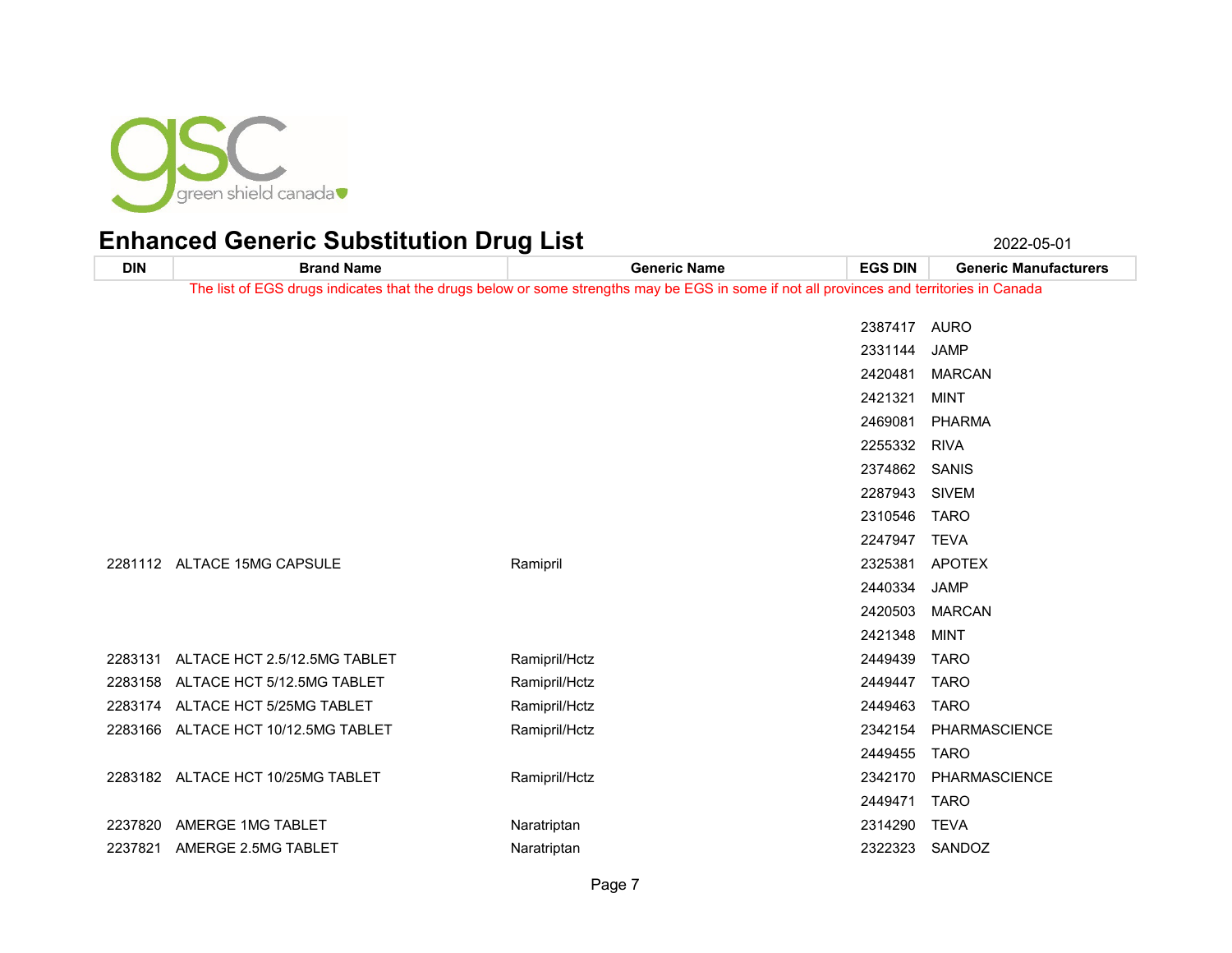

| <b>DIN</b> | <b>Brand Name</b>                  | <b>Generic Name</b>                                                                                                                      | <b>EGS DIN</b> | <b>Generic Manufacturers</b> |
|------------|------------------------------------|------------------------------------------------------------------------------------------------------------------------------------------|----------------|------------------------------|
|            |                                    | The list of EGS drugs indicates that the drugs below or some strengths may be EGS in some if not all provinces and territories in Canada |                |                              |
|            |                                    |                                                                                                                                          | 2314304        | <b>TEVA</b>                  |
| 2162725    | ANAPROX 275MG TABLET               | Naproxen Sodium                                                                                                                          | 784354         | <b>APOTEX</b>                |
|            |                                    |                                                                                                                                          | 2351013        | SANIS                        |
|            |                                    |                                                                                                                                          | 778389         | <b>TEVA</b>                  |
| 2162717    | ANAPROX DS 550MG TABLET            | Naproxen Sodium                                                                                                                          | 1940309        | <b>APOTEX</b>                |
|            |                                    |                                                                                                                                          |                |                              |
|            |                                    |                                                                                                                                          | 2351021        | SANIS                        |
|            |                                    |                                                                                                                                          | 2026600        | <b>TEVA</b>                  |
|            | 2245346 ANDROGEL 1% GEL (5GM)      | <b>Testosterone Gel</b>                                                                                                                  | 2280248        | <b>PALADIN</b>               |
|            |                                    |                                                                                                                                          | 2463806        | <b>TARO</b>                  |
| 2245345    | ANDROGEL 1% GEL (2.5GM)            | <b>Testosterone Gel</b>                                                                                                                  | 2463792        | <b>TARO</b>                  |
| 505781     | ANUGESIC HC OINTMENT               | Pramoxine/HC/Zinc                                                                                                                        | 2234466        | ODAN                         |
| 476242     | ANUGESIC HC SUPPOSITORIES          | Pramoxine/HC/Zinc                                                                                                                        | 2240851        | <b>ODAN</b>                  |
| 505773     | ANUSOL-HC OINTMENT                 | Multiple ingredients                                                                                                                     | 2128446        | ODAN                         |
| 476285     | ANUSOL-HC SUPPOS                   | Multiple ingredients                                                                                                                     | 2236399        | ODAN                         |
| 2435683    | APC-HEARTBURN CONTROL 20MG CAPSULE | Omeprazole                                                                                                                               | 2245058        | <b>APOTEX</b>                |
|            |                                    |                                                                                                                                          | 2296446        | SANDOZ                       |
|            |                                    |                                                                                                                                          | 2320851        | PHARMASCIENCE                |
| 2375885    | APPRILON 40MG CAPSULE              | Doxycycline                                                                                                                              | 2512645        | <b>APOTEX</b>                |
| 2232043    | ARICEPT 5MG TABLET                 | Donepezil                                                                                                                                | 2402645        | <b>ACCORD</b>                |
|            |                                    |                                                                                                                                          | 2362260        | <b>APOTEX</b>                |
|            |                                    |                                                                                                                                          | 2400561        | AURO                         |
|            |                                    |                                                                                                                                          | 2416948        | <b>JAMP</b>                  |
|            |                                    |                                                                                                                                          | 2402092        | <b>MARCAN</b>                |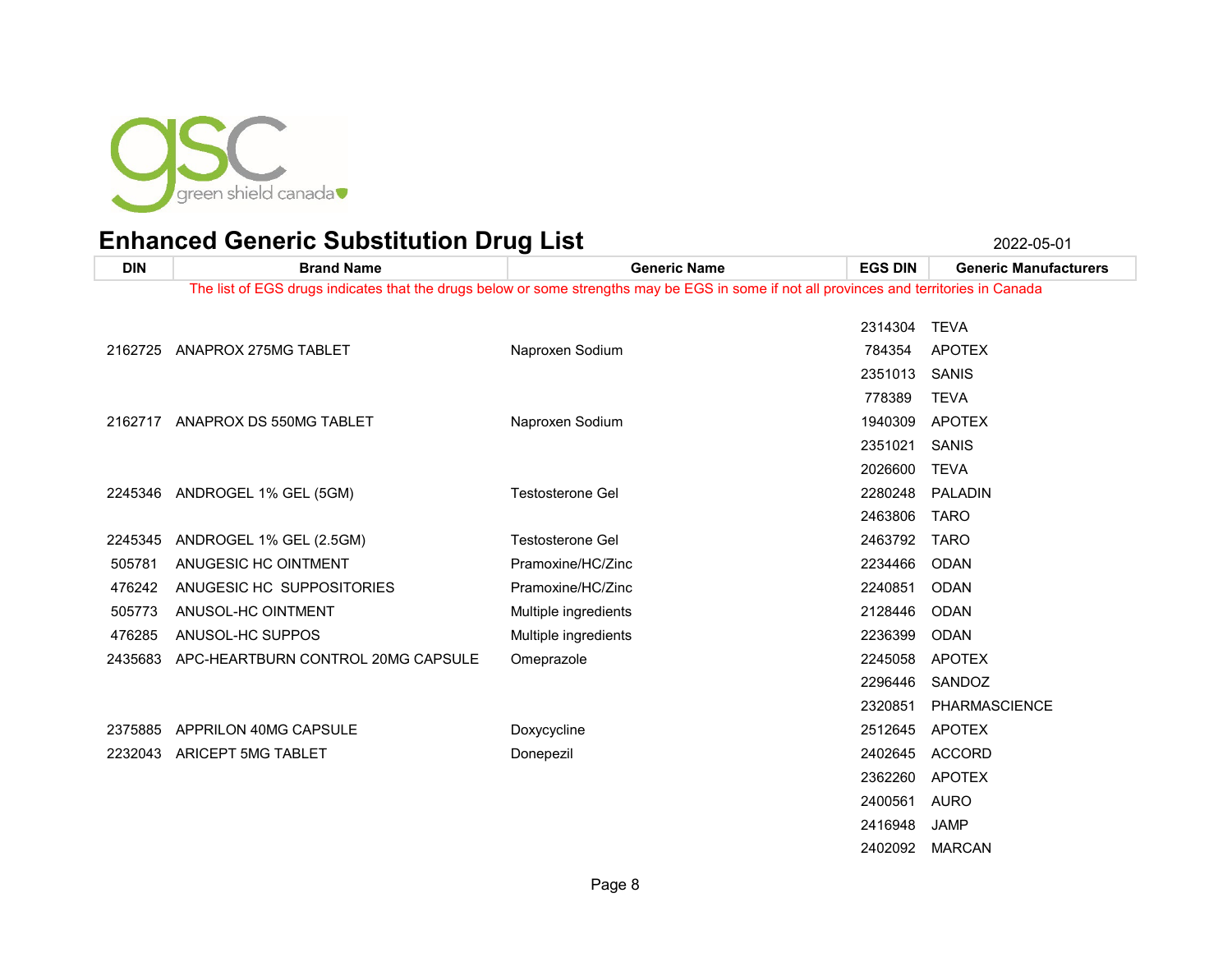

**DIN Brand Name Generic Name EGS DIN Generic Manufacturers** The list of EGS drugs indicates that the drugs below or some strengths may be EGS in some if not all provinces and territories in Canada MINT NATCO PHARMASCIENCE SANDOZ SANIS SEPTA SIVEM TARO TEVA ARICEPT 10MG TABLET Donepezil 2402653 ACCORD APOTEX AURO JAMP MARCAN MINT NATCO PHARMASCIENCE SANDOZ SANIS SEPTA SIVEM TARO TEVA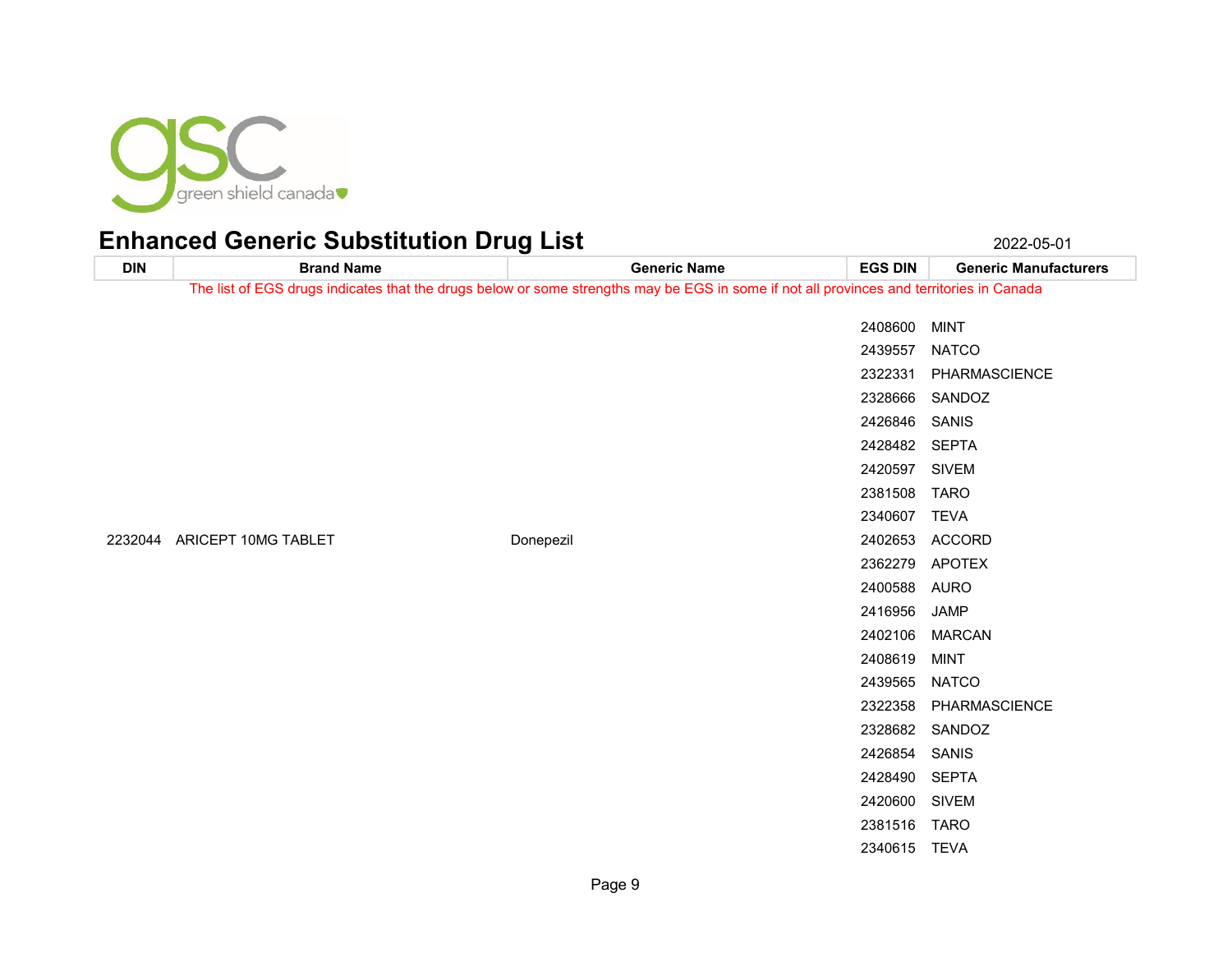

**DIN Brand Name Generic Name EGS DIN Generic Manufacturers** The list of EGS drugs indicates that the drugs below or some strengths may be EGS in some if not all provinces and territories in Canada 2224135 ARIMIDEX 1MG TABLET Anastrozole Anastrozole 2374420 APOTEX TEVA MINT PHARMASCIENCE SANDOZ JAMP TARO MARCAN ACCORD BIOMED SANIS ARIXTRA 2.5MG/0.5ML PRE-FILLED SYRINGE Fondaparinux 2406853 DR REDDY'S LAB ARIXTRA 7.5MG/0.6ML PRE-FILLED SYRINGE Fondaparinux 2406896 DR REDDY'S LAB AROMASIN 25MG TABLET Exemestane 2390183 TEVA GENERIC MEDICAL PARTNERS TEVA ARTHROTEC 50MG TABLET Diclofenac/Misoprostol 2413469 PHARMASCIENCE GENMED ARTHROTEC 75MG TABLET Diclofenac/Misoprostol 2413477 PHARMASCIENCE GENMED ATACAND 4MG TABLET Candesartan 2379260 ACCORD APOTEX AURO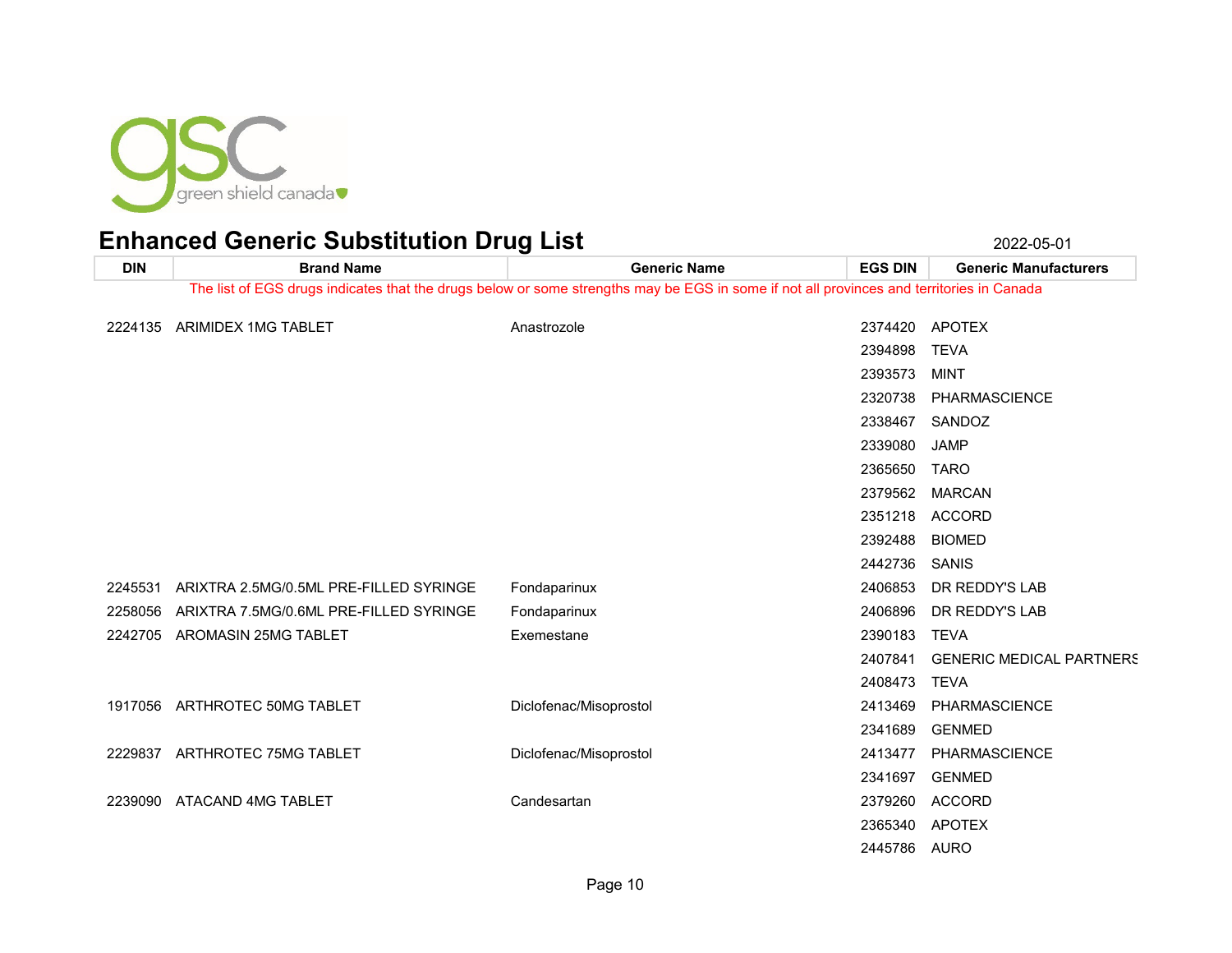

**DIN Brand Name Generic Name EGS DIN Generic Manufacturers** The list of EGS drugs indicates that the drugs below or some strengths may be EGS in some if not all provinces and territories in Canada PHARMASCIENCE SANDOZ SANIS TARO ATACAND 8MG TABLET Candesartan 2379279 ACCORD APOTEX AURO JAMP MINT PHARMASCIENCE SANDOZ SANIS SIVEM TARO TEVA ATACAND 16MG TABLET Candesartan 2379287 ACCORD APOTEX AURO JAMP MINT PHARMASCIENCE SANDOZ SANIS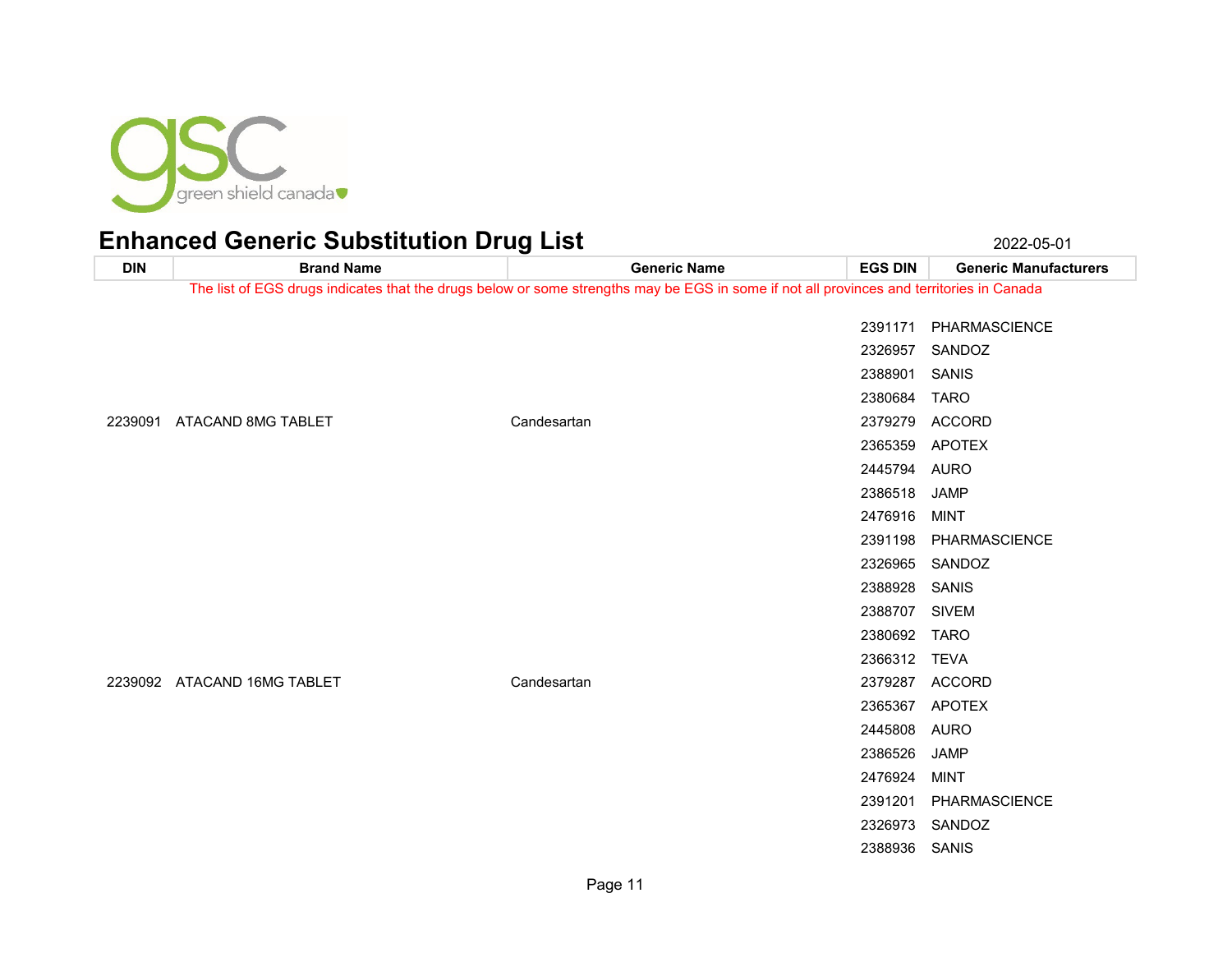

**DIN Brand Name Generic Name EGS DIN Generic Manufacturers** The list of EGS drugs indicates that the drugs below or some strengths may be EGS in some if not all provinces and territories in Canada SIVEM TARO TEVA ATACAND 32MG TABLET Candesartan 2379295 ACCORD APOTEX AURO JAMP PHARMASCIENCE SANDOZ SANIS TARO TEVA ATACAND PLUS 16/12.5MG TABLET Candesartan/Hctz 2421038 AURO JAMP PHARMASCIENCE SANDOZ SANIS SIVEM TEVA ATACAND PLUS 32/12.5MG TABLET Candesartan/Hctz 2421046 AURO JAMP SANDOZ TEVA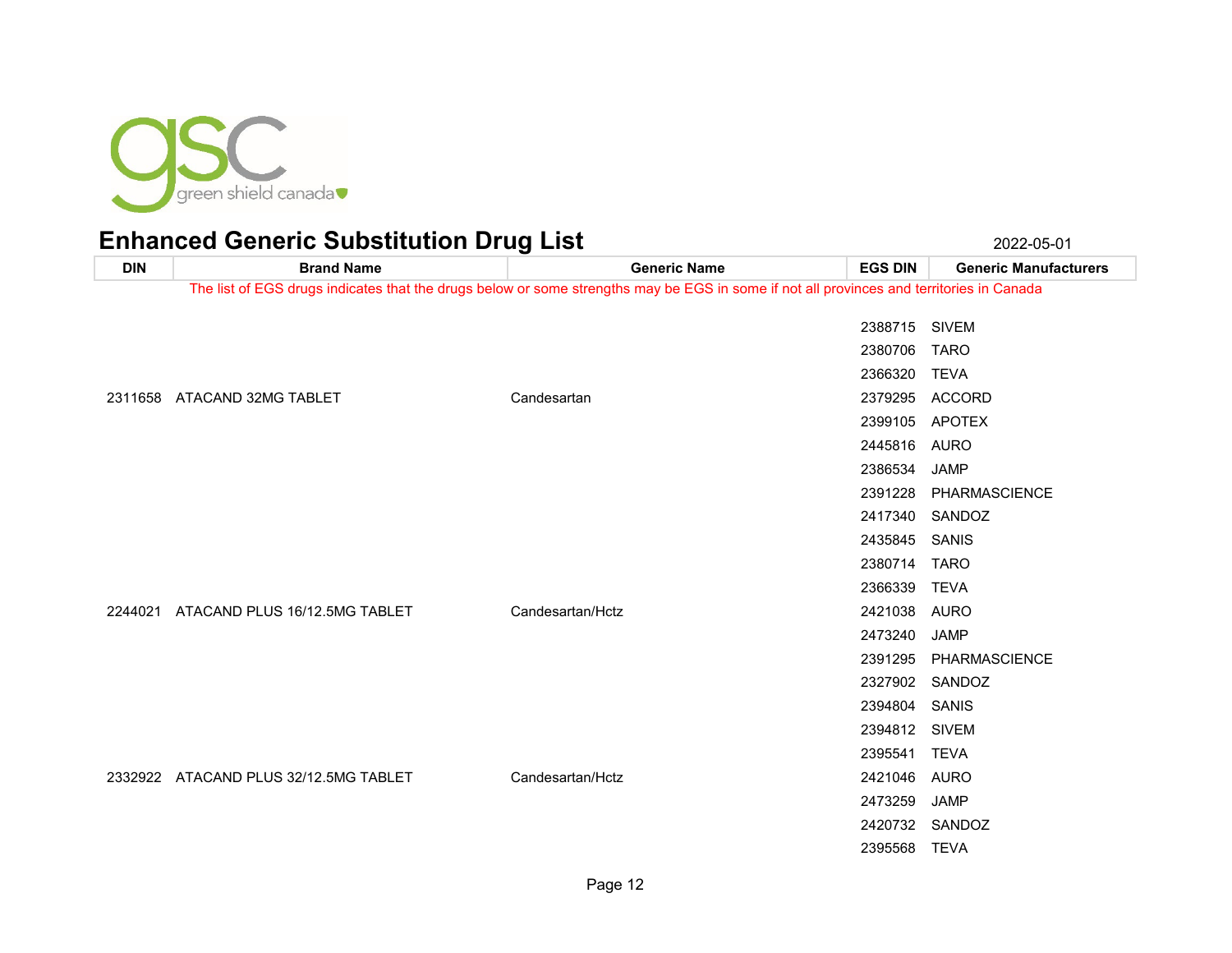

| <b>DIN</b> | <b>Brand Name</b>                 | <b>Generic Name</b>                                                                                                                      | <b>EGS DIN</b> | <b>Generic Manufacturers</b> |
|------------|-----------------------------------|------------------------------------------------------------------------------------------------------------------------------------------|----------------|------------------------------|
|            |                                   | The list of EGS drugs indicates that the drugs below or some strengths may be EGS in some if not all provinces and territories in Canada |                |                              |
| 2332957    | ATACAND PLUS 32/25MG TABLET       | Candesartan/Hctz                                                                                                                         | 2421054        | AURO                         |
|            |                                   |                                                                                                                                          | 2473267        | <b>JAMP</b>                  |
|            |                                   |                                                                                                                                          | 2420740        | SANDOZ                       |
|            | 2041413 ATIVAN 0.5MG TABLET       | Lorazepam                                                                                                                                | 655740         | <b>APOTEX</b>                |
|            |                                   |                                                                                                                                          | 728187         | <b>PHARMASCIENCE</b>         |
|            |                                   |                                                                                                                                          | 711101         | <b>TEVA</b>                  |
|            | 2041421 ATIVAN 1MG TABLET         | Lorazepam                                                                                                                                | 655759         | <b>APOTEX</b>                |
|            |                                   |                                                                                                                                          | 728195         | <b>PHARMASCIENCE</b>         |
|            |                                   |                                                                                                                                          | 637742         | <b>TEVA</b>                  |
|            | 2041448 ATIVAN 2MG TABLET         | Lorazepam                                                                                                                                | 655767         | <b>APOTEX</b>                |
|            |                                   |                                                                                                                                          | 728209         | PHARMASCIENCE                |
|            |                                   |                                                                                                                                          | 637750         | <b>TEVA</b>                  |
| 2041456    | ATIVAN 0.5MG SL TABLET            | Lorazepam                                                                                                                                | 2410745        | AA PHARMA                    |
| 2041464    | ATIVAN 1MG SL TABLET              | Lorazepam                                                                                                                                | 2410753        | AA PHARMA                    |
| 2041472    | ATIVAN 2MG SL TABLET              | Lorazepam                                                                                                                                | 2410761        | AA PHARMA                    |
|            | 2300699 ATRIPLA TABLET            | Efavirenz/Emtricitabine/Tenofovir Disoproxile Fumarat                                                                                    | 2468247        | APOTEX                       |
|            |                                   |                                                                                                                                          | 2478404        | <b>AURO</b>                  |
|            |                                   |                                                                                                                                          | 2461412        | <b>MYLAN</b>                 |
|            |                                   |                                                                                                                                          | 2487284        | PHARMASCIENCE                |
|            |                                   |                                                                                                                                          | 2484676        | SANDOZ                       |
|            |                                   |                                                                                                                                          | 2393549        | <b>TEVA</b>                  |
|            | 2241818 AVALIDE 150/12.5MG TABLET | Irbesartan/Hctz                                                                                                                          | 2418223        | <b>JAMP</b>                  |
|            |                                   |                                                                                                                                          | 2328518        | PHARMASCIENCE                |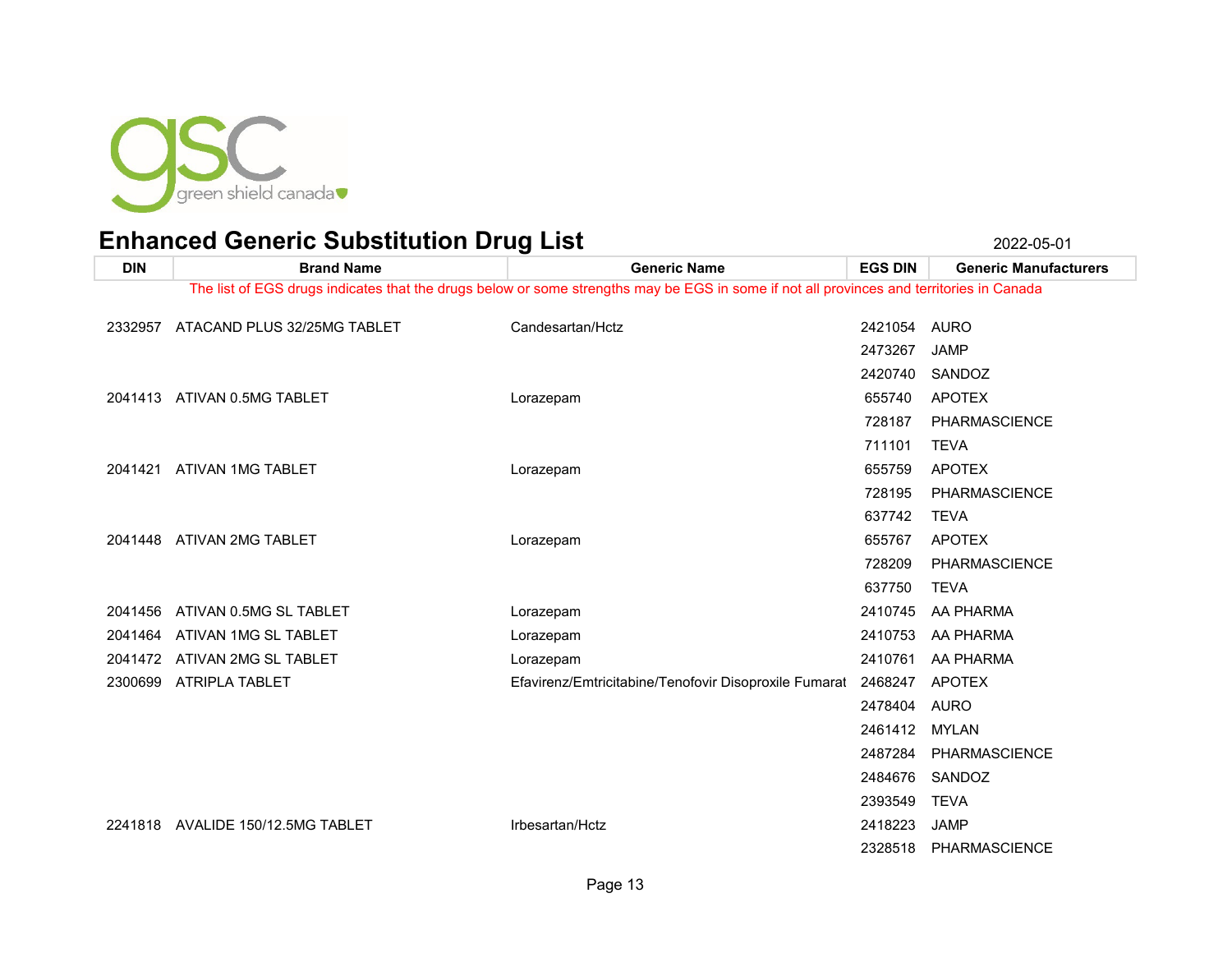

| <b>DIN</b> | <b>Brand Name</b>                 | <b>Generic Name</b>                                                                                                                      | <b>EGS DIN</b> | <b>Generic Manufacturers</b> |
|------------|-----------------------------------|------------------------------------------------------------------------------------------------------------------------------------------|----------------|------------------------------|
|            |                                   | The list of EGS drugs indicates that the drugs below or some strengths may be EGS in some if not all provinces and territories in Canada |                |                              |
|            |                                   |                                                                                                                                          | 2337428        | SANDOZ                       |
|            |                                   |                                                                                                                                          | 2372886        | SANIS                        |
|            |                                   |                                                                                                                                          | 2385317        | <b>SIVEM</b>                 |
|            |                                   |                                                                                                                                          | 2330512 TEVA   |                              |
|            | 2241819 AVALIDE 300/12.5MG TABLET | Irbesartan/Hctz                                                                                                                          | 2418231        | <b>JAMP</b>                  |
|            |                                   |                                                                                                                                          | 2328526        | <b>PHARMASCIENCE</b>         |
|            |                                   |                                                                                                                                          | 2337436        | SANDOZ                       |
|            |                                   |                                                                                                                                          | 2372894        | SANIS                        |
|            |                                   |                                                                                                                                          | 2385325        | <b>SIVEM</b>                 |
|            |                                   |                                                                                                                                          | 2330520        | TEVA                         |
|            | 2241112 AVANDIA 2MG TABLET        | Rosiglitazone                                                                                                                            | 2403366        | AA PHARMA                    |
|            | 2241113 AVANDIA 4MG TABLET        | Rosiglitazone                                                                                                                            |                | 2403374 AA PHARMA            |
|            | 2237923 AVAPRO 75MG TABLET        | Irbesartan                                                                                                                               | 2418193        | <b>JAMP</b>                  |
|            |                                   |                                                                                                                                          | 2422980        | MINT                         |
|            |                                   |                                                                                                                                          | 2317060        | PHARMASCIENCE                |
|            |                                   |                                                                                                                                          | 2328461        | SANDOZ                       |
|            |                                   |                                                                                                                                          | 2372347        | SANIS                        |
|            |                                   |                                                                                                                                          | 2385287        | <b>SIVEM</b>                 |
|            |                                   |                                                                                                                                          | 2406810        | <b>TARO</b>                  |
|            |                                   |                                                                                                                                          | 2316390        | <b>TEVA</b>                  |
|            | 2237924 AVAPRO 150MG TABLET       | Irbesartan                                                                                                                               | 2418207        | <b>JAMP</b>                  |
|            |                                   |                                                                                                                                          | 2422999        | <b>MINT</b>                  |
|            |                                   |                                                                                                                                          | 2317079        | PHARMASCIENCE                |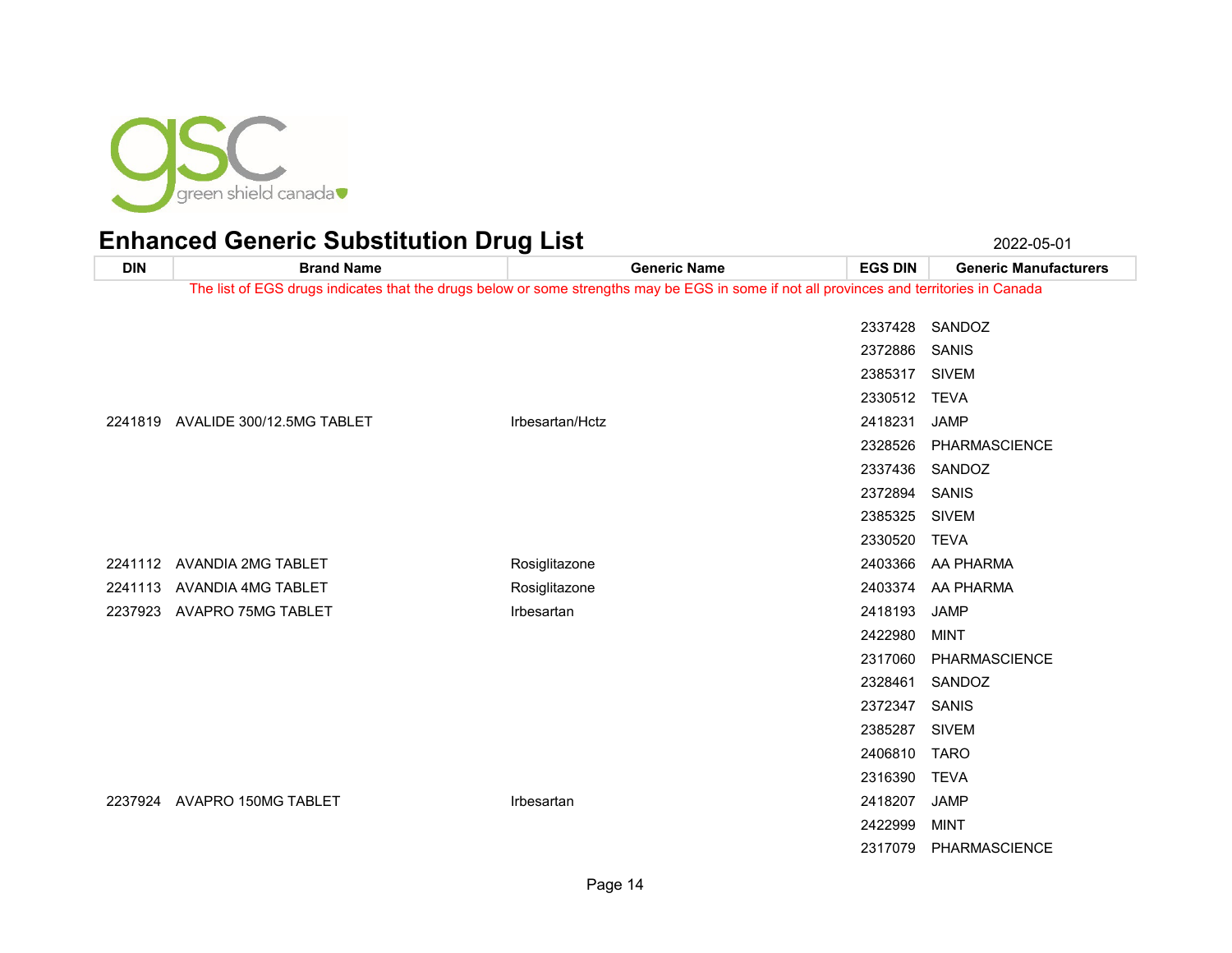

**DIN Brand Name Generic Name EGS DIN Generic Manufacturers** The list of EGS drugs indicates that the drugs below or some strengths may be EGS in some if not all provinces and territories in Canada SANDOZ SANIS SIVEM TARO TEVA AVAPRO 300MG TABLET Irbesartan 2418215 JAMP MINT PHARMASCIENCE SANDOZ SANIS SIVEM TARO TEVA AVODART 0.5MG CAPSULE Dutasteride 2404206 APOTEX TEVA AURO 2416298 GENERIC MEDICAL PARTNERS JAMP MINT PHARMASCIENCE

 SANDOZ SANIS SIVEM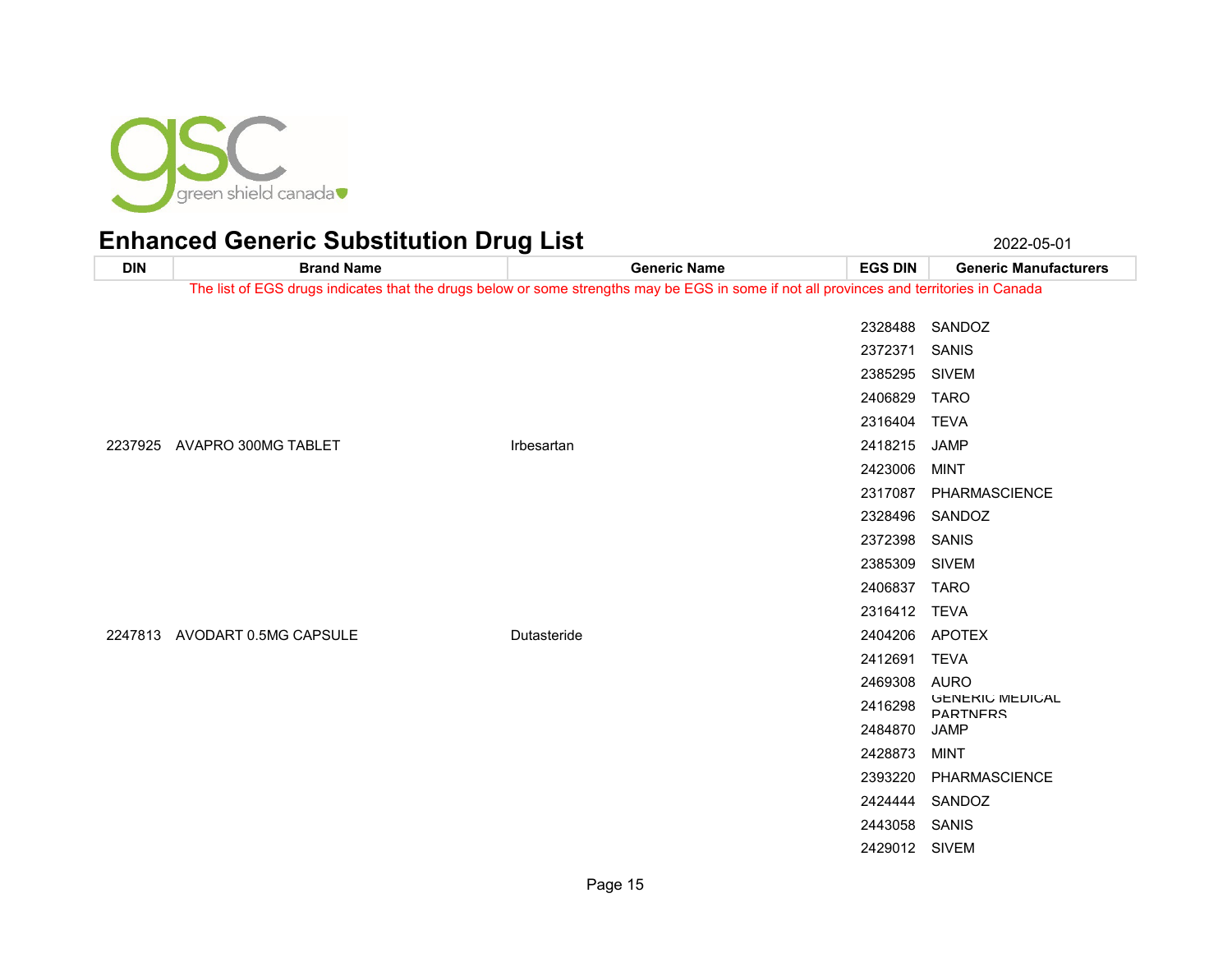

SIVEM

| The list of EGS drugs indicates that the drugs below or some strengths may be EGS in some if not all provinces and territories in Canada<br>2408287 TEVA<br>2284642 AZILECT 0.5MG TABLET<br>Rasagiline Mesylate<br>2404680<br><b>APOTEX</b><br>2491974<br><b>JAMP</b><br><b>TEVA</b><br>2418436<br>Rasagiline Mesylate<br><b>APOTEX</b><br>2284650 AZILECT 1MG TABLET<br>2404699<br>2491982<br><b>JAMP</b><br>2418444<br><b>TEVA</b><br><b>ACCEL</b><br><b>BARACLUDE 0.5MG TABLET</b><br>Entecavir<br>2479907<br>2282224<br><b>APOTEX</b><br>2396955<br>2448777<br>AURO | <b>DIN</b> | <b>Brand Name</b> | <b>Generic Name</b> | <b>EGS DIN</b> | <b>Generic Manufacturers</b> |
|-------------------------------------------------------------------------------------------------------------------------------------------------------------------------------------------------------------------------------------------------------------------------------------------------------------------------------------------------------------------------------------------------------------------------------------------------------------------------------------------------------------------------------------------------------------------------|------------|-------------------|---------------------|----------------|------------------------------|
|                                                                                                                                                                                                                                                                                                                                                                                                                                                                                                                                                                         |            |                   |                     |                |                              |
|                                                                                                                                                                                                                                                                                                                                                                                                                                                                                                                                                                         |            |                   |                     |                |                              |
|                                                                                                                                                                                                                                                                                                                                                                                                                                                                                                                                                                         |            |                   |                     |                |                              |
|                                                                                                                                                                                                                                                                                                                                                                                                                                                                                                                                                                         |            |                   |                     |                |                              |
|                                                                                                                                                                                                                                                                                                                                                                                                                                                                                                                                                                         |            |                   |                     |                |                              |
|                                                                                                                                                                                                                                                                                                                                                                                                                                                                                                                                                                         |            |                   |                     |                |                              |
|                                                                                                                                                                                                                                                                                                                                                                                                                                                                                                                                                                         |            |                   |                     |                |                              |
|                                                                                                                                                                                                                                                                                                                                                                                                                                                                                                                                                                         |            |                   |                     |                |                              |
|                                                                                                                                                                                                                                                                                                                                                                                                                                                                                                                                                                         |            |                   |                     |                |                              |
|                                                                                                                                                                                                                                                                                                                                                                                                                                                                                                                                                                         |            |                   |                     |                |                              |
|                                                                                                                                                                                                                                                                                                                                                                                                                                                                                                                                                                         |            |                   |                     |                |                              |
|                                                                                                                                                                                                                                                                                                                                                                                                                                                                                                                                                                         |            |                   |                     |                |                              |
|                                                                                                                                                                                                                                                                                                                                                                                                                                                                                                                                                                         |            |                   |                     | 2467232        | <b>JAMP</b>                  |
| 2485907<br><b>MINT</b>                                                                                                                                                                                                                                                                                                                                                                                                                                                                                                                                                  |            |                   |                     |                |                              |
| PHARMASCIENCE<br>2430576                                                                                                                                                                                                                                                                                                                                                                                                                                                                                                                                                |            |                   |                     |                |                              |
|                                                                                                                                                                                                                                                                                                                                                                                                                                                                                                                                                                         |            |                   |                     |                |                              |
| 2453797 PHARMAPAR                                                                                                                                                                                                                                                                                                                                                                                                                                                                                                                                                       |            |                   |                     |                |                              |
| <b>BENZACLIN TOPICAL GEL</b><br>Clindamycin/Benzoyl Peroxide<br>2464519<br><b>TARO</b><br>2248472                                                                                                                                                                                                                                                                                                                                                                                                                                                                       |            |                   |                     |                |                              |
| Bezafibrate<br>BEZALIP SR 400MG TABLET<br>2453312<br><b>JAMP</b><br>2083523                                                                                                                                                                                                                                                                                                                                                                                                                                                                                             |            |                   |                     |                |                              |
| <b>BIAXIN 250MG TABLET</b><br>2274744 APOTEX<br>1984853<br>Clarithromycin                                                                                                                                                                                                                                                                                                                                                                                                                                                                                               |            |                   |                     |                |                              |
| <b>MANTRA</b><br>2471388                                                                                                                                                                                                                                                                                                                                                                                                                                                                                                                                                |            |                   |                     |                |                              |
| 2247573<br>PHARMASCIENCE                                                                                                                                                                                                                                                                                                                                                                                                                                                                                                                                                |            |                   |                     |                |                              |
| RANBAXY<br>2361426                                                                                                                                                                                                                                                                                                                                                                                                                                                                                                                                                      |            |                   |                     |                |                              |
| SANDOZ<br>2266539                                                                                                                                                                                                                                                                                                                                                                                                                                                                                                                                                       |            |                   |                     |                |                              |
| 2466120<br>SANIS                                                                                                                                                                                                                                                                                                                                                                                                                                                                                                                                                        |            |                   |                     |                |                              |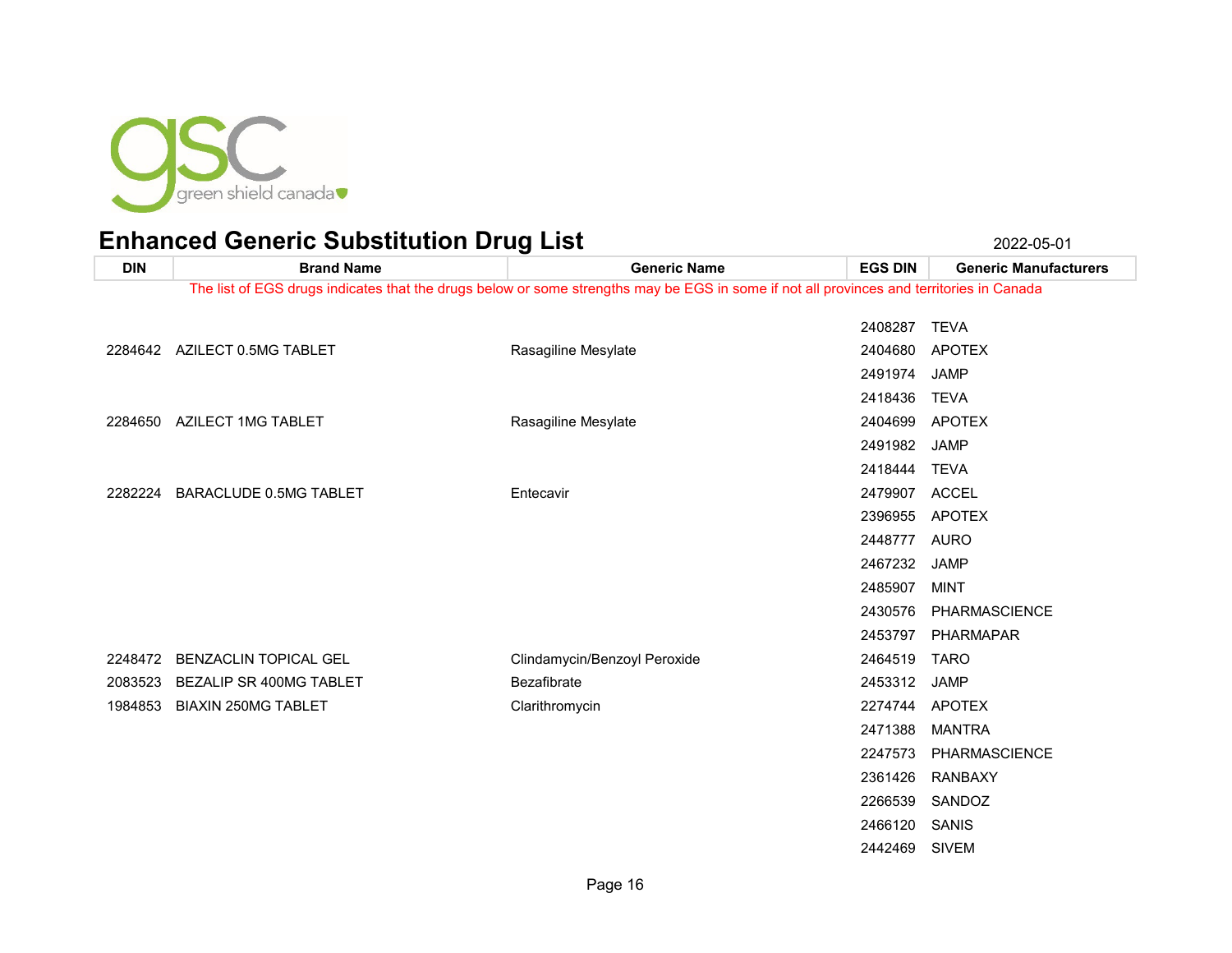

| <b>DIN</b> | <b>Brand Name</b>               | <b>Generic Name</b>                                                                                                                      | <b>EGS DIN</b> | <b>Generic Manufacturers</b> |
|------------|---------------------------------|------------------------------------------------------------------------------------------------------------------------------------------|----------------|------------------------------|
|            |                                 | The list of EGS drugs indicates that the drugs below or some strengths may be EGS in some if not all provinces and territories in Canada |                |                              |
| 2126710    | <b>BIAXIN 500MG TABLET</b>      | Clarithromycin                                                                                                                           |                | 2274752 APOTEX               |
|            |                                 |                                                                                                                                          | 2471396        | <b>MANTRA</b>                |
|            |                                 |                                                                                                                                          |                |                              |
|            |                                 |                                                                                                                                          | 2247574        | PHARMASCIENCE                |
|            |                                 |                                                                                                                                          | 2361434        | <b>RANBAXY</b>               |
|            |                                 |                                                                                                                                          | 2266547        | SANDOZ                       |
|            |                                 |                                                                                                                                          | 2442485        | <b>SIVEM</b>                 |
| 2146908    | BIAXIN 125MG/5ML                | Clarithromycin                                                                                                                           | 2408988        | SANIS                        |
|            |                                 |                                                                                                                                          | 2390442 TARO   |                              |
| 2244641    | BIAXIN 250MG/ML                 | Clarithromycin                                                                                                                           | 2408996        | SANIS                        |
|            |                                 |                                                                                                                                          | 2390450 TARO   |                              |
| 2368544    | <b>BRILINTA 90mg Tablet</b>     | Ticagrelor                                                                                                                               | 2492598        | <b>TARO</b>                  |
| 363812     | <b>BUSCOPAN 10MG TABLET</b>     | Hyoscine Butylbromide                                                                                                                    | 2512335 ACCEL  |                              |
| 2273233    | CADUET 5MG/10MG TABLET          | Amlodipine/Atorvastatin                                                                                                                  | 2411253        | APOTEX                       |
|            |                                 |                                                                                                                                          | 2362759        | <b>GENMED</b>                |
| 2273241    | CADUET 5MG/20MG TABLET          | Amlodipine/Atorvastatin                                                                                                                  | 2411261        | <b>APOTEX</b>                |
|            |                                 |                                                                                                                                          | 2362767        | <b>GENMED</b>                |
| 2273268    | CADUET 5MG/40MG TABLET          | Amlodipine/Atorvastatin                                                                                                                  | 2411288        | APOTEX                       |
|            |                                 |                                                                                                                                          | 2362775        | <b>GENMED</b>                |
| 2273276    | CADUET 5MG/80MG TABLET          | Amlodipine/Atorvastatin                                                                                                                  | 2411296        | APOTEX                       |
|            |                                 |                                                                                                                                          | 2362783        | <b>GENMED</b>                |
|            | 2273284 CADUET 10MG/10MG TABLET | Amlodipine/Atorvastatin                                                                                                                  |                | 2411318 APOTEX               |
|            |                                 |                                                                                                                                          | 2362791        | <b>GENMED</b>                |
| 2273292    | CADUET 10MG/20MG TABLET         | Amlodipine/Atorvastatin                                                                                                                  | 2411326 APOTEX |                              |
|            |                                 |                                                                                                                                          |                |                              |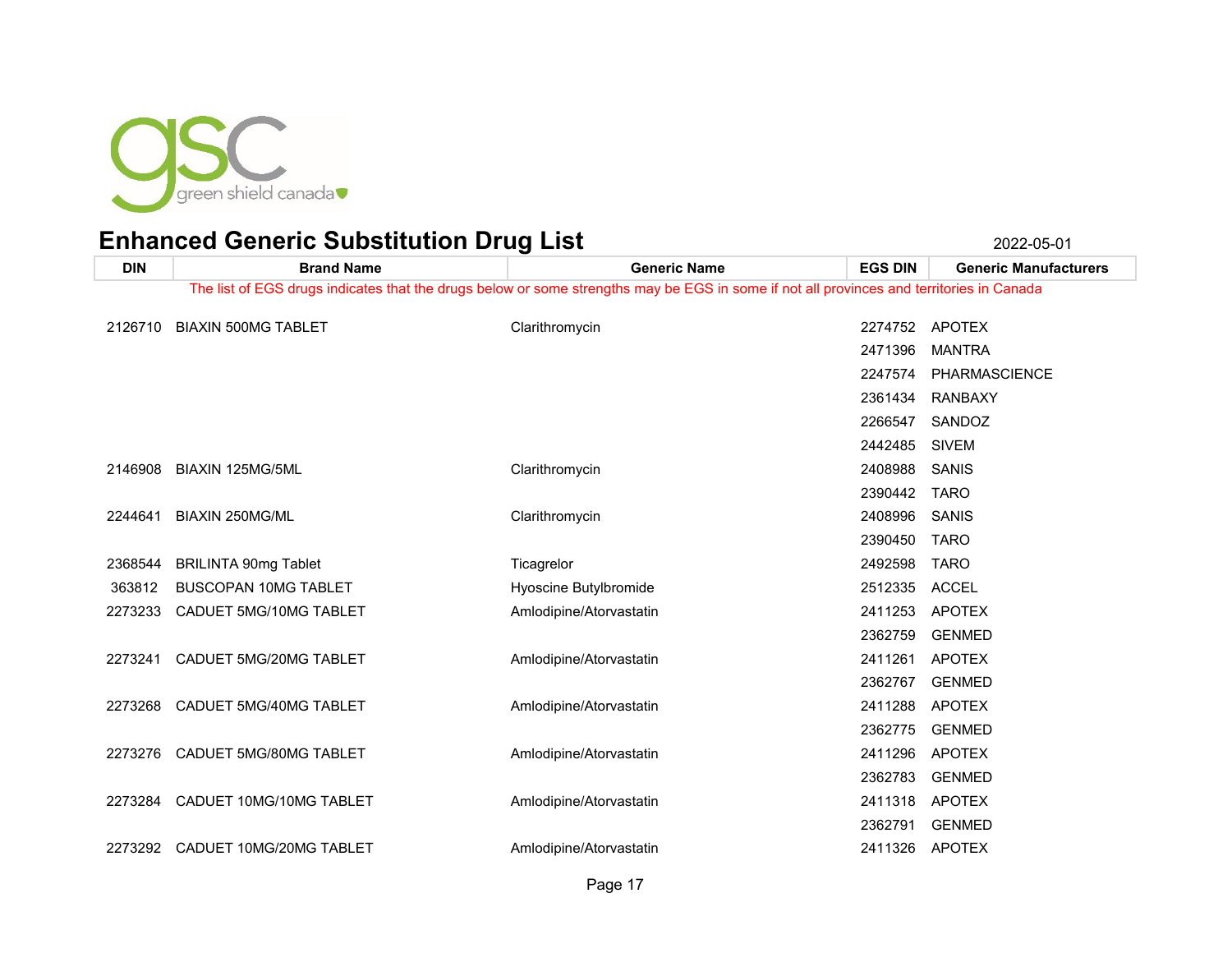

| <b>DIN</b> | <b>Brand Name</b>               | <b>Generic Name</b>                                                                                                                      | <b>EGS DIN</b> | <b>Generic Manufacturers</b> |
|------------|---------------------------------|------------------------------------------------------------------------------------------------------------------------------------------|----------------|------------------------------|
|            |                                 | The list of EGS drugs indicates that the drugs below or some strengths may be EGS in some if not all provinces and territories in Canada |                |                              |
|            |                                 |                                                                                                                                          | 2362805        | <b>GENMED</b>                |
|            | 2273306 CADUET 10MG/40MG TABLET | Amlodipine/Atorvastatin                                                                                                                  | 2411334        | <b>APOTEX</b>                |
|            |                                 |                                                                                                                                          | 2362813        | <b>GENMED</b>                |
|            | 2273314 CADUET 10MG/80MG TABLET | Amlodipine/Atorvastatin                                                                                                                  |                | 2411342 APOTEX               |
|            |                                 |                                                                                                                                          | 2362821        | <b>GENMED</b>                |
|            | 2244265 CANCIDAS 50MG INJ       | Caspofungin                                                                                                                              | 2486989        | <b>FRESENIUS KABI</b>        |
|            |                                 |                                                                                                                                          | 2460947        | MDA PHARMACEUTICALS          |
|            | 2244266 CANCIDAS 70MG INJ       | Caspofungin                                                                                                                              | 2486997        | <b>FRESENIUS KABI</b>        |
|            |                                 |                                                                                                                                          | 2460955        | <b>MDA PHARMACEUTICALS</b>   |
| 2126680    | CARBOPLATIN 10MG/ML INJ         | Carboplatin                                                                                                                              | 2125439        | <b>TEVA</b>                  |
| 2144336    | <b>CARNITOR ORAL SOLN</b>       | Levocarnitine                                                                                                                            | 2492105        | ODAN                         |
| 2239941    | CELEBREX 100MG                  | Celecoxib                                                                                                                                |                | 2418932 APOTEX               |
|            |                                 |                                                                                                                                          | 2445670        | AURO                         |
|            |                                 |                                                                                                                                          | 2424533        | <b>JAMP</b>                  |
|            |                                 |                                                                                                                                          | 2420058        | <b>MARCAN</b>                |
|            |                                 |                                                                                                                                          | 2412497        | <b>MINT</b>                  |
|            |                                 |                                                                                                                                          | 2479737        | <b>NORA</b>                  |
|            |                                 |                                                                                                                                          |                | 2355442 PHARMASCIENCE        |
|            |                                 |                                                                                                                                          | 2517116        | PHARMASCIENCE                |
|            |                                 |                                                                                                                                          | 2436299        | SANIS                        |
|            |                                 |                                                                                                                                          | 2429675        | <b>SIVEM</b>                 |
|            |                                 |                                                                                                                                          | 2420155 TEVA   |                              |
| 2239942    | CELEBREX 200MG                  | Celecoxib                                                                                                                                |                | 2418940 APOTEX               |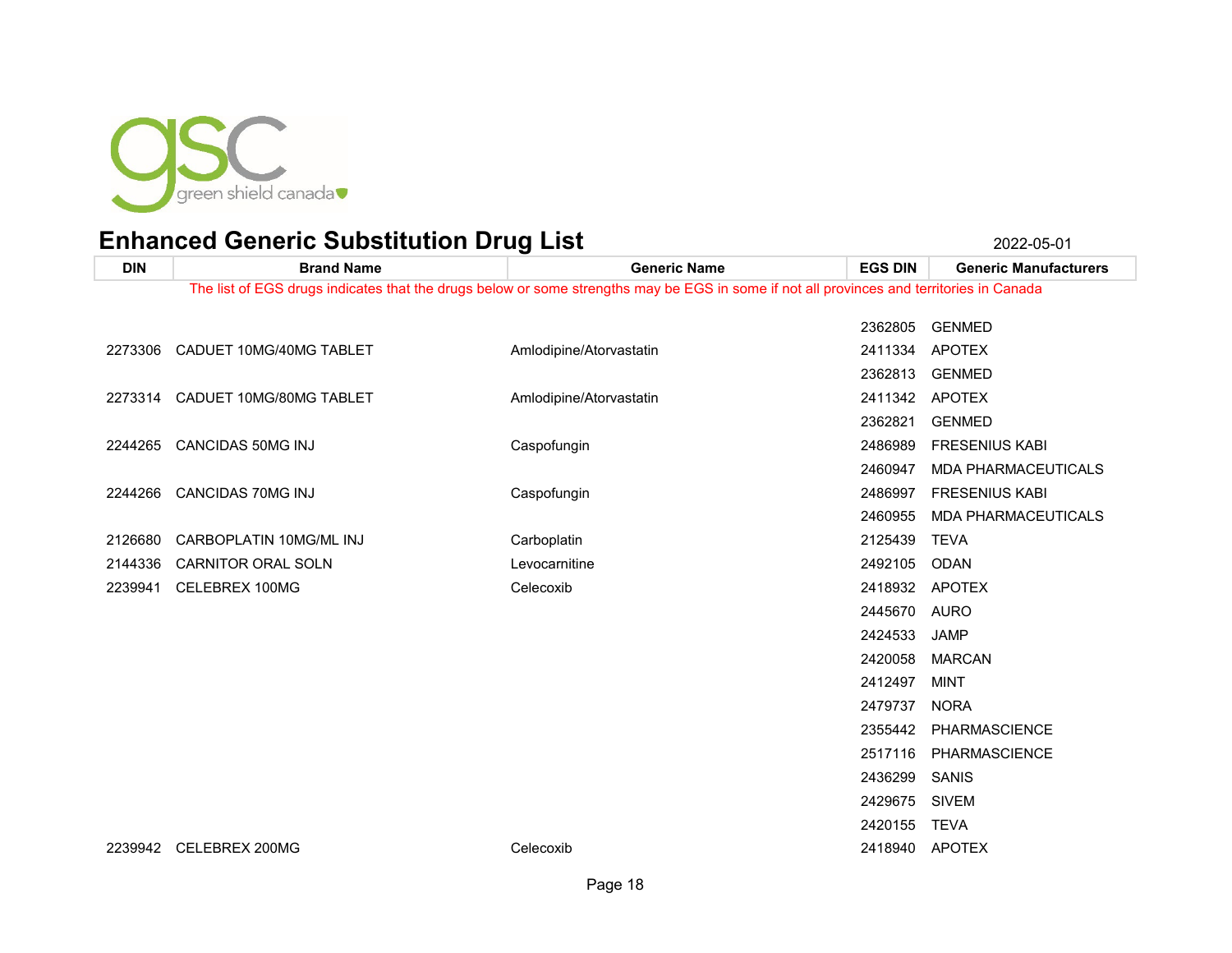

**DIN Brand Name Generic Name EGS DIN Generic Manufacturers** The list of EGS drugs indicates that the drugs below or some strengths may be EGS in some if not all provinces and territories in Canada AURO JAMP MINT NORA MARCAN PHARMASCIENCE PHARMASCIENCE SANIS SIVEM TEVA CELLCEPT 250MG CAPSULE Mycophenolate 2383780 ACCORD APOTEX JAMP SANDOZ SANIS TEVA CELLCEPT 500MG TABLET Mycophenolate 2378574 ACCORD APOTEX JAMP SANDOZ SANIS TEVA CELLCEPT 200MG/ML SUSP Mycophenolate Mofetil 2522233 MARCAN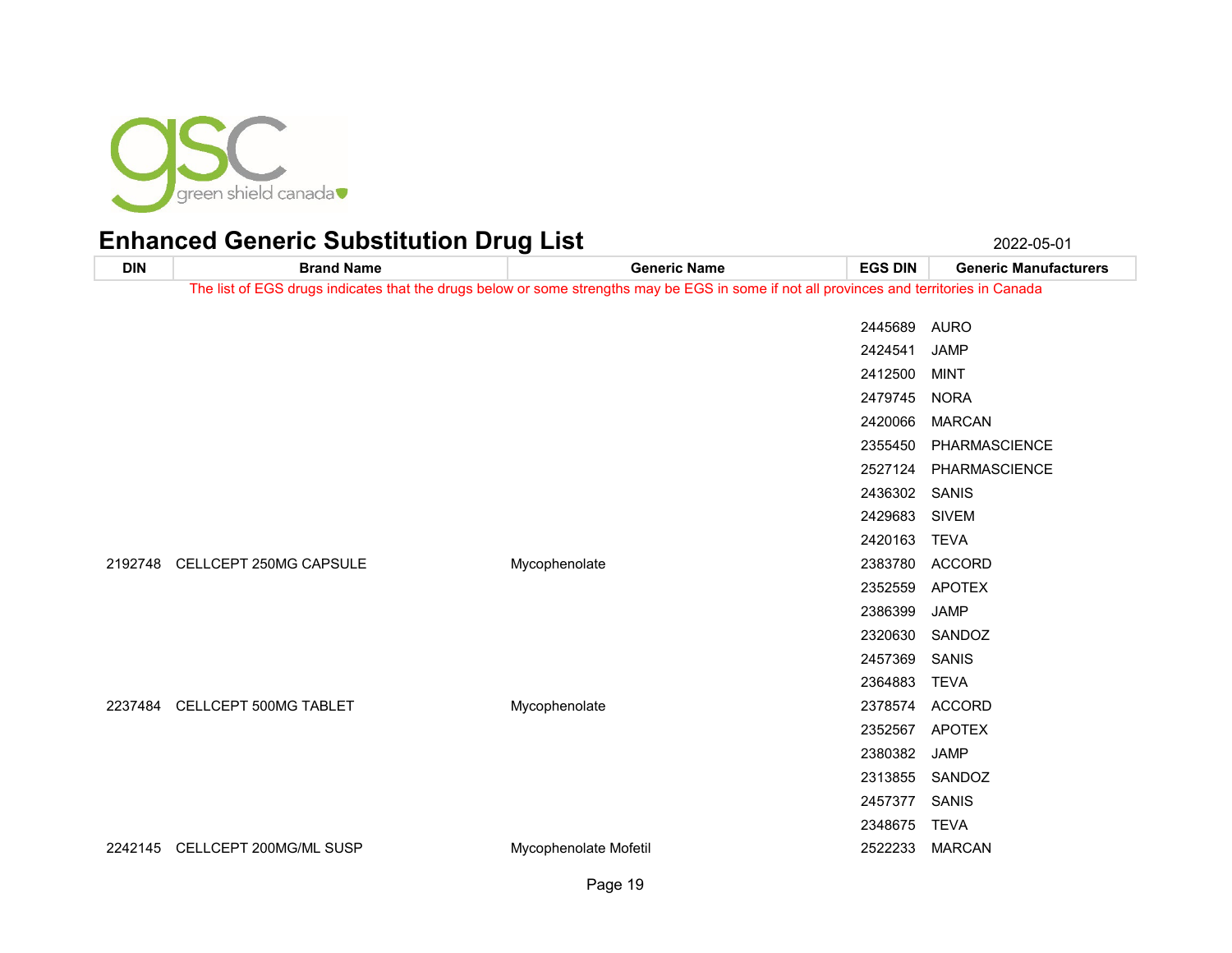

**DIN Brand Name Generic Name EGS DIN Generic Manufacturers** The list of EGS drugs indicates that the drugs below or some strengths may be EGS in some if not all provinces and territories in Canada CESAMET 0.25MG CAPSULE Nabilone 2380897 PHARMASCIENCE TEVA CESAMET 0.5MG CAPSULE Nabilione 2380900 PHARMASCIENCE TEVA TEVA CESAMET 1MG CAPSULE Nabilione 2380919 PHARMASCIENCE TEVA 2291177 CHAMPIX 0.5MG TABLET 2291177 CHAMPIX 0.5MG TABLET TEVA CHAMPIX 1MG TABLET 2419890 APOTEX TEVA CHAMPIX STARTER PACK 2435675 APOTEX TEVA CIALIS 2.5MG TABLET Tadalafil 2422085 APOTEX AURO JAMP MYLAN PHARMASCIENCE TEVA CIALIS 5MG TABLET Tadalafil 2422093 APOTEX AURO JAMP MANTRA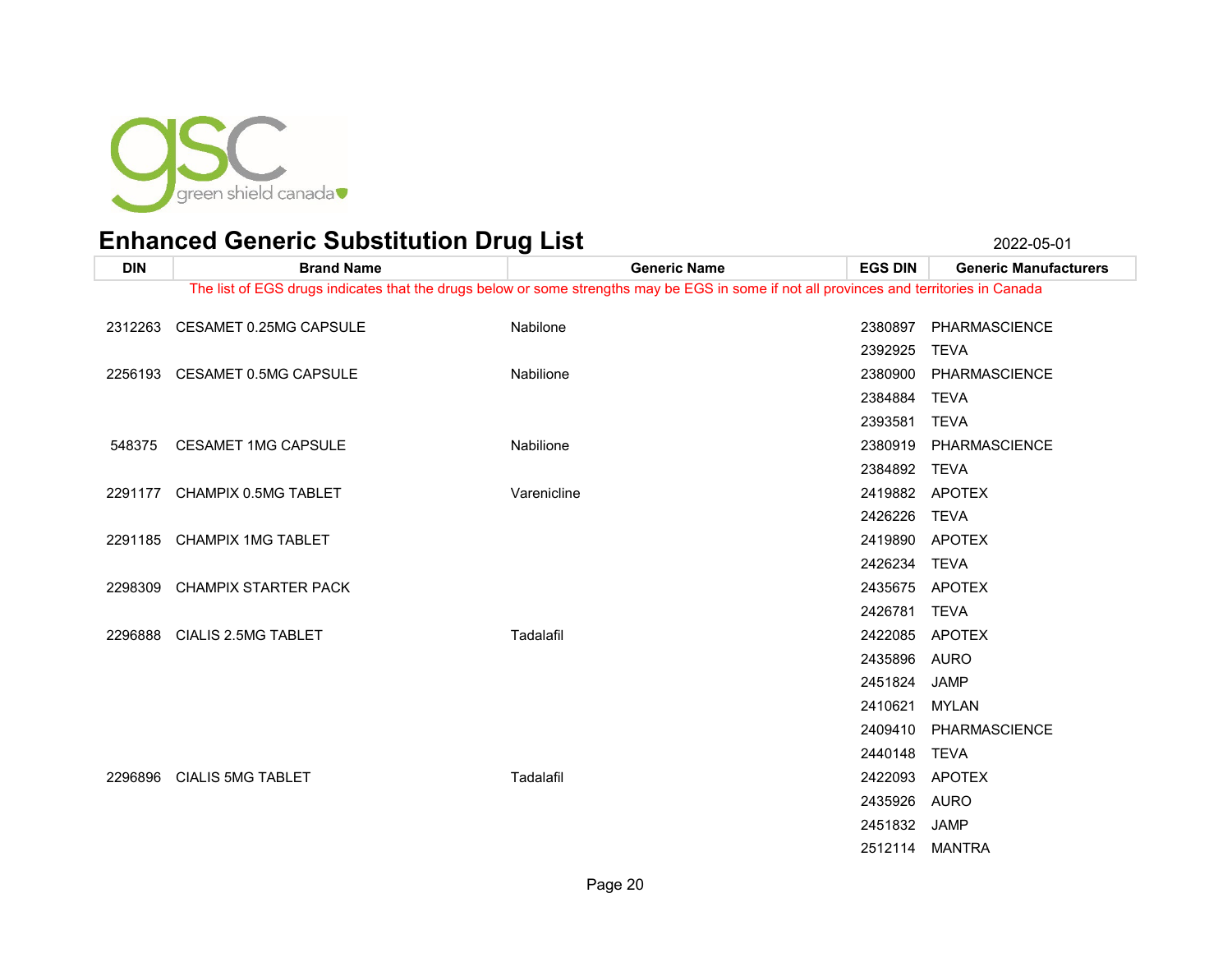

**DIN Brand Name Generic Name EGS DIN Generic Manufacturers** The list of EGS drugs indicates that the drugs below or some strengths may be EGS in some if not all provinces and territories in Canada MARCAN MINT MYLAN PHARMASCIENCE RANBAXY SANIS TEVA CIALIS 10MG TABLET Tadalafil 2422107 APOTEX AURO JAMP MANTRA MARCAN MYLAN PHARMASCIENCE RANBAXY SANIS TEVA CIALIS 20MG TABLET Tadalafil 2422115 APOTEX AURO JAMP MANTRA MARCAN MINT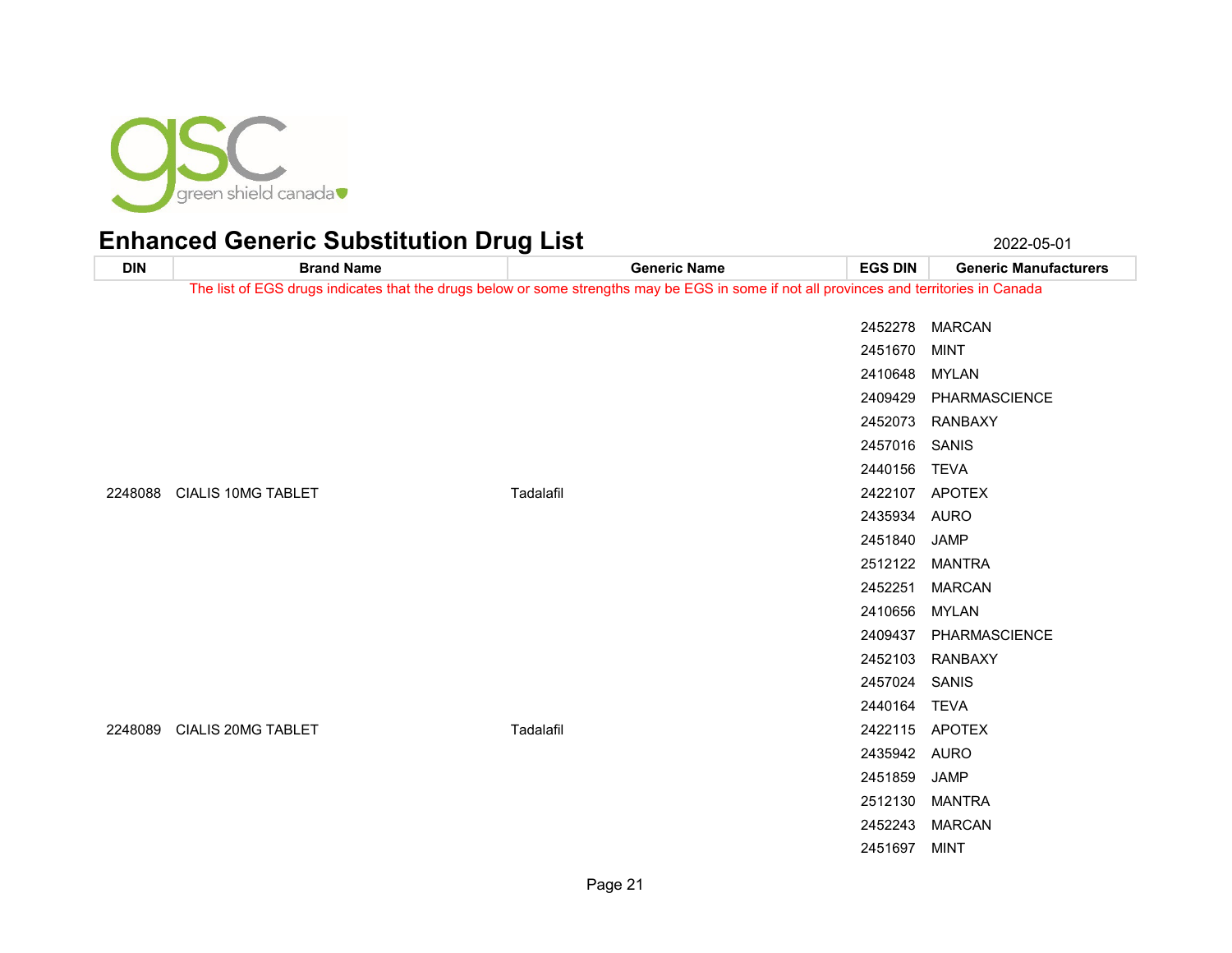

| <b>DIN</b> | <b>Brand Name</b>      | <b>Generic Name</b>                                                                                                                      | <b>EGS DIN</b> | <b>Generic Manufacturers</b> |
|------------|------------------------|------------------------------------------------------------------------------------------------------------------------------------------|----------------|------------------------------|
|            |                        | The list of EGS drugs indicates that the drugs below or some strengths may be EGS in some if not all provinces and territories in Canada |                |                              |
|            |                        |                                                                                                                                          | 2420664        | <b>MYLAN</b>                 |
|            |                        |                                                                                                                                          | 2409445        | PHARMASCIENCE                |
|            |                        |                                                                                                                                          | 2452111        | <b>RANBAXY</b>               |
|            |                        |                                                                                                                                          | 2457032 SANIS  |                              |
|            |                        |                                                                                                                                          | 2440172        | <b>TEVA</b>                  |
| 1945270    | CILOXAN 0.3% EYE DROPS | Ciprofloxacin                                                                                                                            | 2387131        | SANDOZ                       |
| 2263238    | CIPRALEX 10MG TABLET   | Escitalopram                                                                                                                             | 2434652        | <b>ACCORD</b>                |
|            |                        |                                                                                                                                          | 2295016        | <b>APOTEX</b>                |
|            |                        |                                                                                                                                          | 2397358        | <b>AURO</b>                  |
|            |                        |                                                                                                                                          | 2429780        | <b>JAMP</b>                  |
|            |                        |                                                                                                                                          | 2407418        | <b>MINT</b>                  |
|            |                        |                                                                                                                                          | 2471418        | <b>MANTRA</b>                |
|            |                        |                                                                                                                                          | 2423480        | <b>MARCAN</b>                |
|            |                        |                                                                                                                                          | 2309467        | <b>MYLAN</b>                 |
|            |                        |                                                                                                                                          | 2440296        | <b>NATCO</b>                 |
|            |                        |                                                                                                                                          | 2469243        | PHARMASCIENCE                |
|            |                        |                                                                                                                                          | 2385481        | <b>RANBAXY</b>               |
|            |                        |                                                                                                                                          | 2364077        | SANDOZ                       |
|            |                        |                                                                                                                                          | 2430118        | <b>SANIS</b>                 |
|            |                        |                                                                                                                                          | 2429039        | <b>SIVEM</b>                 |
|            |                        |                                                                                                                                          | 2318180        | <b>TEVA</b>                  |
| 2263254    | CIPRALEX 20MG TABLET   | Escitalopram                                                                                                                             | 2434660        | <b>ACCORD</b>                |
|            |                        |                                                                                                                                          | 2295024        | <b>APOTEX</b>                |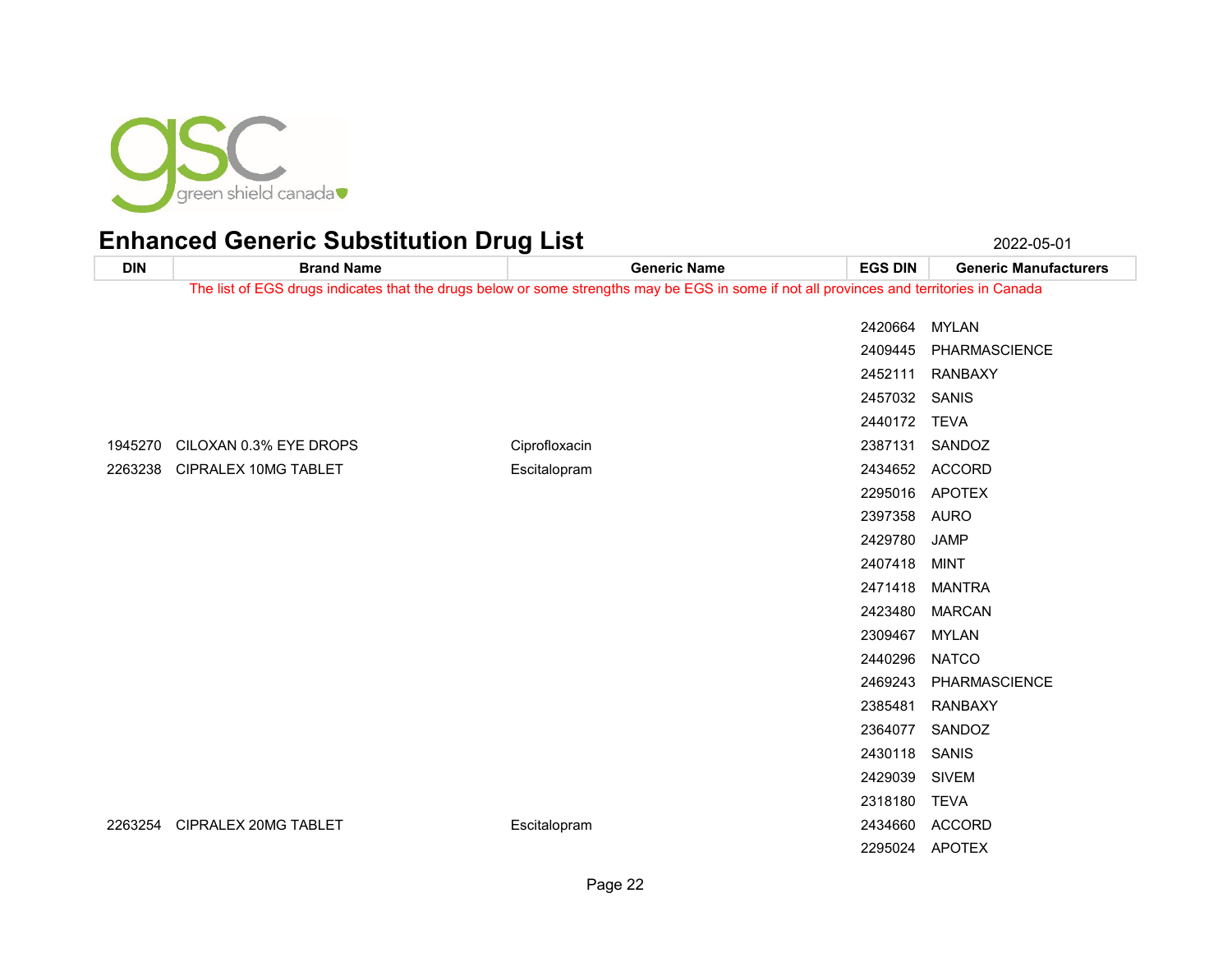

**DIN Brand Name Generic Name EGS DIN Generic Manufacturers** The list of EGS drugs indicates that the drugs below or some strengths may be EGS in some if not all provinces and territories in Canada AURO JAMP MANTRA MARCAN MINT MYLAN NATCO PHARMASCIENCE RANBAXY SANDOZ SANIS SIVEM TEVA CIPRO XL 500MG Ciprofloxacin 2416433 PHARMASCIENCE CIPRODEX OTIC SUSP Ciprofloxacin/Dexamethasone 2506882 SANDOZ TARO CLARITIN 10MG TABLET Loratadine 2366444 APOTEX APOTEX JAMP CLINDOXYL GEL Clindamycin/Benzoyl Peroxide 2440180 TARO CLOBEX 0.05% SHAMPOO Clobetasol 2519437 DR. REDDY TARO CLOBEX 0.05% SPRAY Clobetasol 2475162 APOTEX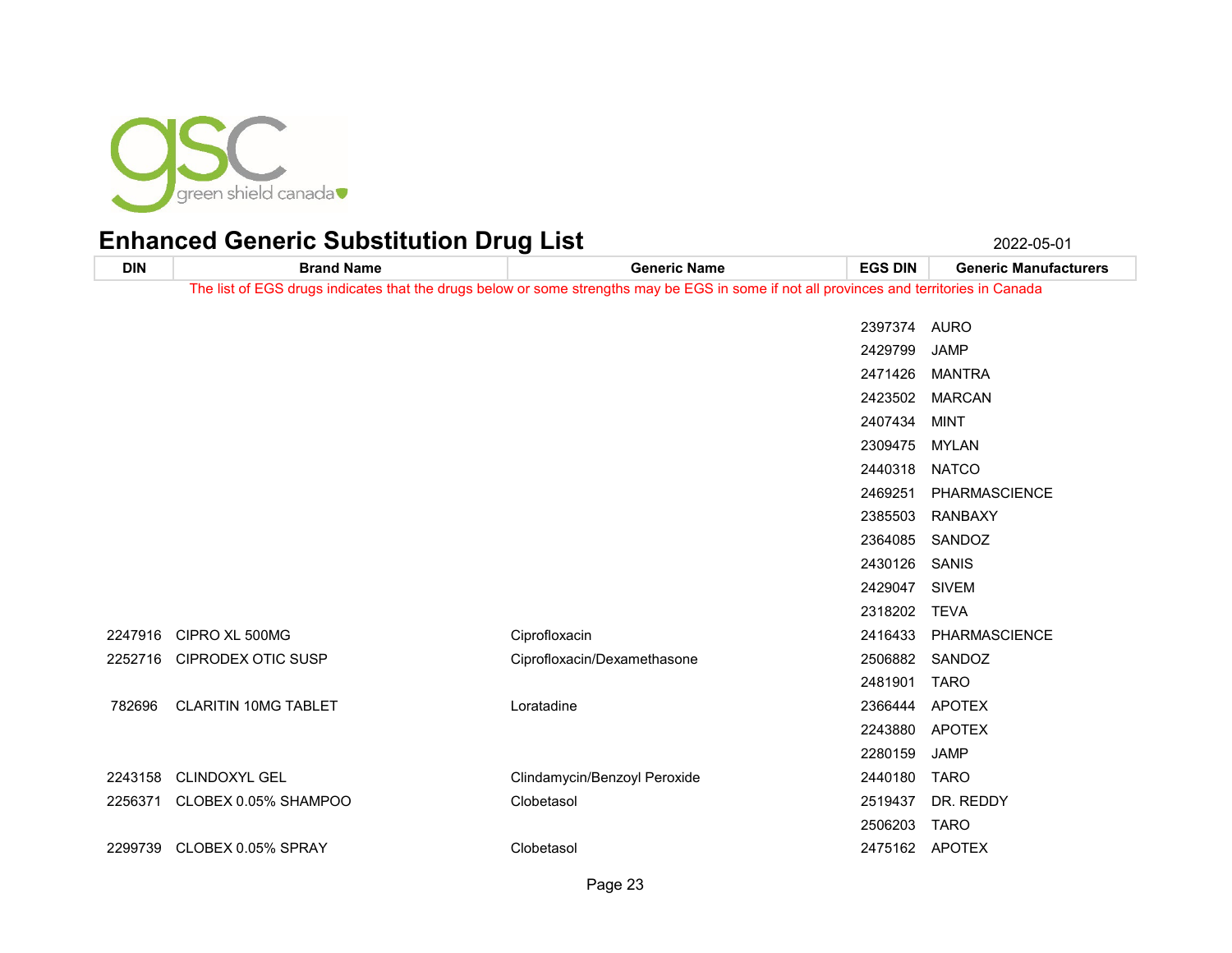

**DIN Brand Name Generic Name EGS DIN Generic Manufacturers** The list of EGS drugs indicates that the drugs below or some strengths may be EGS in some if not all provinces and territories in Canada ODAN SANDOZ TARO 2239213 COMBIVIR TABLET COMBIVIR TABLET COMBINING COMBINING APOTEX AURO JAMP 2243763 COMTAN 200MG TABLET **Entacapone** Entacapone 238005 SANDOZ TEVA 2247732 CONCERTA ER 18MG TABLET Methylphenidate **2452731 APOTEX**  TEVA 2250241 CONCERTA ER 27MG TABLET **Methylphenidate** 2452758 APOTEX TEVA

TEVA

TEVA

 JAMP RIVA SANDOZ TELIGENT

GENERIC MEDICAL PARTNERS

2247733 CONCERTA ER 36MG TABLET Methylphenidate 2452766 APOTEX

2247734 CONCERTA ER 54MG TABLET Methylphenidate 2330377 APOTEX

COSOPT OPTH SOLN Dorzolamide/Timolol 2299615 APOTEX

COVERSYL 2MG TABLET Perindopril Erbumine 2289261 APOTEX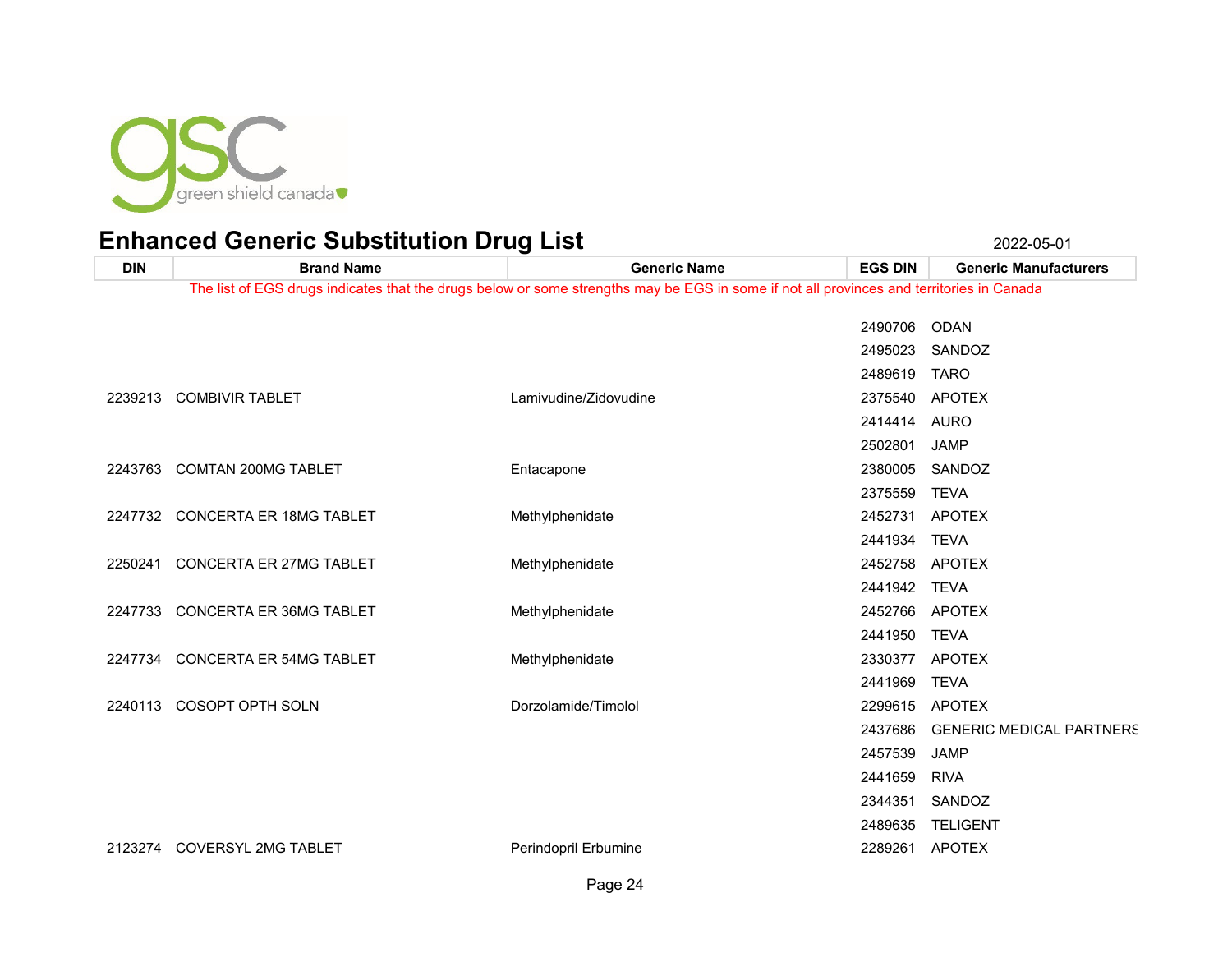

| <b>DIN</b> | <b>Brand Name</b>           | <b>Generic Name</b>                                                                                                                      | <b>EGS DIN</b> | <b>Generic Manufacturers</b> |
|------------|-----------------------------|------------------------------------------------------------------------------------------------------------------------------------------|----------------|------------------------------|
|            |                             | The list of EGS drugs indicates that the drugs below or some strengths may be EGS in some if not all provinces and territories in Canada |                |                              |
|            |                             |                                                                                                                                          | 2459817 AURO   |                              |
|            |                             |                                                                                                                                          | 2477009        | JAMP                         |
|            |                             |                                                                                                                                          |                |                              |
|            |                             |                                                                                                                                          |                | 2482924 MANTRA               |
|            |                             |                                                                                                                                          |                | 2474824 MARCAN               |
|            |                             |                                                                                                                                          | 2476762 MINT   |                              |
|            |                             |                                                                                                                                          | 2489015 NORA   |                              |
|            |                             |                                                                                                                                          |                | 2470675 PHARMASCIENCE        |
|            |                             |                                                                                                                                          |                | 2470225 SANDOZ               |
|            |                             |                                                                                                                                          | 2481634 SANIS  |                              |
|            |                             |                                                                                                                                          | 2479877 SIVEM  |                              |
|            |                             |                                                                                                                                          | 2464985 TEVA   |                              |
|            | 2123282 COVERSYL 4MG TABLET | Perindopril Erbumine                                                                                                                     |                | 2289288 APOTEX               |
|            |                             |                                                                                                                                          | 2459825 AURO   |                              |
|            |                             |                                                                                                                                          | 2477017 JAMP   |                              |
|            |                             |                                                                                                                                          |                | 2482932 MANTRA               |
|            |                             |                                                                                                                                          |                | 2474832 MARCAN               |
|            |                             |                                                                                                                                          | 2476770 MINT   |                              |
|            |                             |                                                                                                                                          | 2489023 NORA   |                              |
|            |                             |                                                                                                                                          |                | 2470683 PHARMASCIENCE        |
|            |                             |                                                                                                                                          |                | 2470233 SANDOZ               |
|            |                             |                                                                                                                                          | 2481642 SANIS  |                              |
|            |                             |                                                                                                                                          | 2479885 SIVEM  |                              |
|            |                             |                                                                                                                                          | 2464993 TEVA   |                              |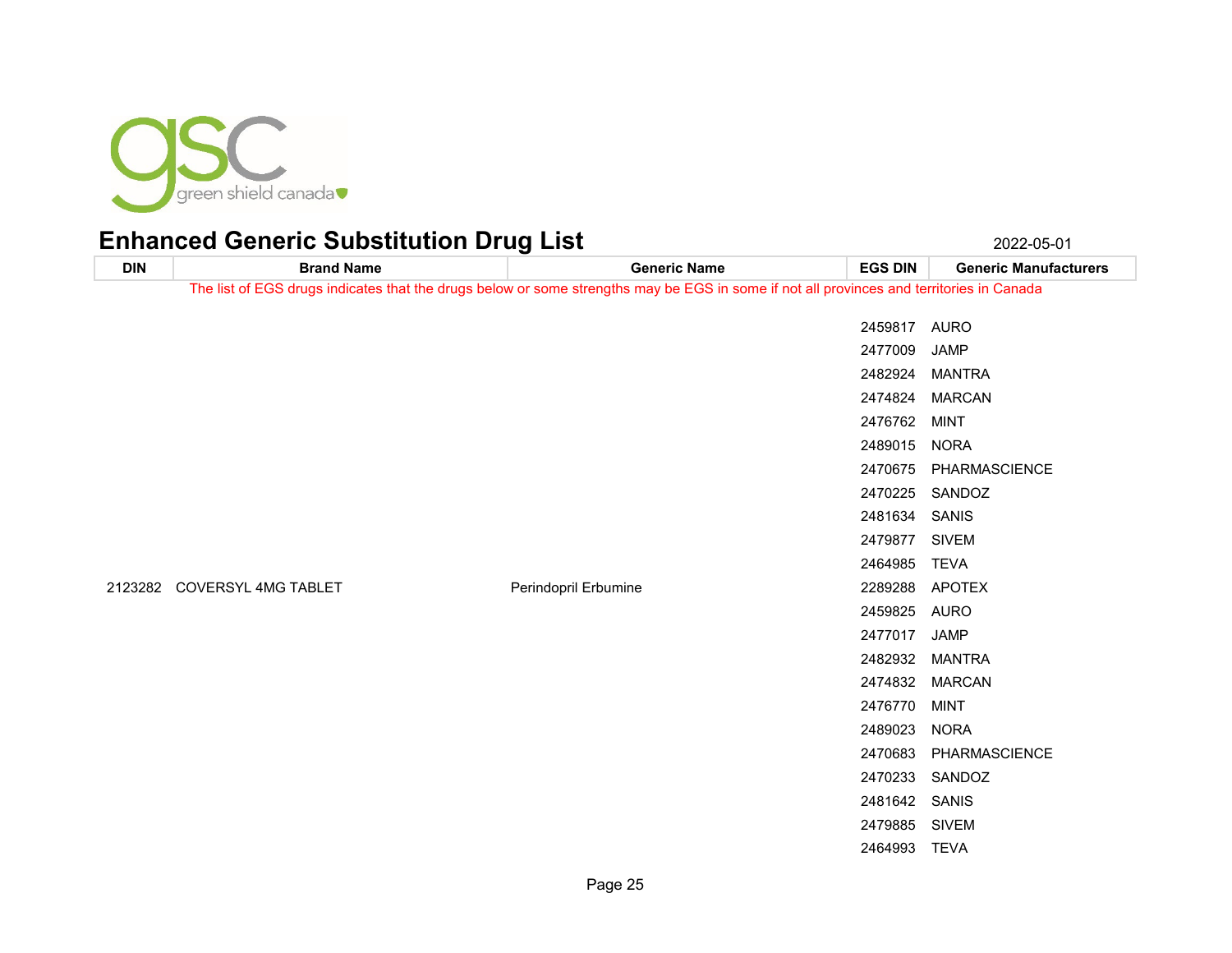

**DIN Brand Name Generic Name EGS DIN Generic Manufacturers** The list of EGS drugs indicates that the drugs below or some strengths may be EGS in some if not all provinces and territories in Canada COVERSYL 8MG TABLET Perindopril Erbumine 2289296 APOTEX AURO JAMP MANTRA MINT MARCAN NORA PHARMASCIENCE SANDOZ SANIS SIVEM TEVA 2246568 COVERSYL PLUS LD 2MG/0.625MG TABLET Perindopril/Indapamide 2000 2470411 SANDOZ COVERSYL PLUS 4MG/1.25MG TABLET Perindopril/Indapamide 2297574 APOTEX SANDOZ SANIS SIVEM TEVA COVERSYL PLUS HD 8MG/2.5MG TABLET Perindopril/Indapamide 2453061 APOTEX SANDOZ SANIS SIVEM TEVA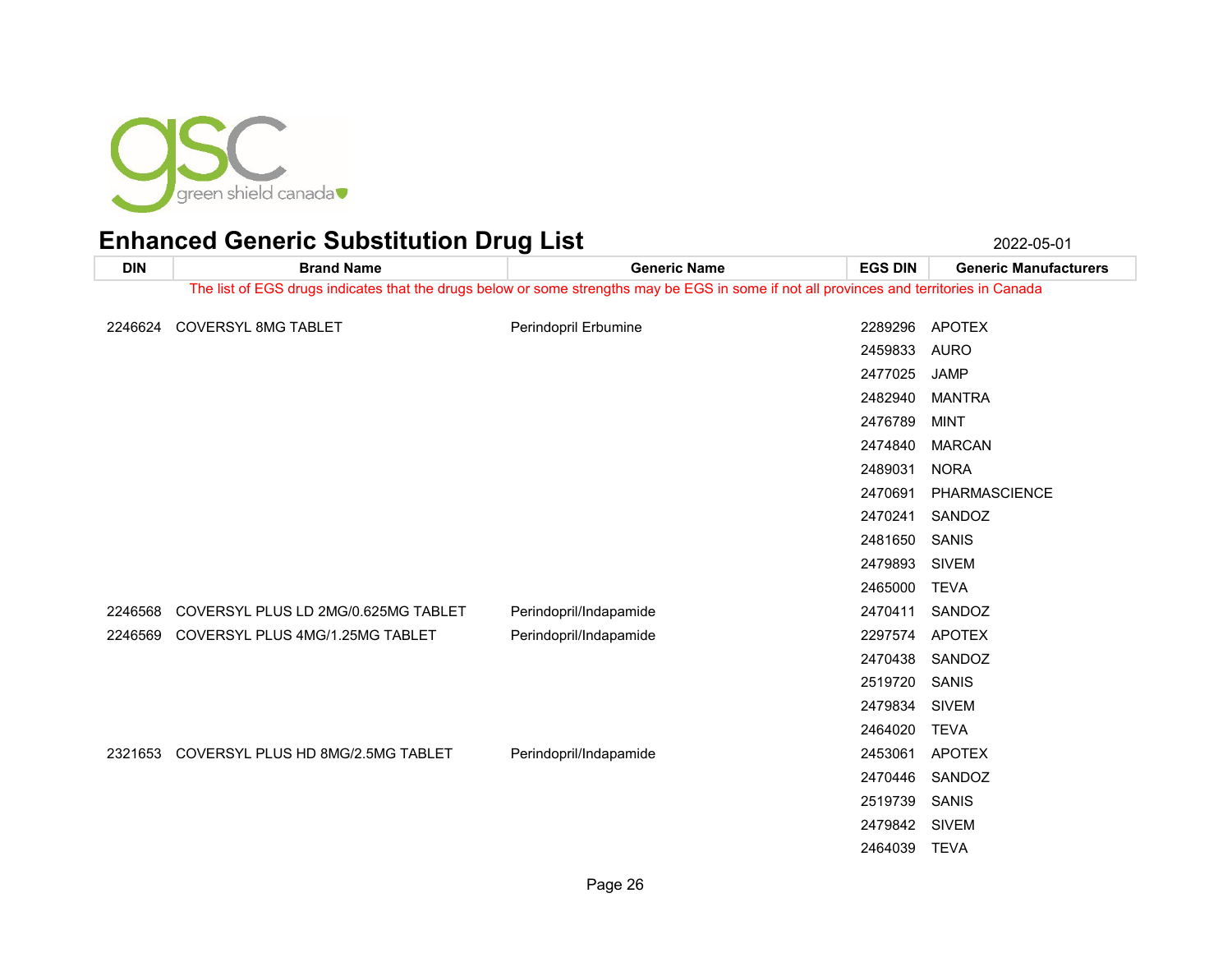

**DIN Brand Name Generic Name EGS DIN Generic Manufacturers** The list of EGS drugs indicates that the drugs below or some strengths may be EGS in some if not all provinces and territories in Canada COZAAR 25MG TABLET Losartan 2379058 APOTEX AURO JAMP MINT PHARMASCIENCE SANDOZ SANIS SEPTA SIVEM TEVA COZAAR 50MG TABLET Losartan 2353504 APOTEX AURO JAMP MINT PHARMASCIENCE SANDOZ SANIS SEPTA SIVEM TEVA COZAAR 100MG TABLET Losartan 2353512 APOTEX AURO JAMP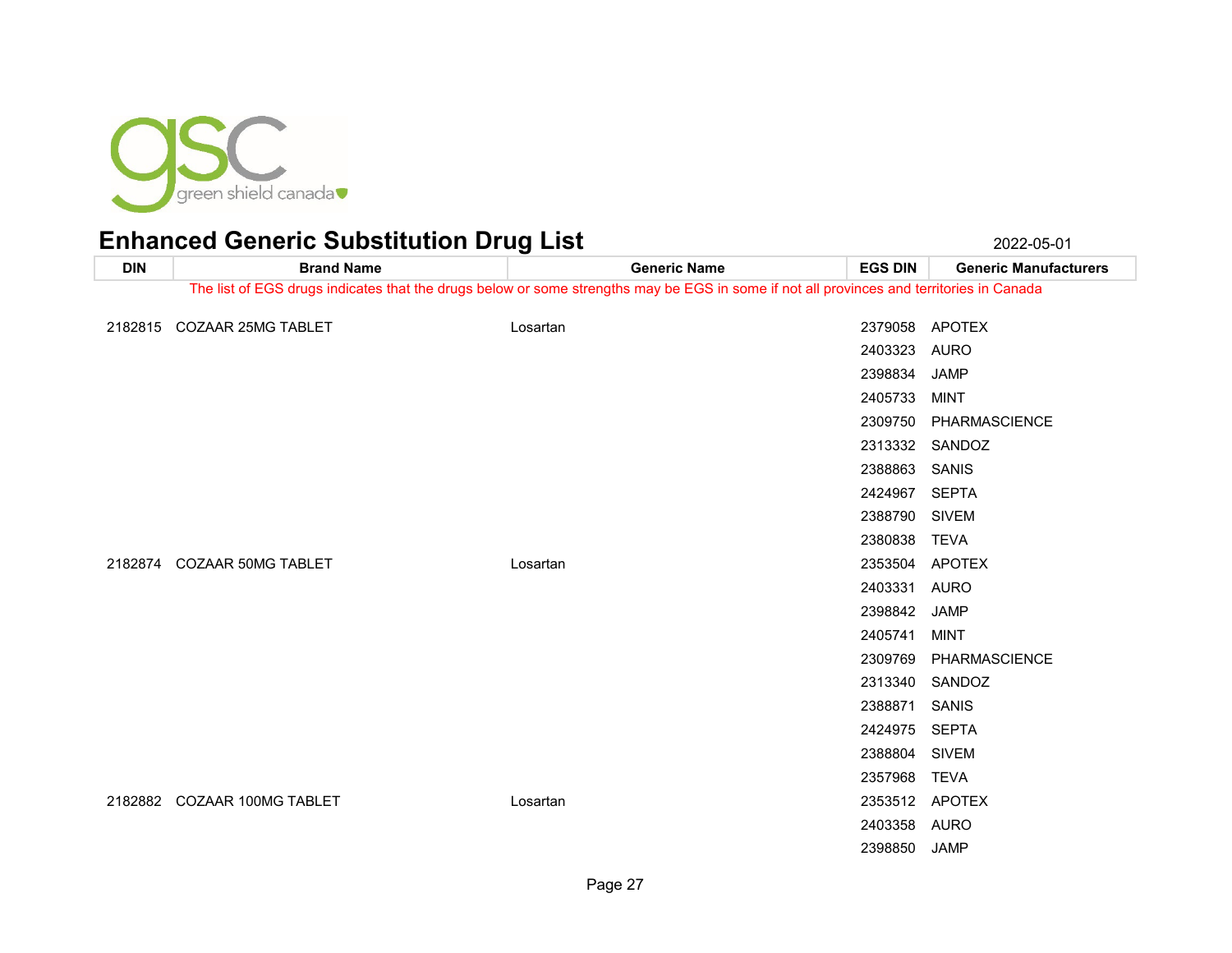

| <b>DIN</b> | <b>Brand Name</b>           | <b>Generic Name</b>                                                                                                                      | <b>EGS DIN</b> | <b>Generic Manufacturers</b> |
|------------|-----------------------------|------------------------------------------------------------------------------------------------------------------------------------------|----------------|------------------------------|
|            |                             | The list of EGS drugs indicates that the drugs below or some strengths may be EGS in some if not all provinces and territories in Canada |                |                              |
|            |                             |                                                                                                                                          | 2405768        | <b>MINT</b>                  |
|            |                             |                                                                                                                                          | 2309777        | PHARMASCIENCE                |
|            |                             |                                                                                                                                          | 2313359        | SANDOZ                       |
|            |                             |                                                                                                                                          | 2388898        | SANIS                        |
|            |                             |                                                                                                                                          | 2424983        | SEPTA                        |
|            |                             |                                                                                                                                          | 2388812 SIVEM  |                              |
|            |                             |                                                                                                                                          | 2357976        | <b>TEVA</b>                  |
|            | 2265540 CRESTOR 5MG TABLET  | Rosuvastatin                                                                                                                             | 2438917        | <b>ACCORD</b>                |
|            | 2247162 CRESTOR 10MG TABLET |                                                                                                                                          |                | 2337975 APOTEX               |
|            |                             |                                                                                                                                          | 2442574 AURO   |                              |
|            |                             |                                                                                                                                          | 2391252 JAMP   |                              |
|            |                             |                                                                                                                                          | 2477483 NORA   |                              |
|            |                             |                                                                                                                                          | 2378523        | PHARMASCIENCE                |
|            |                             |                                                                                                                                          |                | 2338726 SANDOZ               |
|            |                             |                                                                                                                                          | 2405628        | SANIS                        |
|            |                             |                                                                                                                                          | 2411628        | <b>SIVEM</b>                 |
|            |                             |                                                                                                                                          | 2382644        | TARO                         |
|            |                             |                                                                                                                                          | 2354608        | <b>TEVA</b>                  |
|            |                             | Rosuvastatin                                                                                                                             | 2438925        | <b>ACCORD</b>                |
|            |                             |                                                                                                                                          |                | 2337983 APOTEX               |
|            |                             |                                                                                                                                          | 2442582 AURO   |                              |
|            |                             |                                                                                                                                          | 2391260        | <b>JAMP</b>                  |
|            |                             |                                                                                                                                          | 2477491        | <b>NORA</b>                  |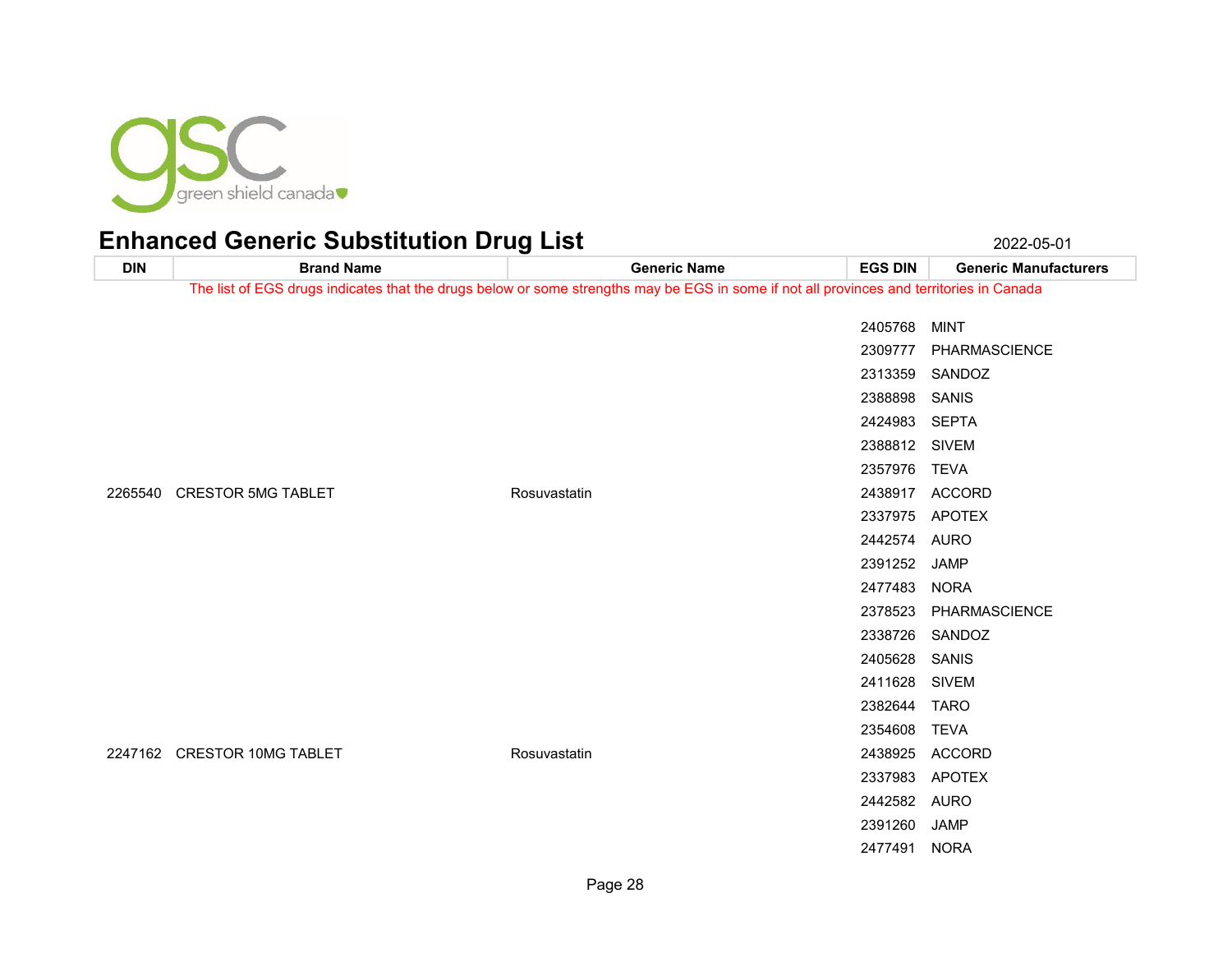

|            | $\alpha$ contribution of $\alpha$ |                                                                                                                                          |                | LULL VU VI                   |
|------------|-----------------------------------|------------------------------------------------------------------------------------------------------------------------------------------|----------------|------------------------------|
| <b>DIN</b> | <b>Brand Name</b>                 | <b>Generic Name</b>                                                                                                                      | <b>EGS DIN</b> | <b>Generic Manufacturers</b> |
|            |                                   | The list of EGS drugs indicates that the drugs below or some strengths may be EGS in some if not all provinces and territories in Canada |                |                              |
|            |                                   |                                                                                                                                          |                |                              |
|            |                                   |                                                                                                                                          |                | 2378531 PHARMASCIENCE        |
|            |                                   |                                                                                                                                          | 2338734        | SANDOZ                       |
|            |                                   |                                                                                                                                          | 2405636 SANIS  |                              |
|            |                                   |                                                                                                                                          | 2411636 SIVEM  |                              |
|            |                                   |                                                                                                                                          | 2382652 TARO   |                              |
|            |                                   |                                                                                                                                          | 2354616        | TEVA                         |
|            | 2247163 CRESTOR 20MG TABLET       | Rosuvastatin                                                                                                                             |                | 2438933 ACCORD               |
|            |                                   |                                                                                                                                          |                | 2337991 APOTEX               |
|            |                                   |                                                                                                                                          | 2442590 AURO   |                              |
|            |                                   |                                                                                                                                          | 2391279        | <b>JAMP</b>                  |
|            |                                   |                                                                                                                                          | 2477505 NORA   |                              |
|            |                                   |                                                                                                                                          | 2378558        | PHARMASCIENCE                |
|            |                                   |                                                                                                                                          |                | 2338742 SANDOZ               |
|            |                                   |                                                                                                                                          | 2405644 SANIS  |                              |
|            |                                   |                                                                                                                                          | 2411644 SIVEM  |                              |
|            |                                   |                                                                                                                                          | 2382660 TARO   |                              |
|            |                                   |                                                                                                                                          | 2354624        | <b>TEVA</b>                  |
|            | 2247164 CRESTOR 40MG TABLET       | Rosuvastatin                                                                                                                             |                | 2438941 ACCORD               |
|            |                                   |                                                                                                                                          | 2338009        | <b>APOTEX</b>                |
|            |                                   |                                                                                                                                          | 2442604 AURO   |                              |
|            |                                   |                                                                                                                                          | 2391287 JAMP   |                              |
|            |                                   |                                                                                                                                          | 2477513 NORA   |                              |
|            |                                   |                                                                                                                                          |                | 2378566 PHARMASCIENCE        |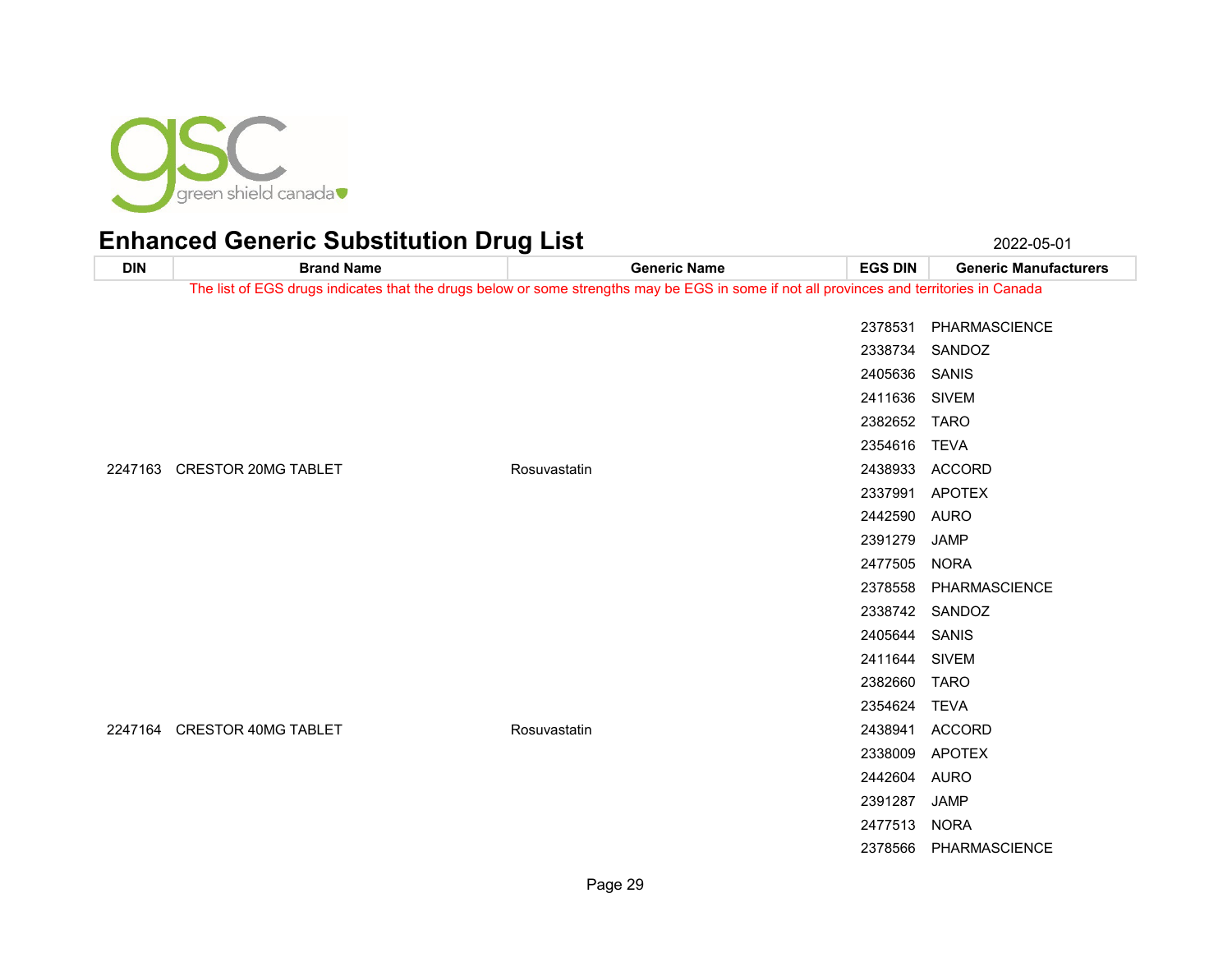

| <b>DIN</b> | <b>Brand Name</b>                                                                                                                        | <b>Generic Name</b> | <b>EGS DIN</b> | <b>Generic Manufacturers</b> |  |
|------------|------------------------------------------------------------------------------------------------------------------------------------------|---------------------|----------------|------------------------------|--|
|            | The list of EGS drugs indicates that the drugs below or some strengths may be EGS in some if not all provinces and territories in Canada |                     |                |                              |  |
|            |                                                                                                                                          |                     | 2338750        | SANDOZ                       |  |
|            |                                                                                                                                          |                     | 2405652 SANIS  |                              |  |
|            |                                                                                                                                          |                     | 2411652 SIVEM  |                              |  |
|            |                                                                                                                                          |                     | 2382679 TARO   |                              |  |
|            |                                                                                                                                          |                     | 2354632        | <b>TEVA</b>                  |  |
|            | 2495493 CUBICIN RF 500MG INJ                                                                                                             | Daptomycin          | 2494590        | <b>ACCORD</b>                |  |
|            |                                                                                                                                          |                     | 2490463        | DR. REDDY                    |  |
|            |                                                                                                                                          |                     | 2490838        | SANDOZ                       |  |
| 252506     | CYCLOGYL 1% OPTH DROPS                                                                                                                   | Cyclopentolate      | 626627         | <b>ODAN</b>                  |  |
| 2301482    | CYMBALTA 30MG CAPSULE                                                                                                                    | Duloxetine          | 2440423        | <b>APOTEX</b>                |  |
|            |                                                                                                                                          |                     | 2436647        | <b>AURO</b>                  |  |
|            |                                                                                                                                          |                     | 2451913        | <b>JAMP</b>                  |  |
|            |                                                                                                                                          |                     | 2473208        | <b>MANTRA</b>                |  |
|            |                                                                                                                                          |                     | 2446081        | <b>MARCAN</b>                |  |
|            |                                                                                                                                          |                     | 2438984        | <b>MINT</b>                  |  |
|            |                                                                                                                                          |                     | 2429446        | PHARMASCIENCE                |  |
|            |                                                                                                                                          |                     | 2439948        | SANDOZ                       |  |
|            |                                                                                                                                          |                     | 2490889        | SANIS                        |  |
|            |                                                                                                                                          |                     | 2453630        | <b>SIVEM</b>                 |  |
|            |                                                                                                                                          |                     | 2456753        | <b>TEVA</b>                  |  |
|            |                                                                                                                                          |                     | 2437082 TEVA   |                              |  |
| 2301490    | CYMBALTA 60MG CAPSULE                                                                                                                    | Duloxetine          | 2440431        | <b>APOTEX</b>                |  |
|            |                                                                                                                                          |                     | 2436655 AURO   |                              |  |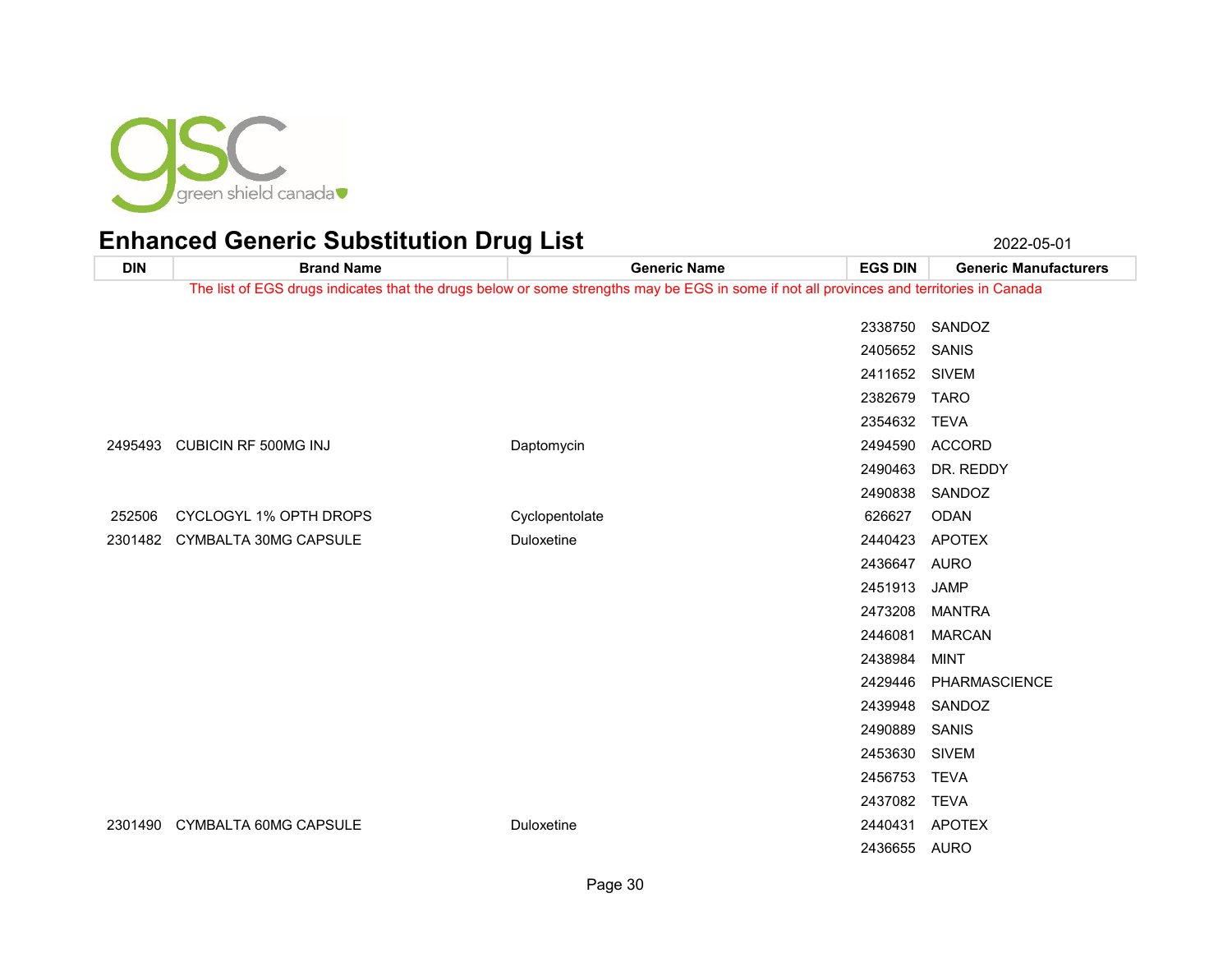

**DIN Brand Name Generic Name EGS DIN Generic Manufacturers** The list of EGS drugs indicates that the drugs below or some strengths may be EGS in some if not all provinces and territories in Canada JAMP MANTRA MARCAN MINT NORA PHARMASCIENCE SANDOZ SANIS SIVEM TEVA TEVA 1919458 CYTOMEL 5MCG TABLET Liothyronine Liothyronine 2494337 TEVA CYTOMEL 25MCG TABLET Liothyronine 2494345 TEVA DALACIN T SOLUTION Clindamycin 2266938 TARO TELIGENT DAPSONE 100MG TABLET Dapsone 2481227 MARCAN DDAVP Desmopressin Acetate 2513579 KVR Pharmaceuticals DETROL 1MG TABLET Tolterodine 2423308 MINT TEVA DETROL 2MG TABLET Tolterodine 2423316 MINT DETROL LA 2MG CAPSULE Tolterodine 2413140 SANDOZ TEVA DETROL LA 4MG CAPSULE Tolterodine 2413159 SANDOZ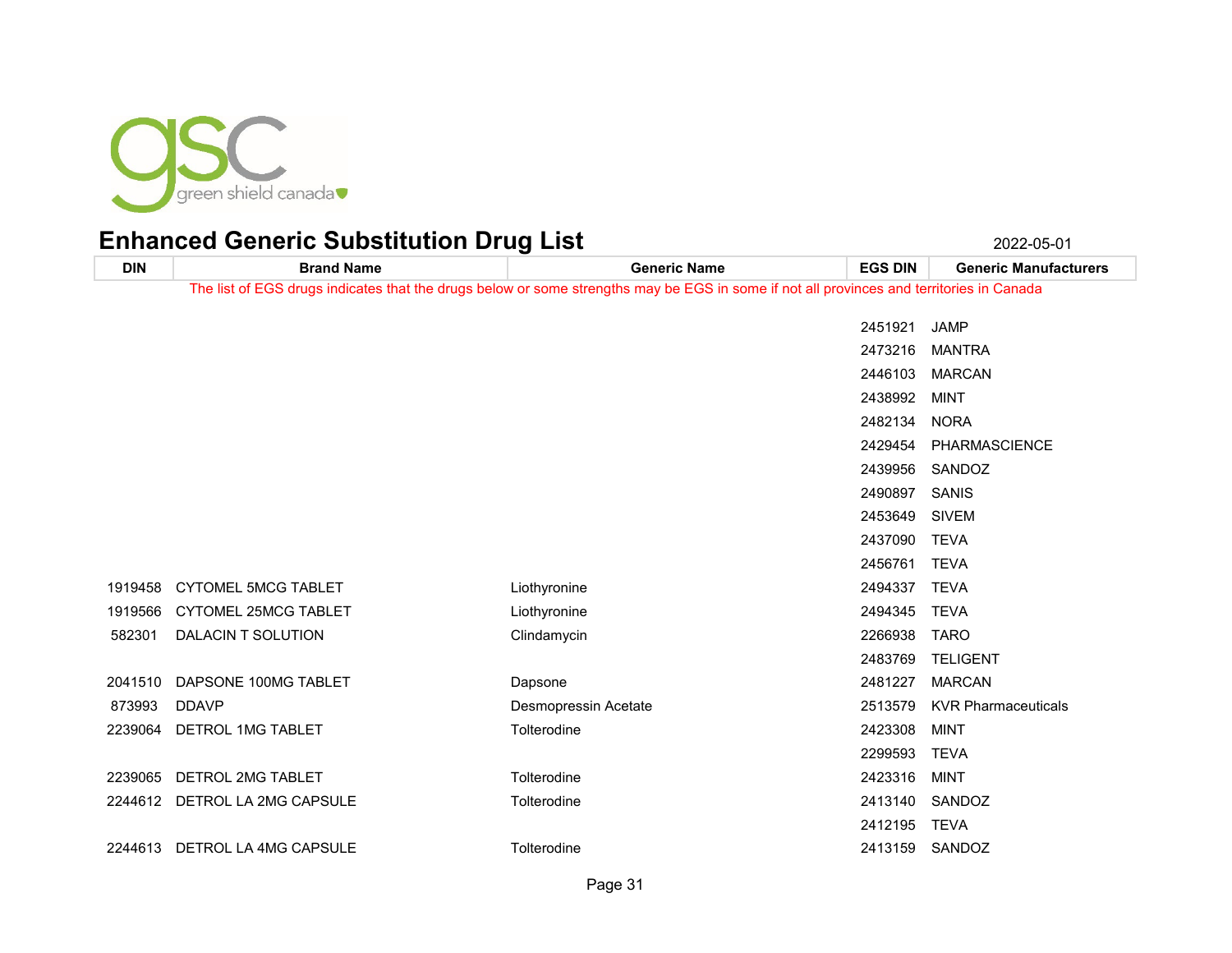

**DIN Brand Name Generic Name EGS DIN Generic Manufacturers** The list of EGS drugs indicates that the drugs below or some strengths may be EGS in some if not all provinces and territories in Canada TEVA DEXEDRINE 5MG TABLET Dextroamphetamine Sulfate 2443236 AA PHARMA 1924559 DEXEDRINE 10MG TABLET DEXTROM Dextroamphetamine Sulfate 2448319 TEVA DEXEDRINE 15MG TABLET Dextroamphetamine Sulfate 2448327 TEVA DIAMICRON 80MG TABLET Gliclazide 2245247 APOTEX SANIS TEVA DIAMICRON MR 30MG TABLET Gliclazide 2297795 APOTEX MINT MYLAN SANDOZ TARO DIAMICRON MR 60MG TABLET Gliclazide 2407124 APOTEX MINT SANDOZ TARO DIANE-35 TABLET Multiple ingredients 2290308 PHARMASCIENCE ASPRI PHARMA TARO TEVA DICETEL 50MG TABLET Pinaverium 2469677 AA PHARMA DICETEL 100MG TABLET Pinaverium 2469685 AA PHARMA DICLECTIN TABLET Doxylamine Succinate/Pyridoxine 2413248 APOTEX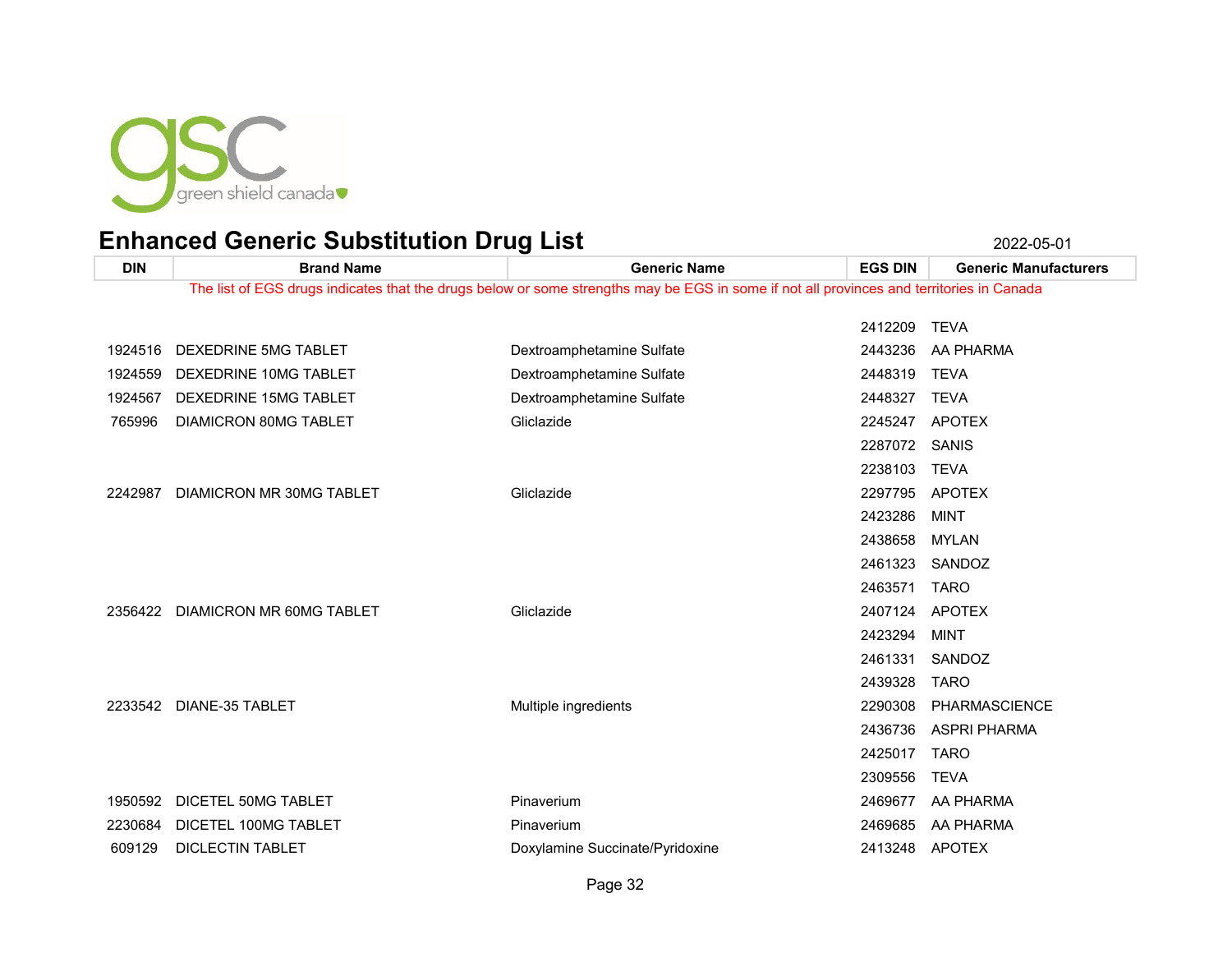

**DIN Brand Name Generic Name EGS DIN Generic Manufacturers** The list of EGS drugs indicates that the drugs below or some strengths may be EGS in some if not all provinces and territories in Canada PHARMASCIENCE DILANTIN 100MG CAPSULE Phenytoin Sodium 2460912 APOTEX DILANTIN 125MG/5ML SUSP Phenytoin Sodium 2250896 TARO DIOVAN 40MG TABLET Valsartan 2414201 AURO SANDOZ SANIS SIVEM TEVA TARO DIOVAN 80MG TABLET Valsartan 2414228 AURO SANDOZ SANIS SIVEM TARO TEVA DIOVAN 160MG TABLET Valsartan 2414236 AURO SANDOZ SANIS SIVEM TARO TEVA DIOVAN 320MG TABLET Valsartan 2414244 AURO SANDOZ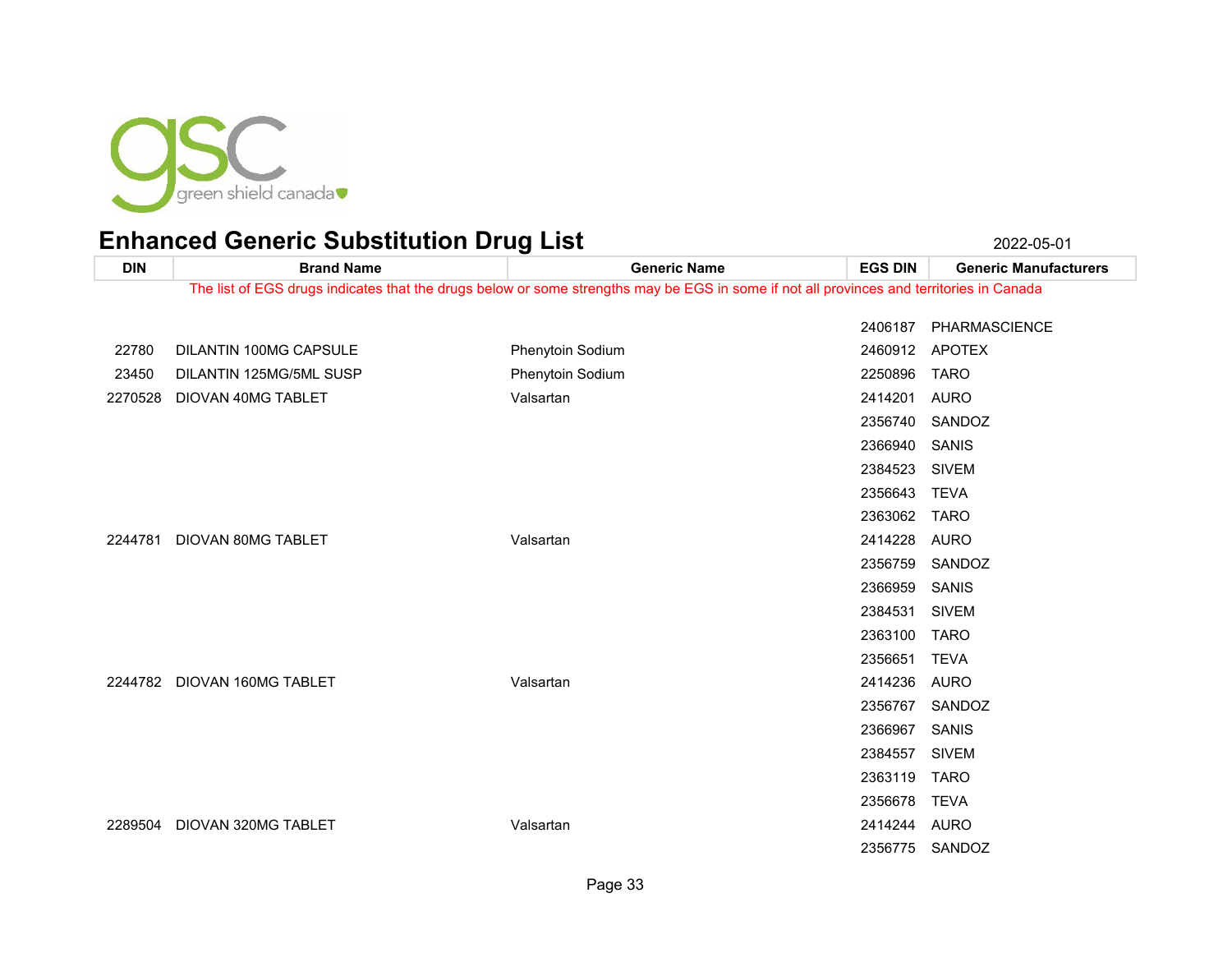

| <b>DIN</b> | <b>Brand Name</b>                    | <b>Generic Name</b>                                                                                                                      | <b>EGS DIN</b> | <b>Generic Manufacturers</b> |
|------------|--------------------------------------|------------------------------------------------------------------------------------------------------------------------------------------|----------------|------------------------------|
|            |                                      | The list of EGS drugs indicates that the drugs below or some strengths may be EGS in some if not all provinces and territories in Canada |                |                              |
|            |                                      |                                                                                                                                          | 2366975 SANIS  |                              |
|            |                                      |                                                                                                                                          | 2384566 SIVEM  |                              |
|            |                                      |                                                                                                                                          | 2356686        | TEVA                         |
|            | 2241900 DIOVAN-HCT 80/12.5MG TABLET  | Valsartan/Hctz                                                                                                                           | 2408112 AURO   |                              |
|            |                                      |                                                                                                                                          | 2356694        | SANDOZ                       |
|            |                                      |                                                                                                                                          | 2367009 SANIS  |                              |
|            |                                      |                                                                                                                                          | 2384736 SIVEM  |                              |
|            |                                      |                                                                                                                                          | 2356996 TEVA   |                              |
| 2241901    | DIOVAN-HCT 160/12.5MG TABLET         | Valsartan/Hctz                                                                                                                           | 2408120 AURO   |                              |
|            |                                      |                                                                                                                                          |                | 2356708 SANDOZ               |
|            |                                      |                                                                                                                                          | 2367017 SANIS  |                              |
|            |                                      |                                                                                                                                          | 2384744 SIVEM  |                              |
|            |                                      |                                                                                                                                          | 2357003        | <b>TEVA</b>                  |
|            | 2246955 DIOVAN-HCT 160/25MG TABLET   | Valsartan/Hctz                                                                                                                           | 2408139 AURO   |                              |
|            |                                      |                                                                                                                                          |                | 2356716 SANDOZ               |
|            |                                      |                                                                                                                                          | 2367025 SANIS  |                              |
|            |                                      |                                                                                                                                          | 2384752 SIVEM  |                              |
|            |                                      |                                                                                                                                          | 2357011 TEVA   |                              |
|            | 2308908 DIOVAN-HCT 320/12.5MG TABLET | Valsartan/Hctz                                                                                                                           | 2408147 AURO   |                              |
|            |                                      |                                                                                                                                          |                | 2356724 SANDOZ               |
|            |                                      |                                                                                                                                          | 2367033 SANIS  |                              |
|            |                                      |                                                                                                                                          | 2384760 SIVEM  |                              |
|            |                                      |                                                                                                                                          | 2357038 TEVA   |                              |
|            |                                      |                                                                                                                                          |                |                              |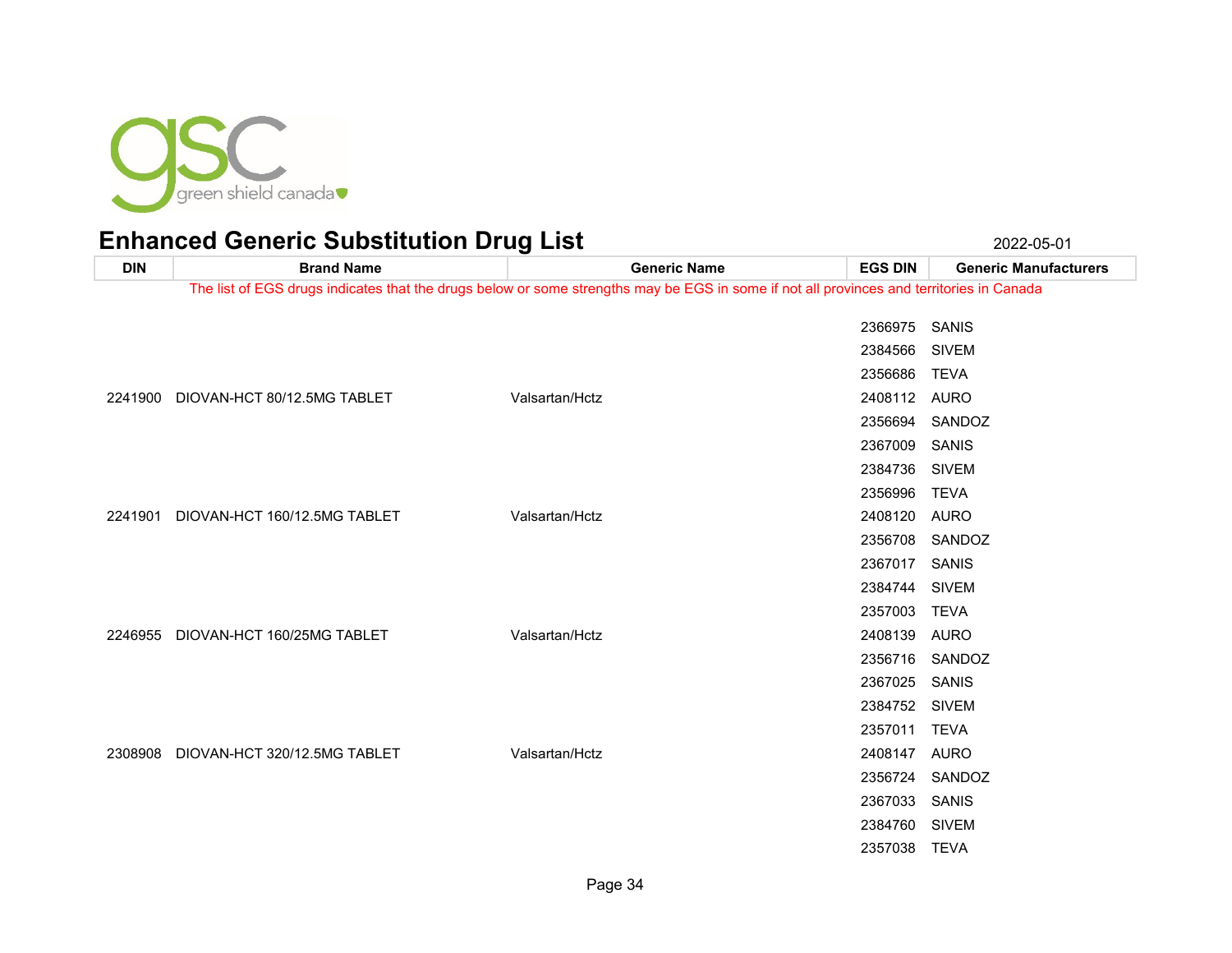

| <b>DIN</b> | <b>Brand Name</b>                                                                                                                        | <b>Generic Name</b>          | <b>EGS DIN</b> | <b>Generic Manufacturers</b> |  |
|------------|------------------------------------------------------------------------------------------------------------------------------------------|------------------------------|----------------|------------------------------|--|
|            | The list of EGS drugs indicates that the drugs below or some strengths may be EGS in some if not all provinces and territories in Canada |                              |                |                              |  |
| 2308916    | DIOVAN-HCT 320/25MG TABLET                                                                                                               | Valsartan/Hctz               | 2408155        | <b>AURO</b>                  |  |
|            |                                                                                                                                          |                              | 2356732        | SANDOZ                       |  |
|            |                                                                                                                                          |                              | 2367041        | <b>SANIS</b>                 |  |
|            |                                                                                                                                          |                              | 2357046        | <b>TEVA</b>                  |  |
| 578428     | DIPROSALIC LOTION                                                                                                                        | Betamethasone/Salicylic Acid | 2245688        | <b>TEVA</b>                  |  |
| 2242471    | DOSTINEX 0.5MG TABLET                                                                                                                    | Cabergoline                  | 2455897        | APOTEX                       |  |
| 2244126    | DOVOBET OINT                                                                                                                             | Calcipotriol/Betamethasone   | 2427419        | <b>TEVA</b>                  |  |
| 3875       | DULCOLAX SUPP 10MG                                                                                                                       | Bisacodyl                    | 754595         | <b>APOTEX</b>                |  |
|            |                                                                                                                                          |                              | 2361450        | <b>JAMP</b>                  |  |
| 2278251    | DUOTRAV PQ OPTH SOLN                                                                                                                     | Travoprost/Timolol           | 2415305        | APOTEX                       |  |
| 2273217    | <b>ENABLEX 7.5MG TABLET</b>                                                                                                              | Darifenacin                  | 2452510        | APOTEX                       |  |
|            |                                                                                                                                          |                              | 2491869        | <b>JAMP</b>                  |  |
| 2273225    | <b>ENABLEX 15MG TABLET</b>                                                                                                               | Darifenacin                  | 2452529        | APOTEX                       |  |
|            |                                                                                                                                          |                              | 2491877        | <b>JAMP</b>                  |  |
| 2260638    | EBIXA 10MG TABLET                                                                                                                        | Memantine                    | 2366487        | <b>APOTEX</b>                |  |
|            |                                                                                                                                          |                              | 2321130        | PHARMASCIENCE                |  |
|            |                                                                                                                                          |                              | 2348950        | <b>RIVA</b>                  |  |
|            |                                                                                                                                          |                              | 2375532        | SANDOZ                       |  |
|            |                                                                                                                                          |                              | 2443082        | SANIS                        |  |
|            |                                                                                                                                          |                              | 2446049        | <b>SIVEM</b>                 |  |
|            |                                                                                                                                          |                              | 2324067        | <b>TEVA</b>                  |  |
| 851744     | <b>ELOCOM CREAM</b>                                                                                                                      | Mometasone                   | 2367157        | <b>TARO</b>                  |  |
| 871095     | <b>ELOCOM LOTION</b>                                                                                                                     | Mometasone                   | 2266385        | <b>TARO</b>                  |  |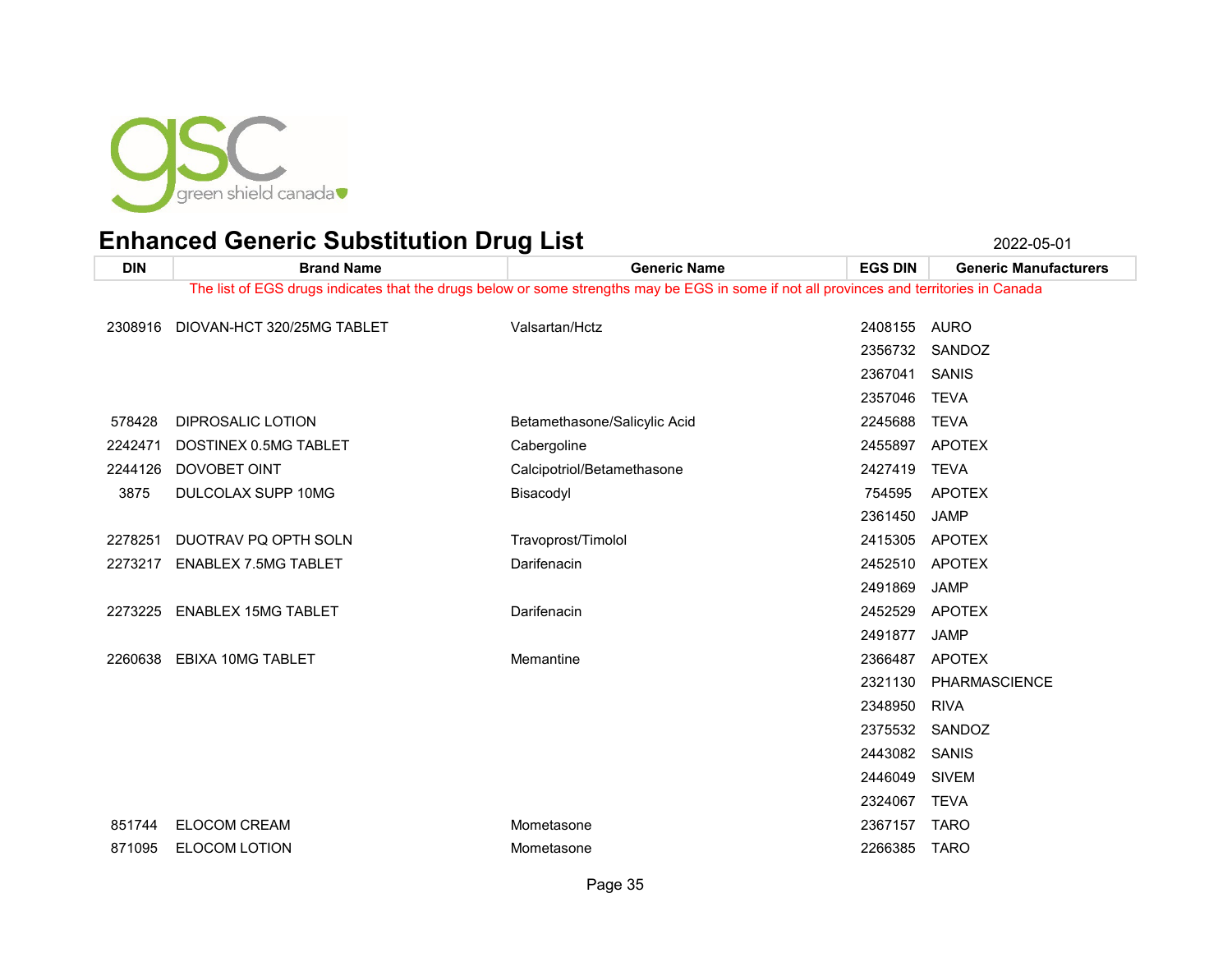

| <b>DIN</b>                                                                                                                               | <b>Brand Name</b>             | <b>Generic Name</b> | <b>EGS DIN</b> | <b>Generic Manufacturers</b>    |  |
|------------------------------------------------------------------------------------------------------------------------------------------|-------------------------------|---------------------|----------------|---------------------------------|--|
| The list of EGS drugs indicates that the drugs below or some strengths may be EGS in some if not all provinces and territories in Canada |                               |                     |                |                                 |  |
| 841736                                                                                                                                   | <b>ELOCOM OINT</b>            | Mometasone          | 2248130 TEVA   |                                 |  |
|                                                                                                                                          | 2393751 ESBRIET 267MG CAPSULE | Pirfenidone         | 2509938        | JAMP                            |  |
|                                                                                                                                          |                               |                     |                | 2488833 SANDOZ                  |  |
| 2464489                                                                                                                                  | <b>ESBRIET 267MG TABLET</b>   | Pirfenidone         | 2514702        | <b>JAMP</b>                     |  |
|                                                                                                                                          |                               |                     |                | 2488507 SANDOZ                  |  |
|                                                                                                                                          | 2464500 ESBRIET 801MG TABLET  | Pirfenidone         | 2514710        | <b>JAMP</b>                     |  |
|                                                                                                                                          |                               |                     |                | 2488515 SANDOZ                  |  |
|                                                                                                                                          | 2225190 ESTRACE 0.5MG TABLET  | Estradiol           | 2449048        | LUPIN                           |  |
| 2148587                                                                                                                                  | <b>ESTRACE 1MG TABLET</b>     | Estradiol           | 2449056        | LUPIN                           |  |
| 2148595                                                                                                                                  | <b>ESTRACE 2MG TABLET</b>     | Estradiol           | 2449064        | <b>LUPIN</b>                    |  |
| 2244000                                                                                                                                  | <b>ESTRADOT 50UG PATCH</b>    | Estradiol           | 2246967        | SANDOZ                          |  |
| 2244001                                                                                                                                  | <b>ESTRADOT 75UG PATCH</b>    | Estradiol           | 2246968        | SANDOZ                          |  |
| 2244002                                                                                                                                  | ESTRADOT 100UG PATCH          | Estradiol           | 2246969        | SANDOZ                          |  |
| 2239028                                                                                                                                  | EVISTA 60MG TABLET            | Raloxifene          | 2279215        | APOTEX                          |  |
|                                                                                                                                          |                               |                     | 2358840        | <b>TEVA</b>                     |  |
|                                                                                                                                          | 2242115 EXELON 1.5MG CAPSULE  | Rivastigmine        |                | 2336715 APOTEX                  |  |
|                                                                                                                                          |                               |                     | 2401614        | <b>GENERIC MEDICAL PARTNERS</b> |  |
|                                                                                                                                          |                               |                     | 2485362        | <b>JAMP</b>                     |  |
|                                                                                                                                          |                               |                     | 2324563        | SANDOZ                          |  |
|                                                                                                                                          | 2242116 EXELON 3MG CAPSULE    | Rivastigmine        | 2336723        | APOTEX                          |  |
|                                                                                                                                          |                               |                     | 2401622        | <b>GENERIC MEDICAL PARTNERS</b> |  |
|                                                                                                                                          |                               |                     | 2485370        | <b>JAMP</b>                     |  |
|                                                                                                                                          |                               |                     |                | 2324571 SANDOZ                  |  |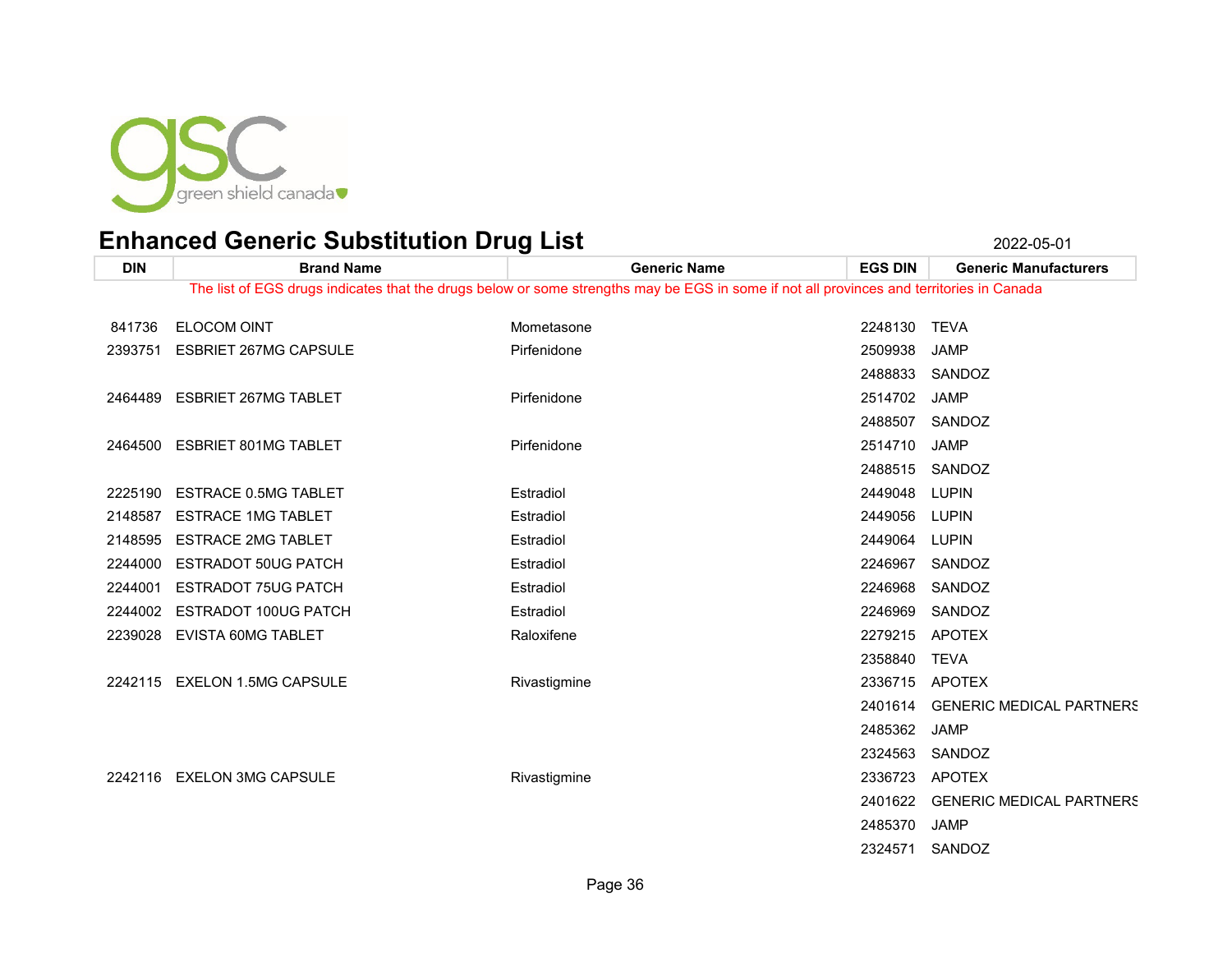

| <b>DIN</b> | <b>Brand Name</b>            | <b>Generic Name</b>                                                                                                                      | <b>EGS DIN</b> | <b>Generic Manufacturers</b>    |
|------------|------------------------------|------------------------------------------------------------------------------------------------------------------------------------------|----------------|---------------------------------|
|            |                              | The list of EGS drugs indicates that the drugs below or some strengths may be EGS in some if not all provinces and territories in Canada |                |                                 |
|            | 2242117 EXELON 4.5MG CAPSULE | Rivastigmine                                                                                                                             |                | 2336731 APOTEX                  |
|            |                              |                                                                                                                                          | 2401630        | <b>GENERIC MEDICAL PARTNERS</b> |
|            |                              |                                                                                                                                          | 2485389        | JAMP                            |
|            |                              |                                                                                                                                          | 2324598        | SANDOZ                          |
|            | 2242118 EXELON 6MG CAPSULE   | Rivastigmine                                                                                                                             |                | 2336758 APOTEX                  |
|            |                              |                                                                                                                                          | 2401649        | <b>GENERIC MEDICAL PARTNERS</b> |
|            |                              |                                                                                                                                          | 2485397        | <b>JAMP</b>                     |
|            |                              |                                                                                                                                          | 2324601        | SANDOZ                          |
|            | 2302845 EXELON 5 PATCH       | Rivastigmine                                                                                                                             | 2423413 MYLAN  |                                 |
|            |                              |                                                                                                                                          | 2426293        | SANDOZ                          |
|            |                              |                                                                                                                                          | 2479540        | PHARMAPAR                       |
|            | 2302853 EXELON 10 PATCH      | Rivastigmine                                                                                                                             | 2423421        | MYLAN                           |
|            |                              |                                                                                                                                          | 2426307        | SANDOZ                          |
|            |                              |                                                                                                                                          | 2479559        | PHARMAPAR                       |
|            | 2432803 EXELON 15 PATCH      | Rivastigmine                                                                                                                             | 2479567        | PHARMAPAR                       |
|            | 2287420 EXJADE 125MG TABLET  | Deferasirox                                                                                                                              |                | 2461544 APOTEX                  |
|            |                              |                                                                                                                                          |                | 2464454 SANDOZ                  |
|            | 2287439 EXJADE 250MG TABLET  | Deferasirox                                                                                                                              |                | 2461552 APOTEX                  |
|            |                              |                                                                                                                                          |                | 2464462 SANDOZ                  |
|            | 2287447 EXJADE 500MG TABLET  | Deferasirox                                                                                                                              |                | 2461560 APOTEX                  |
|            |                              |                                                                                                                                          |                | 2464470 SANDOZ                  |
| 2247521    | EZETROL 10MG TABLET          | Ezetimibe                                                                                                                                |                | 2425610 ACCORD                  |
|            |                              |                                                                                                                                          |                | 2427826 APOTEX                  |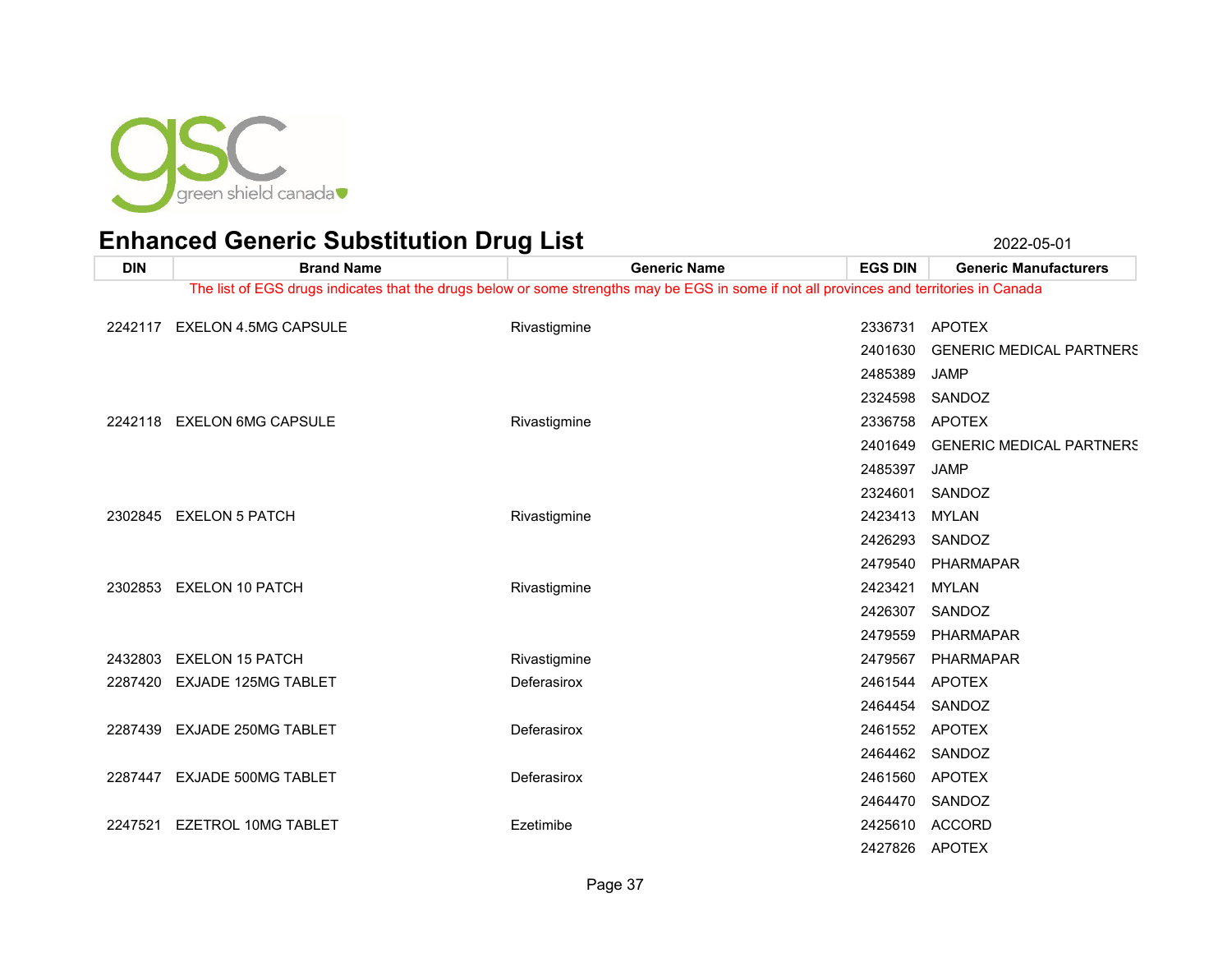

**DIN Brand Name Generic Name EGS DIN Generic Manufacturers** The list of EGS drugs indicates that the drugs below or some strengths may be EGS in some if not all provinces and territories in Canada AURO GLENMARK JAMP MINT MANTRA MARCAN PHARMASCIENCE RANBAXY SANDOZ SANIS SIVEM TEVA FAMPYRA 10MG TABLET Fampridine 2496216 PHARMASCIENCE TARO FASLODEX 250MG/5ML INJ Fulvestrant 2483610 SANDOZ TEVA FEMARA 2.5MG TABLET Letrozole 2338459 ACCORD APOTEX JAMP MARCAN MINT NATCO

PHARMASCIENCE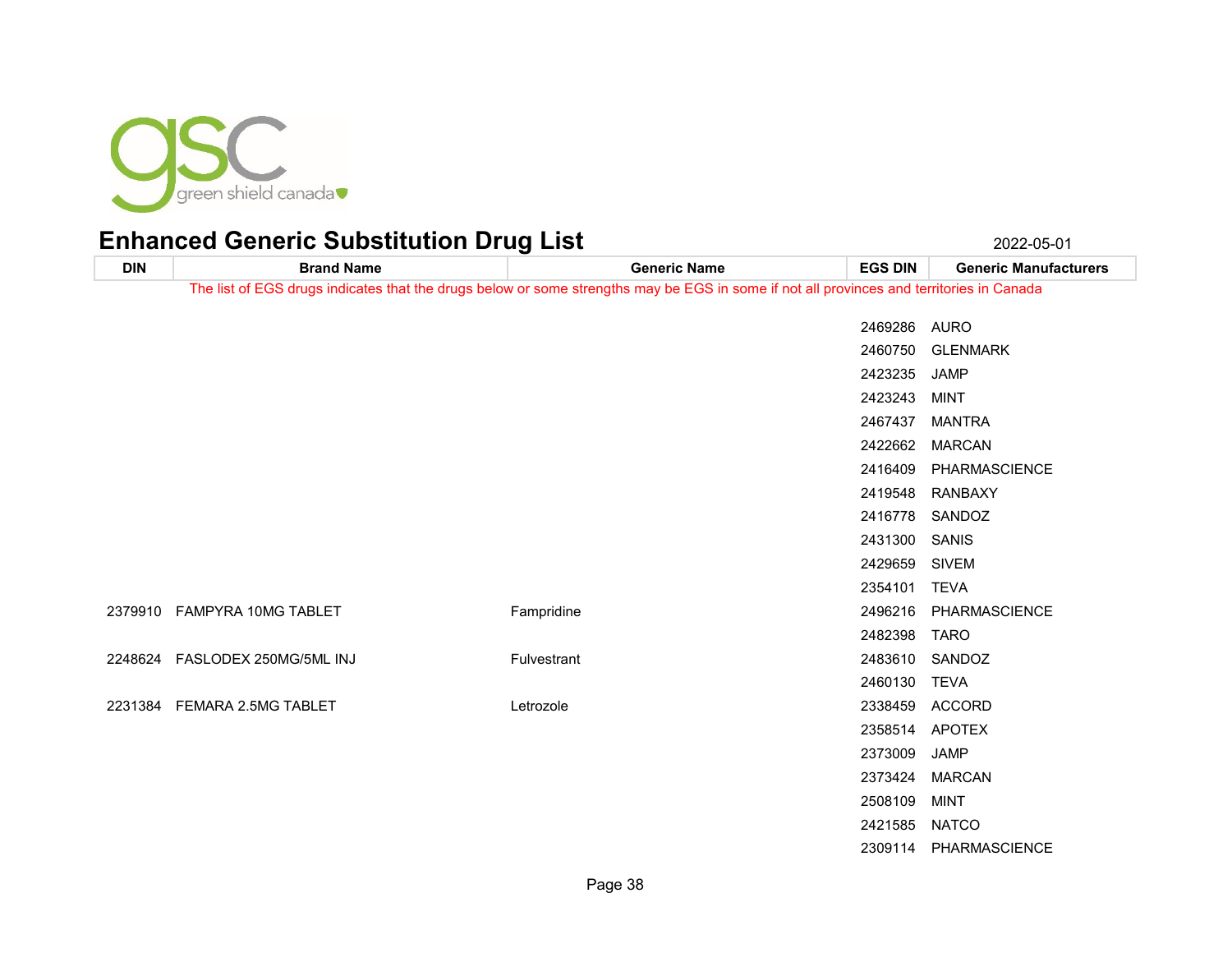

| <b>DIN</b> | <b>Brand Name</b>              | <b>Generic Name</b>                                                                                                                      | <b>EGS DIN</b> | <b>Generic Manufacturers</b> |
|------------|--------------------------------|------------------------------------------------------------------------------------------------------------------------------------------|----------------|------------------------------|
|            |                                | The list of EGS drugs indicates that the drugs below or some strengths may be EGS in some if not all provinces and territories in Canada |                |                              |
|            |                                |                                                                                                                                          | 2398656        | <b>RIVA</b>                  |
|            |                                |                                                                                                                                          | 2344815        | SANDOZ                       |
|            |                                |                                                                                                                                          | 2504472        | SANIS                        |
|            |                                |                                                                                                                                          | 2343657        | <b>TEVA</b>                  |
|            |                                |                                                                                                                                          | 2402025        | <b>PRODOC</b>                |
| 226327     | <b>FIORINAL CAPSULE</b>        | Multiple ingredients                                                                                                                     | 608238         | <b>TEVA</b>                  |
| 176206     | FIORINAL-C 1/2 CAPSULE (30MG)  | Multiple ingredients                                                                                                                     | 608181         | <b>TEVA</b>                  |
| 176192     | FIORINAL-C 1/4 CAPSULE (15MG)  | Multiple ingredients                                                                                                                     | 608203         | <b>TEVA</b>                  |
| 1926853    | <b>FLAGYL 500MG CAPSULE</b>    | Metronidazole                                                                                                                            | 2248562        | <b>APOTEX</b>                |
|            |                                |                                                                                                                                          | 2470284        | AURO                         |
|            |                                |                                                                                                                                          | 783137         | <b>PHARMASCIENCE</b>         |
|            | 2270102 FLOMAX CR 0.4MG TABLET | <b>Tamsulosin Hcl</b>                                                                                                                    | 2362406        | <b>APOTEX</b>                |
|            |                                |                                                                                                                                          | 2340208        | SANDOZ                       |
|            |                                |                                                                                                                                          | 2427117        | SANIS                        |
|            |                                |                                                                                                                                          | 2429667        | <b>SIVEM</b>                 |
|            |                                |                                                                                                                                          | 2368242        | <b>TEVA</b>                  |
| 2244292    | FLOVENT HFA 125MCG INHALER     | Fluticasone Propionate                                                                                                                   | 2503123        | PHARMASCIENCE                |
| 2244293    | FLOVENT HFA 250MCG INHALER     | Fluticasone Propionate                                                                                                                   | 2510987        | <b>APOTEX</b>                |
|            |                                |                                                                                                                                          | 2503131        | <b>PHARMASCIENCE</b>         |
| 247855     | FML 0.1% OPTH SUSP             | Fluorometholone                                                                                                                          | 432814         | SANDOZ                       |
| 2254689    | FORTEO 250MCG/ML INJ           | Teriparatide                                                                                                                             | 2486423        | <b>TEVA</b>                  |
| 2276429    | FOSAVANCE 70MG/2800IU TABLET   | Alendronate/Vitamin D3                                                                                                                   | 2403633        | <b>TEVA</b>                  |
|            |                                |                                                                                                                                          | 2454467        | <b>APOTEX</b>                |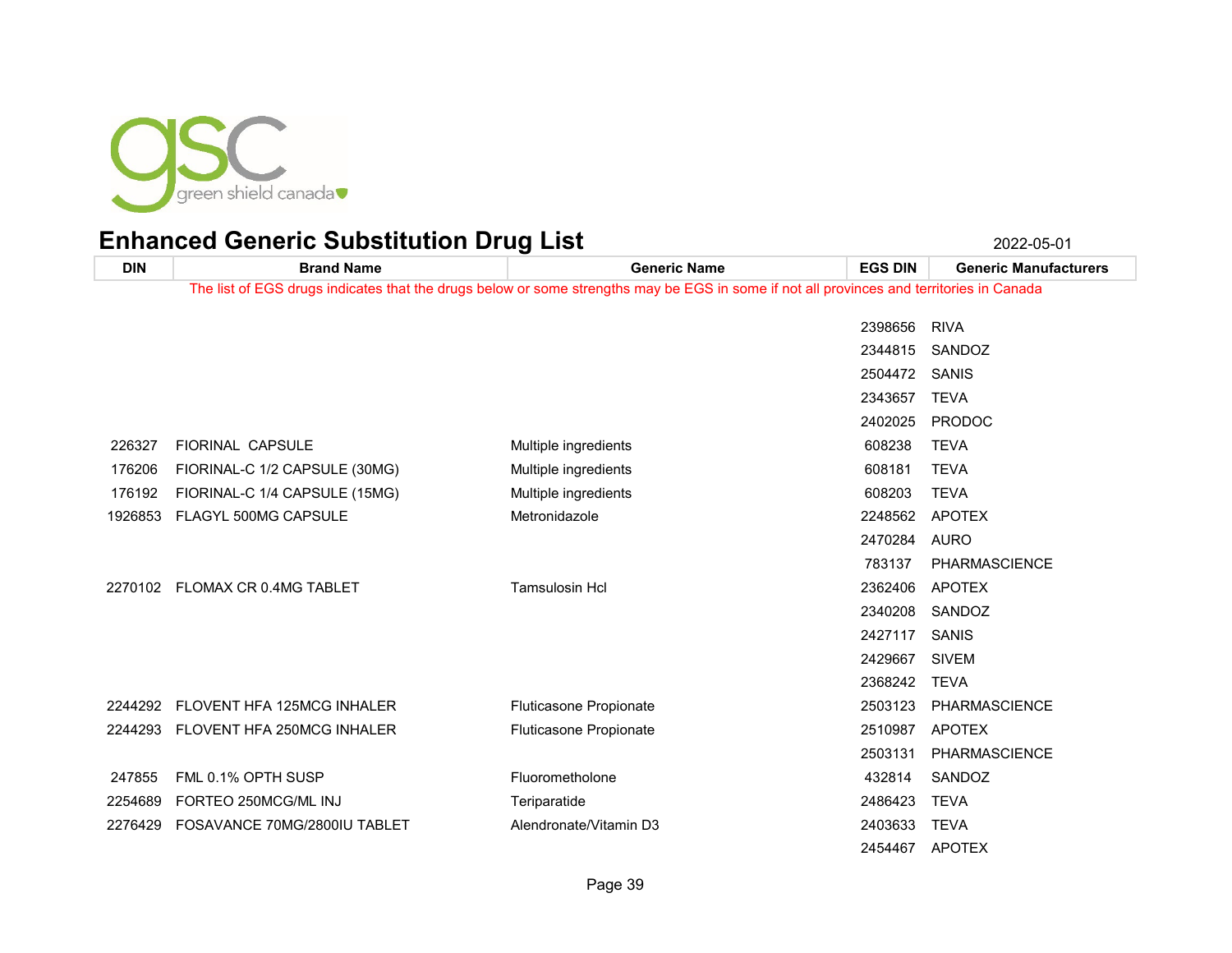

**DIN Brand Name Generic Name EGS DIN Generic Manufacturers** The list of EGS drugs indicates that the drugs below or some strengths may be EGS in some if not all provinces and territories in Canada 2314940 FOSAVANCE 70MG/5600IU TABLET Alendronate/Vitamin D3 2454475 APOTEX 2287145 FOSRENOL 250MG CHEW TABLET Lanthanum Lanthanum 2498731 NATCO 2287153 FOSRENOL 250MG CHEW TABLET Lanthanum Lanthanum 2498758 NATCO 2287161 FOSRENOL 250MG CHEW TABLET Lanthanum Lanthanum 2498766 NATCO 2287188 FOSRENOL 250MG CHEW TABLET Lanthanum Lanthanum 2498774 NATCO FROVA 2.5MG TABLET Frovatriptan 2426471 APOTEX JAMP TEVA GILENYA 0.5MG CAPSULE Fingolimod 2475669 ACCORD APOTEX JAMP MARCAN MYLAN PHARMASCIENCE SANDOZ TARO TEVA GLEEVEC 100MG TABLET Imatinib 2490986 ACCORD APOTEX JAMP MINT NATCO

PHARMASCIENCE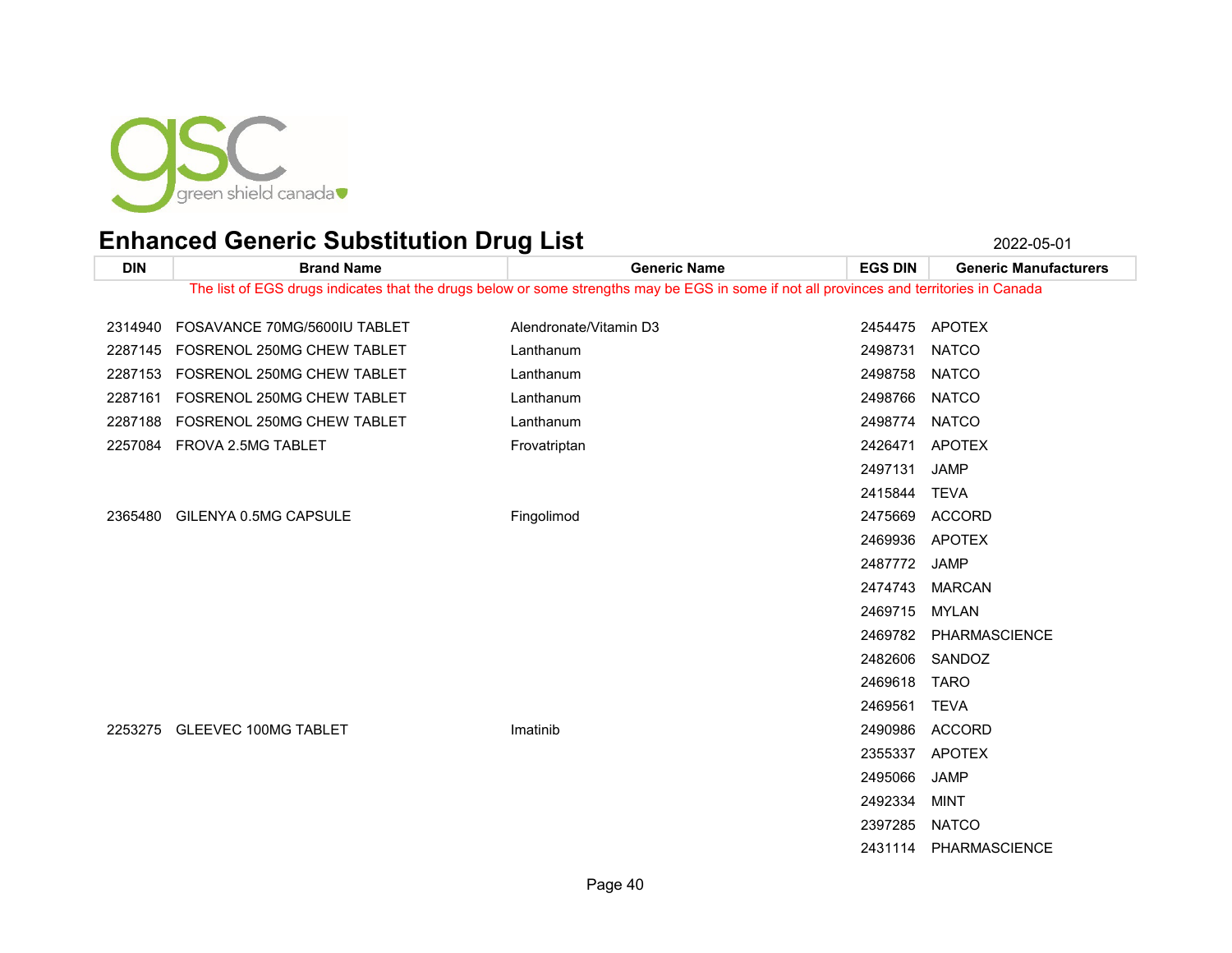

**DIN Brand Name Generic Name EGS DIN Generic Manufacturers** The list of EGS drugs indicates that the drugs below or some strengths may be EGS in some if not all provinces and territories in Canada SANIS TEVA GLEEVEC 400MG TABLET Imatinib 2490994 ACCORD APOTEX JAMP MINT NATCO PHARMASCIENCE SANIS TEVA GLUCAGON INJ KIT Glucagon Hcl 2333619 PALADIN 2190885 GLUCOBAY 50MG TABLET Acarbose Acarbose 2494078 MARCAN PHARMAPAR 2190886 GLUCOBAY 100MG TABLET Acarbose Acarbose 2494076 MARCAN PHARMAPAR GLUCONORM 0.5MG TABLET Repaglinide 2424258 AURO SANDOZ TEVA GLUCONORM 1MG TABLET Repaglinide 2424266 AURO SANDOZ TEVA GLUCONORM 2MG TABLET Repaglinide 2424274 AURO SANDOZ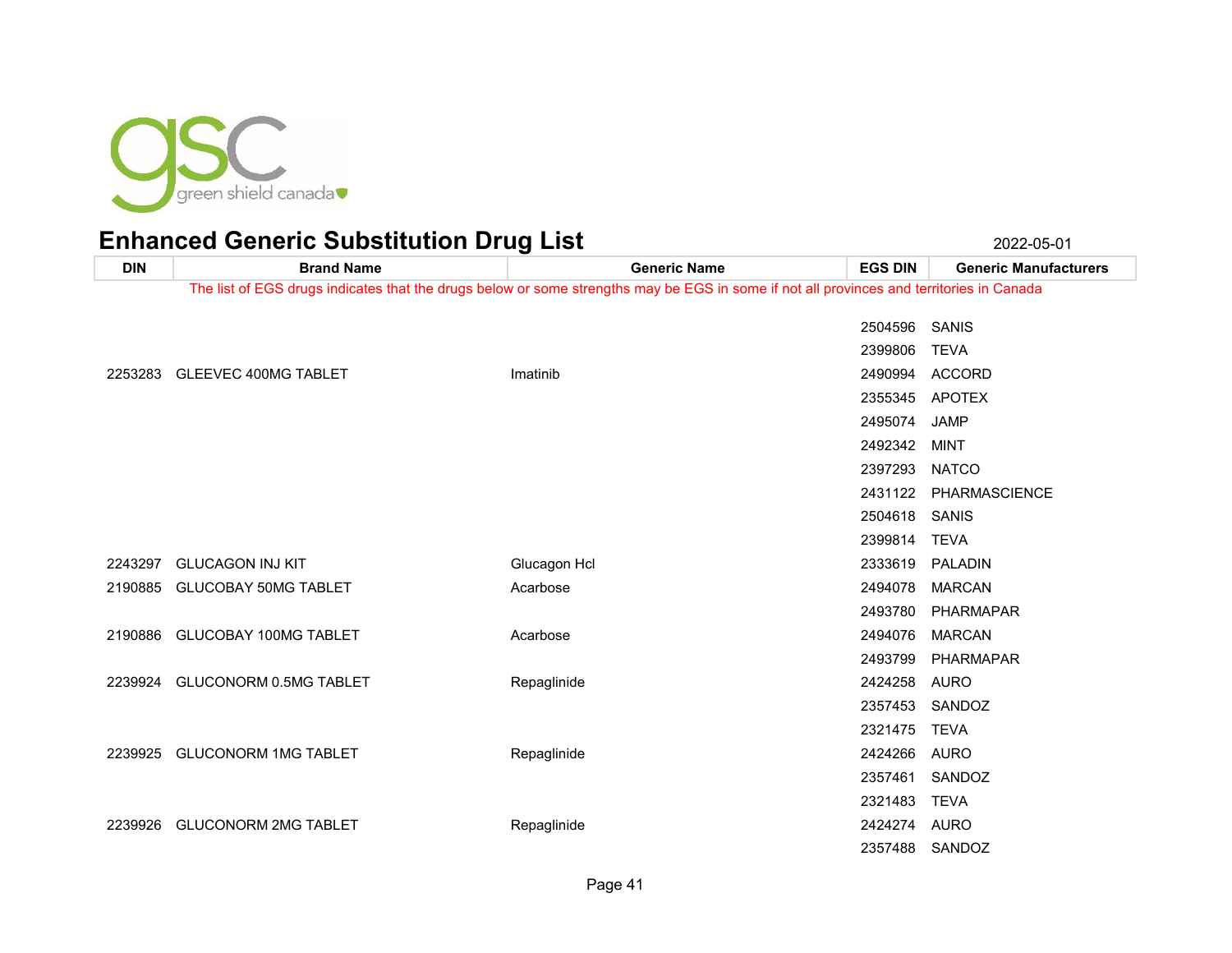

**DIN Brand Name Generic Name EGS DIN Generic Manufacturers** The list of EGS drugs indicates that the drugs below or some strengths may be EGS in some if not all provinces and territories in Canada TEVA GLUCOPHAGE 850MG TABLET Metformin Hcl 2438283 AURO JAMP MARCAN SANIS PHARMASCIENCE PHARMASCIENCE SANDOZ SIVEM TEVA 2268493 GLUMETZA 500MG TABLET Metformin Hcl 2305062 APOTEX 2300451 GLUMETZA 1000MG TABLET Metformin Hcl 2460653 APOTEX 230197 GRAVOL 3MG/ML LIQUID Dimenhydrinate Dimenhydrinate 757705 PHARMASCIENCE 13579 GRAVOL 50MG/ML INJ **Dimenhydrinate Communist Communist Communist Communist Communist Communist Communist Communist Communist Communist Communist Communist Communist Communist Communist Communist Communist Communist** 2247823 HEPSERA 10MG TABLET ADEXA Adefovir Adefovir CHA Adeformation and the 2420333 APOTEX HEPTOVIR 100MG TABLET Lamivudine 2393239 APOTEX JAMP HP-PAC Lansoprazole/Amoxicillin/Clarithromycin 2470780 APOTEX HYCAMTIN 4MG INJECTION Topotecan 2346556 FRESENIUS-KABI SANDOZ SANDOZ HYZAAR 50/12.5MG TABLET Losartan/Hctz 2423642 AURO JAMP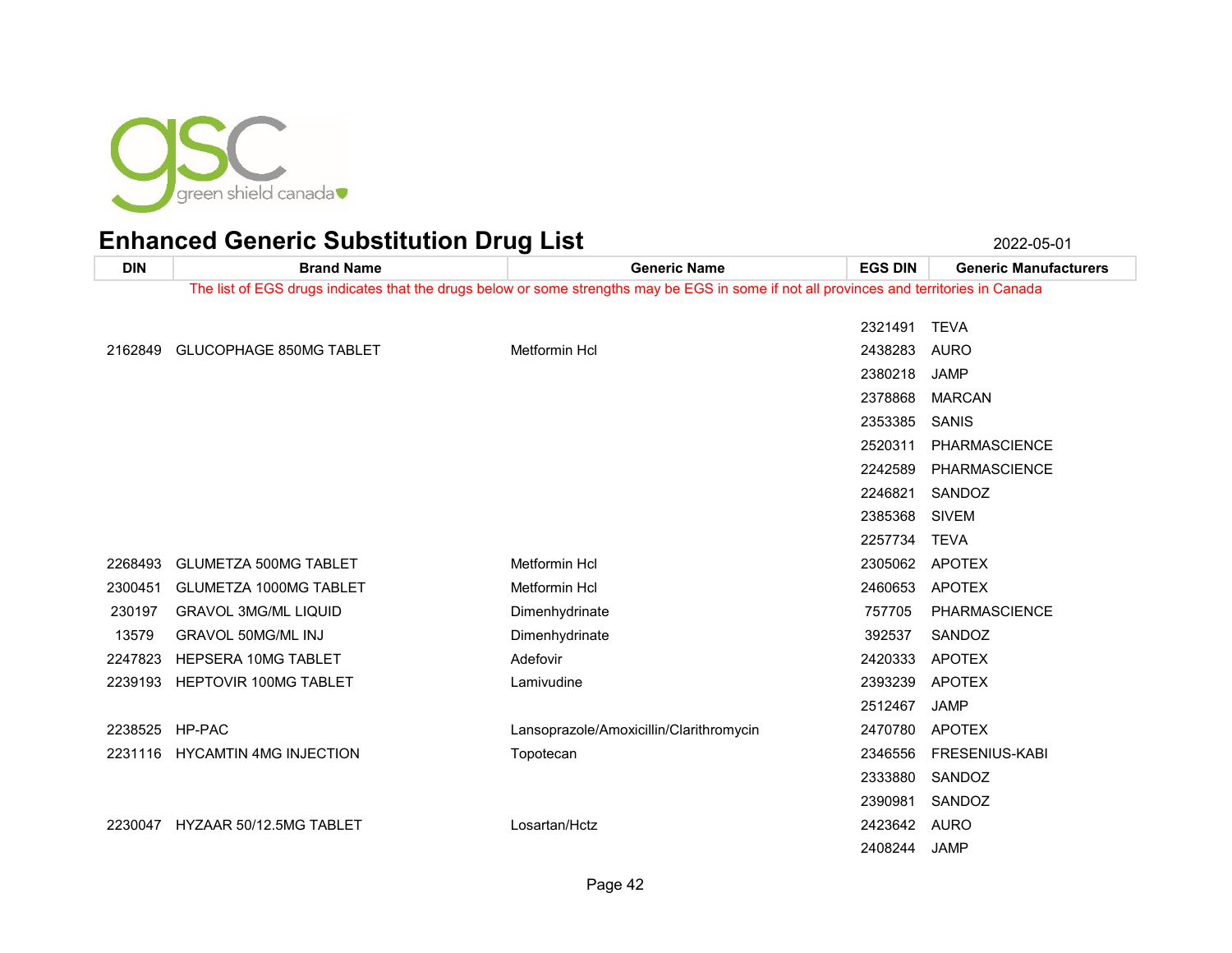

| <b>DIN</b> | <b>Brand Name</b>                 | <b>Generic Name</b>                                                                                                                      | <b>EGS DIN</b> | <b>Generic Manufacturers</b> |
|------------|-----------------------------------|------------------------------------------------------------------------------------------------------------------------------------------|----------------|------------------------------|
|            |                                   | The list of EGS drugs indicates that the drugs below or some strengths may be EGS in some if not all provinces and territories in Canada |                |                              |
|            |                                   |                                                                                                                                          | 2389657        | <b>MINT</b>                  |
|            |                                   |                                                                                                                                          | 2392224        | PHARMASCIENCE                |
|            |                                   |                                                                                                                                          |                | 2313375 SANDOZ               |
|            |                                   |                                                                                                                                          | 2427648        | SANIS                        |
|            |                                   |                                                                                                                                          | 2388960        | <b>SIVEM</b>                 |
|            |                                   |                                                                                                                                          | 2358263        | <b>TEVA</b>                  |
| 2297841    | HYZAAR 100/12.5MG TABLET          | Losartan/Hctz                                                                                                                            | 2423650 AURO   |                              |
|            |                                   |                                                                                                                                          | 2389665        | <b>MINT</b>                  |
|            |                                   |                                                                                                                                          | 2392232        |                              |
|            |                                   |                                                                                                                                          |                | PHARMASCIENCE                |
|            |                                   |                                                                                                                                          |                | 2362449 SANDOZ               |
|            |                                   |                                                                                                                                          | 2427656        | SANIS                        |
|            |                                   |                                                                                                                                          | 2388979        | <b>SIVEM</b>                 |
|            |                                   |                                                                                                                                          | 2377144        | TEVA                         |
|            | 2241007 HYZAAR DS 100/25MG TABLET | Losartan/Hctz                                                                                                                            | 2423669 AURO   |                              |
|            |                                   |                                                                                                                                          | 2408252        | JAMP                         |
|            |                                   |                                                                                                                                          | 2389673        | MINT                         |
|            |                                   |                                                                                                                                          | 2392240        | PHARMASCIENCE                |
|            |                                   |                                                                                                                                          | 2313383        | SANDOZ                       |
|            |                                   |                                                                                                                                          | 2427664        | SANIS                        |
|            |                                   |                                                                                                                                          | 2377152 TEVA   |                              |
| 2212153    | IMITREX DF 50MG TABLET            | Sumatriptan Succinate                                                                                                                    |                | 2268388 APOTEX               |
|            |                                   |                                                                                                                                          | 2268914        | MYLAN                        |
|            |                                   |                                                                                                                                          |                | 2256436 PHARMASCIENCE        |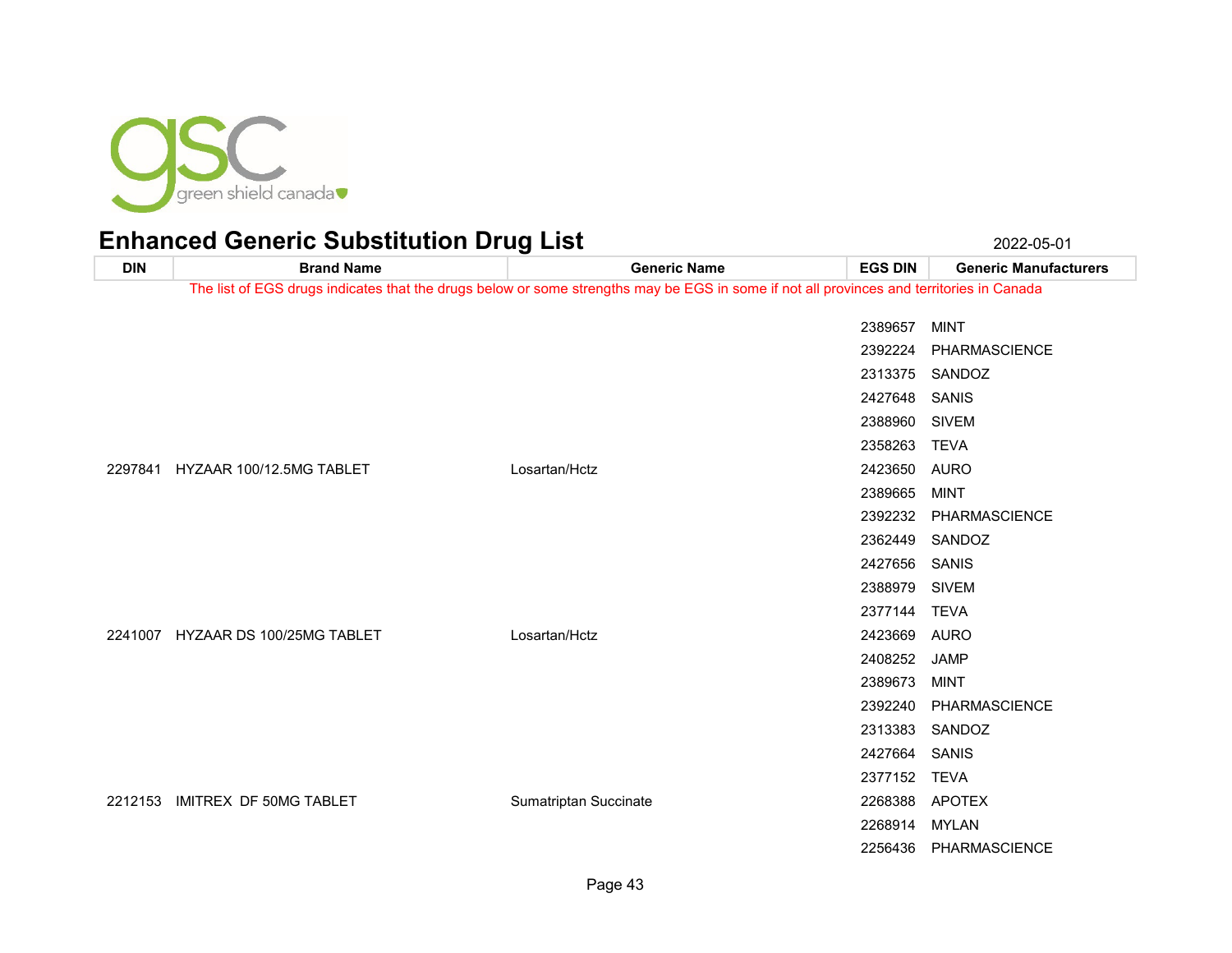

**DIN Brand Name Generic Name EGS DIN Generic Manufacturers** The list of EGS drugs indicates that the drugs below or some strengths may be EGS in some if not all provinces and territories in Canada SANIS SIVEM TEVA 2212161 IMITREX DF 100MG TABLET Sumatriptan Succinate CHE Sumatriptan Succinate 2268396 APOTEX MYLAN PHARMASCIENCE SANIS SIVEM TEVA TEVA IMITREX INJ Sumatriptan Succinate 2361698 TARO IMOVANE 5MG TABLET Zopiclone 2245077 APOTEX JAMP MANTRA MARCAN MINT MYLAN NORA PHARMASCIENCE SANIS SIVEM TEVA

1926799 IMOVANE 7.5MG TABLET 2001 2001 2001 2001 2001 2001 2002 2218313 APOTEX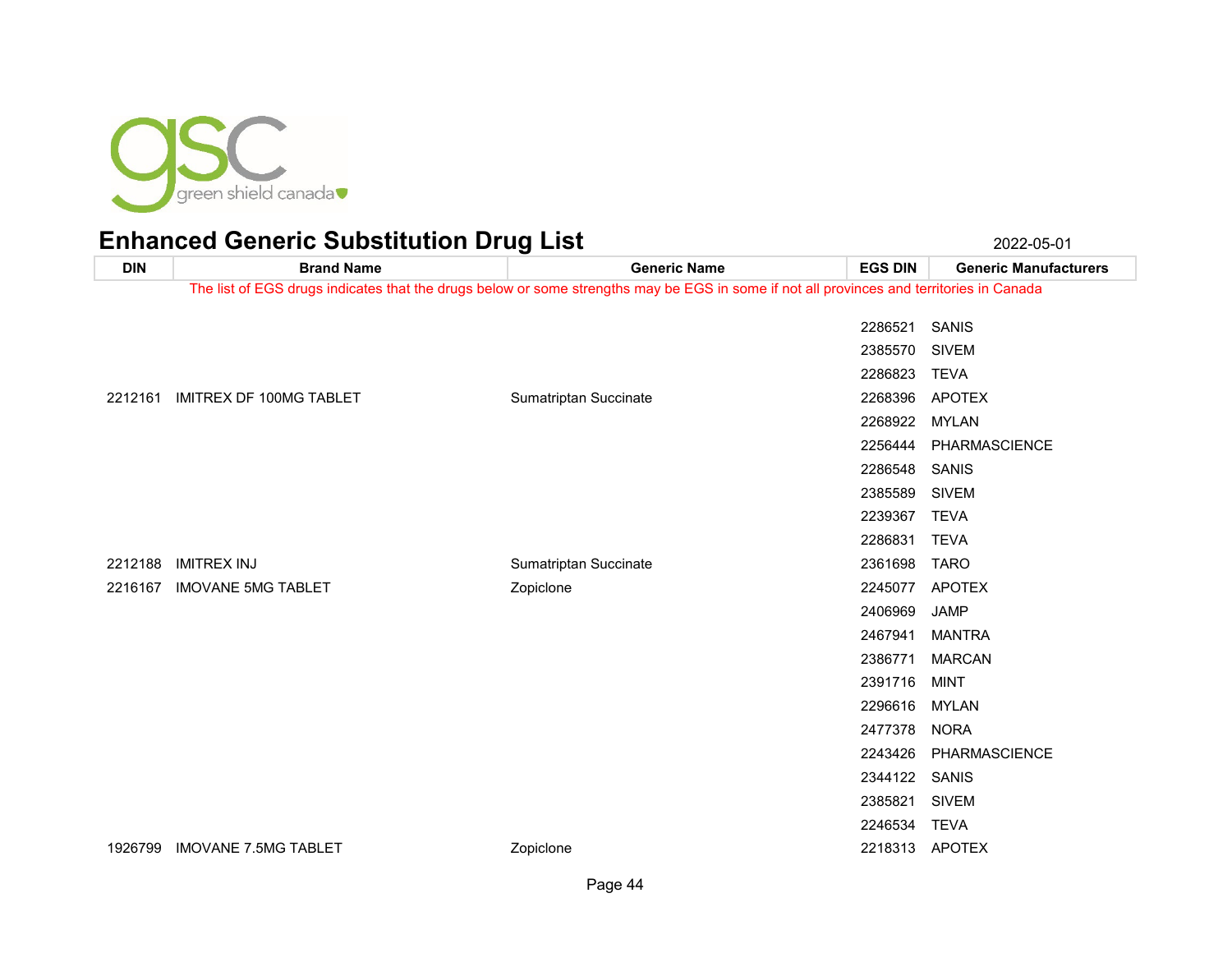

**DIN Brand Name Generic Name EGS DIN Generic Manufacturers** The list of EGS drugs indicates that the drugs below or some strengths may be EGS in some if not all provinces and territories in Canada MANTRA MARCAN JAMP MINT NORA PHARMASCIENCE SANIS SIVEM TARO TEVA INSPRA 25MG TABLET Eplerenone 2471442 MINT 2323060 INSPRA 50MG TABLET CONTROLLER Eplerenone Controller and the 2471450 MINT INTUNIV XR 1MG TABLET Guanfacine 2523728 APOTEX JAMP INTUNIV XR 2MG TABLET Guanfacine 2523736 APOTEX JAMP INTUNIV XR 3MG TABLET Guanfacine 2523744 APOTEX JAMP INTUNIV XR 4MG TABLET Guanfacine 2423752 APOTEX JAMP INVANZ 1GM INJ Ertapenem 2511150 DR REDDY'S LAB FRESENIUS-KABI JUNO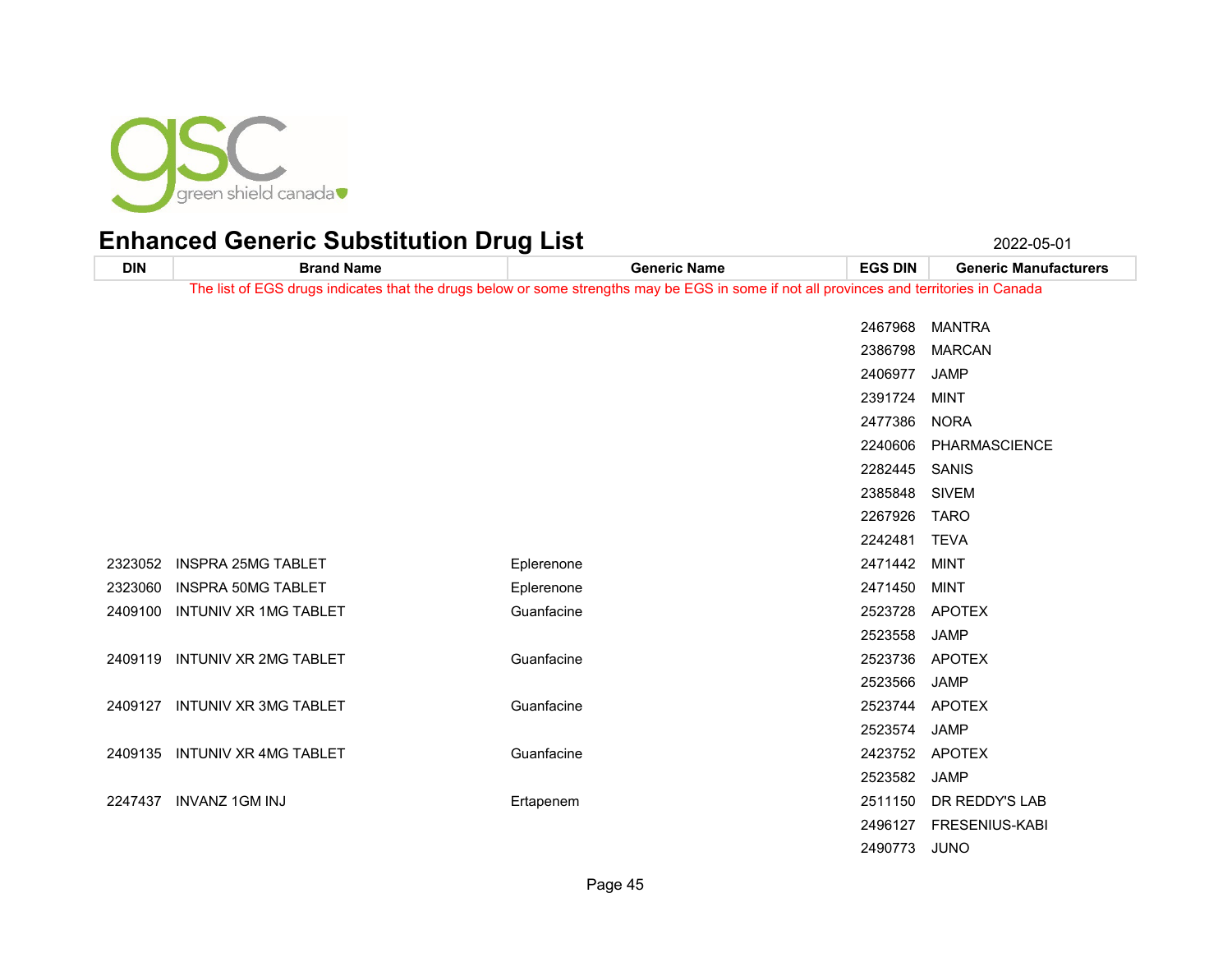

| <b>DIN</b> | <b>Brand Name</b>              | <b>Generic Name</b>                                                                                                                      | <b>EGS DIN</b> | <b>Generic Manufacturers</b> |
|------------|--------------------------------|------------------------------------------------------------------------------------------------------------------------------------------|----------------|------------------------------|
|            |                                | The list of EGS drugs indicates that the drugs below or some strengths may be EGS in some if not all provinces and territories in Canada |                |                              |
| 2300273    | <b>INVEGA ER 3MG TABLET</b>    | Paliperidone                                                                                                                             | 2511010        | <b>MARCAN</b>                |
| 2300281    | <b>INVEGA ER 6MG TABLET</b>    | Paliperidone                                                                                                                             | 2511029        | <b>MARCAN</b>                |
| 2248676    | <b>IRESSA 250MG TABLET</b>     | Gefitinib                                                                                                                                | 2468050        | <b>APOTEX</b>                |
|            |                                |                                                                                                                                          | 2500663        | <b>JAMP</b>                  |
|            |                                |                                                                                                                                          | 2491796        | <b>NATCO</b>                 |
|            |                                |                                                                                                                                          | 2487748        | SANDOZ                       |
| 1907123    | <b>ISOPTIN 120MG SR TABLET</b> | Verapamil                                                                                                                                | 2210347        | <b>MYLAN</b>                 |
| 1934317    | ISOPTIN 180MG SR TABLET        | Verapamil                                                                                                                                | 2450488        | <b>MYLAN</b>                 |
| 742554     | ISOPTIN 240MG SR TABLET        | Verapamil                                                                                                                                | 2450496        | <b>MYLAN</b>                 |
| 2452219    | JADENU 90MG TABLET             | Deferasirox                                                                                                                              | 2485265        | <b>APOTEX</b>                |
|            |                                |                                                                                                                                          | 2489899        | SANDOZ                       |
|            |                                |                                                                                                                                          | 2507315        | <b>TARO</b>                  |
| 2452227    | JADENU 180MG TABLET            | Deferasirox                                                                                                                              | 2485273        | <b>APOTEX</b>                |
|            |                                |                                                                                                                                          | 2489902        | SANDOZ                       |
|            |                                |                                                                                                                                          | 2507323        | <b>TARO</b>                  |
| 2452235    | JADENU 360MG TABLET            | Deferasirox                                                                                                                              | 2485281        | <b>APOTEX</b>                |
|            |                                |                                                                                                                                          | 2489910        | SANDOZ                       |
|            |                                |                                                                                                                                          | 2507331        | <b>TARO</b>                  |
| 2247027    | KEPPRA 250 MG TABLET           | Levetiracetam                                                                                                                            | 2399776        | <b>ACCORD</b>                |
|            |                                |                                                                                                                                          | 2285924        | <b>APOTEX</b>                |
|            |                                |                                                                                                                                          | 2375249        | <b>AURO</b>                  |
|            |                                |                                                                                                                                          | 2403005        | <b>JAMP</b>                  |
|            |                                |                                                                                                                                          | 2442388        | <b>MINT</b>                  |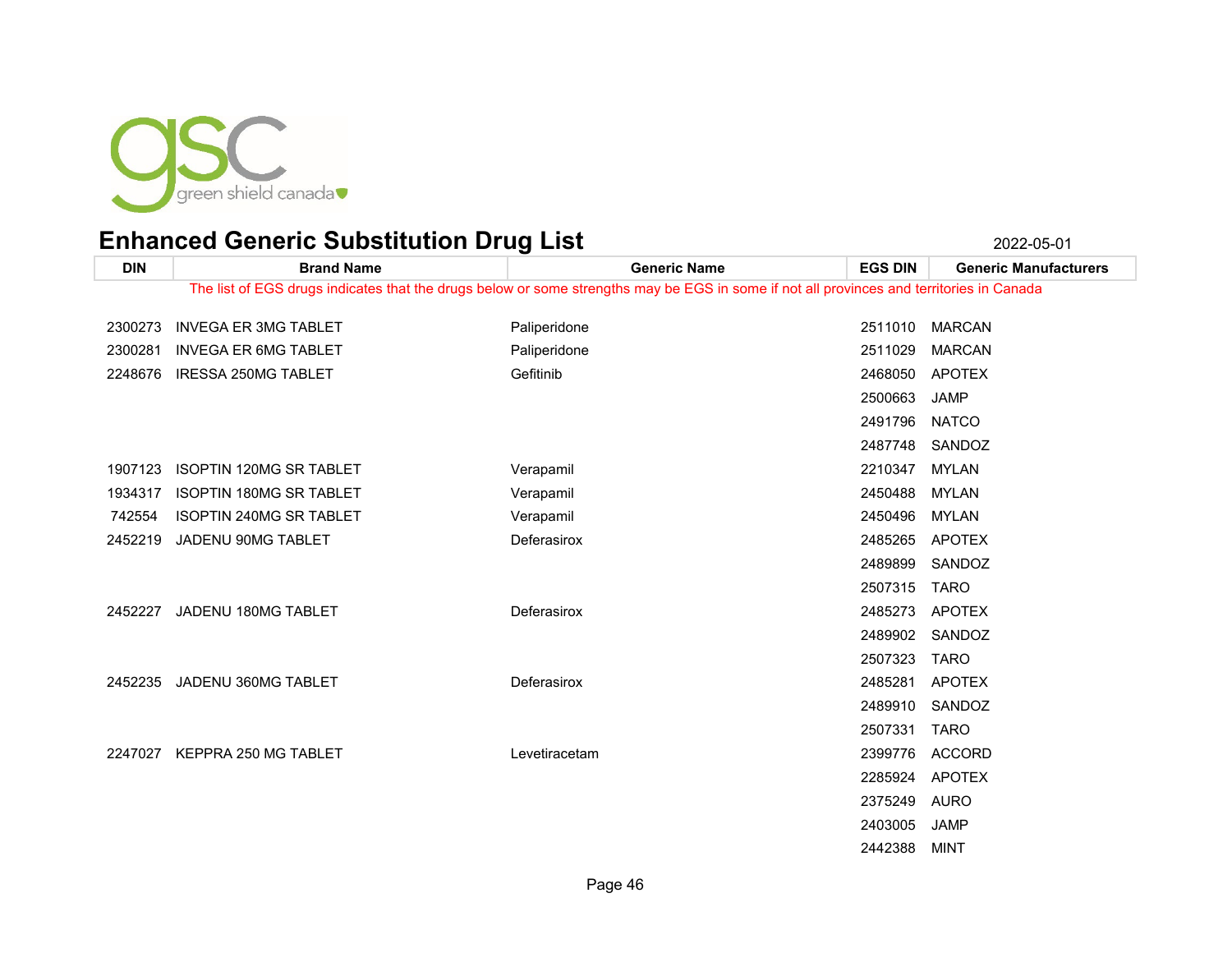

**DIN Brand Name Generic Name EGS DIN Generic Manufacturers** The list of EGS drugs indicates that the drugs below or some strengths may be EGS in some if not all provinces and territories in Canada NATCO PHARMASCIENCE PHARMASCIENCE SANDOZ SANIS SIVEM TEVA KEPPRA 500 MG TABLET Levetiracetam 2399784 ACCORD APOTEX AURO JAMP MINT NATCO PHARMASCIENCE PHARMASCIENCE SANDOZ SANIS SIVEM TEVA KEPPRA 750 MG TABLET Levetiracetam 2399792 ACCORD JAMP APOTEX

AURO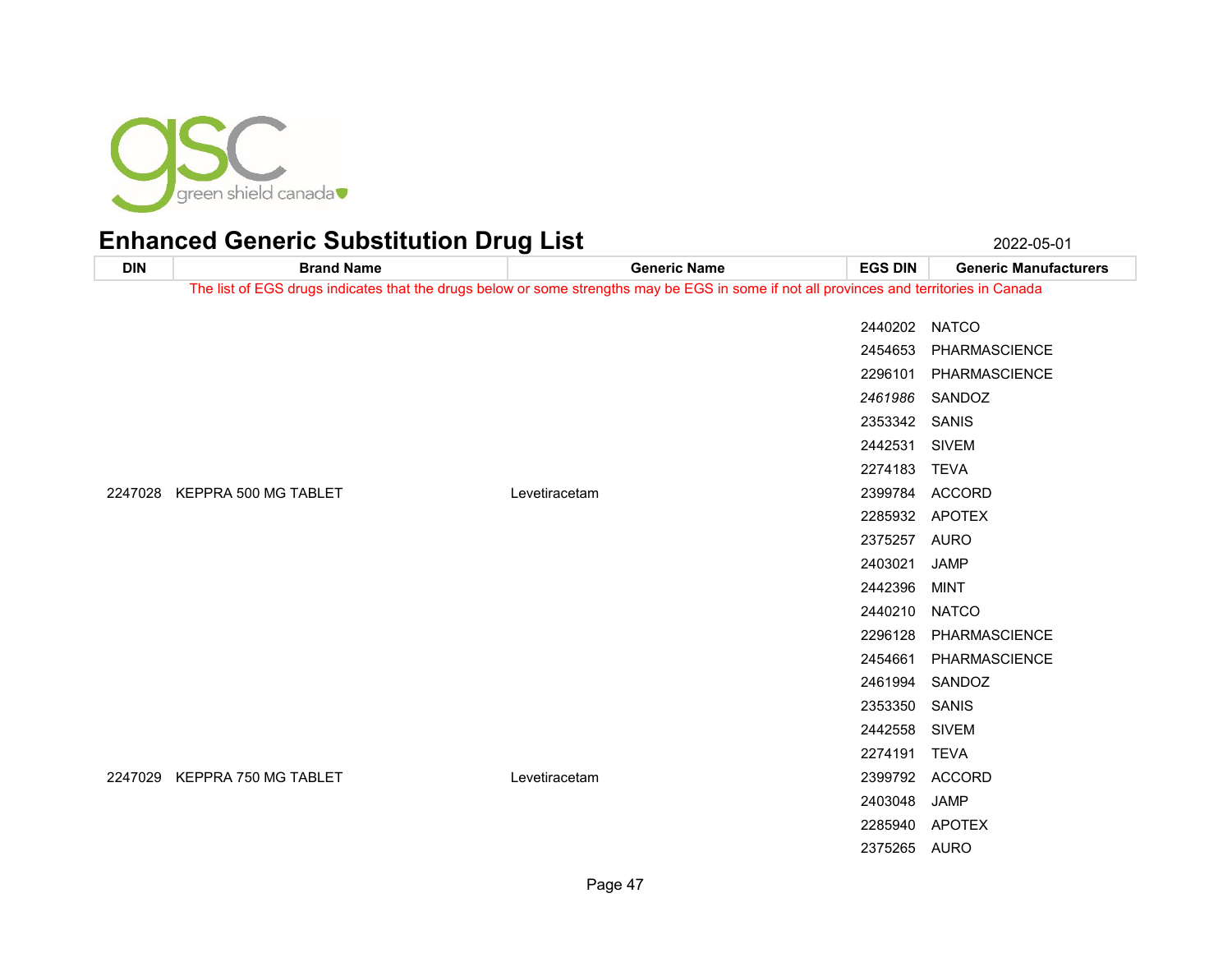

| <b>DIN</b> | <b>Brand Name</b>          | <b>Generic Name</b>                                                                                                                      | <b>EGS DIN</b> | <b>Generic Manufacturers</b> |
|------------|----------------------------|------------------------------------------------------------------------------------------------------------------------------------------|----------------|------------------------------|
|            |                            | The list of EGS drugs indicates that the drugs below or some strengths may be EGS in some if not all provinces and territories in Canada |                |                              |
|            |                            |                                                                                                                                          | 2442396        | <b>MINT</b>                  |
|            |                            |                                                                                                                                          | 2440229        | <b>NATCO</b>                 |
|            |                            |                                                                                                                                          | 2296128        | PHARMASCIENCE                |
|            |                            |                                                                                                                                          | 2454688        | PHARMASCIENCE                |
|            |                            |                                                                                                                                          | 2462001        | SANDOZ                       |
|            |                            |                                                                                                                                          | 2353369        | SANIS                        |
|            |                            |                                                                                                                                          | 2442566        | <b>SIVEM</b>                 |
|            |                            |                                                                                                                                          | 2274205        | <b>TEVA</b>                  |
| 224391     | <b>KETALAR 10MG/ML INJ</b> | Ketamine Hcl                                                                                                                             | 2246795        | SANDOZ                       |
| 224405     | KETALAR 50MG/ML INJ        | Ketamine Hcl                                                                                                                             | 2246796        | SANDOZ                       |
| 2269341    | <b>KIVEXA</b>              | Abacavir/Lamivudine                                                                                                                      | 2399539        | APOTEX                       |
|            |                            |                                                                                                                                          | 2454513        | AURO                         |
|            |                            |                                                                                                                                          | 2497654        | <b>JAMP</b>                  |
|            |                            |                                                                                                                                          | 2450682        | <b>MYLAN</b>                 |
|            |                            |                                                                                                                                          | 2458381        | PHARMASCIENCE                |
|            |                            |                                                                                                                                          | 2416662        | <b>TEVA</b>                  |
|            | 2031116 LAMISIL 250MG TAB  | Terbinafine                                                                                                                              | 2239893        | <b>APOTEX</b>                |
|            |                            |                                                                                                                                          | 2320134        | <b>AURO</b>                  |
|            |                            |                                                                                                                                          | 2294273        | PHARMASCIENCE                |
|            |                            |                                                                                                                                          | 2353121        | <b>SANIS</b>                 |
|            |                            |                                                                                                                                          | 2385279        | <b>SIVEM</b>                 |
| 2422050    | <b>LATUDA 20MG TAB</b>     | Lurasidone                                                                                                                               | 2516438        | <b>JAMP</b>                  |
|            |                            |                                                                                                                                          | 2505878        | PHARMASCIENCE                |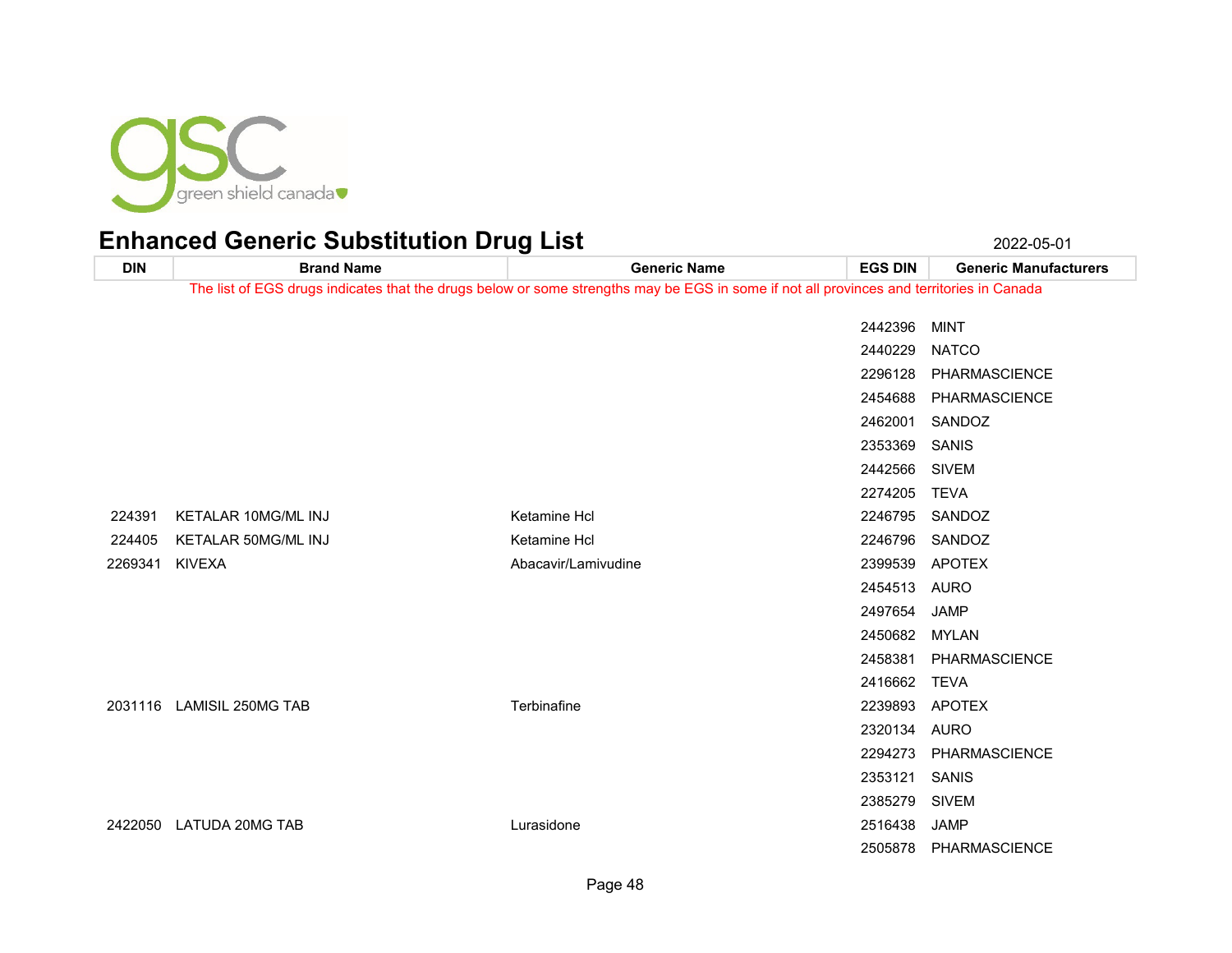

**DIN Brand Name Generic Name EGS DIN Generic Manufacturers** The list of EGS drugs indicates that the drugs below or some strengths may be EGS in some if not all provinces and territories in Canada SANDOZ TARO LATUDA 40MG TAB Lurasidone 2516446 JAMP PHARMASCIENCE SANDOZ TARO LATUDA 60MG TAB Lurasidone 2516454 JAMP PHARMASCIENCE SANDOZ TARO LATUDA 80MG TAB Lurasidone 2516462 JAMP PHARMASCIENCE SANDOZ TARO LADUDA 120MG TAB Lurasidone 2505916 PHARMASCIENCE TARO LEUCOVORIN 5MG Leucovorin 2496828 MINT RIVA LEVITRA 5MG Vardenafil 2471647 APOTEX JAMP MYLAN LEVITRA 10MG Vardenafil 2471655 APOTEX JAMP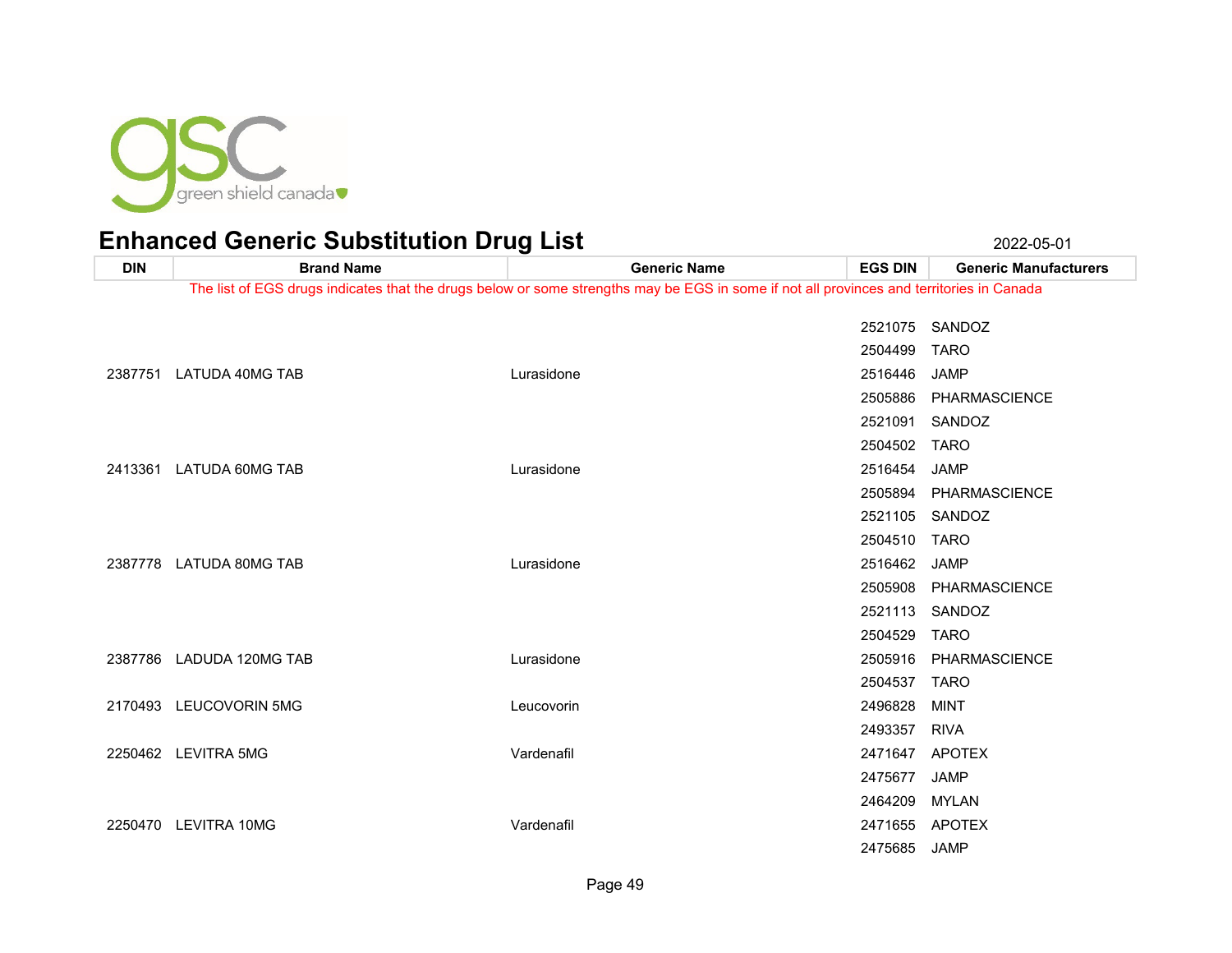

MANTRA

| <b>DIN</b> | <b>Brand Name</b>                          | <b>Generic Name</b>                                                                                                                      | <b>EGS DIN</b> | <b>Generic Manufacturers</b> |
|------------|--------------------------------------------|------------------------------------------------------------------------------------------------------------------------------------------|----------------|------------------------------|
|            |                                            | The list of EGS drugs indicates that the drugs below or some strengths may be EGS in some if not all provinces and territories in Canada |                |                              |
|            |                                            |                                                                                                                                          |                |                              |
|            |                                            |                                                                                                                                          | 2464225 MYLAN  |                              |
|            | 2250489 LEVITRA 20MG                       | Vardenafil                                                                                                                               |                | 2471663 APOTEX               |
|            |                                            |                                                                                                                                          | 2475693        | <b>JAMP</b>                  |
|            |                                            |                                                                                                                                          | 2464233 MYLAN  |                              |
|            | 2131048 LIORESAL INTRATHECAL 0.05MG/ML INJ | <b>Baclofen</b>                                                                                                                          | 2413620        | <b>STERIMAX</b>              |
|            |                                            |                                                                                                                                          | 2457059        | <b>TELIGENT</b>              |
|            | 2131056 LIORESAL INTRATHECAL 0.5MG/ML INJ  | <b>Baclofen</b>                                                                                                                          | 2485508        | AVIR                         |
|            |                                            |                                                                                                                                          |                | 2413639 STERIMAX             |
|            |                                            |                                                                                                                                          |                | 2457067 TELIGENT             |
|            | 2131064 LIORESAL INTRATHECAL 2MG/ML INJ    | <b>Baclofen</b>                                                                                                                          | 2485516 AVIR   |                              |
|            |                                            |                                                                                                                                          | 2413647        | STERIMAX                     |
|            |                                            |                                                                                                                                          |                | 2457075 TELIGENT             |
|            | 2269074 LIPIDIL EZ 48MG                    | Fenofibrate                                                                                                                              |                | 2390698 SANDOZ               |
|            | 2269082 LIPIDIL EZ 145MG                   | Fenofibrate                                                                                                                              | 2390701        | SANDOZ                       |
|            |                                            |                                                                                                                                          | 2464696        | <b>TARO</b>                  |
|            |                                            |                                                                                                                                          |                |                              |
|            | 2241602 LIPIDIL SUPRA MC 160MG             | Fenofibrate                                                                                                                              | 2246860        | APOTEX                       |
| 2230711    | LIPITOR 10MG TABLET                        | Atorvastatin                                                                                                                             |                | 2457741 ACCORD               |
|            |                                            |                                                                                                                                          | 2295261        | <b>APOTEX</b>                |
|            |                                            |                                                                                                                                          | 2407256        | AURO                         |
|            |                                            |                                                                                                                                          | 2417936        | DR REDDY'S LAB               |
|            |                                            |                                                                                                                                          | 2391058        | JAMP                         |
|            |                                            |                                                                                                                                          | 2504197        | <b>JAMP</b>                  |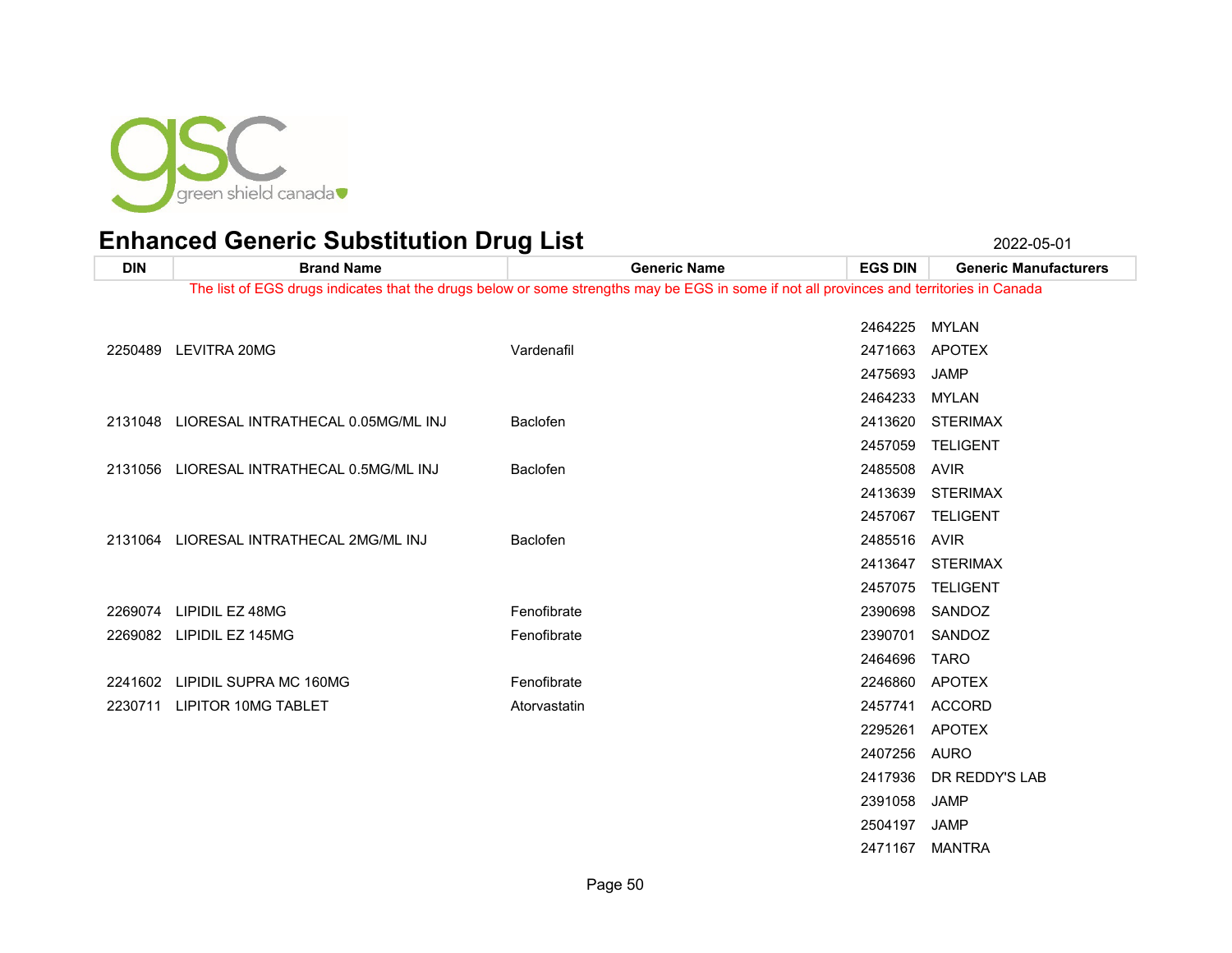

**DIN Brand Name Generic Name EGS DIN Generic Manufacturers** The list of EGS drugs indicates that the drugs below or some strengths may be EGS in some if not all provinces and territories in Canada MARCAN MINT MYLAN NORA PHARMASCIENCE PHARMASCIENCE SANDOZ SANIS SIVEM TARO TEVA LIPITOR 20MG TABLET Atorvastatin 2457768 ACCORD APOTEX AURO DR REDDY'S LAB JAMP JAMP MANTRA MARCAN MYLAN NORA MINT PHARMASCIENCE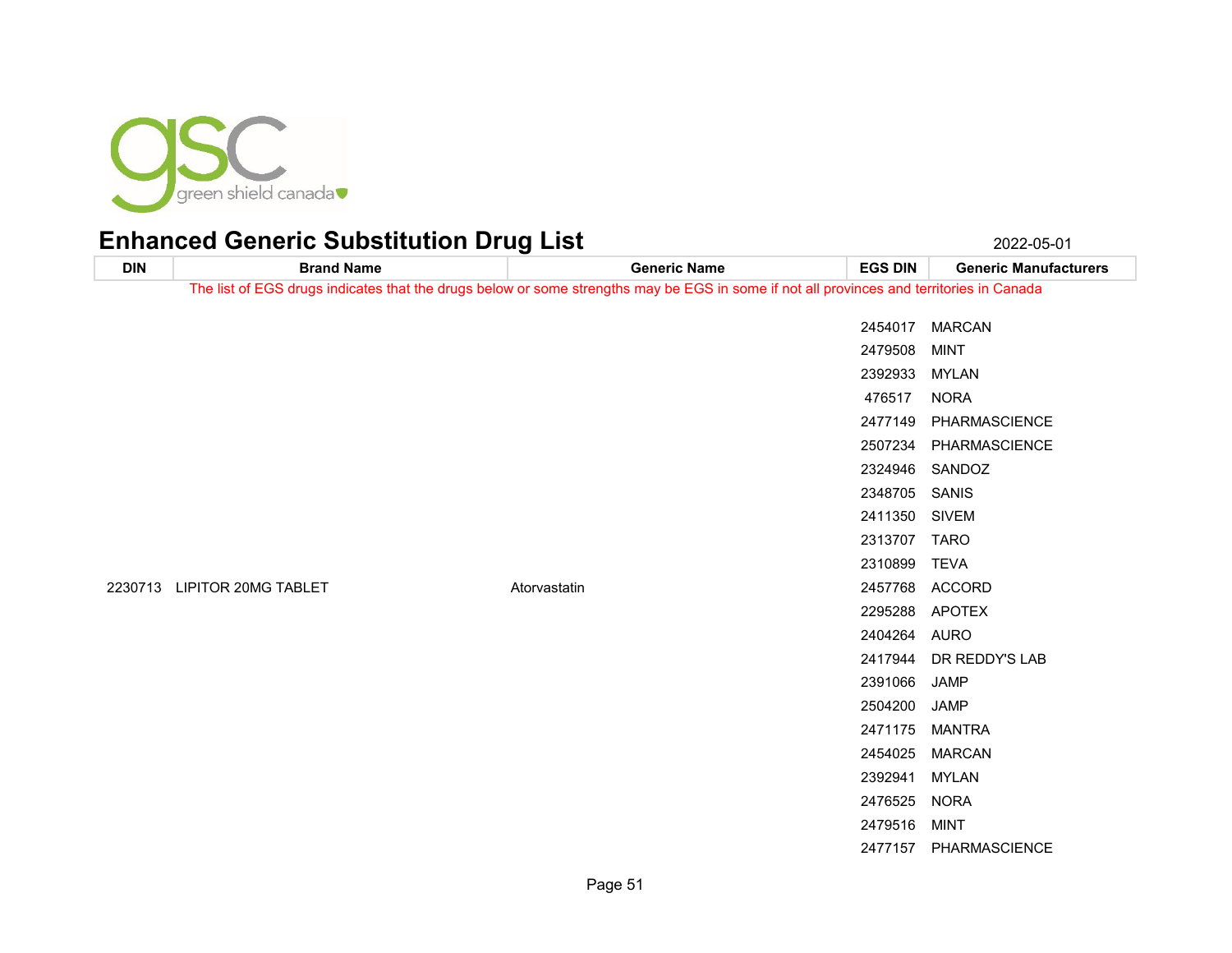

| <b>DIN</b> | <b>Brand Name</b>           | <b>Generic Name</b>                                                                                                                      | <b>EGS DIN</b> | <b>Generic Manufacturers</b> |
|------------|-----------------------------|------------------------------------------------------------------------------------------------------------------------------------------|----------------|------------------------------|
|            |                             | The list of EGS drugs indicates that the drugs below or some strengths may be EGS in some if not all provinces and territories in Canada |                |                              |
|            |                             |                                                                                                                                          |                |                              |
|            |                             |                                                                                                                                          |                | 2507242 PHARMASCIENCE        |
|            |                             |                                                                                                                                          |                | 2324954 SANDOZ               |
|            |                             |                                                                                                                                          | 2348713 SANIS  |                              |
|            |                             |                                                                                                                                          | 2411369 SIVEM  |                              |
|            |                             |                                                                                                                                          | 2313715 TARO   |                              |
|            |                             |                                                                                                                                          | 2310902 TEVA   |                              |
|            | 2230714 LIPITOR 40MG TABLET | Atorvastatin                                                                                                                             |                | 2457776 ACCORD               |
|            |                             |                                                                                                                                          |                | 2295296 APOTEX               |
|            |                             |                                                                                                                                          | 2407272 AURO   |                              |
|            |                             |                                                                                                                                          |                | 2417952 DR REDDY'S LAB       |
|            |                             |                                                                                                                                          | 2391074 JAMP   |                              |
|            |                             |                                                                                                                                          | 2504219        | JAMP                         |
|            |                             |                                                                                                                                          | 2471183        | <b>MANTRA</b>                |
|            |                             |                                                                                                                                          |                | 2454033 MARCAN               |
|            |                             |                                                                                                                                          | 2479524        | <b>MINT</b>                  |
|            |                             |                                                                                                                                          | 2392968        | <b>MYLAN</b>                 |
|            |                             |                                                                                                                                          | 2476533        | <b>NORA</b>                  |
|            |                             |                                                                                                                                          | 2477165        | PHARMASCIENCE                |
|            |                             |                                                                                                                                          |                | 2507250 PHARMASCIENCE        |
|            |                             |                                                                                                                                          |                | 2324962 SANDOZ               |
|            |                             |                                                                                                                                          | 2348721 SANIS  |                              |
|            |                             |                                                                                                                                          | 2411377 SIVEM  |                              |
|            |                             |                                                                                                                                          | 2313723 TARO   |                              |
|            |                             |                                                                                                                                          |                |                              |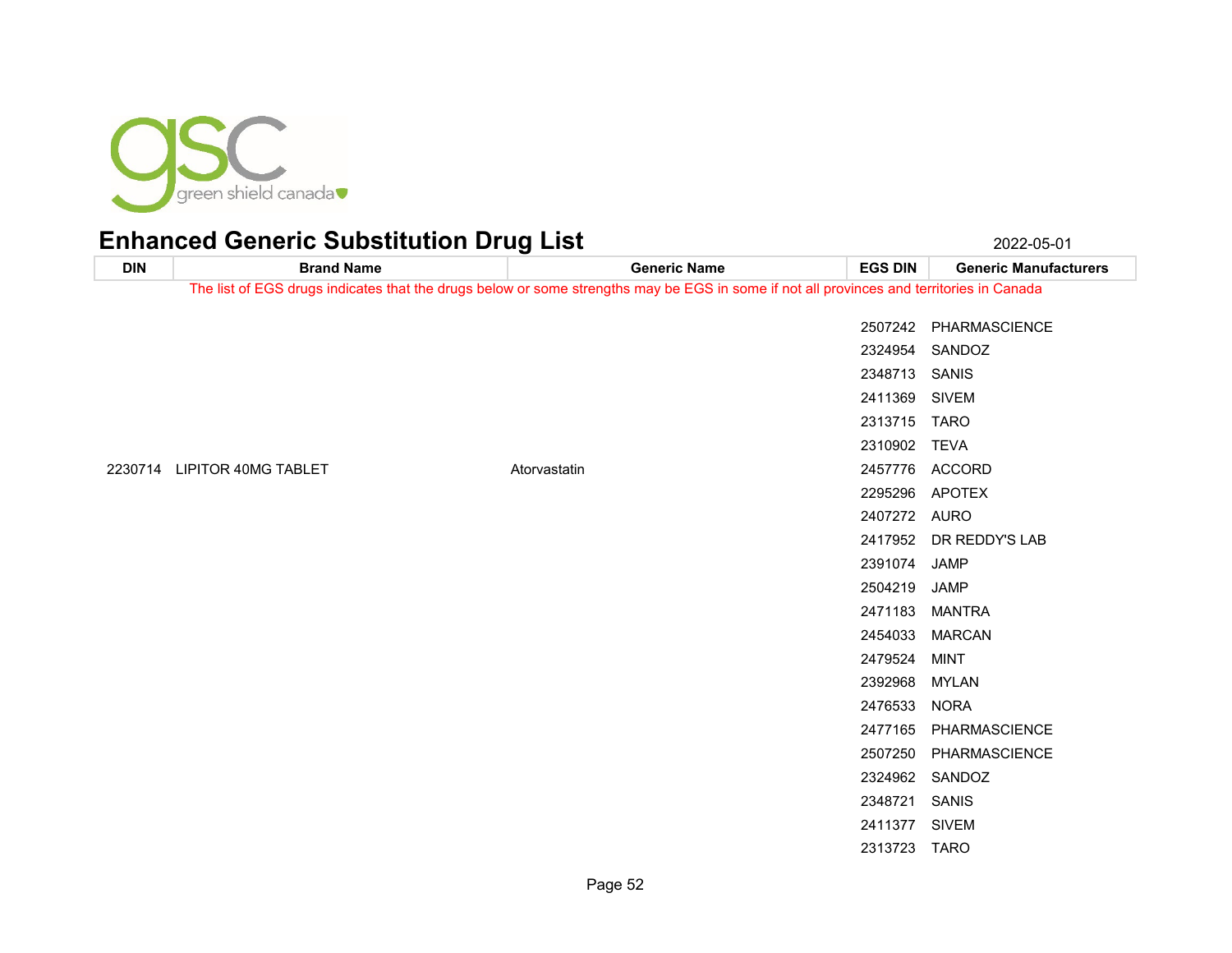

| <b>DIN</b> | <b>Brand Name</b>                                                                                                                        |              | <b>Generic Name</b> | <b>EGS DIN</b> | <b>Generic Manufacturers</b> |
|------------|------------------------------------------------------------------------------------------------------------------------------------------|--------------|---------------------|----------------|------------------------------|
|            | The list of EGS drugs indicates that the drugs below or some strengths may be EGS in some if not all provinces and territories in Canada |              |                     |                |                              |
|            |                                                                                                                                          |              |                     | 2310910 TEVA   |                              |
|            |                                                                                                                                          |              |                     |                |                              |
|            | 2243097 LIPITOR 80MG TABLET                                                                                                              | Atorvastatin |                     | 2457784        | ACCORD                       |
|            |                                                                                                                                          |              |                     |                | 2295318 APOTEX               |
|            |                                                                                                                                          |              |                     | 2407280        | AURO                         |
|            |                                                                                                                                          |              |                     | 2417960        | DR REDDY'S LAB               |
|            |                                                                                                                                          |              |                     | 2391082        | JAMP                         |
|            |                                                                                                                                          |              |                     | 2504235        | JAMP                         |
|            |                                                                                                                                          |              |                     | 2471191        | <b>MANTRA</b>                |
|            |                                                                                                                                          |              |                     | 2454041        | <b>MARCAN</b>                |
|            |                                                                                                                                          |              |                     | 2392976        | MYLAN                        |
|            |                                                                                                                                          |              |                     | 2476541        | <b>NORA</b>                  |
|            |                                                                                                                                          |              |                     | 2477173        | PHARMASCIENCE                |
|            |                                                                                                                                          |              |                     | 2324970        | SANDOZ                       |
|            |                                                                                                                                          |              |                     | 2348748        | SANIS                        |
|            |                                                                                                                                          |              |                     | 2411385        | <b>SIVEM</b>                 |
|            |                                                                                                                                          |              |                     | 2313758 TARO   |                              |
|            |                                                                                                                                          |              |                     | 2310929        | <b>TEVA</b>                  |
| 2373955    | LODALIS 625MG Tablet                                                                                                                     | Colesevelam  |                     | 2494051        | <b>APOTEX</b>                |
| 846503     | LOSEC 20MG CAPSULE                                                                                                                       | Omeprazole   |                     | 2245058        | <b>APOTEX</b>                |
|            |                                                                                                                                          |              |                     | 2320851        | PHARMASCIENCE                |
|            |                                                                                                                                          |              |                     | 2296446        | SANDOZ                       |
|            |                                                                                                                                          |              |                     | 2348691        | SANIS                        |
|            |                                                                                                                                          |              |                     | 2411857        | <b>SIVEM</b>                 |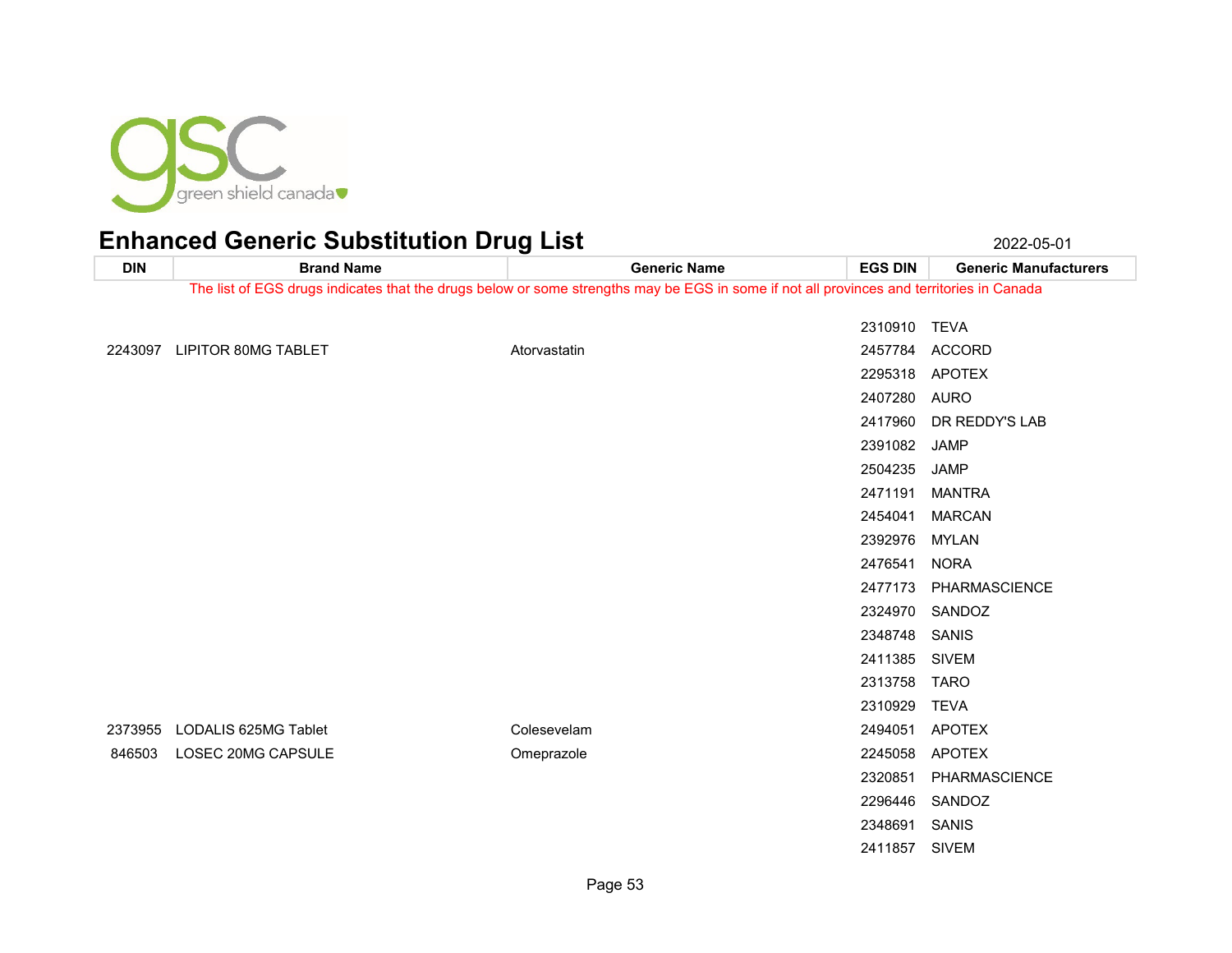

**DIN Brand Name Generic Name EGS DIN Generic Manufacturers** The list of EGS drugs indicates that the drugs below or some strengths may be EGS in some if not all provinces and territories in Canada 658855 LOPRESOR SR 100MG TABLET MEtoprolol Metoprolol 2285169 APOTEX LOTRIDERM CR Betamethasone/Clotrimazole 2496410 TARO LYRICA 25MG CAPSULE Pregabalin 2449838 ACCORD APOTEX AURO JAMP MANTRA MINT NATCO NORA PHARMASCIENCE SANDOZ SANIS SIVEM TARO TEVA LYRICA 50MG CAPSULE Pregabalin 2449846 ACCORD APOTEX

 AURO JAMP MANTRA MINT NATCO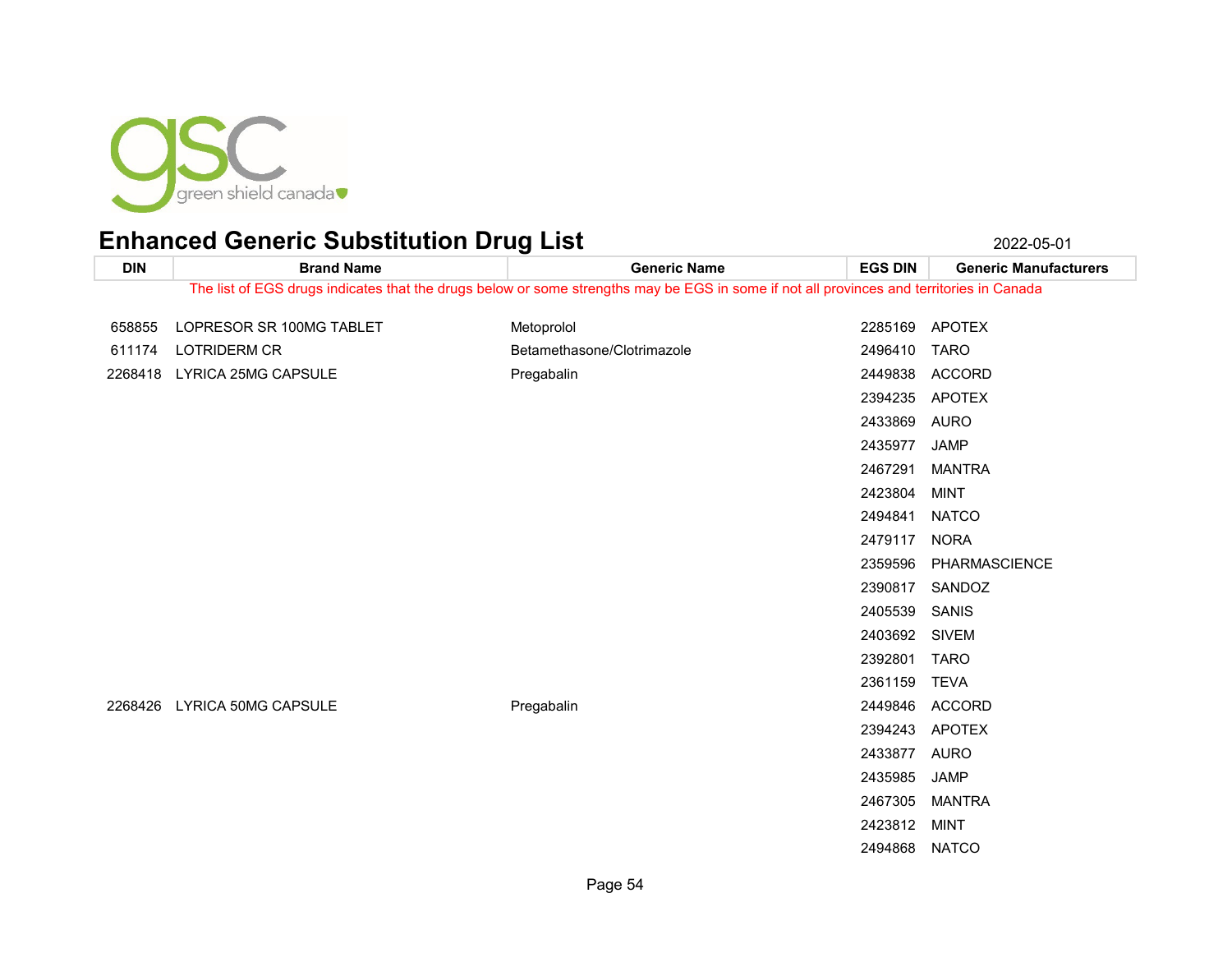

**DIN Brand Name Generic Name EGS DIN Generic Manufacturers** The list of EGS drugs indicates that the drugs below or some strengths may be EGS in some if not all provinces and territories in Canada NORA PHARMASCIENCE SANDOZ SANIS SIVEM TARO TEVA LYRICA 75MG CAPSULE Pregabalin 2449854 ACCORD AURO JAMP APOTEX MANTRA MINT NATCO NORA PHARMASCIENCE SANDOZ SANIS SIVEM TARO

LYRICA 150MG CAPSULE Pregabalin 2394278 APOTEX

TEVA

AURO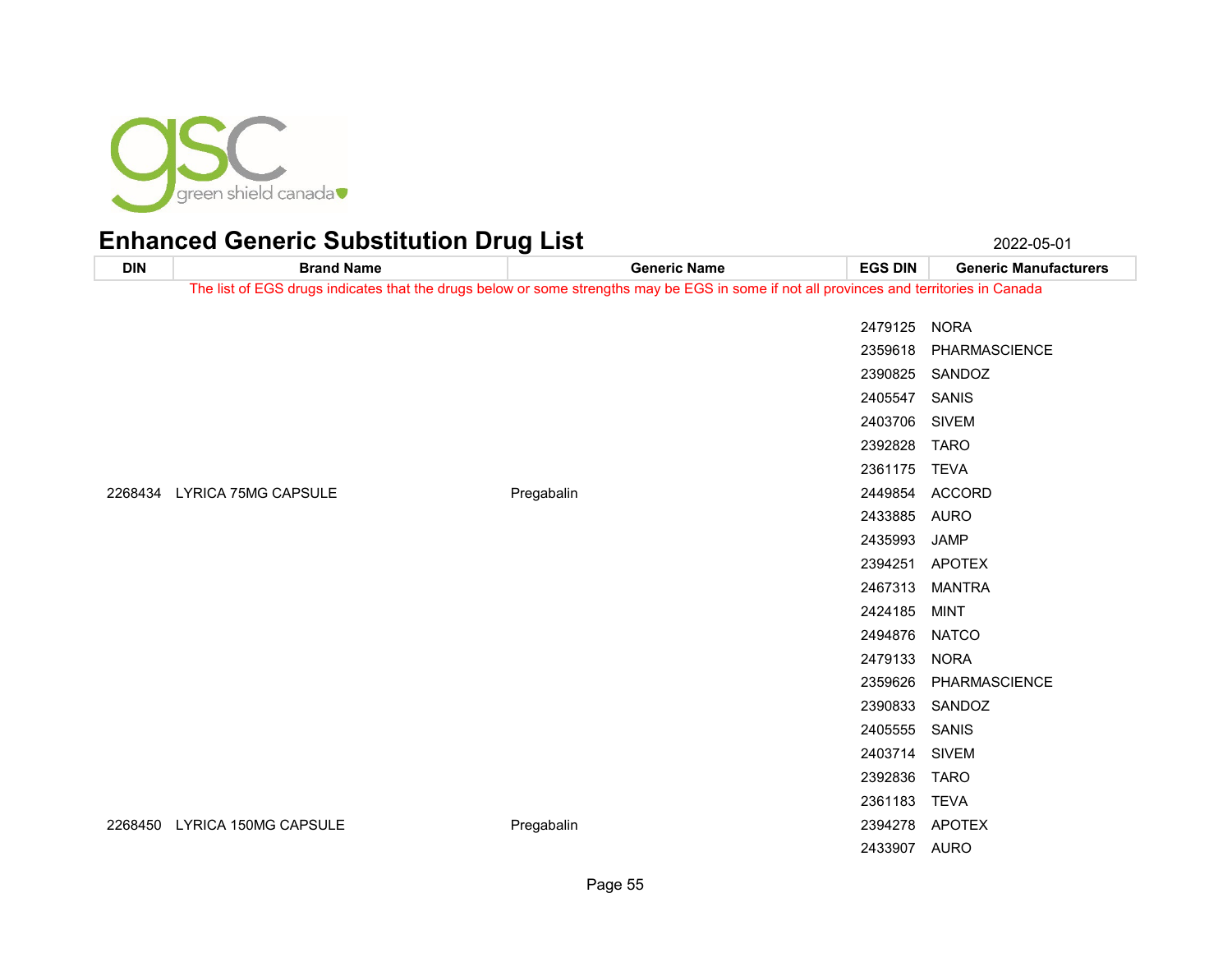

**DIN Brand Name Generic Name EGS DIN Generic Manufacturers** The list of EGS drugs indicates that the drugs below or some strengths may be EGS in some if not all provinces and territories in Canada JAMP MINT MANTRA NATCO NORA SANDOZ SANIS SIVEM TARO PHARMASCIENCE TEVA LYRICA 225MG CAPSULE Pregabalin 2449897 ACCORD APOTEX NATCO PHARMASCIENCE TARO TEVA LYRICA 300MG CAPSULE Pregabalin 2449870 ACCORD APOTEX JAMP MANTRA MINT NATCO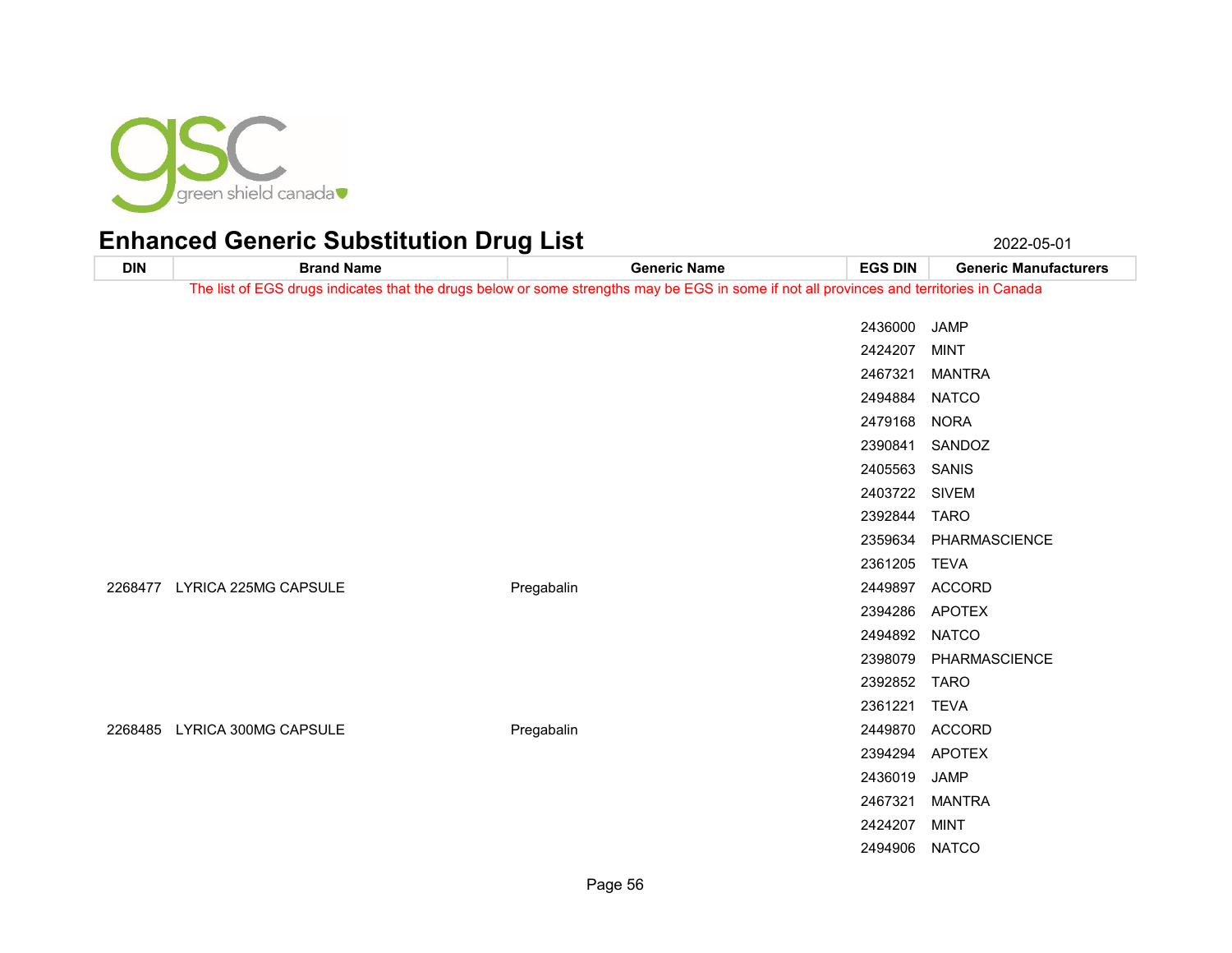

| <b>DIN</b> | <b>Brand Name</b>         | <b>Generic Name</b>                                                                                                                      | <b>EGS DIN</b> | <b>Generic Manufacturers</b> |
|------------|---------------------------|------------------------------------------------------------------------------------------------------------------------------------------|----------------|------------------------------|
|            |                           | The list of EGS drugs indicates that the drugs below or some strengths may be EGS in some if not all provinces and territories in Canada |                |                              |
|            |                           |                                                                                                                                          | 2479168        | <b>NORA</b>                  |
|            |                           |                                                                                                                                          | 2359642        | PHARMASCIENCE                |
|            |                           |                                                                                                                                          | 2390868        | SANDOZ                       |
|            |                           |                                                                                                                                          | 2405598        | SANIS                        |
|            |                           |                                                                                                                                          | 2403730        | <b>SIVEM</b>                 |
|            |                           |                                                                                                                                          | 2392860        | <b>TARO</b>                  |
|            |                           |                                                                                                                                          | 2361248        | <b>TEVA</b>                  |
| 2063662    | <b>MACROBID</b>           | Nitrofurantoin                                                                                                                           | 2455676        | PHARMASCIENCE                |
| 2238151    | MALARONE 250/100MG TABLET | Atovaquone/Proguanil                                                                                                                     | 2466783        | <b>GLENMARK</b>              |
|            |                           |                                                                                                                                          | 2402165        | MYLAN                        |
|            |                           |                                                                                                                                          | 2421429        | SANIS                        |
|            |                           |                                                                                                                                          | 2380927        | <b>TEVA</b>                  |
| 2231457    | MAVIK 0.5MG               | Trandolapril                                                                                                                             | 2471868        | AURO                         |
|            |                           |                                                                                                                                          | 2357755        | PHARMASCIENCE                |
|            |                           |                                                                                                                                          | 2325721        | SANDOZ                       |
|            |                           |                                                                                                                                          | 2415429        | <b>TEVA</b>                  |
| 2231459    | <b>MAVIK 1MG</b>          | Trandolapril                                                                                                                             | 2471876        | AURO                         |
|            |                           |                                                                                                                                          | 2357763        | PHARMASCIENCE                |
|            |                           |                                                                                                                                          | 2325748        | SANDOZ                       |
|            |                           |                                                                                                                                          | 2415437        | <b>TEVA</b>                  |
| 2231460    | <b>MAVIK 2MG</b>          | Trandolapril                                                                                                                             | 2471884        | AURO                         |
|            |                           |                                                                                                                                          | 2357771        | PHARMASCIENCE                |
|            |                           |                                                                                                                                          | 2325756        | SANDOZ                       |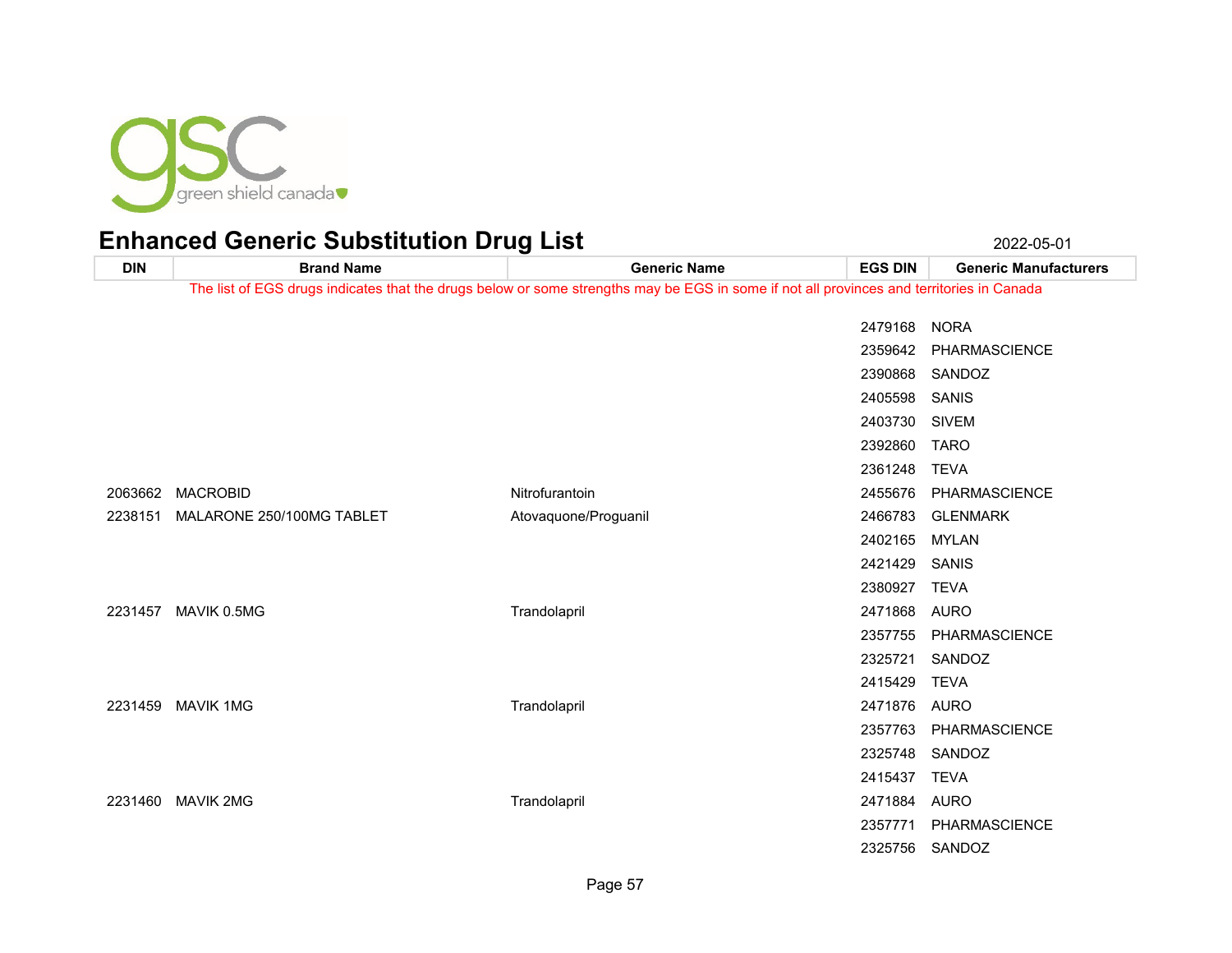

**DIN Brand Name Generic Name EGS DIN Generic Manufacturers** The list of EGS drugs indicates that the drugs below or some strengths may be EGS in some if not all provinces and territories in Canada TEVA MAVIK 4MG Trandolapril 2471592 AURO PHARMASCIENCE SANDOZ TEVA MAXALT RDP 5MG WAFERS Rizatriptan 2483270 ACCEL JAMP MARCAN MYLAN NATCO PHARMASCIENCE SANDOZ SANIS SIVEM TEVA MAXALT RDP 10MG WAFERS Rizatriptan 2483289 ACCEL JAMP MARCAN

 MYLAN NATCO NORA

SANDOZ

PHARMASCIENCE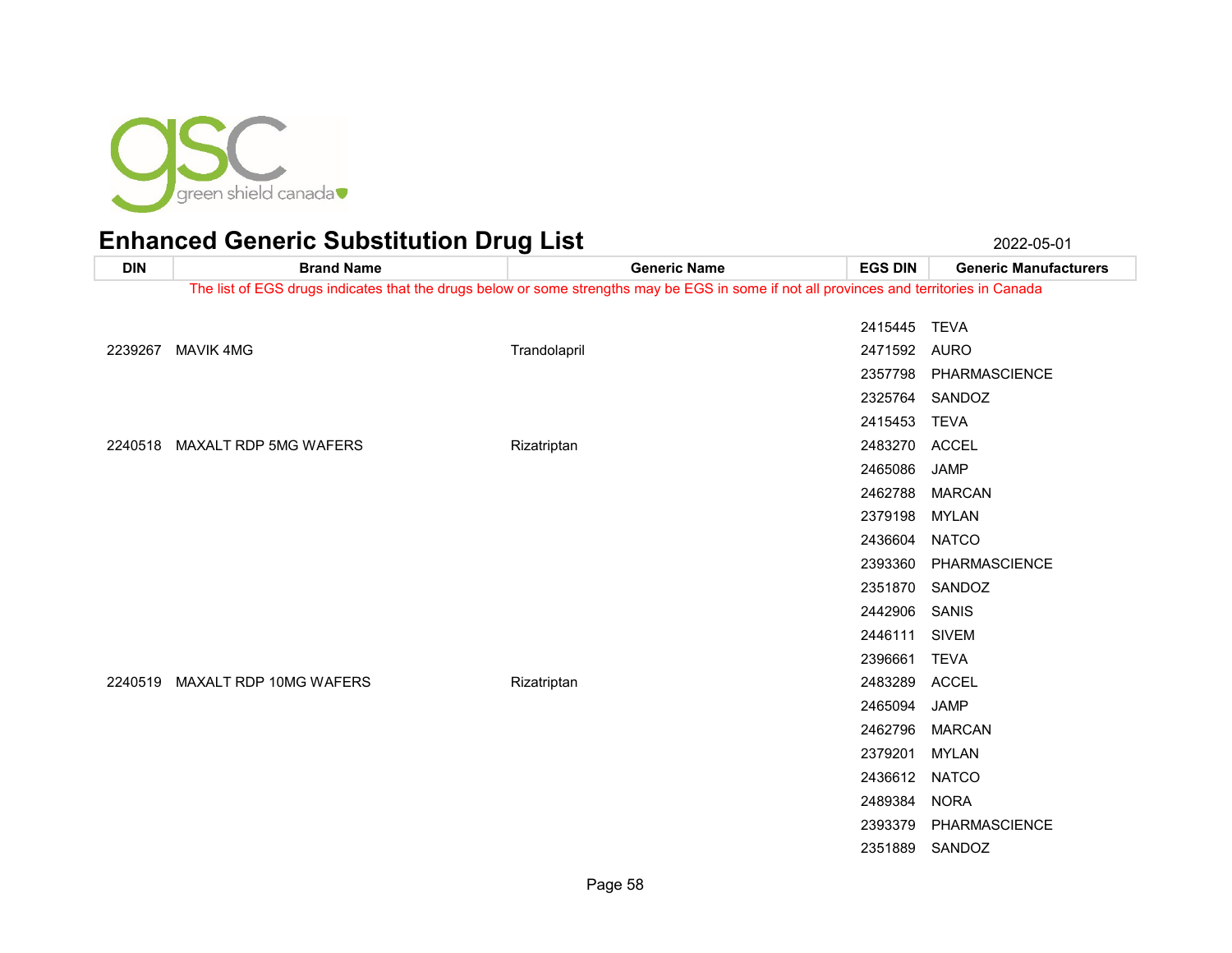

TEVA

| <b>DIN</b> | <b>Brand Name</b>                                 | <b>Generic Name</b>                                                                                                                      | <b>EGS DIN</b> | <b>Generic Manufacturers</b> |
|------------|---------------------------------------------------|------------------------------------------------------------------------------------------------------------------------------------------|----------------|------------------------------|
|            |                                                   | The list of EGS drugs indicates that the drugs below or some strengths may be EGS in some if not all provinces and territories in Canada |                |                              |
|            |                                                   |                                                                                                                                          | 2442914        | SANIS                        |
|            |                                                   |                                                                                                                                          | 2446138        | <b>SIVEM</b>                 |
|            |                                                   |                                                                                                                                          | 2396688 TEVA   |                              |
| 2240521    | MAXALT 10MG TABLET                                | Rizatriptan                                                                                                                              | 2393476        | APOTEX                       |
|            |                                                   |                                                                                                                                          | 2380463        | <b>JAMP</b>                  |
|            |                                                   |                                                                                                                                          | 2379678        | <b>MARCAN</b>                |
| 869961     | <b>MESTINON 60MG TABLET</b>                       | Pyridostigmine                                                                                                                           | 2495643        | <b>RIVA</b>                  |
| 2320029    | METOJECT 7.5MG/.75ML PREFILLED SYRINGE            | Methotrexate                                                                                                                             | 2182947        | <b>HOSPIRA</b>               |
| 2454769    | METOJECT SUBCUTANEOUS 17.5MG/0.35ML<br><b>PFS</b> | Methotrexate                                                                                                                             | 2491338        | <b>ACCORD</b>                |
| 2454866    | METOJECT SUBCUTANEOUS 20MG/0.4ML PFS              | Methotrexate                                                                                                                             | 2491346        | <b>ACCORD</b>                |
| 2454777    | METOJECT SUBCUTANEOUS 22.5MG/0.45ML<br><b>PFS</b> | Methotrexate                                                                                                                             | 2491354        | <b>ACCORD</b>                |
| 2454874    | METOJECT SUBCUTANEOUS 25MG/0.5ML PFS              | Methotrexate                                                                                                                             |                | 2491362 ACCORD               |
| 649074     | METRONIDAZOLE 5MG/ML INJ                          | Metronidazole                                                                                                                            | 870420         | <b>BAXTER</b>                |
| 2240769    | MICARDIS 40MG TABLET                              | Telmisartan                                                                                                                              | 2407485        | ACCORD                       |
|            |                                                   |                                                                                                                                          | 2453568        | AURO                         |
|            |                                                   |                                                                                                                                          | 2386755        | JAMP                         |
|            |                                                   |                                                                                                                                          | 2486369        | <b>MINT</b>                  |
|            |                                                   |                                                                                                                                          | 2503794        | <b>NORA</b>                  |
|            |                                                   |                                                                                                                                          | 2499622        | PHARMASCIENCE                |
|            |                                                   |                                                                                                                                          | 2375958        | SANDOZ                       |
|            |                                                   |                                                                                                                                          | 2390345        | <b>SIVEM</b>                 |
|            |                                                   |                                                                                                                                          | 2388944        | SANIS                        |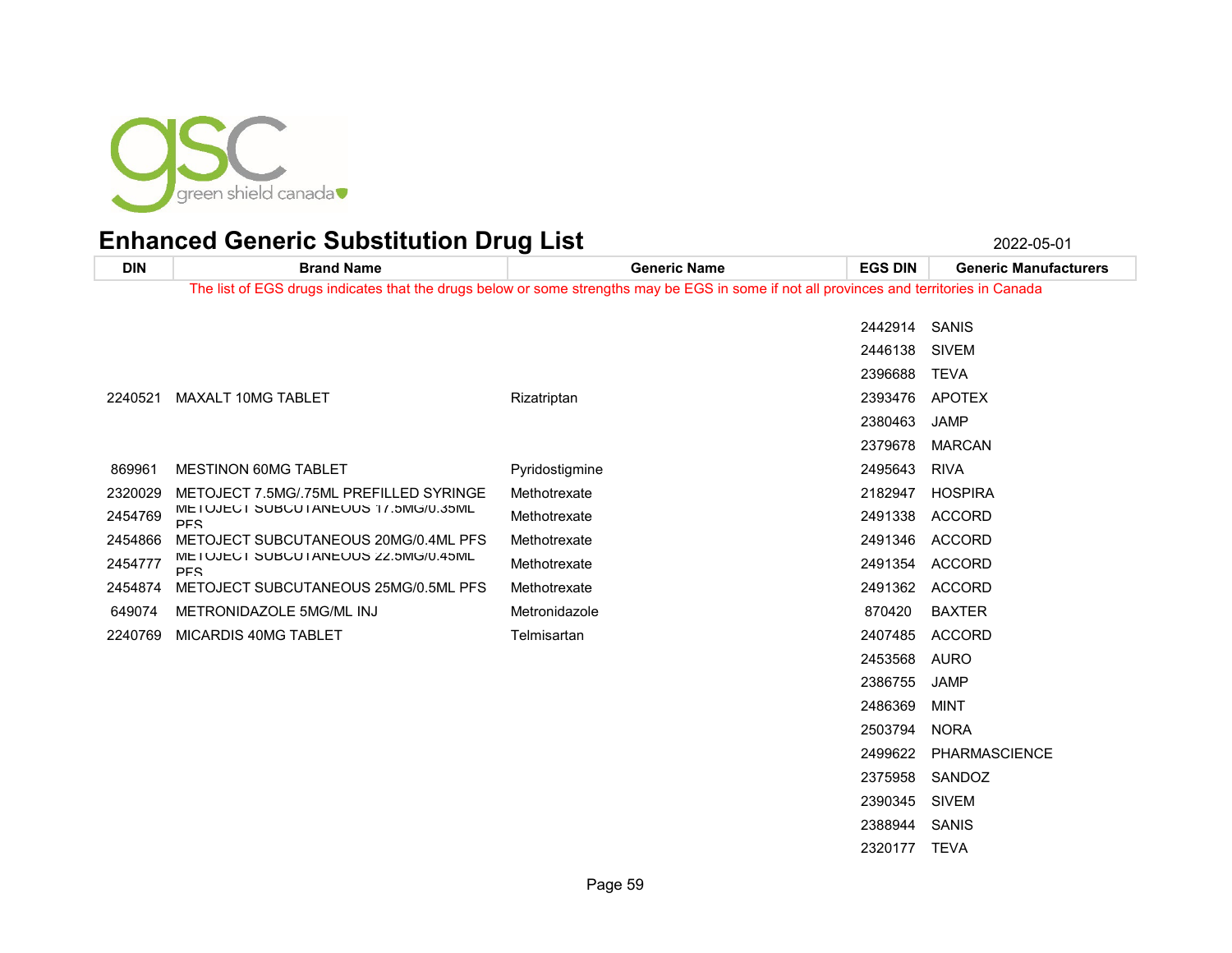

**DIN Brand Name Generic Name EGS DIN Generic Manufacturers** The list of EGS drugs indicates that the drugs below or some strengths may be EGS in some if not all provinces and territories in Canada MICARDIS 80MG TABLET Telmisartan 2407493 ACCORD AURO JAMP MINT NORA PHARMASCIENCE SANDOZ SANIS SIVEM TEVA MICARDIS PLUS 80/12.5MG TABLET Telmisartan/Hctz 2419114 ACCORD AURO JAMP NORA SANDOZ SANIS SIVEM TEVA MICARDIS PLUS 80/25MG TABLET Telmisartan/Hctz 2419122 ACCORD AURO JAMP NORA SANDOZ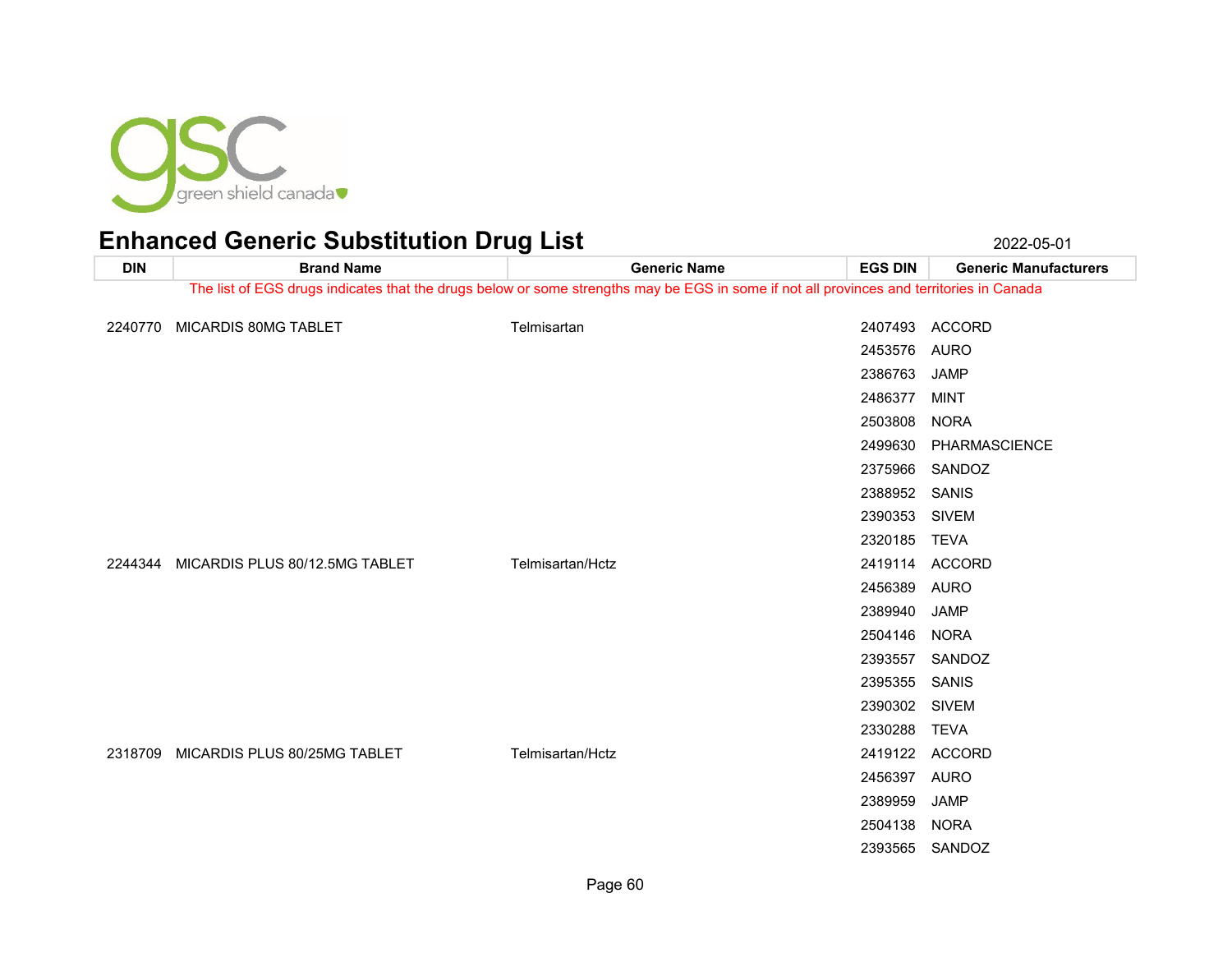

| <b>DIN</b> | <b>Brand Name</b>         | <b>Generic Name</b>                                                                                                                      | <b>EGS DIN</b> | <b>Generic Manufacturers</b> |
|------------|---------------------------|------------------------------------------------------------------------------------------------------------------------------------------|----------------|------------------------------|
|            |                           | The list of EGS drugs indicates that the drugs below or some strengths may be EGS in some if not all provinces and territories in Canada |                |                              |
|            |                           |                                                                                                                                          | 2395363        | SANIS                        |
|            |                           |                                                                                                                                          | 2390310        | <b>SIVEM</b>                 |
|            |                           |                                                                                                                                          | 2379252        | <b>TEVA</b>                  |
| 37605      | MICRONOR 28 TABLET        | Norethindrone                                                                                                                            | 2441306        | <b>LUPIN</b>                 |
|            |                           |                                                                                                                                          | 2410303        | <b>MYLAN</b>                 |
| 2162806    | MINITRAN 0.2MG PATCH      | Nitroglycerin                                                                                                                            | 2407442        | MYLAN                        |
| 2163527    | MINITRAN 0.4MG PATCH      | Nitroglycerin                                                                                                                            | 2407450        | <b>MYLAN</b>                 |
| 2163535    | MINITRAN 0.6MG PATCH      | Nitroglycerin                                                                                                                            | 2407469        | <b>MYLAN</b>                 |
| 2237145    | MIRAPEX 0.25MG TABLET     | Pramipexole                                                                                                                              | 2424061        | <b>AURO</b>                  |
|            |                           |                                                                                                                                          | 2292378        | <b>APOTEX</b>                |
|            |                           |                                                                                                                                          | 2315262        | SANDOZ                       |
|            |                           |                                                                                                                                          | 2297302        | <b>TEVA</b>                  |
|            |                           |                                                                                                                                          | 2325802        | <b>PRODOC</b>                |
|            |                           |                                                                                                                                          | 2309122 SIVEM  |                              |
| 2084309    | MONISTAT 7 VAG CREAM      | Miconazole Nitrate                                                                                                                       | 2231533        | <b>TARO</b>                  |
| 2240335    | MONUROL 3G SACHET         | Fosfomycin                                                                                                                               | 2473801        | <b>JAMP</b>                  |
| 2186934    | MOTRIN IB 200MG TABLET    | Ibuprofen                                                                                                                                | 441643         | <b>APOTEX</b>                |
|            |                           |                                                                                                                                          | 2368072        | <b>JAMP</b>                  |
|            |                           |                                                                                                                                          | 2314754        | PHARMASCIENCE                |
| 2014203    | <b>MS-IR 5MG TABLET</b>   | Morphine Sulphate                                                                                                                        | 594652         | PALADIN                      |
| 2014211    | MS-IR 10MG TABLET         | Morphine Sulphate                                                                                                                        | 594644         | PALADIN                      |
| 2015439    | MS CONTIN SRT 15MG TABLET | Morphine Sulphate                                                                                                                        | 2244790        | SANDOZ                       |
|            |                           |                                                                                                                                          | 2302764        | <b>TEVA</b>                  |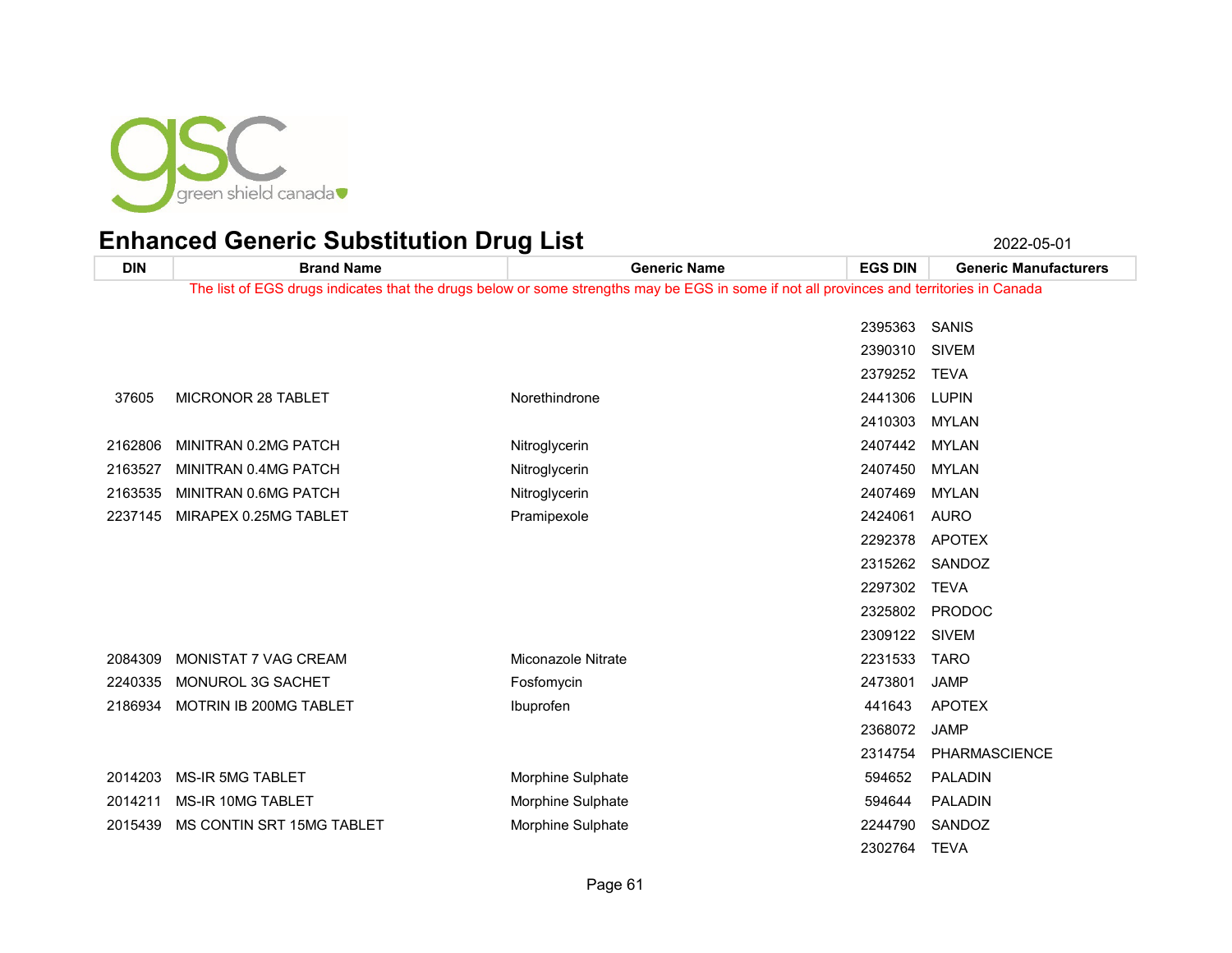

| <b>DIN</b> | <b>Brand Name</b>               | <b>Generic Name</b>                                                                                                                      | <b>EGS DIN</b>           | <b>Generic Manufacturers</b> |
|------------|---------------------------------|------------------------------------------------------------------------------------------------------------------------------------------|--------------------------|------------------------------|
|            |                                 | The list of EGS drugs indicates that the drugs below or some strengths may be EGS in some if not all provinces and territories in Canada |                          |                              |
| 2014297    | MS CONTIN SRT 30MG TABLET       | Morphine Sulphate                                                                                                                        | 2244791                  | SANDOZ                       |
| 2014300    | MS CONTIN SRT 60MG TABLET       | Morphine Sulphate                                                                                                                        | 2302772<br>2244792       | <b>TEVA</b><br>SANDOZ        |
| 2014319    | MS CONTIN 100MG TABLET          | Morphine Sulphate                                                                                                                        | 2302780<br>2478889       | <b>TEVA</b><br>SANDOZ        |
| 2014327    | MS CONTIN 200MG TABLET          | Morphine Sulphate                                                                                                                        | 2302799<br>2478897       | <b>TEVA</b><br>SANDOZ        |
| 750816     | MURO-128 5% OPTH OINT           | Sodium Chloride                                                                                                                          | 2302802<br>80046696 ODAN | <b>TEVA</b>                  |
| 75024      | MURO-128 5% OPTH SOLN           | Sodium Chloride                                                                                                                          | 80046737 ODAN            |                              |
| 2264560    | MYFORTIC 180MG TABLET           | Mycophenolic Sodium                                                                                                                      | 2372738                  | <b>APOTEX</b>                |
|            |                                 |                                                                                                                                          | 2518538                  | <b>JAMP</b>                  |
|            |                                 |                                                                                                                                          | 2511673                  | <b>MARCAN</b>                |
| 2264579    | MYFORTIC 360MG TABLET           | Mycophenolic Sodium                                                                                                                      | 2372746 APOTEX           |                              |
|            |                                 |                                                                                                                                          | 2518511                  | <b>JAMP</b>                  |
|            |                                 |                                                                                                                                          | 2511681                  | <b>MARCAN</b>                |
|            | 2162415 NAPROSYN E 375MG TABLET | Naproxen                                                                                                                                 | 2246700                  | <b>APOTEX</b>                |
|            |                                 |                                                                                                                                          | 2350793                  | <b>SANIS</b>                 |
|            |                                 |                                                                                                                                          | 2243313                  | <b>TEVA</b>                  |
|            | 2162423 NAPROSYN E 500MG TABLET | Naproxen                                                                                                                                 | 2246701                  | <b>APOTEX</b>                |
|            |                                 |                                                                                                                                          | 2350807                  | <b>SANIS</b>                 |
|            |                                 |                                                                                                                                          | 2243314                  | <b>TEVA</b>                  |
| 2229418    | NAROPIN 10MG/ML INJ             | Ropivacaine                                                                                                                              | 2439409                  | Fresenius Kabi               |

Page 62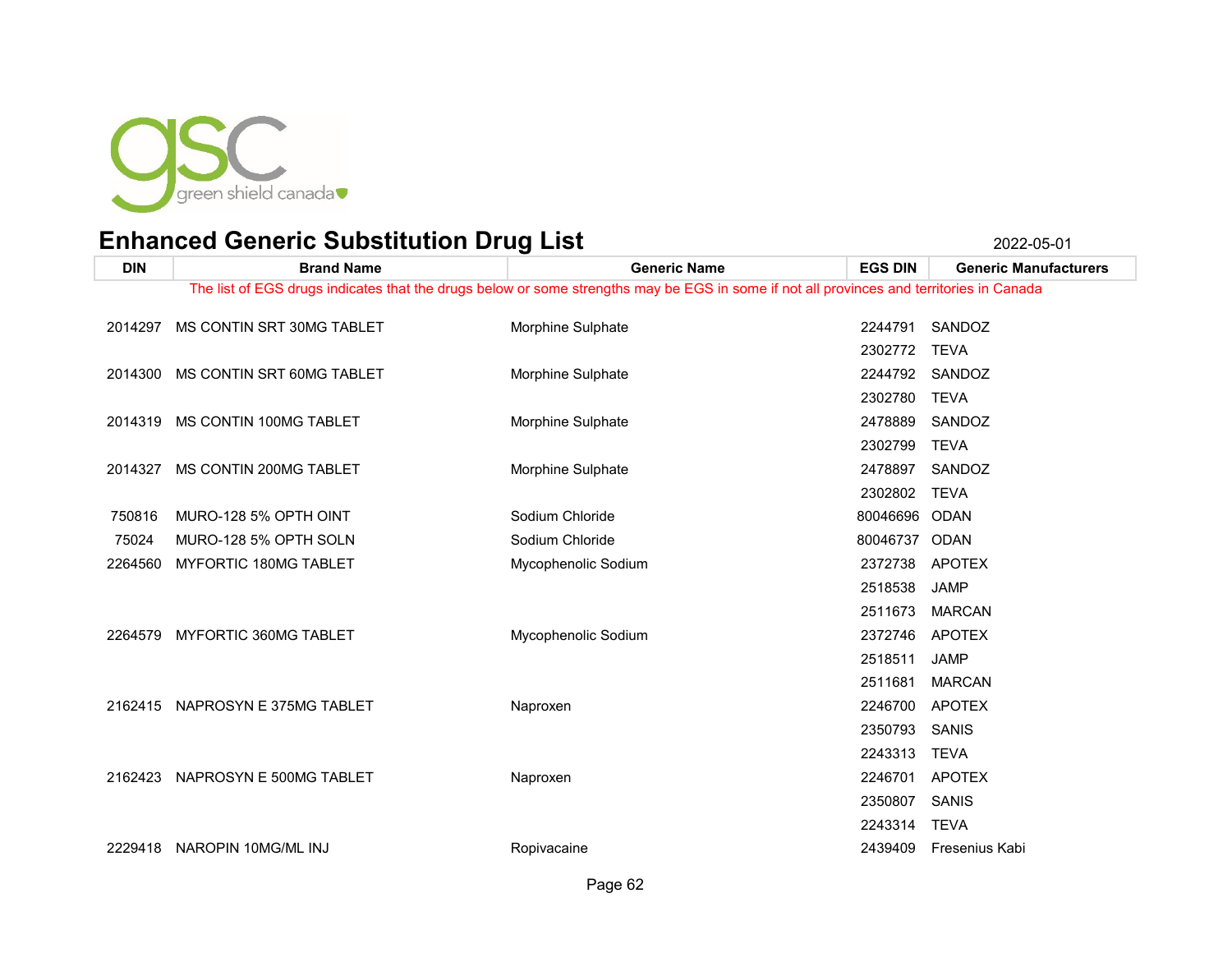

**DIN Brand Name Generic Name EGS DIN Generic Manufacturers** The list of EGS drugs indicates that the drugs below or some strengths may be EGS in some if not all provinces and territories in Canada

| 2213834 | NASACORT AQ NASAL SPRY       | Triamcinolone Acetonide | 2437635 APOTEX |                  |
|---------|------------------------------|-------------------------|----------------|------------------|
| 2238465 | NASONEX AQ 0.05% NASAL SPRAY | Mometasone Furoate      | 2403587 APOTEX |                  |
|         |                              |                         | 2449811        | SANDOZ           |
|         |                              |                         | 2475863        | <b>TEVA</b>      |
| 2239717 | NEURONTIN 600MG TABLET       | Gabapentin              | 2392526        | <b>ACCORD</b>    |
|         |                              |                         | 2293358 APOTEX |                  |
|         |                              |                         | 2428334 AURO   |                  |
|         |                              |                         |                | 2410990 GLENMARK |
|         |                              |                         | 2402289        | <b>JAMP</b>      |
|         |                              |                         | 2431289        | SANIS            |
|         |                              |                         | 2388200 SIVEM  |                  |
|         |                              |                         | 2248457        | <b>TEVA</b>      |
| 2239718 | NEURONTIN 800MG TABLET       | Gabapentin              |                | 2392534 ACCORD   |
|         |                              |                         | 2293366        | APOTEX           |
|         |                              |                         | 2428342 AURO   |                  |
|         |                              |                         | 2411008        | <b>GLENMARK</b>  |
|         |                              |                         | 2402297        | <b>JAMP</b>      |
|         |                              |                         | 2431297 SANIS  |                  |
|         |                              |                         | 2388219        | <b>SIVEM</b>     |
|         |                              |                         | 2247346        | TEVA             |
| 2244521 | NEXIUM 20MG TABLET           | Esomeprazole            | 2339099 APOTEX |                  |
|         |                              |                         | 2479419        | MYLAN            |
|         |                              |                         |                | 2423979 RANBAXY  |
|         |                              |                         |                |                  |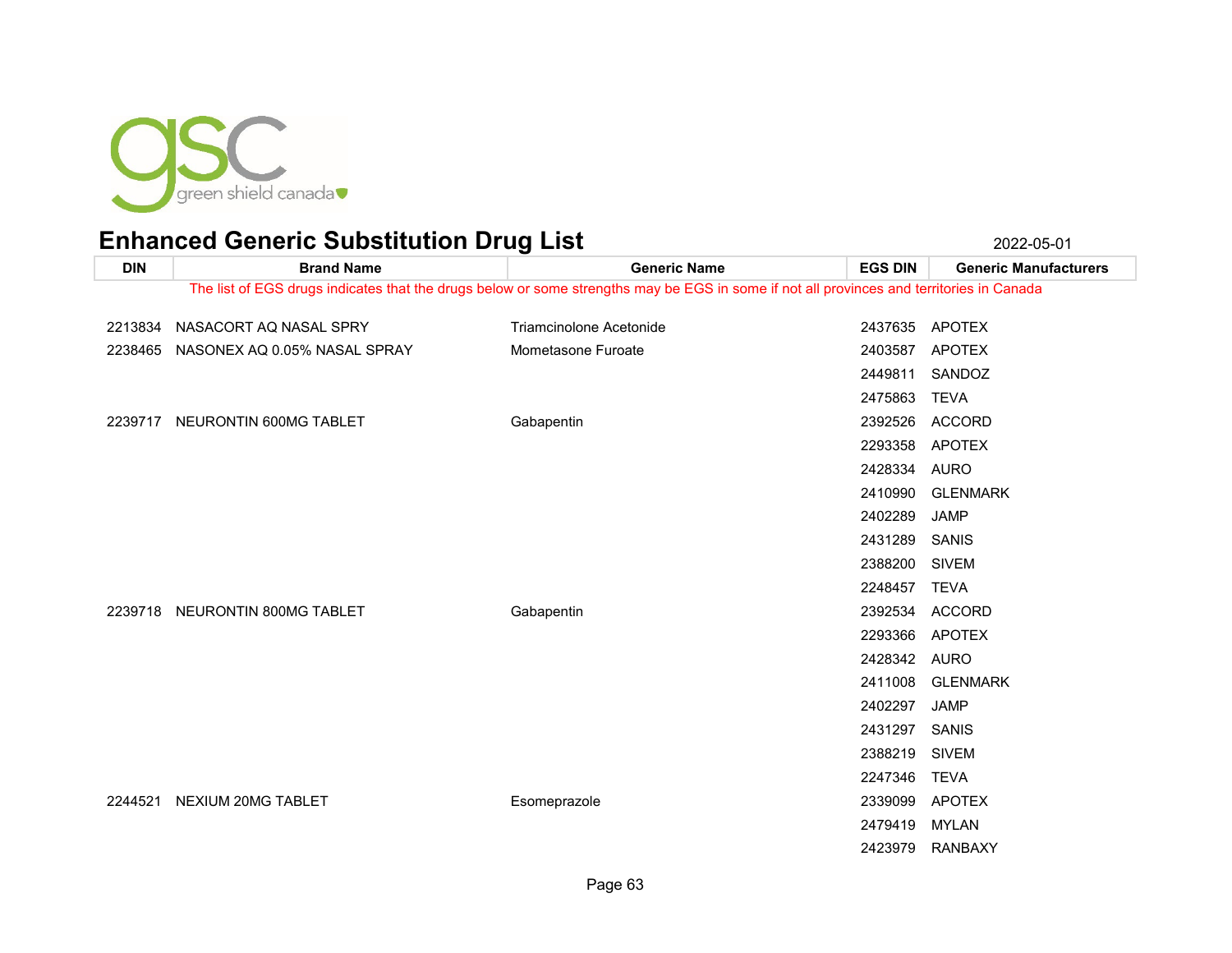

| <b>DIN</b> | <b>Brand Name</b>     | <b>Generic Name</b>                                                                                                                      | <b>EGS DIN</b> | <b>Generic Manufacturers</b> |
|------------|-----------------------|------------------------------------------------------------------------------------------------------------------------------------------|----------------|------------------------------|
|            |                       | The list of EGS drugs indicates that the drugs below or some strengths may be EGS in some if not all provinces and territories in Canada |                |                              |
|            |                       |                                                                                                                                          | 2460920        | SANDOZ                       |
|            |                       |                                                                                                                                          | 2442493        | <b>SIVEM</b>                 |
|            |                       |                                                                                                                                          | 2423855        | <b>TEVA</b>                  |
| 2244522    | NEXIUM 40MG TABLET    | Esomeprazole                                                                                                                             |                | 2339102 APOTEX               |
|            |                       |                                                                                                                                          | 2479427        | <b>MYLAN</b>                 |
|            |                       |                                                                                                                                          | 2423987        | <b>RANBAXY</b>               |
|            |                       |                                                                                                                                          | 2460939        | SANDOZ                       |
|            |                       |                                                                                                                                          | 2431173        | SANIS                        |
|            |                       |                                                                                                                                          | 2442507        | <b>SIVEM</b>                 |
|            |                       |                                                                                                                                          | 2423863        | <b>TEVA</b>                  |
| 2199270    | NITOMAN 25MG TABLET   | Tetrabenazine                                                                                                                            | 2407590        | <b>APOTEX</b>                |
|            |                       |                                                                                                                                          | 2402424        | PHARMASCIENCE                |
|            |                       |                                                                                                                                          | 2410338        | <b>STERIMAX</b>              |
| 1911910    | NITRO-DUR 0.2MG PATCH | Nitroglycerin                                                                                                                            | 2407442 MYLAN  |                              |
| 1911902    | NITRO-DUR 0.4MG PATCH | Nitroglycerin                                                                                                                            | 2407450        | <b>MYLAN</b>                 |
| 1911929    | NITRO-DUR 0.6MG PATCH | Nitroglycerin                                                                                                                            | 2407469        | <b>MYLAN</b>                 |
| 2011271    | NITRO-DUR 0.8MG PATCH | Nitroglycerin                                                                                                                            | 2407477        | <b>MYLAN</b>                 |
| 878928     | NORVASC 5MG TABLET    | Amlodipine                                                                                                                               | 2419564        | <b>ACCORD</b>                |
|            |                       |                                                                                                                                          | 2273373        | <b>APOTEX</b>                |
|            |                       |                                                                                                                                          | 2397072 AURO   |                              |
|            |                       |                                                                                                                                          | 2272113        | <b>MYLAN</b>                 |
|            |                       |                                                                                                                                          | 2429217        | JAMP                         |
|            |                       |                                                                                                                                          | 2468026        | MANTRA                       |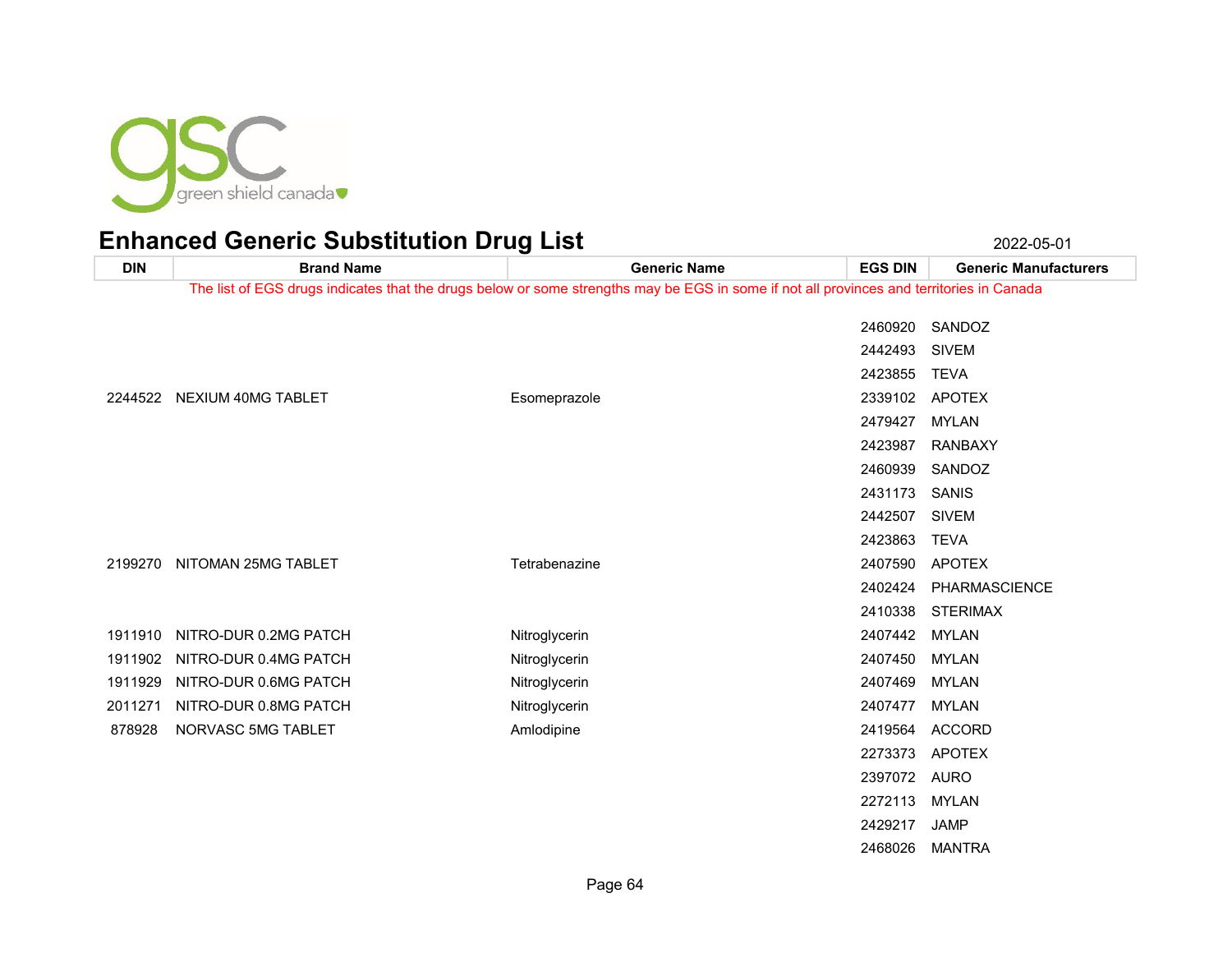

| <b>DIN</b> | <b>Brand Name</b>   | ັ<br><b>Generic Name</b>                                                                                                                 | <b>EGS DIN</b> | <b>Generic Manufacturers</b> |
|------------|---------------------|------------------------------------------------------------------------------------------------------------------------------------------|----------------|------------------------------|
|            |                     | The list of EGS drugs indicates that the drugs below or some strengths may be EGS in some if not all provinces and territories in Canada |                |                              |
|            |                     |                                                                                                                                          |                | 2371715 MARCAN               |
|            |                     |                                                                                                                                          | 2362651        | <b>MINT</b>                  |
|            |                     |                                                                                                                                          |                |                              |
|            |                     |                                                                                                                                          | 2272113 MYLAN  |                              |
|            |                     |                                                                                                                                          | 2476460        | <b>NORA</b>                  |
|            |                     |                                                                                                                                          |                | 2469030 PHARMASCIENCE        |
|            |                     |                                                                                                                                          |                | 2284383 SANDOZ               |
|            |                     |                                                                                                                                          | 2331284 SANIS  |                              |
|            |                     | 2357712 SEPTA                                                                                                                            |                |                              |
|            |                     |                                                                                                                                          | 2385791        | <b>SIVEM</b>                 |
|            |                     |                                                                                                                                          | 2321858        | TARO                         |
| 878936     | NORVASC 10MG TABLET | Amlodipine                                                                                                                               |                | 2419572 ACCORD               |
|            |                     |                                                                                                                                          |                | 2273381 APOTEX               |
|            |                     |                                                                                                                                          | 2397080 AURO   |                              |
|            |                     |                                                                                                                                          | 2429225        | <b>JAMP</b>                  |
|            |                     |                                                                                                                                          | 2468034        | <b>MANTRA</b>                |
|            |                     |                                                                                                                                          | 2371723        | <b>MARCAN</b>                |
|            |                     |                                                                                                                                          | 2362678        | <b>MINT</b>                  |
|            |                     |                                                                                                                                          | 2272121        | <b>MYLAN</b>                 |
|            |                     |                                                                                                                                          | 2476479        | <b>NORA</b>                  |
|            |                     |                                                                                                                                          | 2469049        | PHARMASCIENCE                |
|            |                     |                                                                                                                                          | 2284391        | SANDOZ                       |
|            |                     |                                                                                                                                          | 2331292        | <b>SANIS</b>                 |
|            |                     |                                                                                                                                          | 2357720        | <b>SEPTA</b>                 |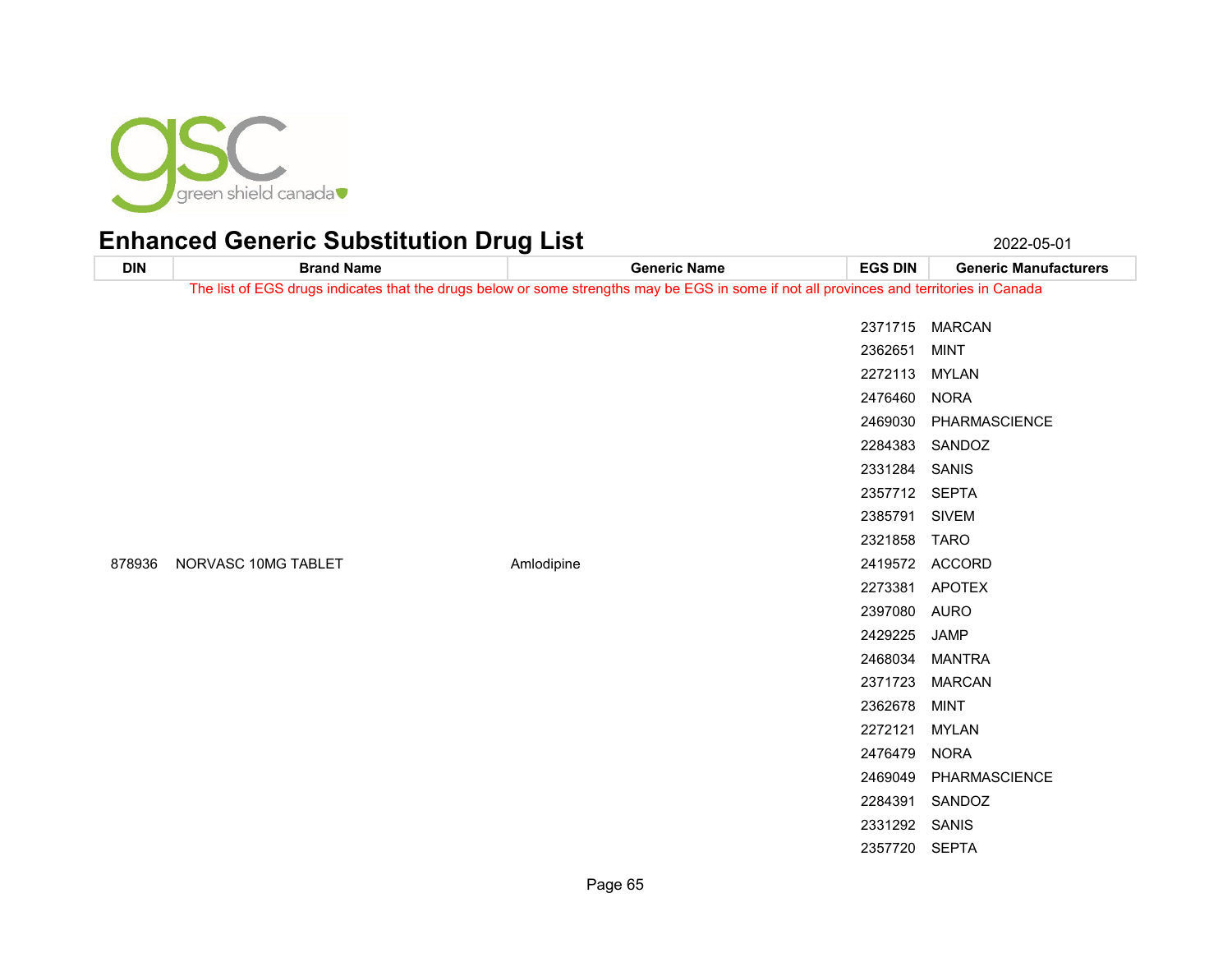

| <b>DIN</b>                                                                                                                               | <b>Brand Name</b>             | <b>Generic Name</b>            | <b>EGS DIN</b> | <b>Generic Manufacturers</b>    |
|------------------------------------------------------------------------------------------------------------------------------------------|-------------------------------|--------------------------------|----------------|---------------------------------|
| The list of EGS drugs indicates that the drugs below or some strengths may be EGS in some if not all provinces and territories in Canada |                               |                                |                |                                 |
|                                                                                                                                          |                               |                                | 2385805 SIVEM  |                                 |
|                                                                                                                                          |                               |                                | 2321866        | <b>TARO</b>                     |
|                                                                                                                                          | 2253186 NUVARING VAGINAL RING | Etonogestrel/Ethinyl Estradiol | 2520028        | SEARCHLIGHT PHARMA              |
|                                                                                                                                          | 2318660 OLMETEC 20MG TABLET   | Olmesartan                     |                | 2456311 ACCORD                  |
|                                                                                                                                          |                               |                                |                | 2453452 APOTEX                  |
|                                                                                                                                          |                               |                                | 2443864 AURO   |                                 |
|                                                                                                                                          |                               |                                | 2442515        | <b>GENERIC MEDICAL PARTNERS</b> |
|                                                                                                                                          |                               |                                |                | 2469812 GLENMARK                |
|                                                                                                                                          |                               |                                | 2461641        | <b>JAMP</b>                     |
|                                                                                                                                          |                               |                                | 2499258        | <b>NORA</b>                     |
|                                                                                                                                          |                               |                                |                | 2461307 PHARMASCIENCE           |
|                                                                                                                                          |                               |                                |                | 2443414 SANDOZ                  |
|                                                                                                                                          |                               |                                | 2481057 SANIS  |                                 |
|                                                                                                                                          |                               |                                | 2442191 TEVA   |                                 |
|                                                                                                                                          | 2318679 OLMETEC 40MG TABLET   | Olmesartan                     |                | 2456338 ACCORD                  |
|                                                                                                                                          |                               |                                | 2453460        | APOTEX                          |
|                                                                                                                                          |                               |                                | 2443872 AURO   |                                 |
|                                                                                                                                          |                               |                                | 2442523        | <b>GENERIC MEDICAL PARTNERS</b> |
|                                                                                                                                          |                               |                                |                | 2469820 GLENMARK                |
|                                                                                                                                          |                               |                                | 2461668        | <b>JAMP</b>                     |
|                                                                                                                                          |                               |                                | 2499266        | <b>NORA</b>                     |
|                                                                                                                                          |                               |                                |                | 2461315 PHARMASCIENCE           |
|                                                                                                                                          |                               |                                |                | 2443422 SANDOZ                  |
|                                                                                                                                          |                               |                                |                |                                 |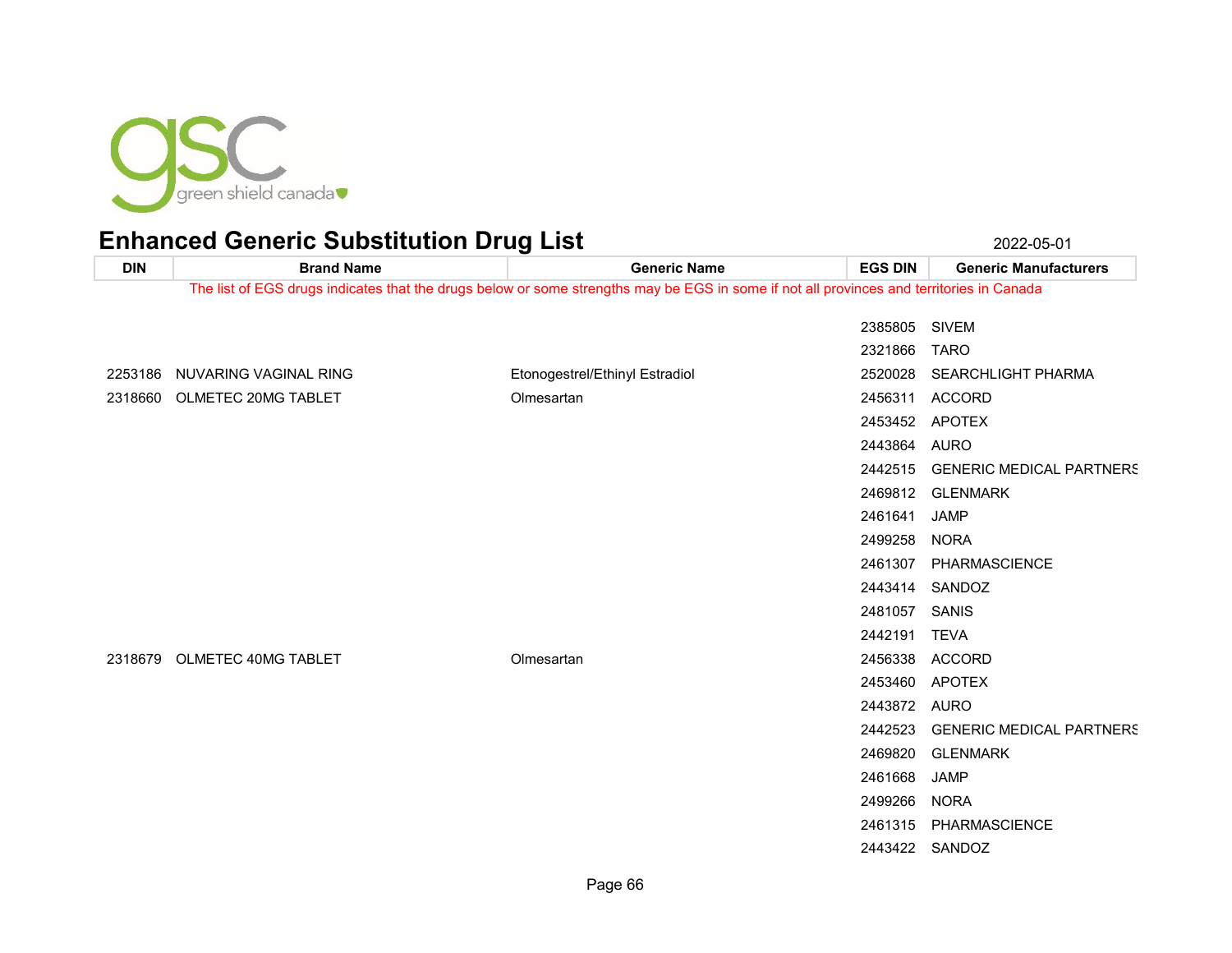

| <b>DIN</b> | <b>Brand Name</b>              | <b>Generic Name</b>                                                                                                                      | <b>EGS DIN</b> | <b>Generic Manufacturers</b> |
|------------|--------------------------------|------------------------------------------------------------------------------------------------------------------------------------------|----------------|------------------------------|
|            |                                | The list of EGS drugs indicates that the drugs below or some strengths may be EGS in some if not all provinces and territories in Canada |                |                              |
|            |                                |                                                                                                                                          |                |                              |
|            |                                |                                                                                                                                          | 2481065 SANIS  |                              |
|            |                                |                                                                                                                                          | 2442205        | <b>TEVA</b>                  |
|            | 2319616 OLMETEC PLUS 20/12.5MG | Olmesartan/Hydrochlorothiazide                                                                                                           |                | 2468948 ACCORD               |
|            |                                |                                                                                                                                          | 2453606        | <b>APOTEX</b>                |
|            |                                |                                                                                                                                          | 2476487 AURO   |                              |
|            |                                |                                                                                                                                          | 2475707        | <b>GLENMARK</b>              |
|            |                                |                                                                                                                                          | 2508273 NORA   |                              |
|            |                                |                                                                                                                                          | 2509601 SANIS  |                              |
|            |                                |                                                                                                                                          | 2443112 TEVA   |                              |
|            | 2319624 OLMETEC PLUS 40/12.5MG | Olmesartan/Hydrochlorothiazide                                                                                                           |                | 2468956 ACCORD               |
|            |                                |                                                                                                                                          | 2453614 APOTEX |                              |
|            |                                |                                                                                                                                          | 2476495 AURO   |                              |
|            |                                |                                                                                                                                          | 2475715        | <b>GLENMARK</b>              |
|            |                                |                                                                                                                                          | 2508281        | <b>NORA</b>                  |
|            |                                |                                                                                                                                          | 2509636        | SANIS                        |
|            |                                |                                                                                                                                          | 2443120 TEVA   |                              |
|            | 2319632 OLMETEC PLUS 40/25MG   | Olmesartan/Hydrochlorothiazide                                                                                                           |                | 2468964 ACCORD               |
|            |                                |                                                                                                                                          | 2453622 APOTEX |                              |
|            |                                |                                                                                                                                          | 2476509        | <b>AURO</b>                  |
|            |                                |                                                                                                                                          | 2475723        | <b>GLENMARK</b>              |
|            |                                |                                                                                                                                          | 2508303        | <b>NORA</b>                  |
|            |                                |                                                                                                                                          | 2509628        | SANIS                        |
|            |                                |                                                                                                                                          | 2443139        | <b>TEVA</b>                  |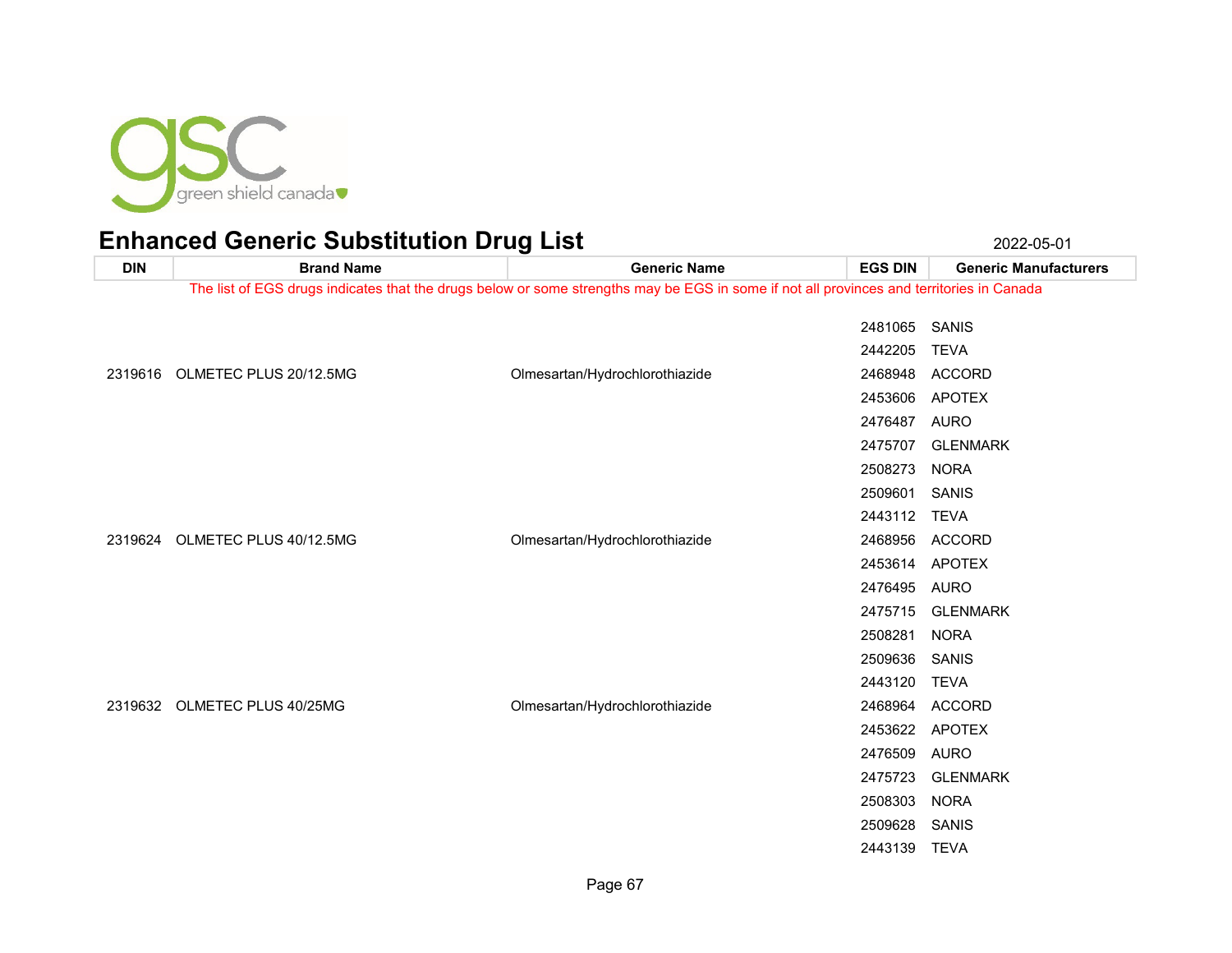

| <b>DIN</b> | <b>Brand Name</b>                                                                                                                        | <b>Generic Name</b> | <b>EGS DIN</b> | <b>Generic Manufacturers</b> |  |
|------------|------------------------------------------------------------------------------------------------------------------------------------------|---------------------|----------------|------------------------------|--|
|            | The list of EGS drugs indicates that the drugs below or some strengths may be EGS in some if not all provinces and territories in Canada |                     |                |                              |  |
| 2438968    | OMEP 20MG CAPSULE                                                                                                                        | Omeprazole          | 2245058        | APOTEX                       |  |
|            |                                                                                                                                          |                     | 2320851        | <b>PHARMASCIENCE</b>         |  |
|            |                                                                                                                                          |                     |                |                              |  |
|            |                                                                                                                                          |                     | 2296446        | SANDOZ                       |  |
|            |                                                                                                                                          |                     | 2348691        | <b>SANIS</b>                 |  |
|            |                                                                                                                                          |                     | 2411857        | SIVEM                        |  |
|            | 2375842 ONGLYZA 2.5MG TABLET                                                                                                             | Saxagliptin         | 2507471        | <b>APOTEX</b>                |  |
|            |                                                                                                                                          |                     | 2468603        | SANDOZ                       |  |
|            | 2333554 ONGLYZA 5MG TABLET                                                                                                               | Saxagliptin         | 2507497        | <b>APOTEX</b>                |  |
|            |                                                                                                                                          |                     | 2468611        | SANDOZ                       |  |
|            | 2231934 OXY-IR 5MG TABLET                                                                                                                | Oxycodone Hcl       | 2319977        | <b>PHARMASCIENCE</b>         |  |
|            |                                                                                                                                          |                     | 789739         | SANDOZ                       |  |
|            | 2240131 OXY-IR 10MG TABLET                                                                                                               | Oxycodone Hcl       | 2319985        | PHARMASCIENCE                |  |
|            |                                                                                                                                          |                     | 443948         | SANDOZ                       |  |
|            | 2240132 OXY-IR 20MG TABLET                                                                                                               | Oxycodone Hcl       | 2319993        | PHARMASCIENCE                |  |
|            |                                                                                                                                          |                     | 2262983        | SANDOZ                       |  |
|            | 1923455 PALAFER CF CAPSULE                                                                                                               | Vitamin Preparation | 2241802        | SANDOZ                       |  |
|            | 2233143 PATANOL 0.1% OPTH SOLN                                                                                                           | Olopatadine         | 2305054        | <b>APOTEX</b>                |  |
|            |                                                                                                                                          |                     | 2458411        | <b>JAMP</b>                  |  |
|            |                                                                                                                                          |                     | 2422727        | <b>MINT</b>                  |  |
|            |                                                                                                                                          |                     | 2358913        | SANDOZ                       |  |
|            |                                                                                                                                          |                     | 2403986        | <b>TEVA</b>                  |  |
| 2362171    | PATADAY 0.2% OPTH SOLN                                                                                                                   | Olopatadine         | 2402823        | <b>APOTEX</b>                |  |
|            |                                                                                                                                          |                     | 2508605        | MINT                         |  |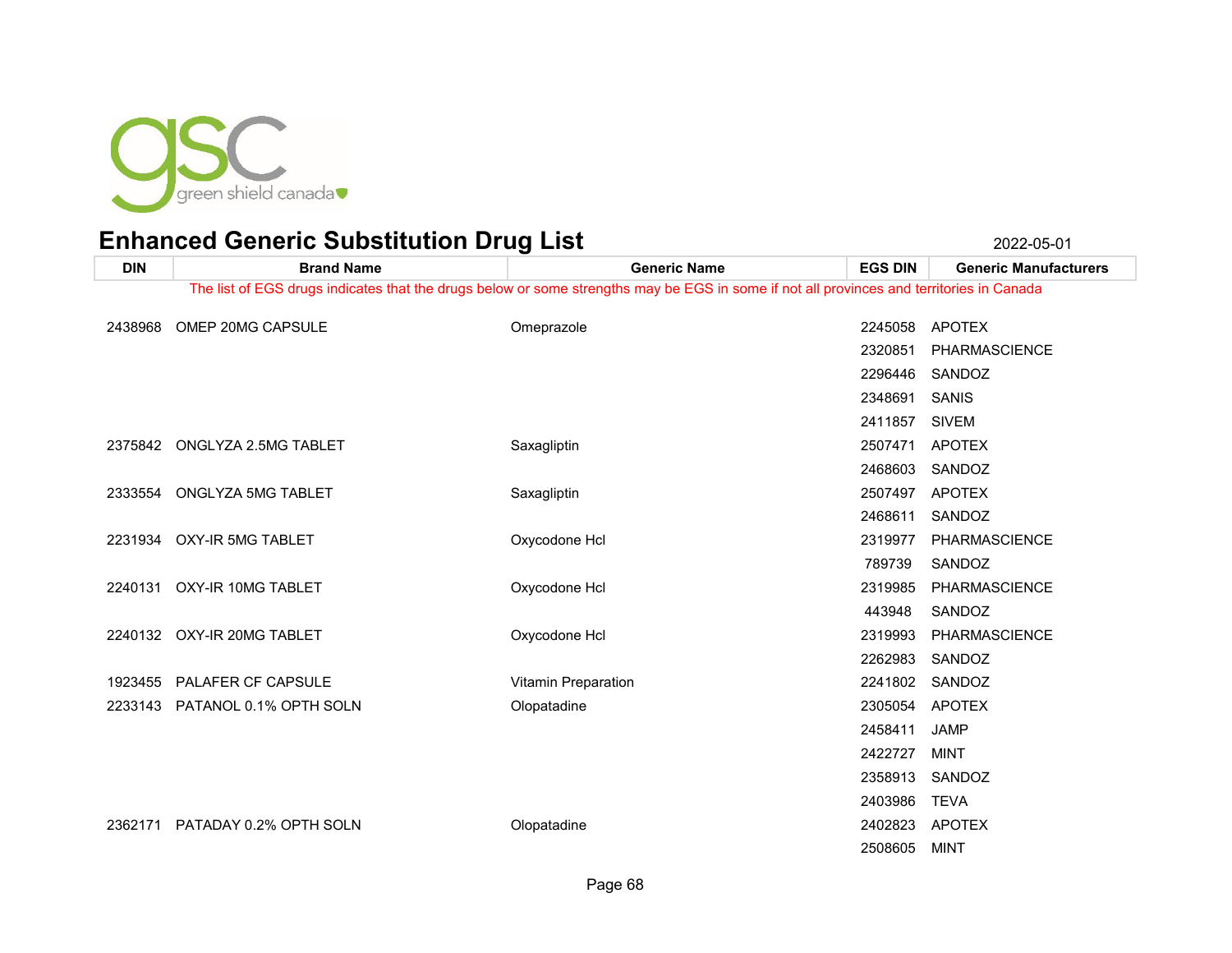

**DIN Brand Name Generic Name EGS DIN Generic Manufacturers** The list of EGS drugs indicates that the drugs below or some strengths may be EGS in some if not all provinces and territories in Canada SANDOZ PENLAC 8% SOLUTION Ciclopirox 2298953 APOTEX TARO PENNSAID 1.5% SOLUTION Diflofenac 2472309 JAMP PHARMASCIENCE STERIMAX TELIGENT TARO PERIDEX 0.12% Chlorhexidine 2467534 COLGATE PHARMACEUTICALS EUROPHARM GERMIPHENE PENDOPHARM SUNSTAR PICO-SALAX Multiple ingredients 2317966 ODAN PLAN B 1.5MG TABLET Levonorgestrel 2433532 APOTEX MYLAN 2017709 PLAQUENIL 200MG TABLET **Hydroxychloroquine** 2246691 APOTEX JAMP MINT

PLAVIX 75MG TABLET Clopidogrel 2252767 APOTEX

Page 69

NORA

 AURO TARO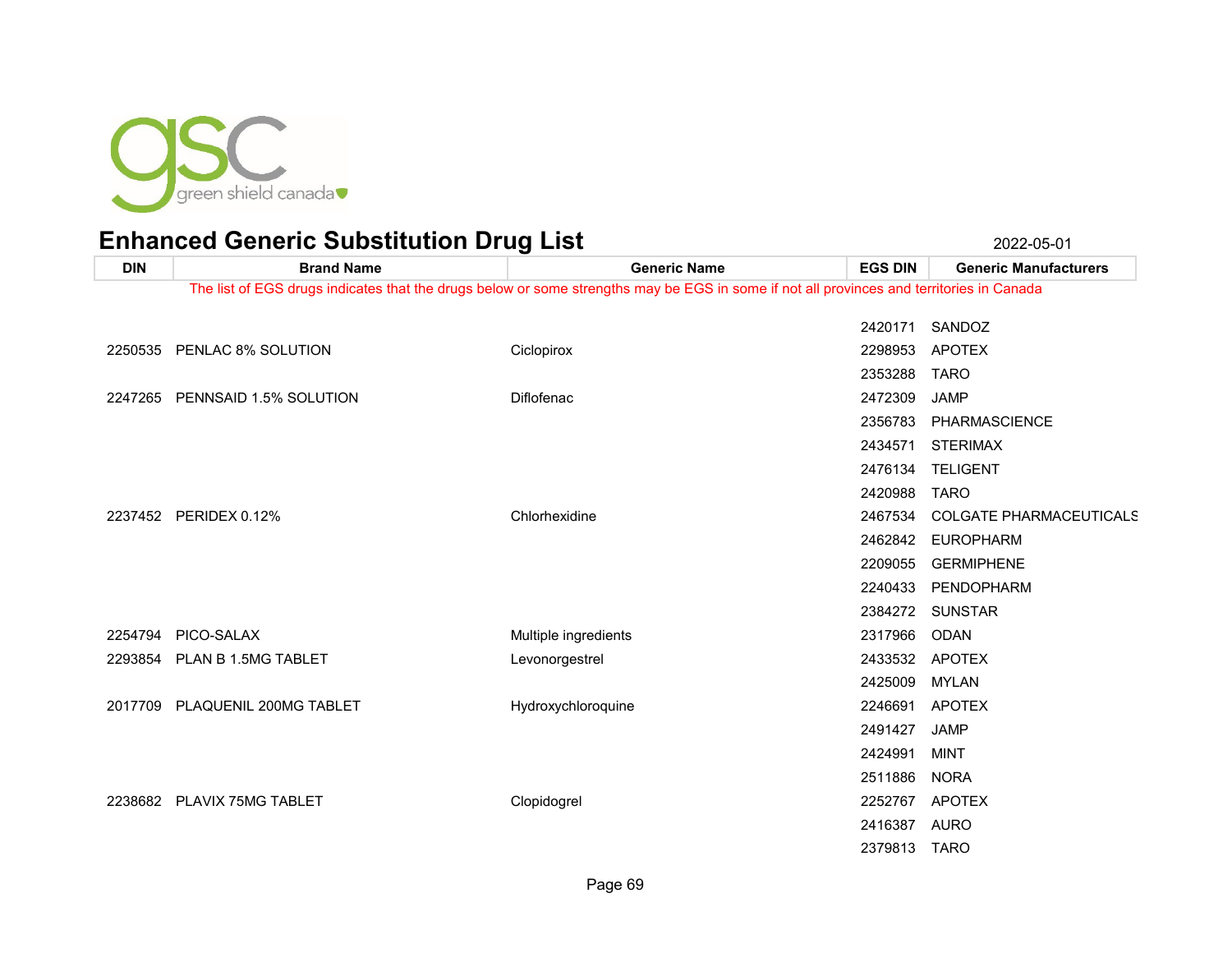

| <b>DIN</b> | <b>Brand Name</b>            | <b>Generic Name</b>                                                                                                                      | <b>EGS DIN</b> | <b>Generic Manufacturers</b> |
|------------|------------------------------|------------------------------------------------------------------------------------------------------------------------------------------|----------------|------------------------------|
|            |                              | The list of EGS drugs indicates that the drugs below or some strengths may be EGS in some if not all provinces and territories in Canada |                |                              |
|            |                              |                                                                                                                                          | 2415550        | <b>JAMP</b>                  |
|            |                              |                                                                                                                                          | 2502283        | <b>MANTRA</b>                |
|            |                              |                                                                                                                                          | 2422255        | <b>MARCAN</b>                |
|            |                              |                                                                                                                                          | 2482037        | <b>NORA</b>                  |
|            |                              |                                                                                                                                          | 2348004        | PHARMASCIENCE                |
|            |                              |                                                                                                                                          | 2400553        | SANIS                        |
|            |                              |                                                                                                                                          | 2385813        | <b>SIVEM</b>                 |
|            |                              |                                                                                                                                          | 2293161        | <b>TEVA</b>                  |
| 2330555    | PLAVIX 300MG TABLET          | Clopidogrel                                                                                                                              | 2398591        | <b>APOTEX</b>                |
|            |                              |                                                                                                                                          | 2388065        | <b>TEVA</b>                  |
| 2057778    | PLENDIL 2.5MG                | Felodipine                                                                                                                               | 2452367        | <b>APOTEX</b>                |
| 851779     | <b>PLENDIL 5MG</b>           | Felodipine                                                                                                                               |                | 2452375 APOTEX               |
|            |                              |                                                                                                                                          | 2280264        | SANDOZ                       |
| 851787     | PLENDIL 10MG                 | Felodipine                                                                                                                               |                | 2452383 APOTEX               |
|            |                              |                                                                                                                                          | 2280284        | SANDOZ                       |
| 2424622    | POSANOL 100MG TABLET         | Posaconazole                                                                                                                             | 2496254        | SANDOZ                       |
| 2312433    | PRADAXA 75MG                 | Dabigatran Etexilate                                                                                                                     | 2468891        | <b>APOTEX</b>                |
| 2312441    | PRADAXA 110MG                | Dabigatran Etexilate                                                                                                                     | 2468905        | <b>APOTEX</b>                |
| 2358808    | PRADAXA 150MG                | Dabigatran Etexilate                                                                                                                     | 2468913        | <b>APOTEX</b>                |
| 301175     | PRE-FORT 1% OPTH SOLN        | <b>Prednisolone Acetate</b>                                                                                                              | 1916203        | SANDOZ                       |
|            |                              |                                                                                                                                          | 700401         | <b>TEVA</b>                  |
| 2165503    | <b>PREVACID 15MG CAPSULE</b> | Lansoprazole                                                                                                                             | 2293811        | <b>APOTEX</b>                |
|            |                              |                                                                                                                                          | 2489805        | <b>MANTRA</b>                |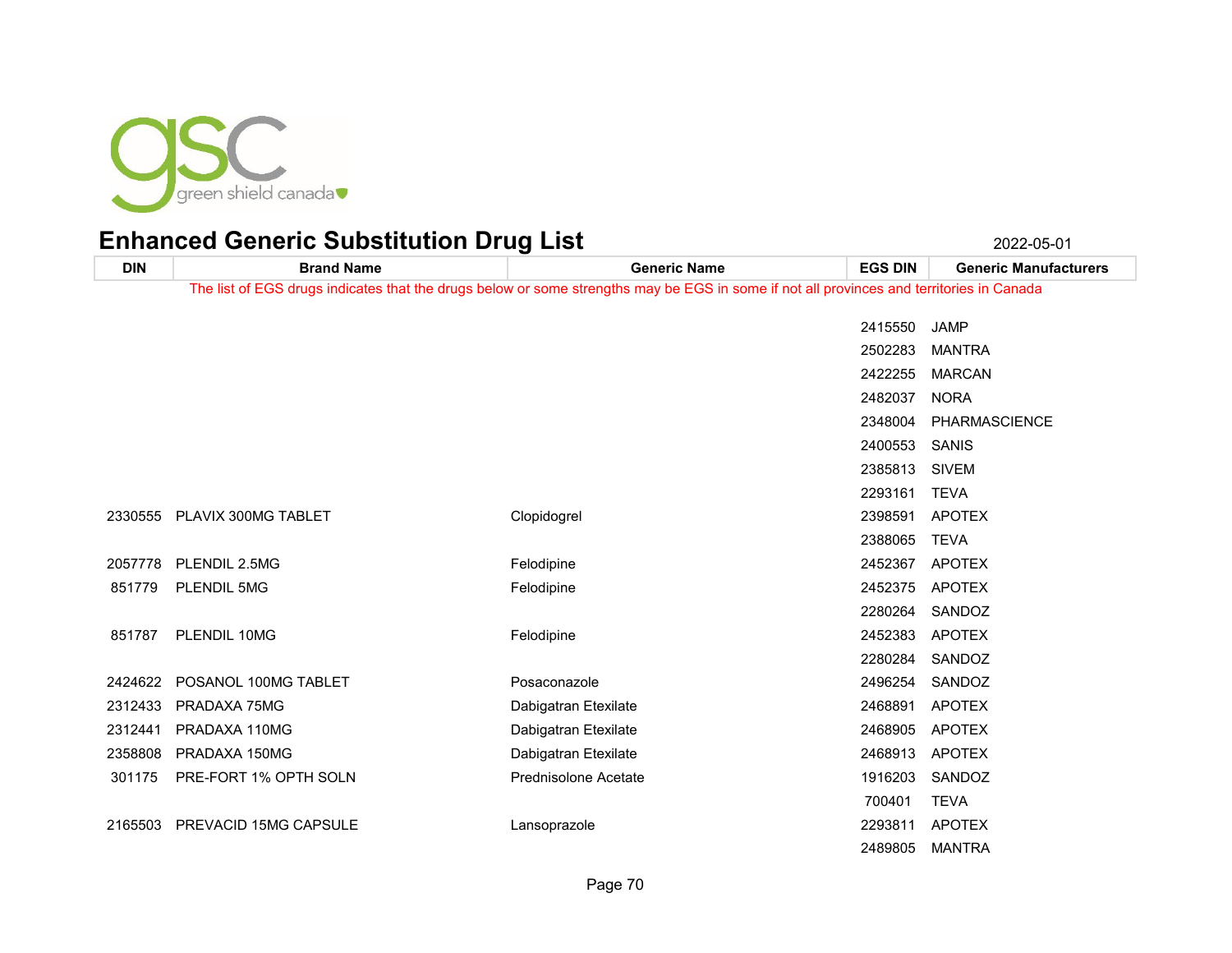

**DIN Brand Name Generic Name EGS DIN Generic Manufacturers** The list of EGS drugs indicates that the drugs below or some strengths may be EGS in some if not all provinces and territories in Canada MYLAN PHARMASCIENCE SANDOZ SANIS SIVEM TARO TEVA PREVACID 30MG CAPSULE Lansoprazole 2293838 APOTEX MANTRA MYLAN PHARMASCIENCE SANDOZ SANIS SIVEM TARO TEVA PREZISTA 600MG TABLET Darunavir 2487241 APOTEX AURO JAMP PREZISTA 800MG TABLET Darunavir 2487268 APOTEX AURO JAMP PRISTIQ 50MG TABLET Desvenlafaxine 2467119 APOTEX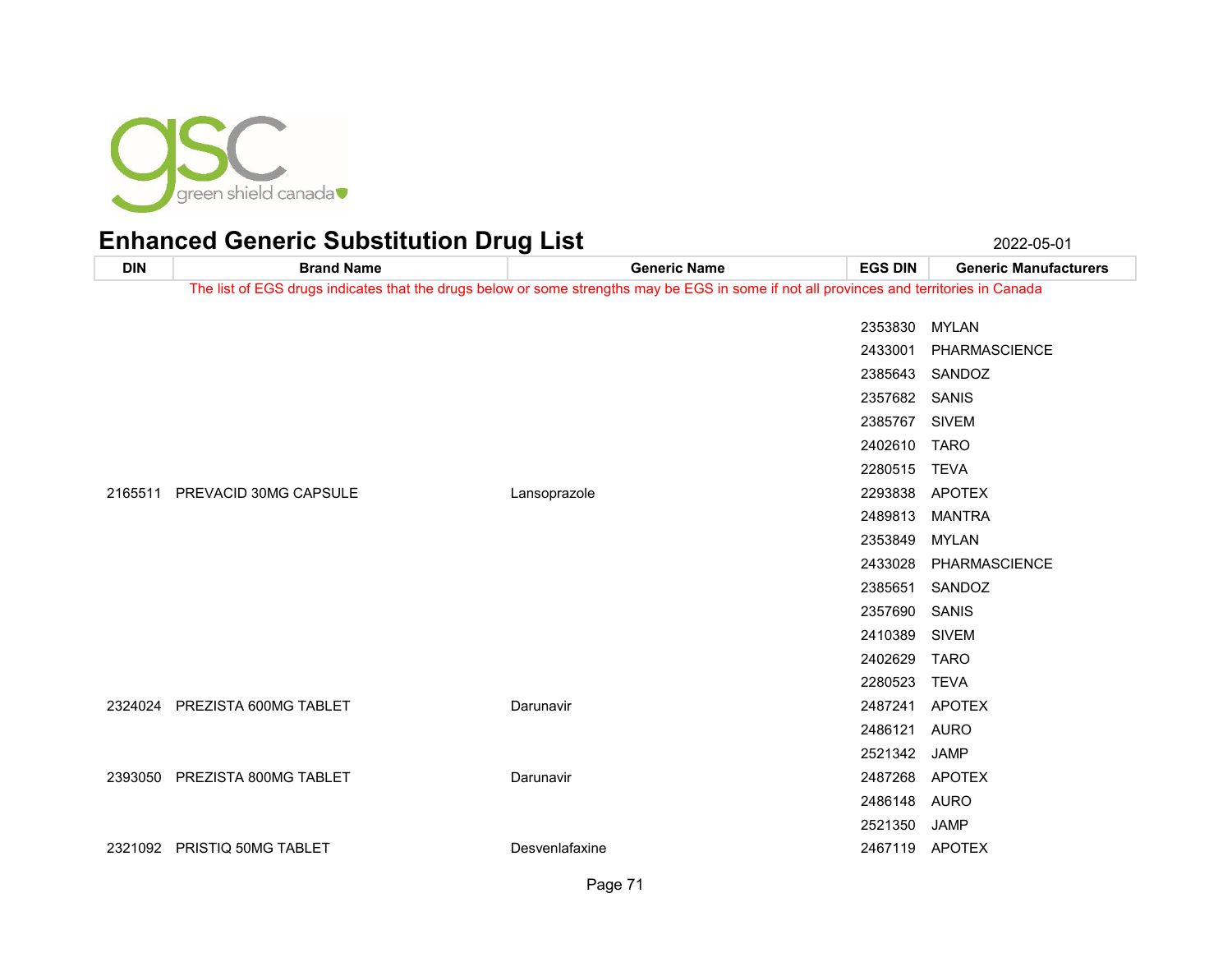

**DIN Brand Name Generic Name EGS DIN Generic Manufacturers** The list of EGS drugs indicates that the drugs below or some strengths may be EGS in some if not all provinces and territories in Canada JAMP TEVA PRISTIQ 100MG TABLET Desvenlafaxine 2467127 APOTEX JAMP TEVA PROCTOSEDYL OINTMENT Multiple ingredients 2247322 ODAN TEVA PROGRAF 0.5MG CAPSULE Tacrolimus 2416816 SANDOZ PROGRAF 1MG CAPSULE Tacrolimus 2416824 SANDOZ PROGRAF 5MG CAPSULE Tacrolimus 2416832 SANDOZ PROMETRIUM 100MG CAPSULE Progesterone 2493578 AURO DR REDDY'S LAB PHARMASCIENCE TEVA PROPECIA 1MG TABLET Finasteride 2428148 AURO PHARMASCIENCE SANDOZ SIVEM SANIS PROSCAR 5MG TABLET Finasteride 2355043 ACCORD APOTEX AURO

JAMP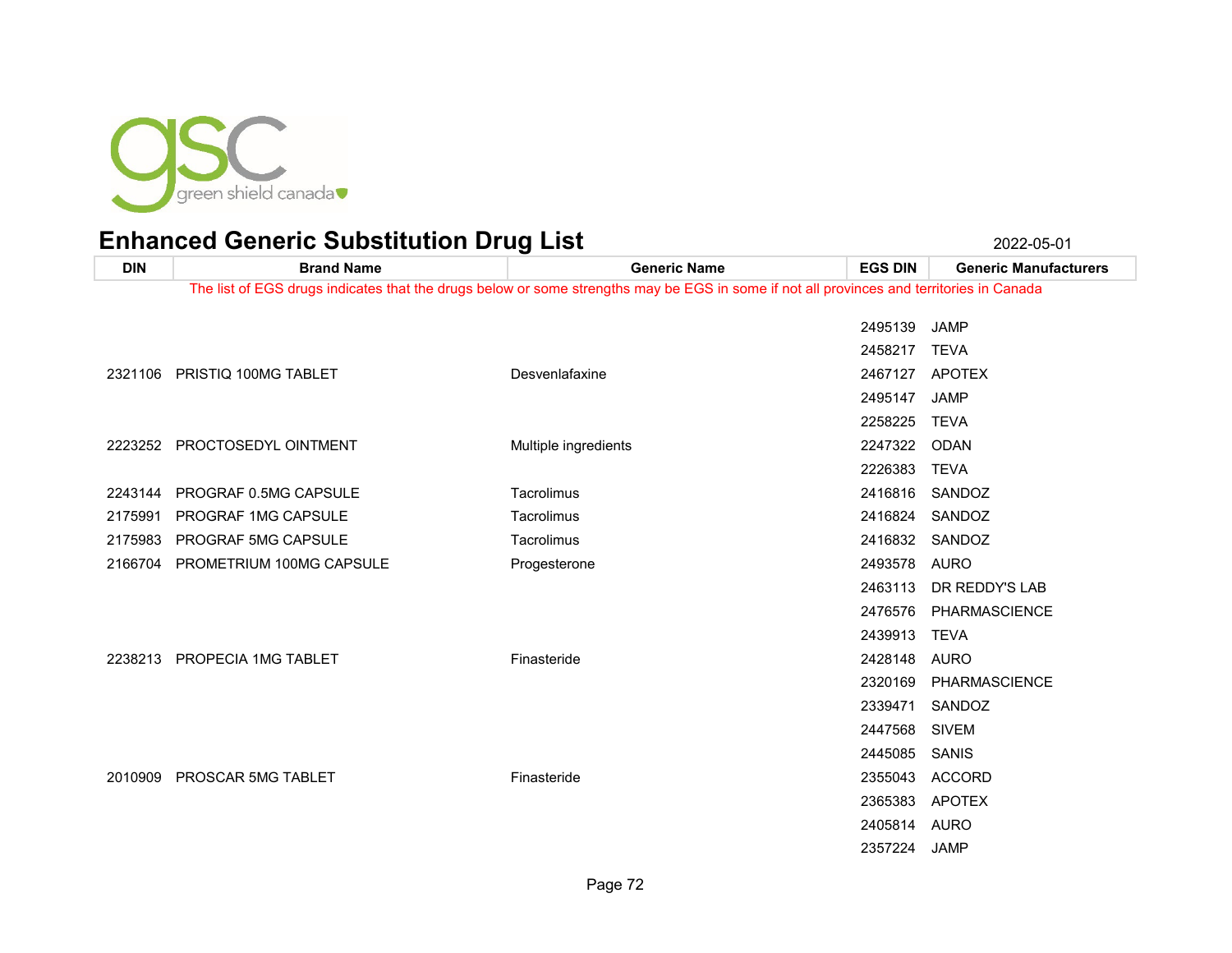

| <b>DIN</b> | <b>Brand Name</b>                    | <b>Generic Name</b>                                                                                                                      | <b>EGS DIN</b> | <b>Generic Manufacturers</b> |
|------------|--------------------------------------|------------------------------------------------------------------------------------------------------------------------------------------|----------------|------------------------------|
|            |                                      | The list of EGS drugs indicates that the drugs below or some strengths may be EGS in some if not all provinces and territories in Canada |                |                              |
|            |                                      |                                                                                                                                          | 2389878        | <b>MINT</b>                  |
|            |                                      |                                                                                                                                          | 2310112        | PHARMASCIENCE                |
|            |                                      |                                                                                                                                          |                |                              |
|            |                                      |                                                                                                                                          | 2322579        | SANDOZ                       |
|            |                                      |                                                                                                                                          | 2445077        | SANIS                        |
|            |                                      |                                                                                                                                          | 2447541        | <b>SIVEM</b>                 |
|            |                                      |                                                                                                                                          | 2348500        | <b>TEVA</b>                  |
|            | 2229099 PULMICORT 0.125MG/ML NEBUAMP | <b>Budesonide</b>                                                                                                                        | 2494264        | <b>TARO</b>                  |
|            |                                      |                                                                                                                                          | 2465949        | <b>TEVA</b>                  |
| 1978918    | PULMICORT 0.5MG/ML NEBUAMP           | Budesonide                                                                                                                               | 2494272        | <b>TARO</b>                  |
| 1978926    | PULMICORT 0.5MG/ML NEBUAMP           | <b>Budesonide</b>                                                                                                                        | 2494280        | <b>TARO</b>                  |
|            |                                      |                                                                                                                                          | 2465957        | <b>TEVA</b>                  |
| 4723       | PURINETHOL 50MG TABLET               | Mercaptopurine                                                                                                                           | 2415275        | <b>JAMP</b>                  |
| 2361663    | RAPAFLO 4MG CAPSULE                  | Silodosin                                                                                                                                | 2478501        | <b>AURO</b>                  |
|            |                                      |                                                                                                                                          | 2517779        | PHARMASCIENCE                |
|            |                                      |                                                                                                                                          | 2475421        | SANDOZ                       |
|            | 2361671 RAPAFLO 8MG CAPSULE          | Silodosin                                                                                                                                | 2478528 AURO   |                              |
|            |                                      |                                                                                                                                          | 2517787        | <b>PHARMASCIENCE</b>         |
|            |                                      |                                                                                                                                          |                | 2475448 SANDOZ               |
| 2223554    | REACTINE 10MG TAB                    | Cetirizine Hcl                                                                                                                           | 2231603        | <b>APOTEX</b>                |
|            |                                      |                                                                                                                                          | 2240266        | APOTEX                       |
|            |                                      |                                                                                                                                          | 2315955        | PENDOPHARM                   |
|            |                                      |                                                                                                                                          | 2451778        | JAMP                         |
|            |                                      |                                                                                                                                          | 2427133        | <b>MARCAN</b>                |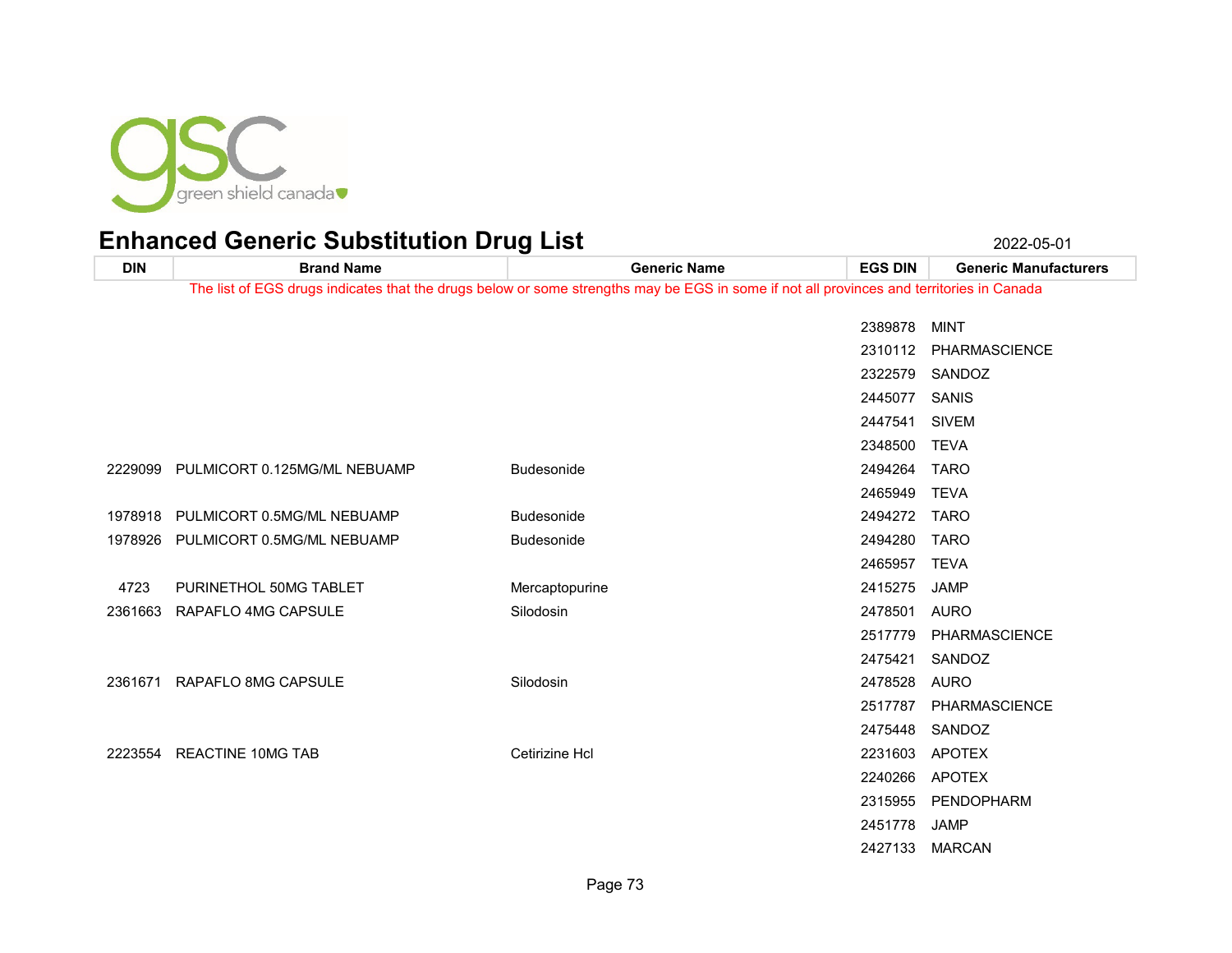

### Enhanced Generic Substitution Drug List 2022-05-01 2022-05-01

**DIN Brand Name Generic Name EGS DIN Generic Manufacturers** The list of EGS drugs indicates that the drugs below or some strengths may be EGS in some if not all provinces and territories in Canada NATCO REACTINE 20MG TABLET Cetirizine Hcl 2453363 APOTEX JAMP MANTRA MARCAN MINT NORA PHARMASCIENCE SANIS 2256290 RELPAX 20MG TABLET **Eletriptan** Eletriptan 2356054 APOTEX AURO GENMED JAMP SANIS TEVA 2256304 RELPAX 40MG TABLET CHARGE Eletriptan CHERGE Eletriptan CHERGE 2386062 APOTEX AURO GENMED JAMP SANIS TEVA 2354586 RENVELA 800MG TABLET Sevelamer Sevelamer Sevelamer 2461501 ACCEL 2377012 RESOTRAN 1MG TABLET **Prucalopride 2491591 APOTEX** Prucalopride 2491591 APOTEX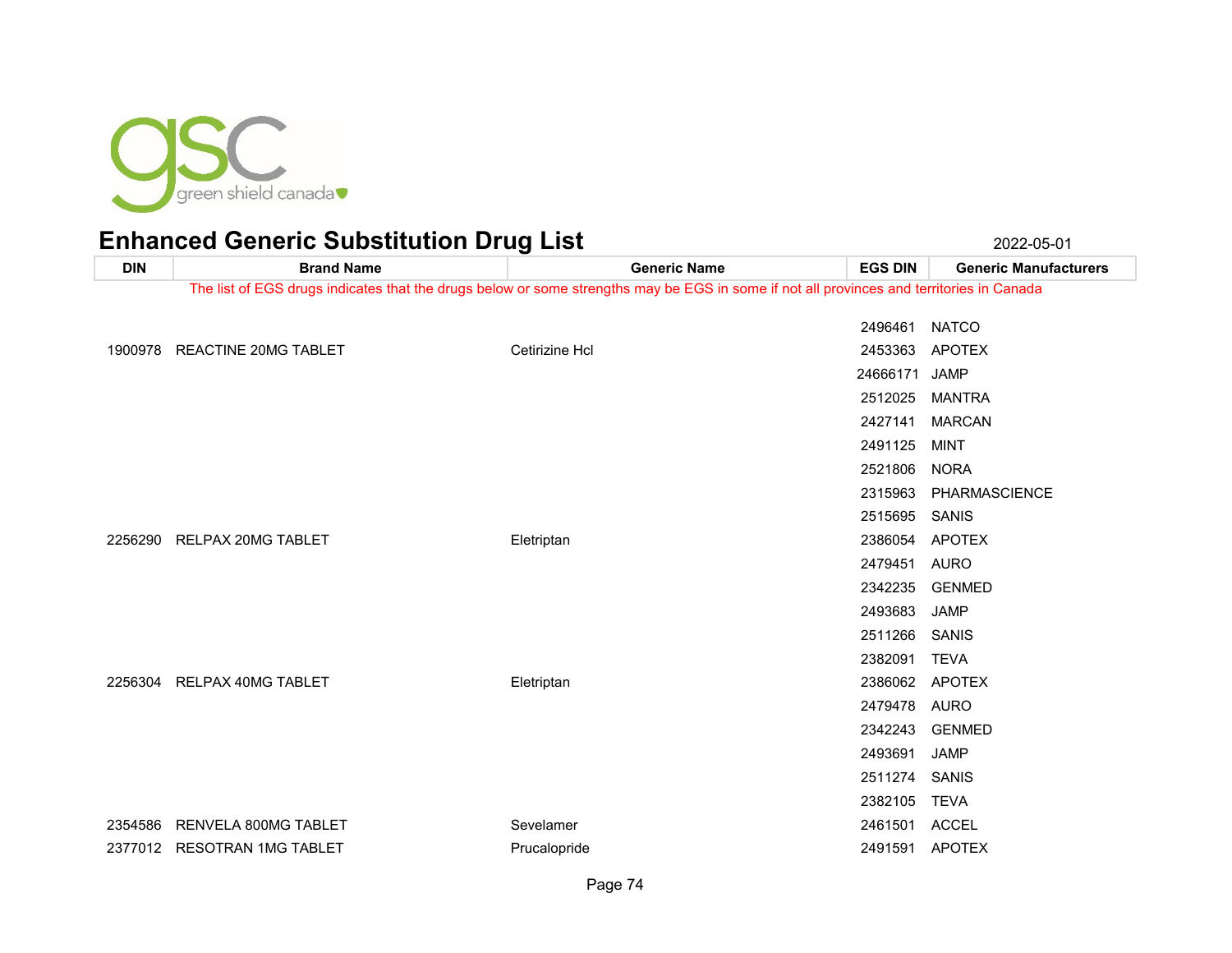

| <b>DIN</b> | <b>Brand Name</b>               | <b>Generic Name</b>                                                                                                                      | <b>EGS DIN</b> | <b>Generic Manufacturers</b> |
|------------|---------------------------------|------------------------------------------------------------------------------------------------------------------------------------------|----------------|------------------------------|
|            |                                 | The list of EGS drugs indicates that the drugs below or some strengths may be EGS in some if not all provinces and territories in Canada |                |                              |
|            |                                 |                                                                                                                                          |                |                              |
|            |                                 |                                                                                                                                          | 2493489        | <b>JAMP</b>                  |
|            | 2377020 RESOTRAN 2MG TABLET     | Prucalopride                                                                                                                             | 2491605        | <b>APOTEX</b>                |
|            |                                 |                                                                                                                                          | 2493497        | <b>JAMP</b>                  |
| 2355655    | <b>RESTASIS 0.05% OPTH SOLN</b> | Cyclosporine                                                                                                                             | 2462486        | <b>TEVA</b>                  |
| 443816     | <b>RETIN A 0.025% GEL</b>       | Tretinoin                                                                                                                                | 1926470        | VALEANT                      |
| 443794     | RETIN A 0.05% CREAM             | Tretinoin                                                                                                                                | 518182         | <b>GLAXO SMITH KLINE</b>     |
| 2279401    | <b>REVATIO 20MG TABLET</b>      | Sildenafil                                                                                                                               | 2469669        | <b>JAMP</b>                  |
|            |                                 |                                                                                                                                          | 2412179        | <b>PHARMASCIENCE</b>         |
|            |                                 |                                                                                                                                          | 2319500        | <b>TEVA</b>                  |
| 2213826    | REVIA 50MG TABLET               | Naltrexone                                                                                                                               | 2444275        | <b>APOTEX</b>                |
|            |                                 |                                                                                                                                          | 2451883        | <b>JAMP</b>                  |
|            | 2459418 REVLIMID 2.5MG CAPSULE  | Lenalidomide                                                                                                                             | 2507927        | APOTEX                       |
|            |                                 |                                                                                                                                          | 2484714        | DR REDDY'S LAB               |
|            |                                 |                                                                                                                                          | 2506130        | <b>JAMP</b>                  |
|            |                                 |                                                                                                                                          | 2493837        | <b>NATCO</b>                 |
|            |                                 |                                                                                                                                          | 2518562        | SANDOZ                       |
| 2304899    | <b>REVLIMID 5MG CAPSULE</b>     | Lenalidomide                                                                                                                             | 2507935        | <b>APOTEX</b>                |
|            |                                 |                                                                                                                                          | 2483017        | DR REDDY'S LAB               |
|            |                                 |                                                                                                                                          | 2506149        | <b>JAMP</b>                  |
|            |                                 |                                                                                                                                          | 2493845        | <b>NATCO</b>                 |
|            |                                 |                                                                                                                                          | 2518570        | SANDOZ                       |
| 2304902    | REVLIMID 10MG CAPSULE           | Lenalidomide                                                                                                                             | 2507943        | APOTEX                       |
|            |                                 |                                                                                                                                          | 2516157        | <b>JAMP</b>                  |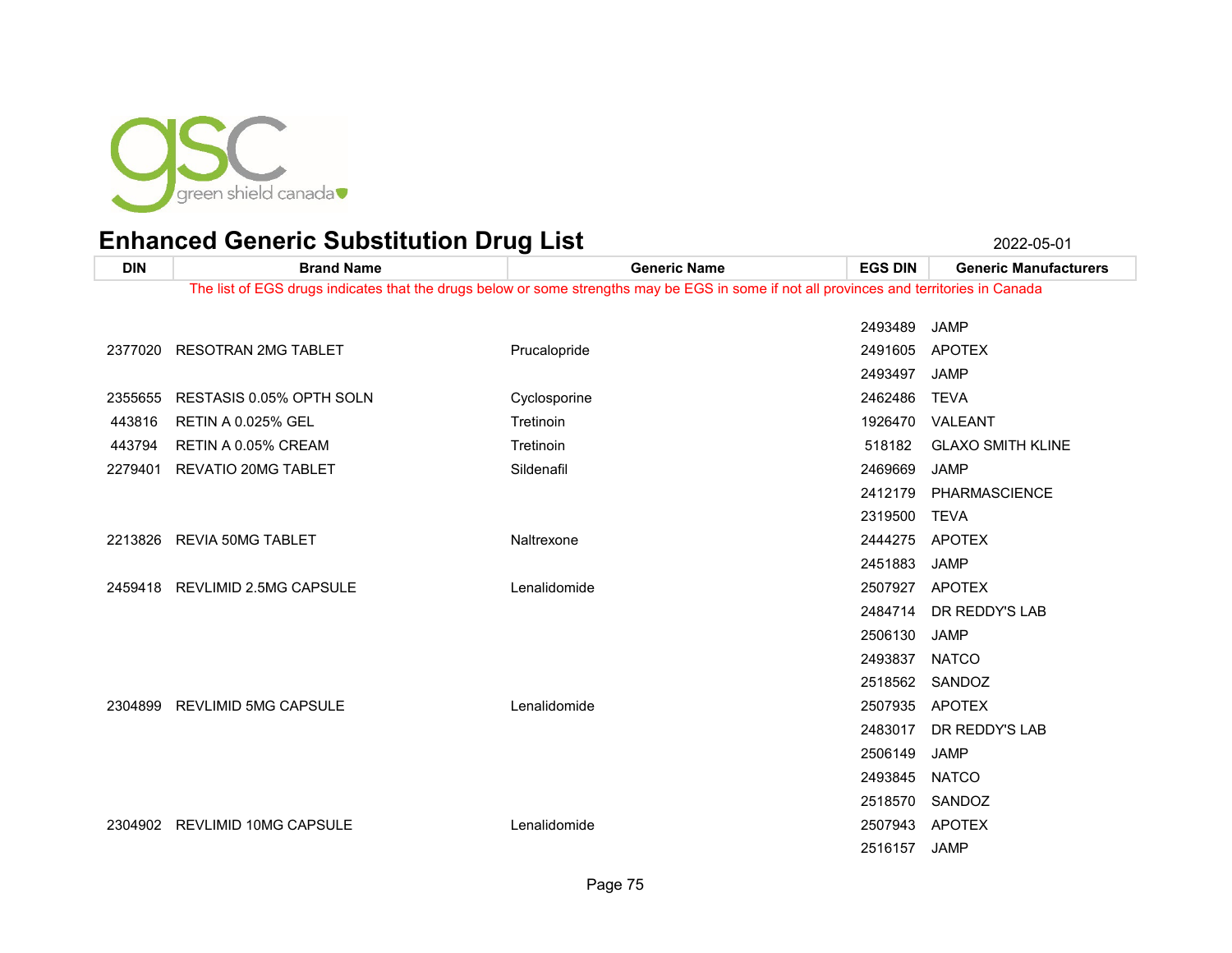

| <b>DIN</b> | <b>Brand Name</b>             | <b>Generic Name</b>                                                                                                                      | <b>EGS DIN</b> | <b>Generic Manufacturers</b> |
|------------|-------------------------------|------------------------------------------------------------------------------------------------------------------------------------------|----------------|------------------------------|
|            |                               | The list of EGS drugs indicates that the drugs below or some strengths may be EGS in some if not all provinces and territories in Canada |                |                              |
|            |                               |                                                                                                                                          |                |                              |
|            |                               |                                                                                                                                          |                | 2483025 DR REDDY'S LAB       |
|            |                               |                                                                                                                                          | 2493861        | <b>NATCO</b>                 |
|            |                               |                                                                                                                                          |                | 2518589 SANDOZ               |
|            | 2317699 REVLIMID 15MG CAPSULE | Lenalidomide                                                                                                                             |                | 2507951 APOTEX               |
|            |                               |                                                                                                                                          |                | 2483033 DR REDDY'S LAB       |
|            |                               |                                                                                                                                          | 2506165        | JAMP                         |
|            |                               |                                                                                                                                          | 2493888 NATCO  |                              |
|            |                               |                                                                                                                                          |                | 2518597 SANDOZ               |
| 2440601    | REVLIMID 20MG CAPSULE         | Lenalidomide                                                                                                                             |                | 2507978 APOTEX               |
|            |                               |                                                                                                                                          |                | 2483041 DR REDDY'S LAB       |
|            |                               |                                                                                                                                          | 2506173        | <b>JAMP</b>                  |
|            |                               |                                                                                                                                          | 2493896 NATCO  |                              |
|            |                               |                                                                                                                                          |                | 2518600 SANDOZ               |
|            | 2317710 REVLIMID 25MG CAPSULE | Lenalidomide                                                                                                                             |                | 2507986 APOTEX               |
|            |                               |                                                                                                                                          | 2506181        | <b>JAMP</b>                  |
|            |                               |                                                                                                                                          | 2483068        | DR REDDY'S LAB               |
|            |                               |                                                                                                                                          | 2493918        | <b>NATCO</b>                 |
|            |                               |                                                                                                                                          |                | 2518619 SANDOZ               |
|            | 2248610 REYATAZ 150MG CAPSULE | Atazanavir Sulfate                                                                                                                       | 2456877 MYLAN  |                              |
|            |                               |                                                                                                                                          | 2443791 TEVA   |                              |
|            | 2248611 REYATAZ 200MG CAPSULE | Atazanavir Sulfate                                                                                                                       | 2456885 MYLAN  |                              |
|            |                               |                                                                                                                                          | 2243813        | <b>TEVA</b>                  |
|            | 2294176 REYATAZ 300MG CAPSULE | Atazanavir Sulfate                                                                                                                       | 2456893 MYLAN  |                              |
|            |                               |                                                                                                                                          |                |                              |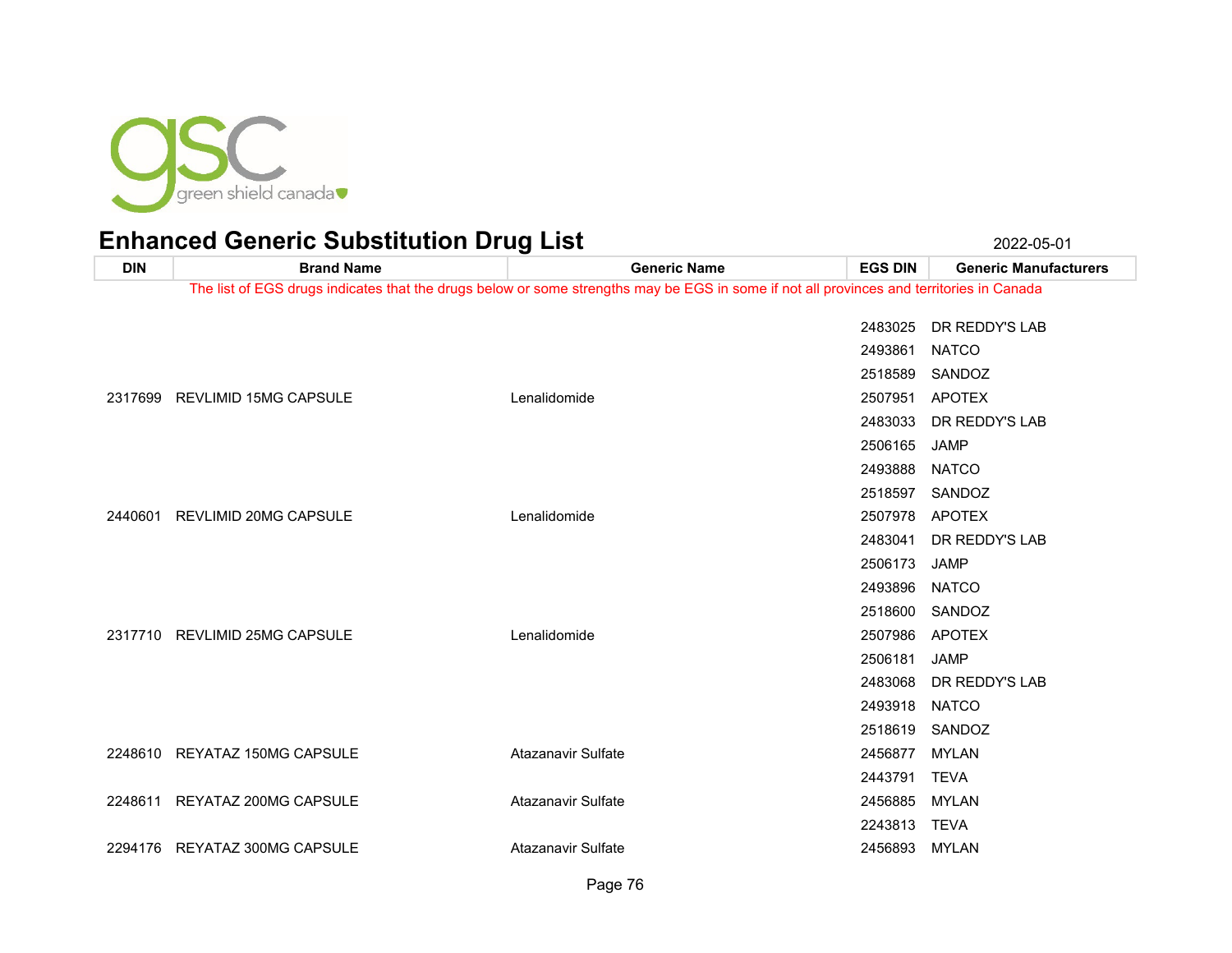

JAMP

| <b>DIN</b> | <b>Brand Name</b>                       | <b>Generic Name</b>                                                                                                                      | <b>EGS DIN</b> | <b>Generic Manufacturers</b> |
|------------|-----------------------------------------|------------------------------------------------------------------------------------------------------------------------------------------|----------------|------------------------------|
|            |                                         | The list of EGS drugs indicates that the drugs below or some strengths may be EGS in some if not all provinces and territories in Canada |                |                              |
|            |                                         |                                                                                                                                          |                |                              |
|            |                                         |                                                                                                                                          | 2243821        | <b>TEVA</b>                  |
| 2231923    | RHINOCORT AQ 64UG NASAL SPRAY           | <b>Budesonide</b>                                                                                                                        | 2241003        | <b>MYLAN</b>                 |
| 2242763    | <b>RILUTEK 50MG TABLET</b>              | Riluzole                                                                                                                                 | 2390299        | <b>MYLAN</b>                 |
|            | 2236950 RISPERDAL 1MG/ML ORAL SOLUTION  | Risperidone                                                                                                                              | 2454319        | <b>JAMP</b>                  |
|            |                                         |                                                                                                                                          | 2279266        | PHARMASCIENCE                |
|            | 2231176 ROBAXACET EXTRA STRENGTH CAPLET | Methocarbamol/Acetaminophen                                                                                                              | 2357356        | <b>MCNEIL CONSUMER</b>       |
|            |                                         |                                                                                                                                          | 2239141        | <b>VITA HEALTH</b>           |
| 1934740    | ROBITUSSIN AC SYRUP                     | Multiple ingredients                                                                                                                     | 2198630 TEVA   |                              |
| 481823     | ROCALTROL 0.25MCG                       | Calcitriol                                                                                                                               | 2431637        | <b>ODAN</b>                  |
|            |                                         |                                                                                                                                          | 2495899        | <b>STRIDES</b>               |
|            |                                         |                                                                                                                                          | 2485710        | <b>TARO</b>                  |
| 481815     | ROCALTROL 0.5MCG                        | Calcitriol                                                                                                                               | 2431645        | <b>ODAN</b>                  |
|            |                                         |                                                                                                                                          | 2495902        | <b>STRIDES</b>               |
|            |                                         |                                                                                                                                          | 2485729        | TARO                         |
|            | 2216345 SALAGEN 5MG TABLET              | Pilocarpine                                                                                                                              | 2509571        | <b>JAMP</b>                  |
|            |                                         |                                                                                                                                          | 2496119        | <b>MANTRA</b>                |
| 2239323    | SANDOSTATIN LAR 10MG INJ                | Octreotide                                                                                                                               | 2503751        | <b>TEVA</b>                  |
| 2239324    | SANDOSTATIN LAR 20MG INJ                | Octreotide                                                                                                                               | 2503778        | <b>TEVA</b>                  |
| 2239325    | SANDOSTATIN LAR 30MG INJ                | Octreotide                                                                                                                               | 2503786        | <b>TEVA</b>                  |
| 2296659    | <b>SEASONALE TABLET</b>                 | Levonorgestrel/Ethinyl Estradiol                                                                                                         | 2398869        | <b>TEVA</b>                  |
| 2257130    | SENSIPAR 30MG TABLET                    | Cinacalcet                                                                                                                               | 2452693        | APOTEX                       |
|            |                                         |                                                                                                                                          | 2478900        | <b>AURO</b>                  |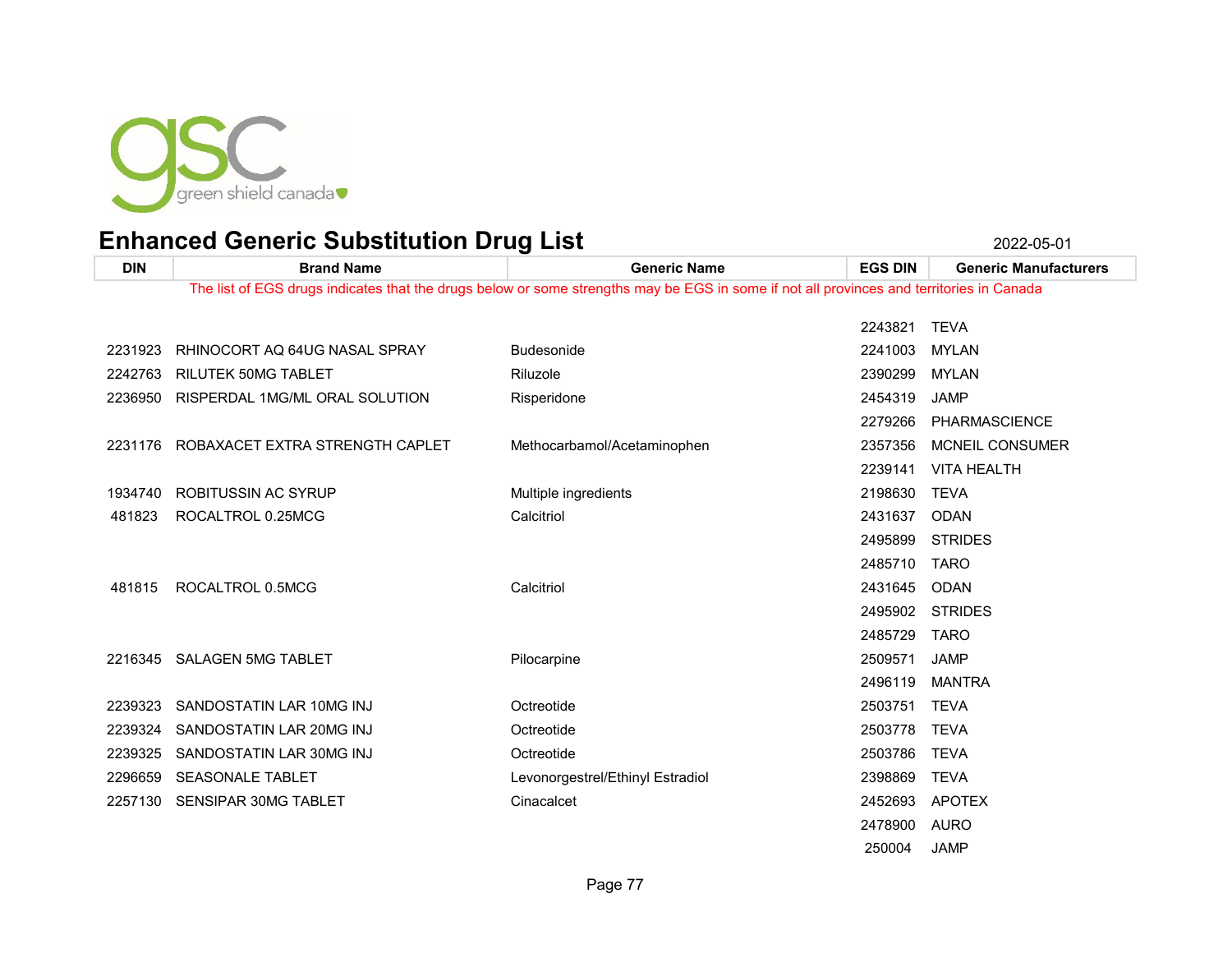

| <b>DIN</b> | <b>Brand Name</b>            | <b>Generic Name</b>                                                                                                                      | <b>EGS DIN</b> | <b>Generic Manufacturers</b> |
|------------|------------------------------|------------------------------------------------------------------------------------------------------------------------------------------|----------------|------------------------------|
|            |                              | The list of EGS drugs indicates that the drugs below or some strengths may be EGS in some if not all provinces and territories in Canada |                |                              |
|            |                              |                                                                                                                                          | 2481987        | <b>MANTRA</b>                |
|            |                              |                                                                                                                                          | 2480298        | <b>MARCAN</b>                |
|            |                              |                                                                                                                                          | 2434539        | <b>MYLAN</b>                 |
|            |                              |                                                                                                                                          | 2441624        | <b>TEVA</b>                  |
|            | 2257149 SENSIPAR 60MG TABLET | Cinacalcet                                                                                                                               | 2452707        | <b>APOTEX</b>                |
|            |                              |                                                                                                                                          | 2478919        | <b>AURO</b>                  |
|            |                              |                                                                                                                                          | 2500108        | <b>JAMP</b>                  |
|            |                              |                                                                                                                                          | 2481995        | <b>MANTRA</b>                |
|            |                              |                                                                                                                                          | 2480301        | <b>MARCAN</b>                |
|            |                              |                                                                                                                                          | 2434547        | MYLAN                        |
|            |                              |                                                                                                                                          | 2441632        | TEVA                         |
|            | 2257157 SENSIPAR 90MG TABLET | Cinacalcet                                                                                                                               | 2452715 APOTEX |                              |
|            |                              |                                                                                                                                          | 2478943        | AURO                         |
|            |                              |                                                                                                                                          | 2500116        | <b>JAMP</b>                  |
|            |                              |                                                                                                                                          | 2482002        | <b>MANTRA</b>                |
|            |                              |                                                                                                                                          | 2480328        | <b>MARCAN</b>                |
|            |                              |                                                                                                                                          | 2434555        | <b>MYLAN</b>                 |
|            |                              |                                                                                                                                          | 2441640        | <b>TEVA</b>                  |
| 1976141    | SENSORCAINE 0.25% INJ        | <b>Bupivacaine HCL</b>                                                                                                                   | 2443686        | <b>STERIMAX</b>              |
| 1976168    | SENSORCAINE 0.5% INJ         | <b>Bupivacaine HCL</b>                                                                                                                   | 2443694        | <b>STERIMAX</b>              |
| 2243878    | SERC 16 MG TABLET            | <b>Betahistine</b>                                                                                                                       | 2449153        | AURO                         |
|            |                              |                                                                                                                                          | 2330210        | PHARMASCIENCE                |
|            |                              |                                                                                                                                          | 2466449        | SANIS                        |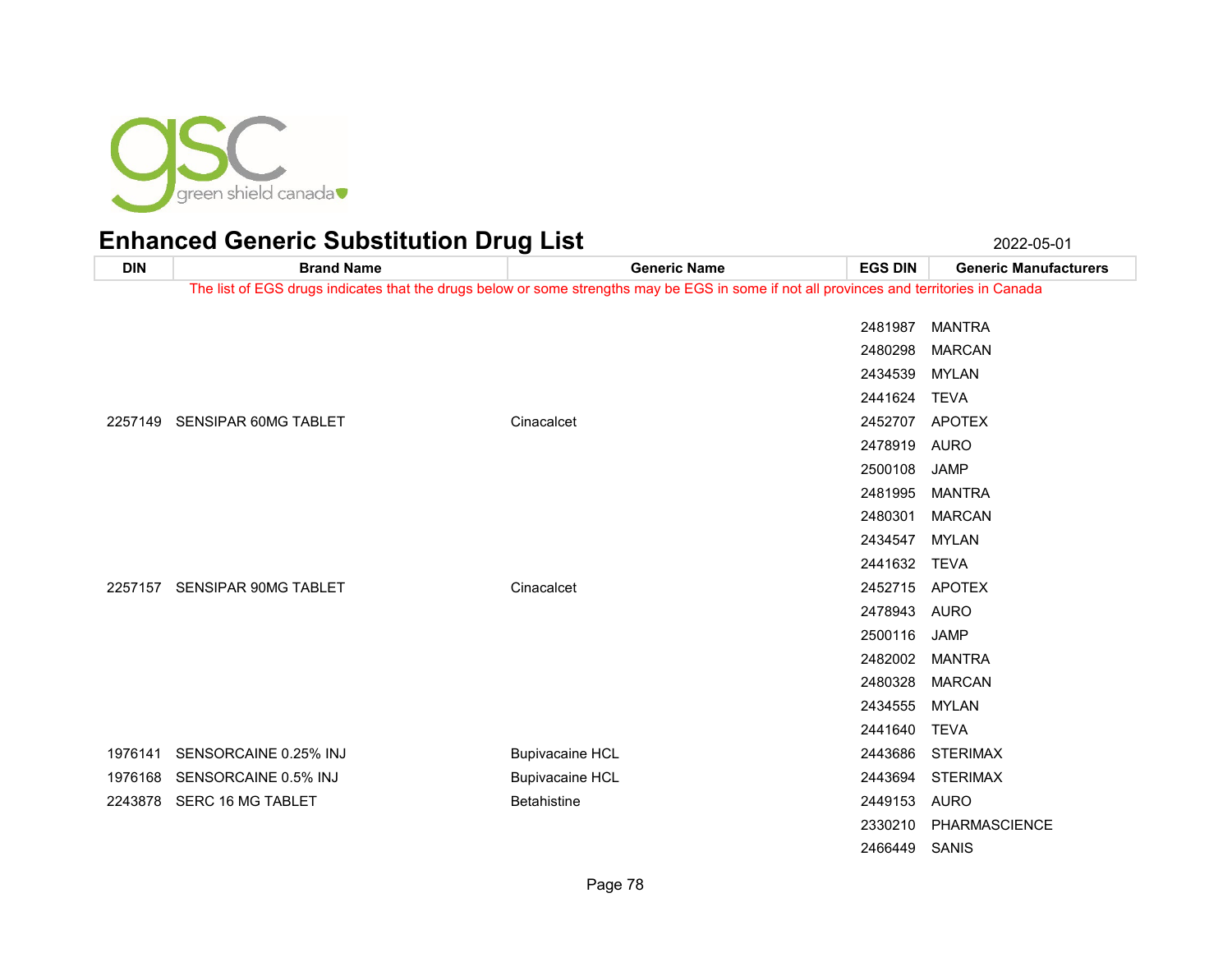

#### Enhanced Generic Substitution Drug List 2022-05-01 2022-05-01

**DIN Brand Name Generic Name EGS DIN Generic Manufacturers** The list of EGS drugs indicates that the drugs below or some strengths may be EGS in some if not all provinces and territories in Canada TEVA SERC 24 MG TABLET Betahistine 2449161 AURO PHARMASCIENCE SANIS TEVA SEROQUEL 25MG TABLET Quetiapine 2387794 ACCORD APOTEX AURO JAMP JAMP MARCAN MINT NATCO NORA PHARMASCIENCE SANIS SIVEM TEVA SEROQUEL 100MG TABLET Quetiapine 2387808 ACCORD APOTEX AURO

 JAMP JAMP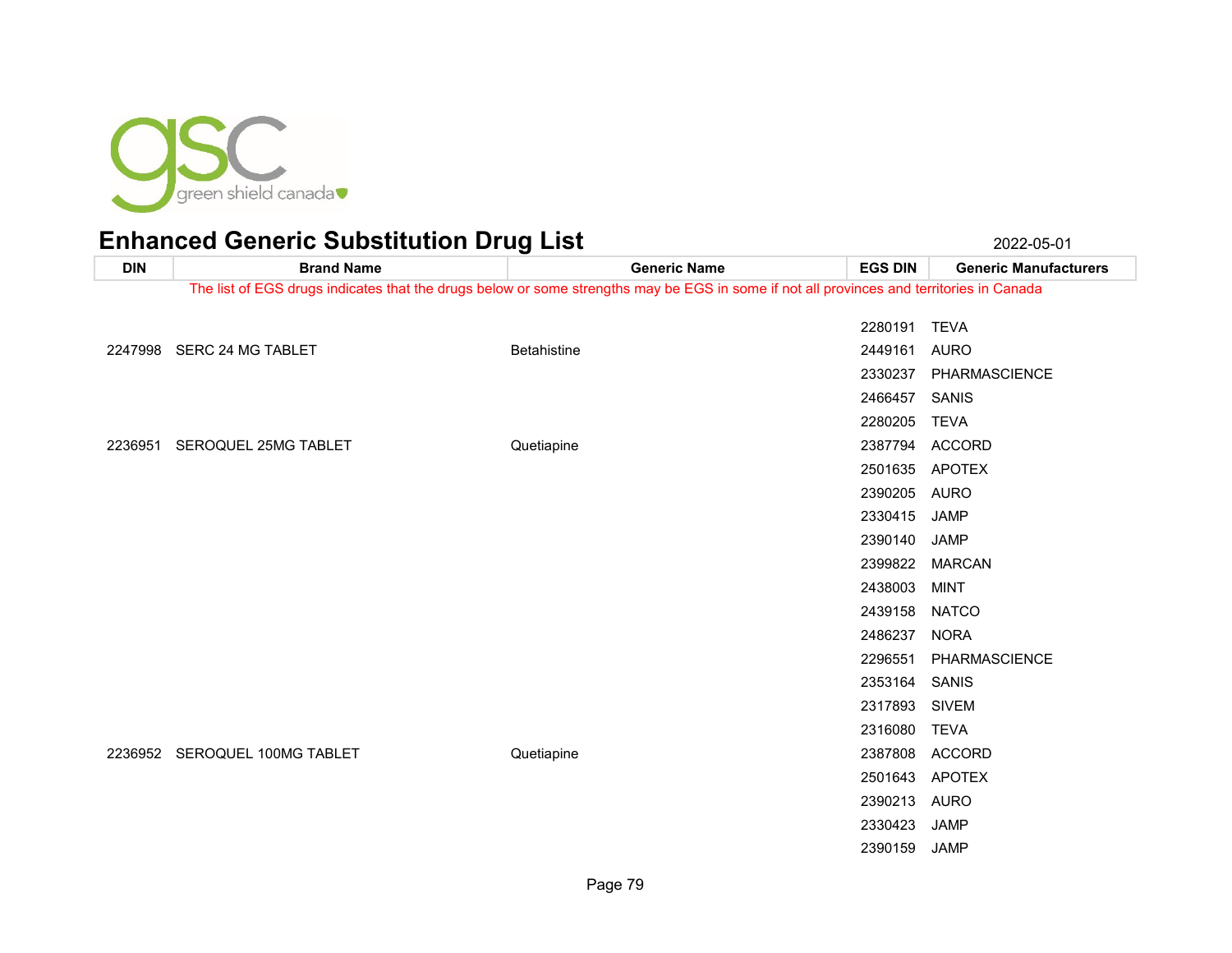

|            |                                                                                                                                          | $- - -$    |                     |                |                              |
|------------|------------------------------------------------------------------------------------------------------------------------------------------|------------|---------------------|----------------|------------------------------|
| <b>DIN</b> | <b>Brand Name</b>                                                                                                                        |            | <b>Generic Name</b> | <b>EGS DIN</b> | <b>Generic Manufacturers</b> |
|            | The list of EGS drugs indicates that the drugs below or some strengths may be EGS in some if not all provinces and territories in Canada |            |                     |                |                              |
|            |                                                                                                                                          |            |                     |                | 2399830 MARCAN               |
|            |                                                                                                                                          |            |                     | 2438011        | <b>MINT</b>                  |
|            |                                                                                                                                          |            |                     | 2439166 NATCO  |                              |
|            |                                                                                                                                          |            |                     |                | 2296578 PHARMASCIENCE        |
|            |                                                                                                                                          |            |                     |                |                              |
|            |                                                                                                                                          |            |                     | 2353172 SANIS  |                              |
|            |                                                                                                                                          |            |                     | 2317907 SIVEM  |                              |
|            |                                                                                                                                          |            |                     | 2316099 TEVA   |                              |
|            | 2236953 SEROQUEL 200MG TABLET                                                                                                            | Quetiapine |                     |                | 2387824 ACCORD               |
|            |                                                                                                                                          |            |                     |                | 2501651 APOTEX               |
|            |                                                                                                                                          |            |                     | 2390248 AURO   |                              |
|            |                                                                                                                                          |            |                     | 2330458        | JAMP                         |
|            |                                                                                                                                          |            |                     | 2390167        | JAMP                         |
|            |                                                                                                                                          |            |                     | 2399849        | <b>MARCAN</b>                |
|            |                                                                                                                                          |            |                     | 2438046        | MINT                         |
|            |                                                                                                                                          |            |                     | 2439182 NATCO  |                              |
|            |                                                                                                                                          |            |                     |                | 2296594 PHARMASCIENCE        |
|            |                                                                                                                                          |            |                     |                | 2397110 RANBAXY              |
|            |                                                                                                                                          |            |                     | 2353199 SANIS  |                              |
|            |                                                                                                                                          |            |                     | 2317923 SIVEM  |                              |
|            |                                                                                                                                          |            |                     | 2316110 TEVA   |                              |
|            | 2244107 SEROQUEL 300MG TABLET                                                                                                            | Quetiapine |                     |                | 2387832 ACCORD               |
|            |                                                                                                                                          |            |                     |                | 2501678 APOTEX               |
|            |                                                                                                                                          |            |                     | 2390256 AURO   |                              |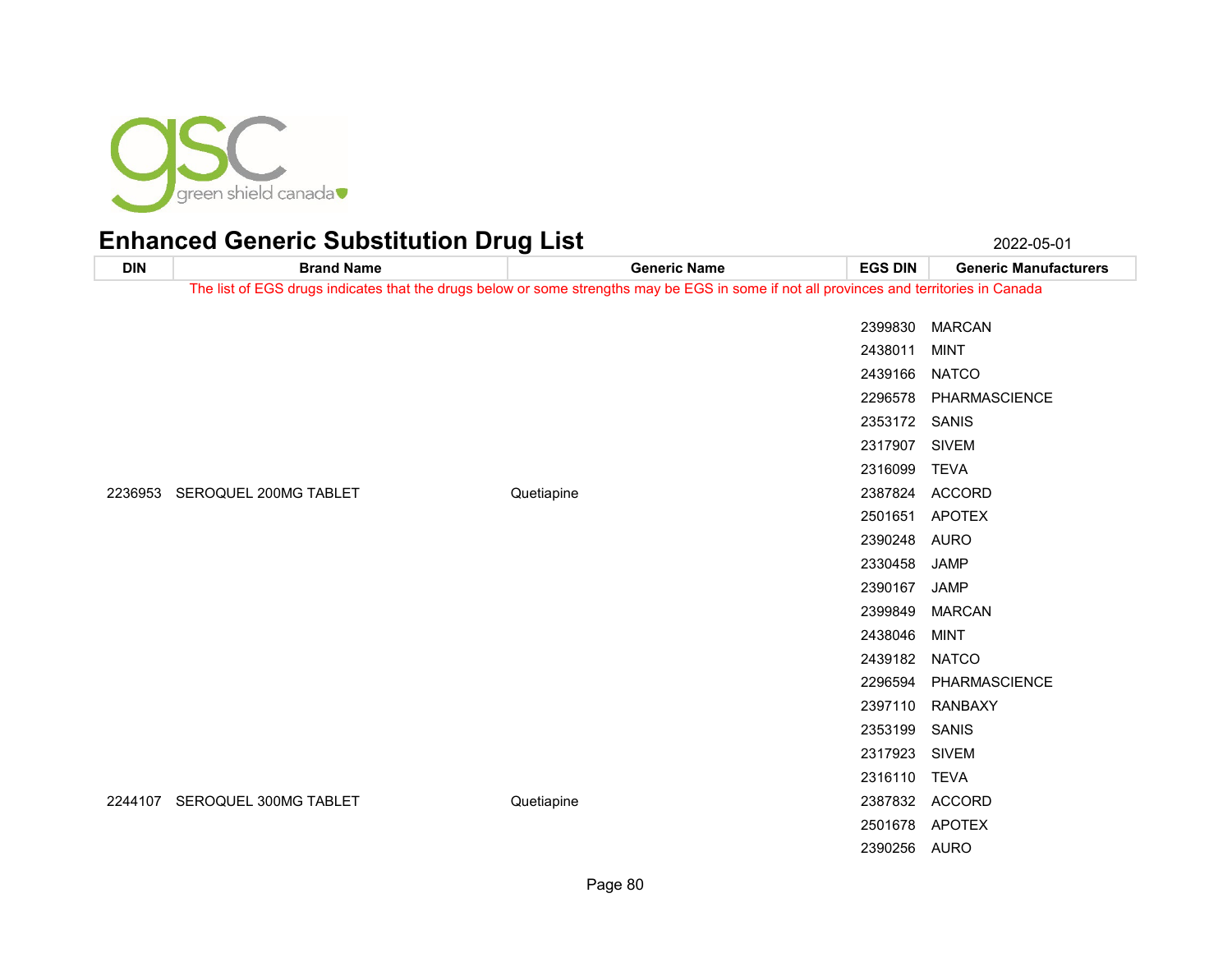

### Enhanced Generic Substitution Drug List 2022-05-01 2022-05-01

**DIN Brand Name Generic Name EGS DIN Generic Manufacturers** The list of EGS drugs indicates that the drugs below or some strengths may be EGS in some if not all provinces and territories in Canada JAMP JAMP MARCAN MINT NATCO PHARMASCIENCE RANBAXY SANIS SIVEM TEVA SEROQUEL XR 50MG TABLET Quetiapine 2450860 ACCORD APOTEX JAMP MINT NORA SANDOZ SIVEM TEVA SEROQUEL XR 150MG TABLET Quetiapine 2450879 ACCORD APOTEX JAMP MINT NORA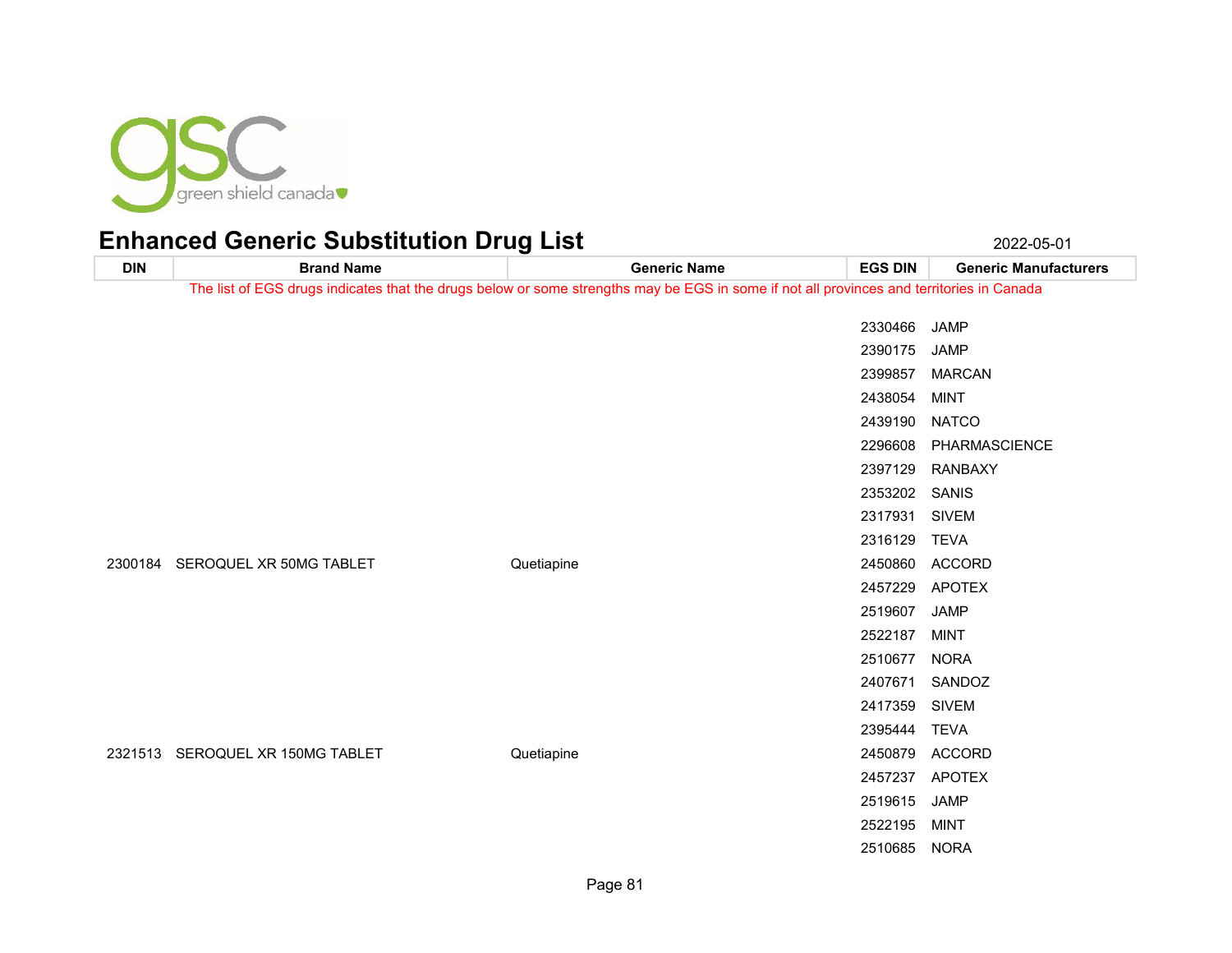

| <b>DIN</b> | <b>Brand Name</b>                | <b>Generic Name</b>                                                                                                                      | <b>EGS DIN</b> | <b>Generic Manufacturers</b> |
|------------|----------------------------------|------------------------------------------------------------------------------------------------------------------------------------------|----------------|------------------------------|
|            |                                  | The list of EGS drugs indicates that the drugs below or some strengths may be EGS in some if not all provinces and territories in Canada |                |                              |
|            |                                  |                                                                                                                                          | 2407698        | SANDOZ                       |
|            |                                  |                                                                                                                                          | 2417367 SIVEM  |                              |
|            |                                  |                                                                                                                                          | 2395452        | <b>TEVA</b>                  |
|            | 2300192 SEROQUEL XR 200MG TABLET | Quetiapine                                                                                                                               |                | 2450887 ACCORD               |
|            |                                  |                                                                                                                                          | 2457245        | <b>APOTEX</b>                |
|            |                                  |                                                                                                                                          | 2519623        | <b>JAMP</b>                  |
|            |                                  |                                                                                                                                          | 2522209        | <b>MINT</b>                  |
|            |                                  |                                                                                                                                          | 2510693        | <b>NORA</b>                  |
|            | 2300206 SEROQUEL XR 300MG TABLET | Quetiapine                                                                                                                               | 2407701        | SANDOZ                       |
|            |                                  |                                                                                                                                          | 2417375        | SIVEM                        |
|            |                                  |                                                                                                                                          | 2395460        | <b>TEVA</b>                  |
|            |                                  |                                                                                                                                          | 2450895        | <b>ACCORD</b>                |
|            |                                  |                                                                                                                                          | 2457253        | <b>APOTEX</b>                |
|            |                                  |                                                                                                                                          | 2519747        | JAMP                         |
|            |                                  |                                                                                                                                          | 2522217        | <b>MINT</b>                  |
|            |                                  |                                                                                                                                          | 2510707        | <b>NORA</b>                  |
|            |                                  |                                                                                                                                          |                | 2407728 SANDOZ               |
|            |                                  |                                                                                                                                          | 2417383        | <b>SIVEM</b>                 |
|            |                                  |                                                                                                                                          | 2395479        | TEVA                         |
|            | 2300214 SEROQUEL XR 400MG TABLET | Quetiapine                                                                                                                               | 2450909        | <b>ACCORD</b>                |
|            |                                  |                                                                                                                                          |                | 2457261 APOTEX               |
|            |                                  |                                                                                                                                          | 2519763        | <b>JAMP</b>                  |
|            |                                  |                                                                                                                                          | 2510715 NORA   |                              |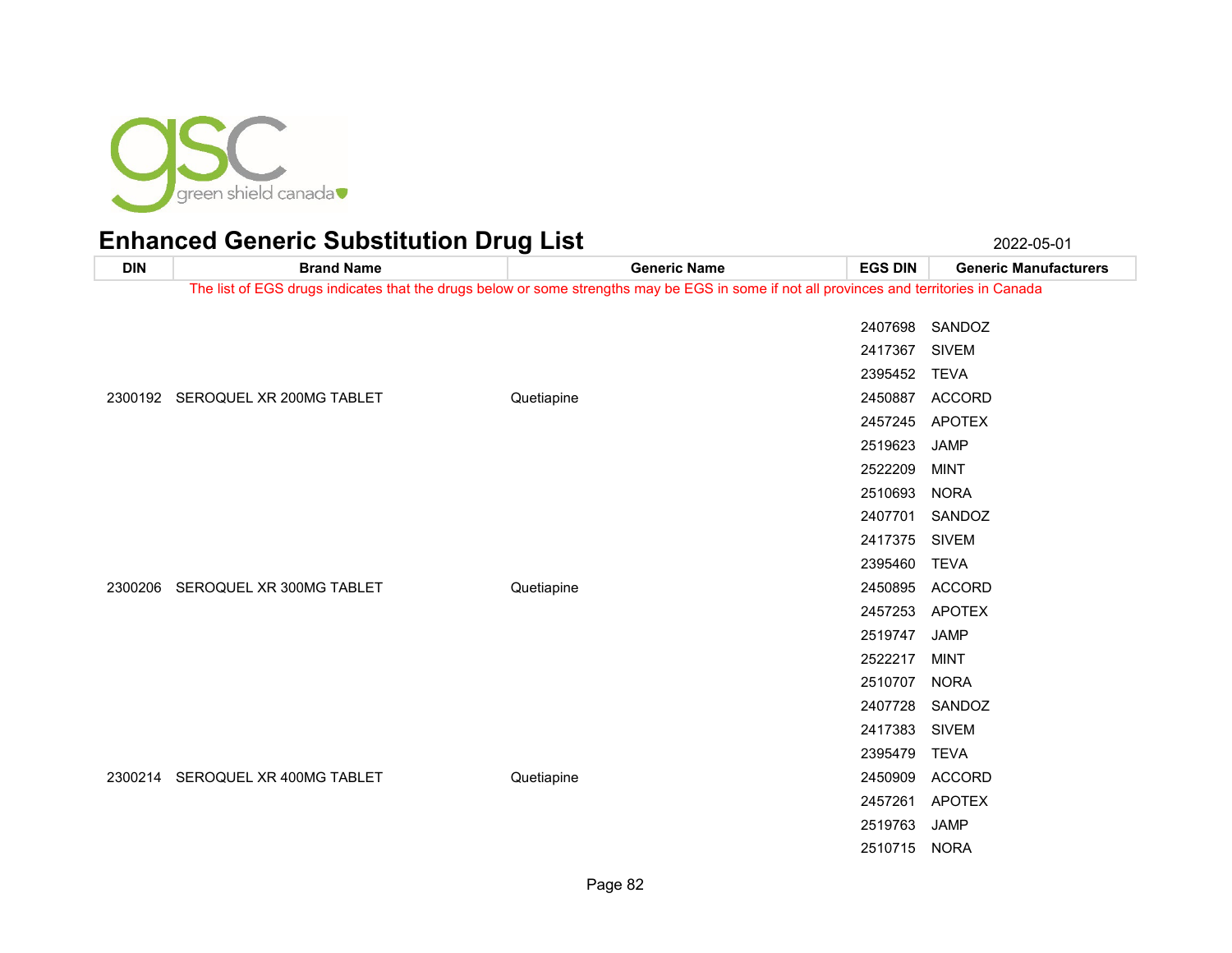

### Enhanced Generic Substitution Drug List 2022-05-01 2022-05-01

**DIN Brand Name Generic Name EGS DIN Generic Manufacturers** The list of EGS drugs indicates that the drugs below or some strengths may be EGS in some if not all provinces and territories in Canada SIVEM SANDOZ TEVA SINEMET 250/25MG TABLET Levodopa/Carbidopa 2195968 APOTEX TEVA SINGULAIR 4MG GRANULES Montelukast 2358611 SANDOZ SINGULAIR 4MG CHEWABLE TABLET Montelukast 2377608 APOTEX JAMP MARCAN MINT PHARMASCIENCE SANDOZ SIVEM TEVA SINGULAIR 5MG CHEWABLE TABLET Montelukast 2377616 APOTEX JAMP MARCAN MINT PHARMASCIENCE SIVEM SANDOZ TEVA SINGULAIR 10MG TABLET Montelukast 2379236 ACCORD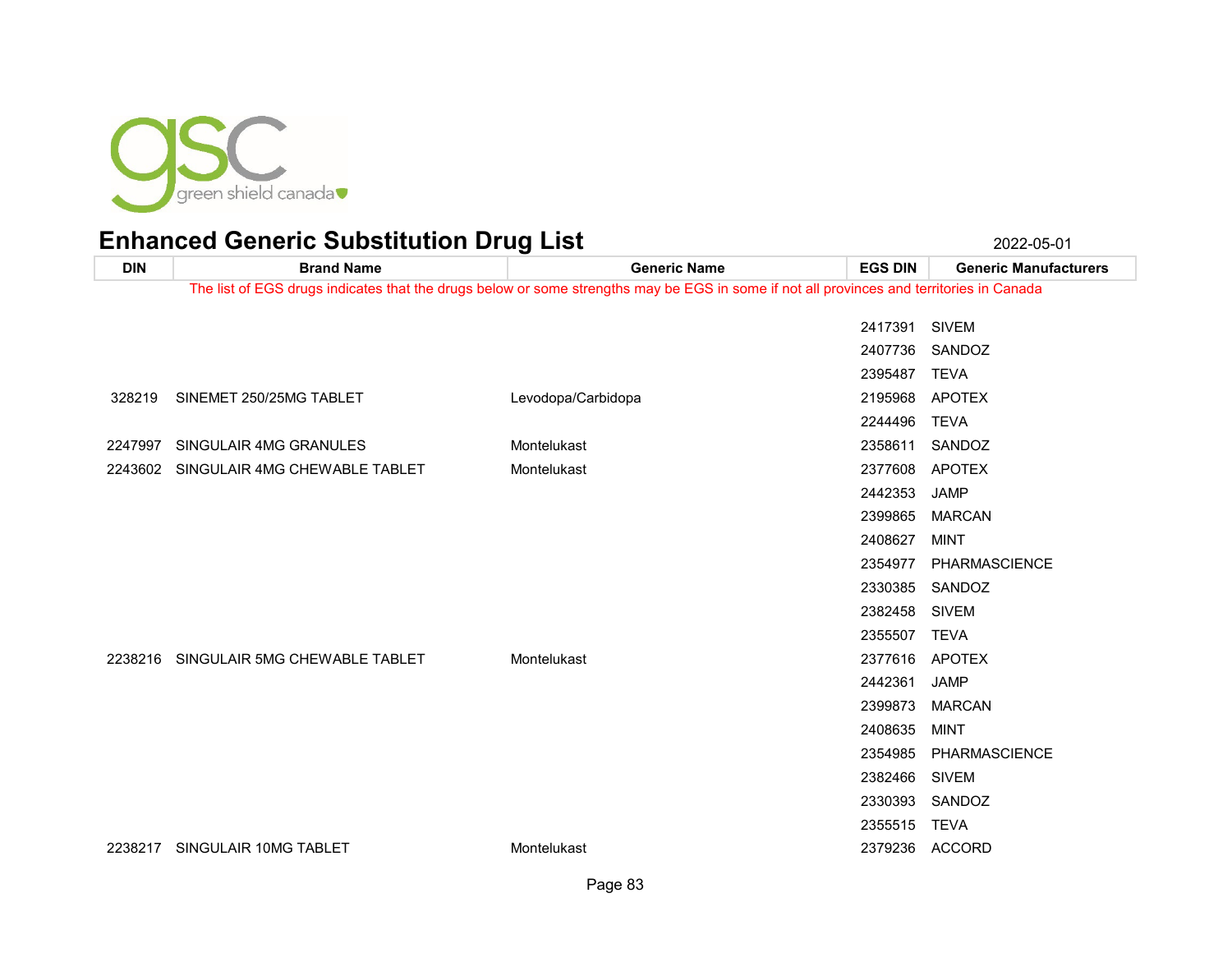

**DIN Brand Name Generic Name EGS DIN Generic Manufacturers** The list of EGS drugs indicates that the drugs below or some strengths may be EGS in some if not all provinces and territories in Canada APOTEX AURO JAMP MANTRA MARCAN MINT NORA PHARMASCIENCE SANDOZ SANIS SIVEM TEVA TARO SOLU-MEDROL 1000MG INJ Methylprednisolone Sodium 2241229 TEVA 2367947 SOLU-MEDROL 40MG INJ + DILUANT Methylprednisolone and the control of 2231893 TEVA 2367963 SOLU-MEDROL 500MG INJ + DILUANT Methylprednisolone 2231895 2231895 TEVA 2070847 SORIATANE 10MG CAPSULE Acitretin Acitretin 2468840 MINT TARO 2070863 SORIATANE 25MG CAPSULE Acitretin Acitretin 2468859 MINT TARO 2047454 SPORANOX 100MG CAPSULE Itraconazole by the control of the 2412559 MINT SPORANOX 10MG/ML ORAL SOLN Itraconazole 2484315 JAMP ODAN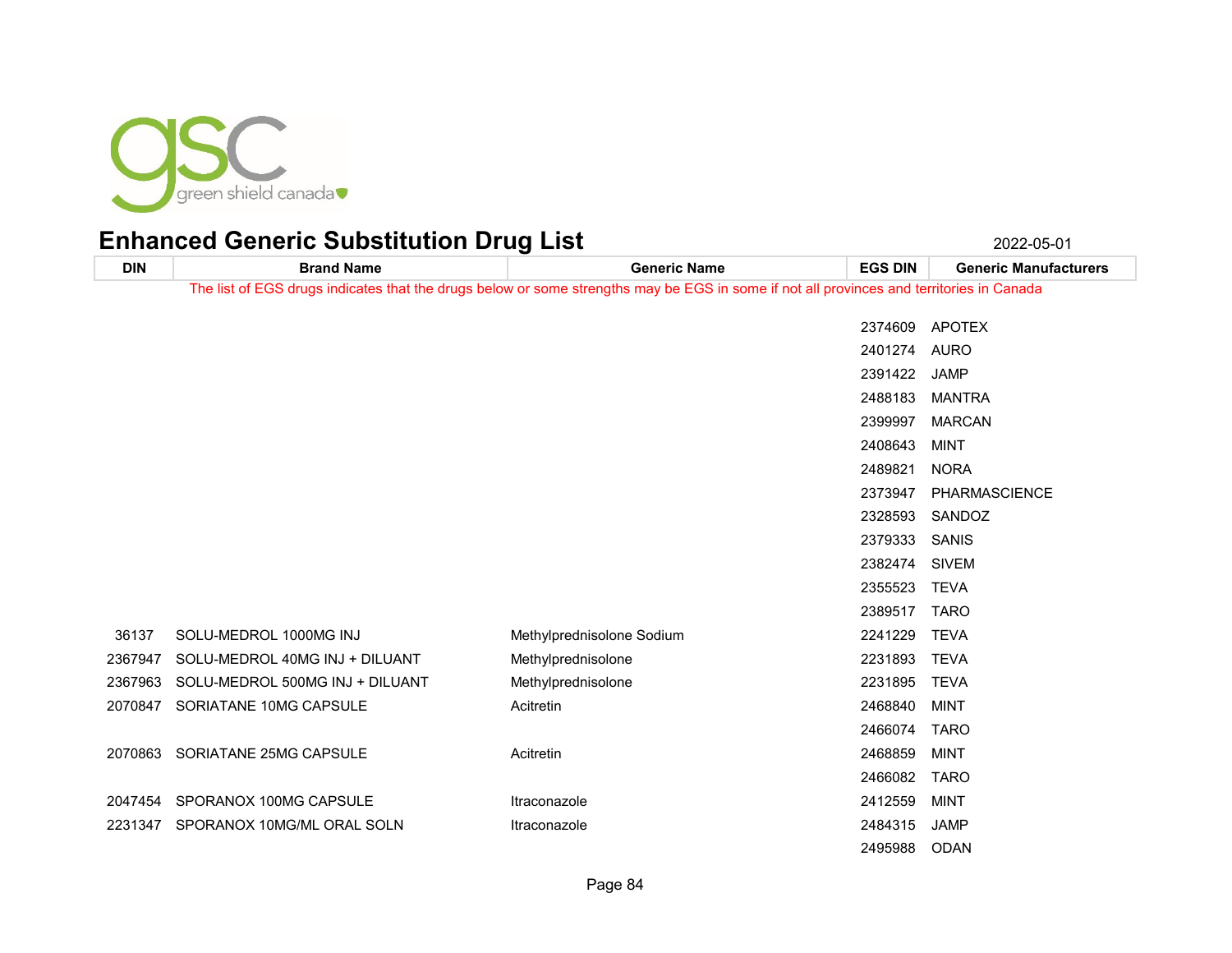

| <b>DIN</b> | <b>Brand Name</b>            | <b>Generic Name</b>                                                                                                                      | <b>EGS DIN</b> | <b>Generic Manufacturers</b> |
|------------|------------------------------|------------------------------------------------------------------------------------------------------------------------------------------|----------------|------------------------------|
|            |                              | The list of EGS drugs indicates that the drugs below or some strengths may be EGS in some if not all provinces and territories in Canada |                |                              |
| 2293129    | SPRYCEL 20MG TABLET          | Dasatinib                                                                                                                                | 2470705 APOTEX |                              |
|            |                              |                                                                                                                                          | 2514737        | DR. REDDY                    |
|            |                              |                                                                                                                                          | 2499282        | TARO                         |
|            |                              |                                                                                                                                          | 2478307        | TEVA                         |
|            | 2293137 SPRYCEL 50MG TABLET  | Dasatinib                                                                                                                                |                | 2470713 APOTEX               |
|            |                              |                                                                                                                                          | 2514745        | DR. REDDY                    |
|            |                              |                                                                                                                                          | 2499304        | <b>TARO</b>                  |
|            |                              |                                                                                                                                          | 2478315 TEVA   |                              |
|            | 2293145 SPRYCEL 70MG TABLET  | Dasatinib                                                                                                                                | 2481499        | APOTEX                       |
|            |                              |                                                                                                                                          | 2514753        | DR. REDDY                    |
|            |                              |                                                                                                                                          | 2499312        | <b>TARO</b>                  |
|            |                              |                                                                                                                                          | 2478323        | <b>TEVA</b>                  |
|            | 2360810 SPRYCEL 80MG TABLET  | Dasatinib                                                                                                                                |                | 2481502 APOTEX               |
|            |                              |                                                                                                                                          | 2514761        | DR. REDDY                    |
|            |                              |                                                                                                                                          | 2499320        | <b>TARO</b>                  |
|            |                              |                                                                                                                                          | 2478331        | <b>TEVA</b>                  |
|            | 2320193 SPRYCEL 100MG TABLET | Dasatinib                                                                                                                                | 2470721        | APOTEX                       |
|            |                              |                                                                                                                                          | 2514788        | DR. REDDY                    |
|            |                              |                                                                                                                                          | 2499339        | <b>TARO</b>                  |
|            |                              |                                                                                                                                          | 2478358        | <b>TEVA</b>                  |
|            | 2360829 SPRYCEL 140MG TABLET | Dasatinib                                                                                                                                | 2514796        | DR. REDDY                    |
|            |                              |                                                                                                                                          | 2499347        | <b>TARO</b>                  |
|            | 2372436 STAXYN 10MG TABLET   | Vardenafil                                                                                                                               | 2476088        | <b>JAMP</b>                  |
|            |                              |                                                                                                                                          |                |                              |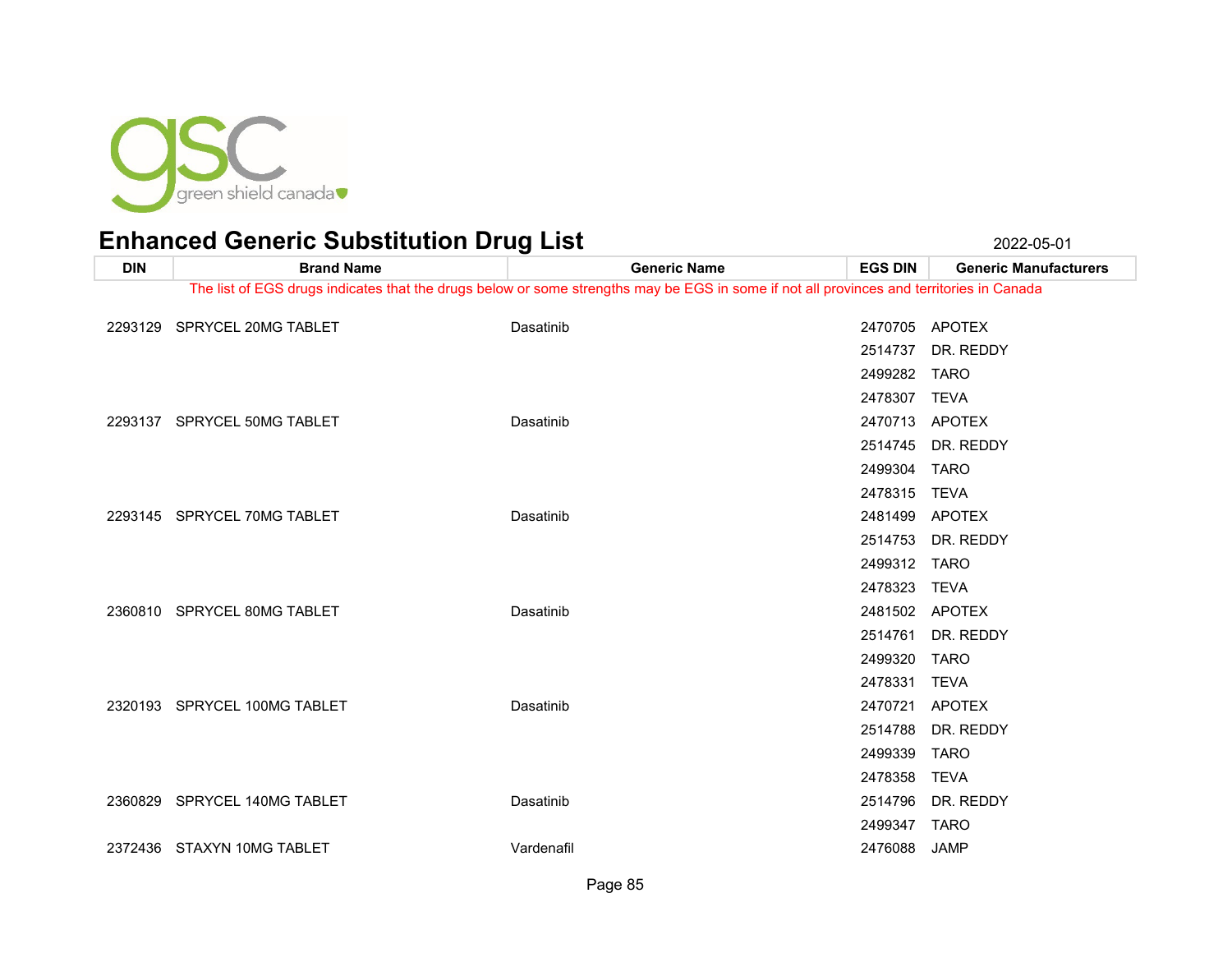

**DIN Brand Name Generic Name EGS DIN Generic Manufacturers** The list of EGS drugs indicates that the drugs below or some strengths may be EGS in some if not all provinces and territories in Canada 2262800 STRATTERA 10MG CAPSULE Atomoxetine Atomoxetine 2318024 APOTEX AURO PHARMASCIENCE SANDOZ SANIS SIVEM TEVA 2262819 STRATTERA 18MG CAPSULE Atomoxetine Atomoxetine 2318032 APOTEX AURO PHARMASCIENCE SANDOZ SANIS SIVEM TEVA STRATTERA 25MG CAPSULE Atomoxetine 2318040 APOTEX AURO PHARMASCIENCE SANDOZ SANIS SIVEM TEVA STRATTERA 40MG CAPSULE Atomoxetine 2318059 APOTEX

AURO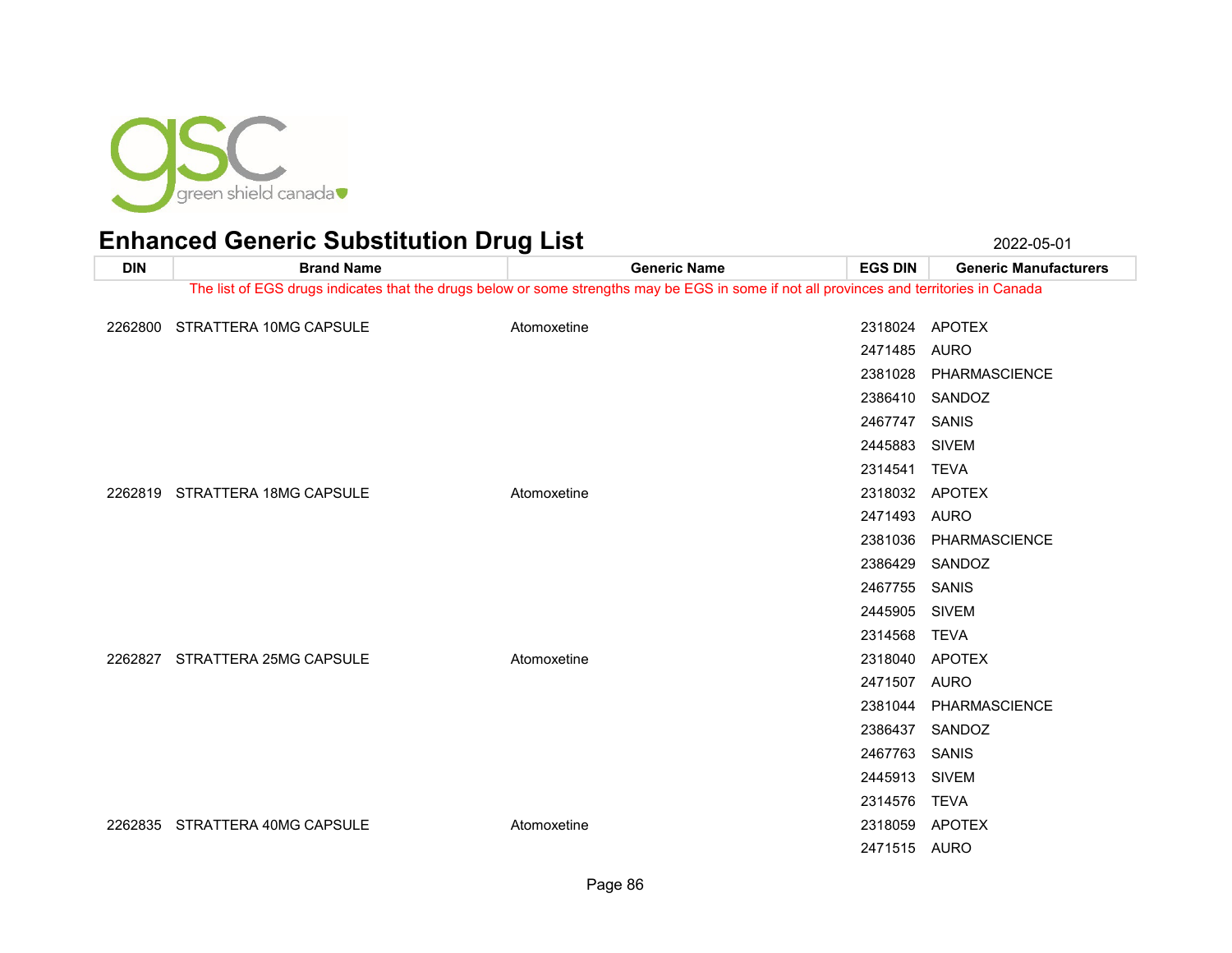

### Enhanced Generic Substitution Drug List 2022-05-01 2022-05-01

**DIN Brand Name Generic Name EGS DIN Generic Manufacturers** The list of EGS drugs indicates that the drugs below or some strengths may be EGS in some if not all provinces and territories in Canada PHARMASCIENCE SANDOZ SANIS SIVEM TEVA STRATTERA 60MG CAPSULE Atomoxetine 2318067 APOTEX AURO PHARMASCIENCE SANDOZ SANIS SIVEM TEVA 2279347 STRATTERA 80MG CAPSULE Atomoxetine Atomoxetine 2318075 APOTEX AURO SANDOZ SANIS TEVA STRATTERA 100MG CAPSULE Atomoxetine 2318083 APOTEX AURO SANDOZ SANIS SUBLINOX ODT 5MG TABLET Zolpidem 2436159 APOTEX MINT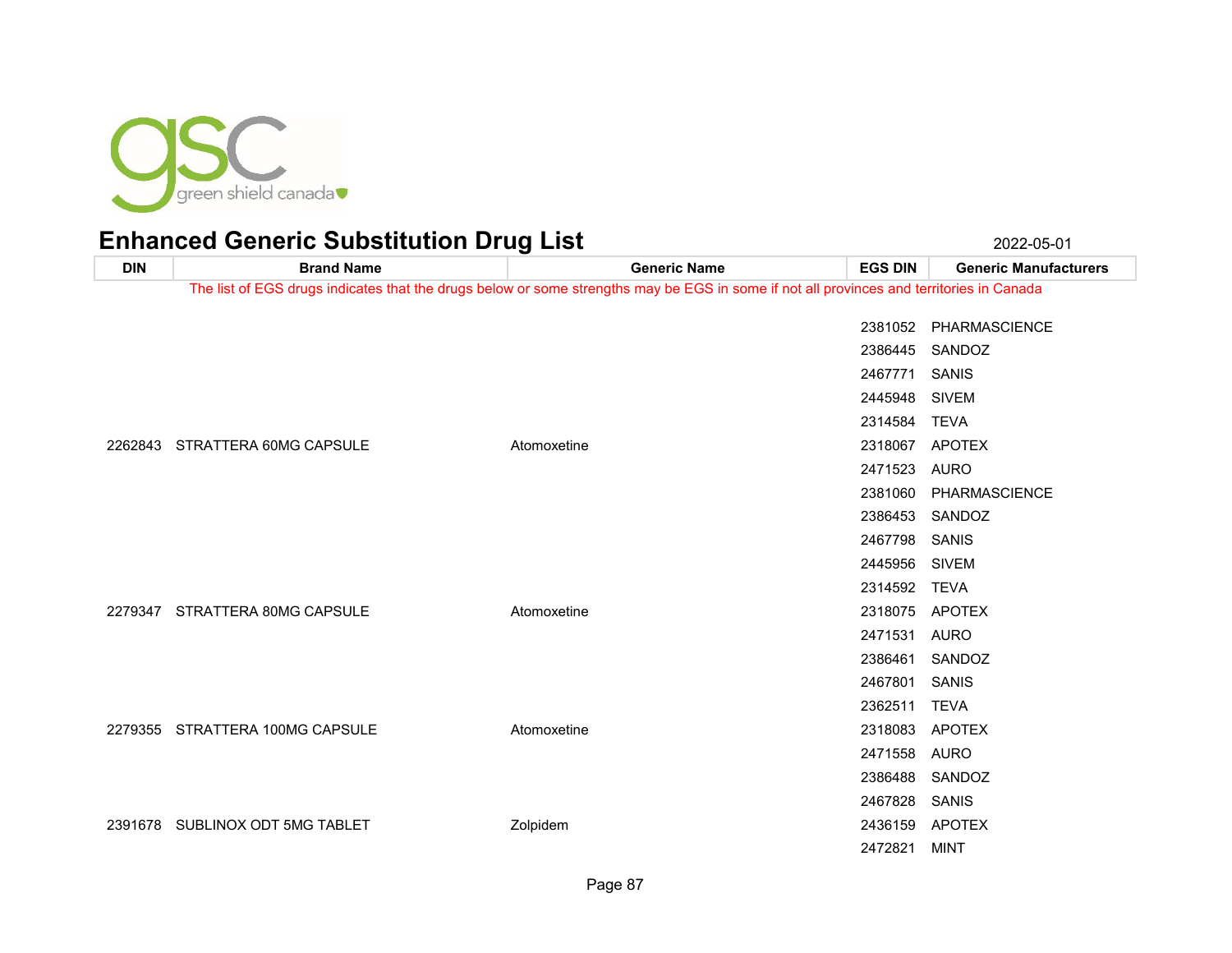

STRIDES

| <b>DIN</b> | <b>Brand Name</b>                 | <b>Generic Name</b>                                                                                                                      | <b>EGS DIN</b> | <b>Generic Manufacturers</b> |
|------------|-----------------------------------|------------------------------------------------------------------------------------------------------------------------------------------|----------------|------------------------------|
|            |                                   | The list of EGS drugs indicates that the drugs below or some strengths may be EGS in some if not all provinces and territories in Canada |                |                              |
|            |                                   |                                                                                                                                          |                |                              |
|            |                                   |                                                                                                                                          | 2436175        | PHARMASCIENCE                |
|            | 2370433 SUBLINOX ODT 10MG TABLET  | Zolpidem                                                                                                                                 | 2434946        | APOTEX                       |
|            |                                   |                                                                                                                                          | 2472848        | MINT                         |
|            |                                   |                                                                                                                                          | 2436183        | <b>PHARMASCIENCE</b>         |
|            | 2295695 SUBOXONE 2MG/0.5MG TABLET | Buprenorphine/naloxone                                                                                                                   | 2424851        | <b>PHARMASCIENCE</b>         |
|            |                                   |                                                                                                                                          | 2453908        | <b>TEVA</b>                  |
| 2295709    | SUBOXONE 8MG/2MG TABLET           | Buprenorphine/naloxone                                                                                                                   | 2424878        | PHARMASCIENCE                |
|            |                                   |                                                                                                                                          | 2453916        | <b>TEVA</b>                  |
| 868965     | SUPRAX 100MG/5ML SUSP             | Cefixime                                                                                                                                 | 2468689        | <b>AURO</b>                  |
| 868981     | SUPRAX 400MG TABLET               | Cefixime                                                                                                                                 | 2432773        | AURO                         |
| 2246045    | SUSTIVA 600MG TABLET              | Efavirenz                                                                                                                                | 2418428        | <b>AURO</b>                  |
|            |                                   |                                                                                                                                          | 2458233        | <b>JAMP</b>                  |
|            |                                   |                                                                                                                                          | 2381524        | MYLAN                        |
|            |                                   |                                                                                                                                          | 2389762        | <b>TEVA</b>                  |
| 2365871    | TACTUPUMP 0.1/2.5% GEL            | Adapalene/Benzoyl Peroxide                                                                                                               | 2489007        | SANDOZ                       |
|            |                                   |                                                                                                                                          | 2456923        | <b>TARO</b>                  |
| 2446235    | TACTUPUMP FORTE 0.3/2.5% GEL      | Adapalene/Benzoyl Peroxide                                                                                                               | 2517205        | SANDOZ                       |
|            |                                   |                                                                                                                                          | 2505053        | <b>TARO</b>                  |
| 2304848    | TAMIFLU 30MG CAPSULE              | Oseltamivir                                                                                                                              | 2497409        | <b>JAMP</b>                  |
|            |                                   |                                                                                                                                          | 2497352        | <b>MARCAN</b>                |
|            |                                   |                                                                                                                                          | 2497441        | MINT                         |
|            |                                   |                                                                                                                                          | 2472635        | <b>NATCO</b>                 |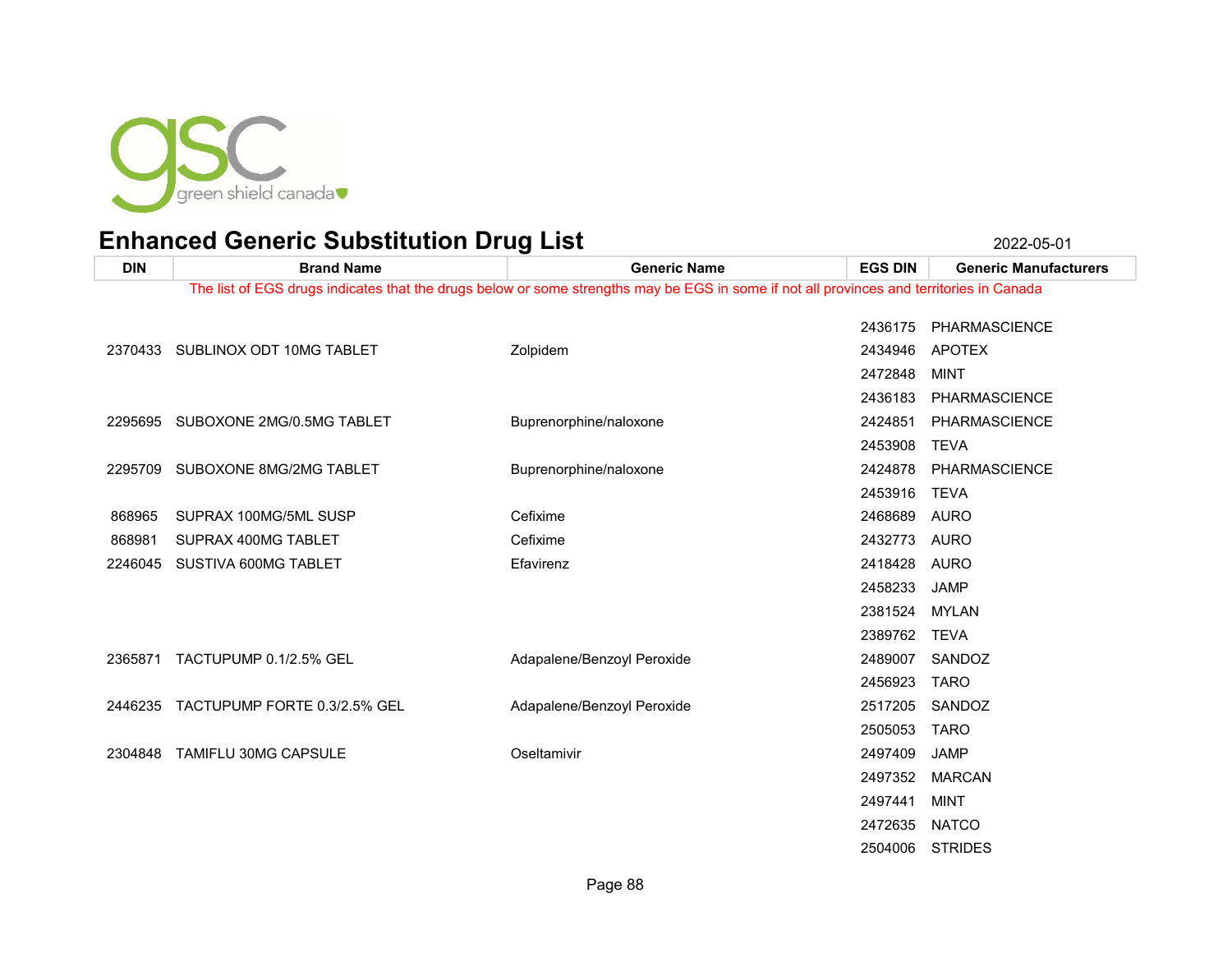

| <b>DIN</b> | <b>Brand Name</b>               | <b>Generic Name</b>                                                                                                                      | <b>EGS DIN</b> | <b>Generic Manufacturers</b> |
|------------|---------------------------------|------------------------------------------------------------------------------------------------------------------------------------------|----------------|------------------------------|
|            |                                 | The list of EGS drugs indicates that the drugs below or some strengths may be EGS in some if not all provinces and territories in Canada |                |                              |
| 2304856    | <b>TAMIFLU 45MG CAPSULE</b>     | Oseltamivir                                                                                                                              | 2497360        | <b>MARCAN</b>                |
|            |                                 |                                                                                                                                          | 2472643        | <b>NATCO</b>                 |
|            |                                 |                                                                                                                                          | 2504014        | <b>STRIDES</b>               |
|            | 2241472 TAMIFLU 75MG CAPSULE    | Oseltamivir                                                                                                                              | 2497425        | <b>JAMP</b>                  |
|            |                                 |                                                                                                                                          | 2497379        | <b>MARCAN</b>                |
|            |                                 |                                                                                                                                          | 2497476        | <b>MINT</b>                  |
|            |                                 |                                                                                                                                          | 2457989        | <b>NATCO</b>                 |
|            |                                 |                                                                                                                                          |                | 2504022 STRIDES              |
| 2381842    | <b>TAMIFLU 6MG/ML SUSP</b>      | Oseltamivir                                                                                                                              | 2499894        | <b>NATCO</b>                 |
| 15741      | TAPAZOLE 5MG TABLET             | Methimazole                                                                                                                              | 2490625        | JAMP                         |
|            |                                 |                                                                                                                                          | 2480107        | <b>MARCAN</b>                |
|            | 2296039 TAPAZOLE 10MG TABLET    | Methimazole                                                                                                                              | 2490633        | <b>JAMP</b>                  |
|            |                                 |                                                                                                                                          | 2480115        | <b>MARCAN</b>                |
|            | 2269007 TARCEVA 25MG TABLET     | Erlotinib                                                                                                                                | 2461862        | APOTEX                       |
|            |                                 |                                                                                                                                          | 2483912        | <b>NATCO</b>                 |
|            |                                 |                                                                                                                                          | 2377691        | <b>TEVA</b>                  |
|            | 2269015 TARCEVA 100MG TABLET    | Erlotinib                                                                                                                                | 2461870 APOTEX |                              |
|            |                                 |                                                                                                                                          | 2483920        | <b>NATCO</b>                 |
|            |                                 |                                                                                                                                          | 2377705        | <b>TEVA</b>                  |
| 2269023    | TARCEVA 150MG TABLET            | Erlotinib                                                                                                                                | 2461889        | <b>APOTEX</b>                |
|            |                                 |                                                                                                                                          | 2483939        | <b>NATCO</b>                 |
|            |                                 |                                                                                                                                          | 2377713        | TEVA                         |
|            | 2404508 TECFIDERA 120MG CAPSULE | Dimethyl Fumarate                                                                                                                        |                | 2495341 ACCORD               |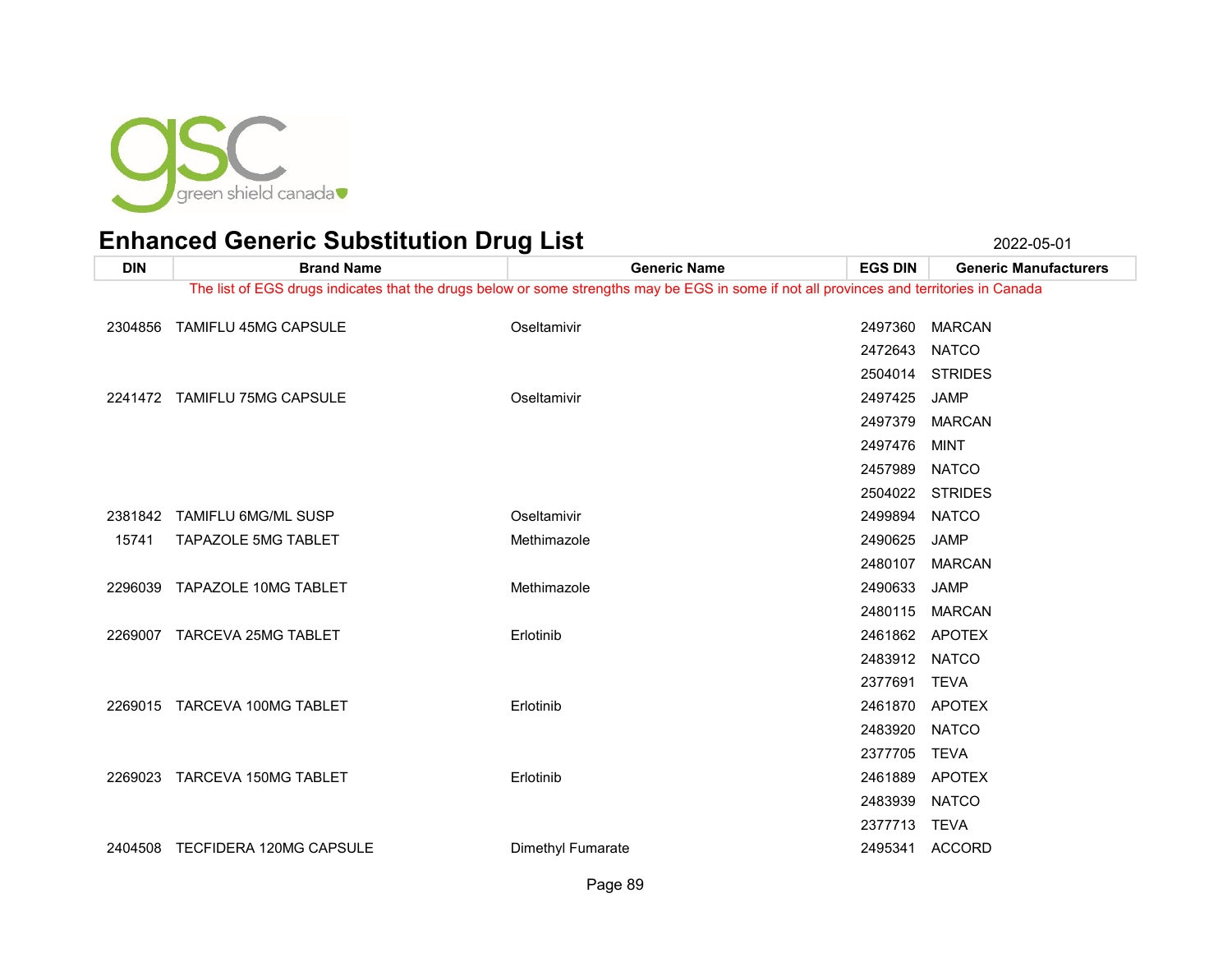

| <b>DIN</b> | <b>Brand Name</b>          | <b>Generic Name</b>                                                                                                                      | <b>EGS DIN</b> | <b>Generic Manufacturers</b> |
|------------|----------------------------|------------------------------------------------------------------------------------------------------------------------------------------|----------------|------------------------------|
|            |                            | The list of EGS drugs indicates that the drugs below or some strengths may be EGS in some if not all provinces and territories in Canada |                |                              |
|            |                            |                                                                                                                                          | 2505762        | <b>APOTEX</b>                |
|            |                            |                                                                                                                                          | 2494809        | <b>GLENMARK</b>              |
|            |                            |                                                                                                                                          | 2516047        | <b>JAMP</b>                  |
|            |                            |                                                                                                                                          | 2502690        | <b>MARCAN</b>                |
|            |                            |                                                                                                                                          | 2497026        | PHARMASCIENCE                |
|            |                            |                                                                                                                                          | 2513781        | SANDOZ                       |
| 2420201    | TECFIDERA 240MG CAPSULE    | Dimethyl Fumarate                                                                                                                        | 2495368        | <b>ACCORD</b>                |
|            |                            |                                                                                                                                          | 2505770        | APOTEX                       |
|            |                            |                                                                                                                                          | 2494717        | <b>GLENMARK</b>              |
|            |                            |                                                                                                                                          | 2516055        | <b>JAMP</b>                  |
|            |                            |                                                                                                                                          | 2502704        | <b>MARCAN</b>                |
|            |                            |                                                                                                                                          | 2497034        | PHARMASCIENCE                |
|            |                            |                                                                                                                                          | 2513803        | SANDOZ                       |
| 2267233    | TECTA 40MG TABLET          | Pantoprazole Magnesium                                                                                                                   | 2441853        | <b>ASPRI</b>                 |
|            |                            |                                                                                                                                          | 2408570        | <b>MYLAN</b>                 |
|            |                            |                                                                                                                                          | 2466147        | SANIS                        |
|            |                            |                                                                                                                                          | 2519534        | <b>SIVEM</b>                 |
|            |                            |                                                                                                                                          | 2440628        | <b>TEVA</b>                  |
| 2194333    | TEGRETOL 100MG/ML SUSP     | Carbamazepine                                                                                                                            | 2367394        | <b>TARO</b>                  |
| 2241093    | <b>TEMODAL 5MG CAPSULE</b> | Temozolomide                                                                                                                             | 2438119        | <b>ACCORD</b>                |
|            |                            |                                                                                                                                          | 2443473        | <b>TARO</b>                  |
|            |                            |                                                                                                                                          | 2441160        | <b>TEVA</b>                  |
| 2241094    | TEMODAL 20MG CAPSULE       | Temozolomide                                                                                                                             | 2389819        | ACCORD                       |
|            |                            |                                                                                                                                          |                |                              |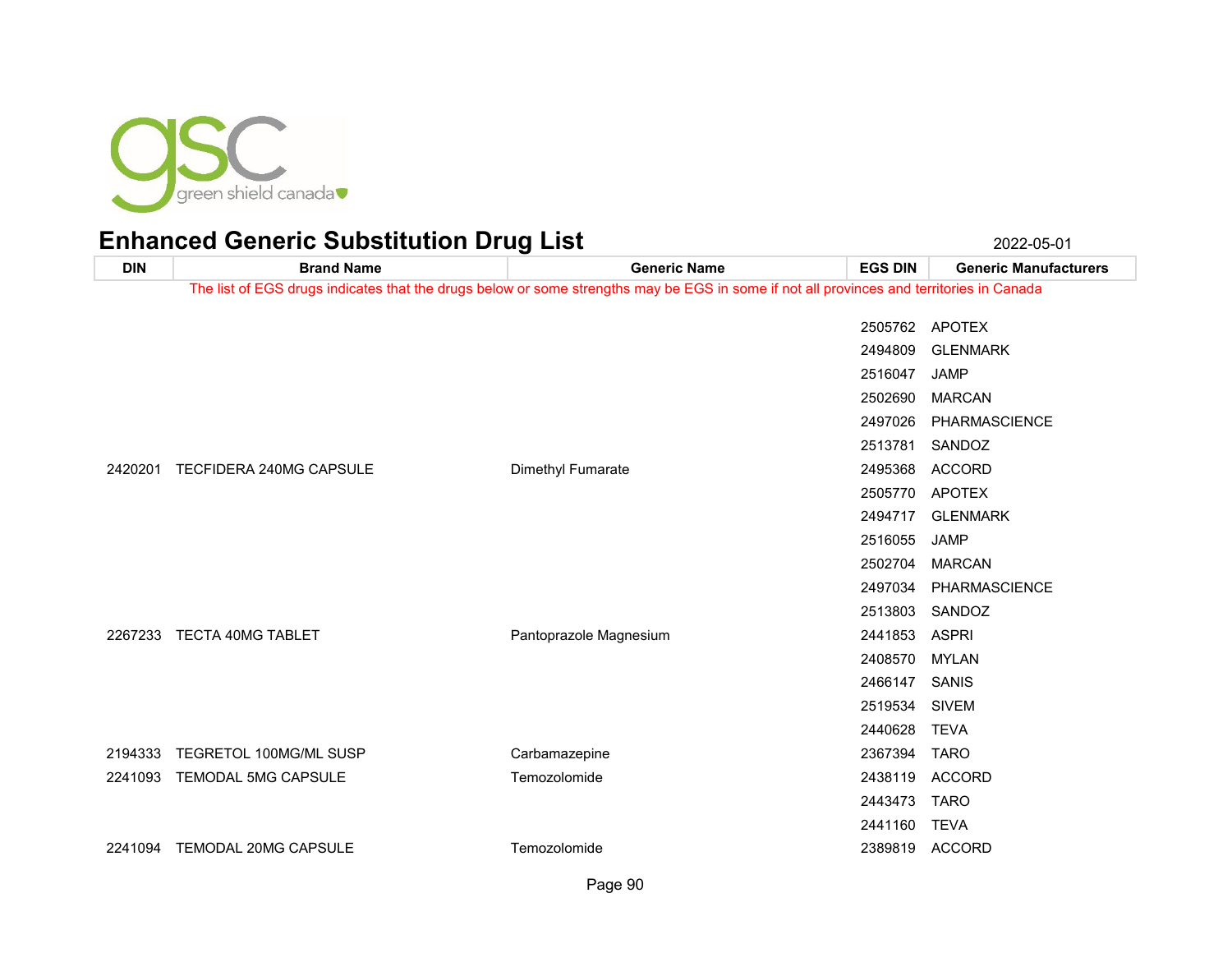

**DIN Brand Name Generic Name EGS DIN Generic Manufacturers** The list of EGS drugs indicates that the drugs below or some strengths may be EGS in some if not all provinces and territories in Canada TARO TEVA TEMODAL 100MG CAPSULE Temozolomide 2389827 ACCORD TARO TEVA TEMODAL 140MG CAPSULE Temozolomide 2389835 ACCORD TARO TEVA TEMODAL 250MG CAPSULE Temozolomide 2389851 ACCORD TARO TEVA TOBI 300MG/ML INHALATION SOLUTION Tobramycin 2389622 TEVA 2337630 TOCTINO 10MG CAPSULE Alitretinoin Alitretinoin 2477432 DR REDDY'S LAB 2337649 TOCTINO 30MG CAPSULE Alitretinoin Alitretinoin 2477440 DR REDDY'S LAB TORADOL TAB 10MG Ketorolac 2229080 APOTEX JAMP MARCAN MINT TOVIAZ 4MG TABLET Fesoteride 2521768 SANDOZ TOVIAZ 8MG TABLET Fesoteride 2521776 SANDOZ 584223 TRANSDERM-NITRO 0.2MG PATCH Nitroglycerin Nitroglycerin 2407442 MYLAN 852384 TRANSDERM-NITRO 0.4MG PATCH Nitroglycerin Nitroglycerin 2407450 MYLAN TRANSDERM-NITRO 0.6MG PATCH Nitroglycerin 2407469 MYLAN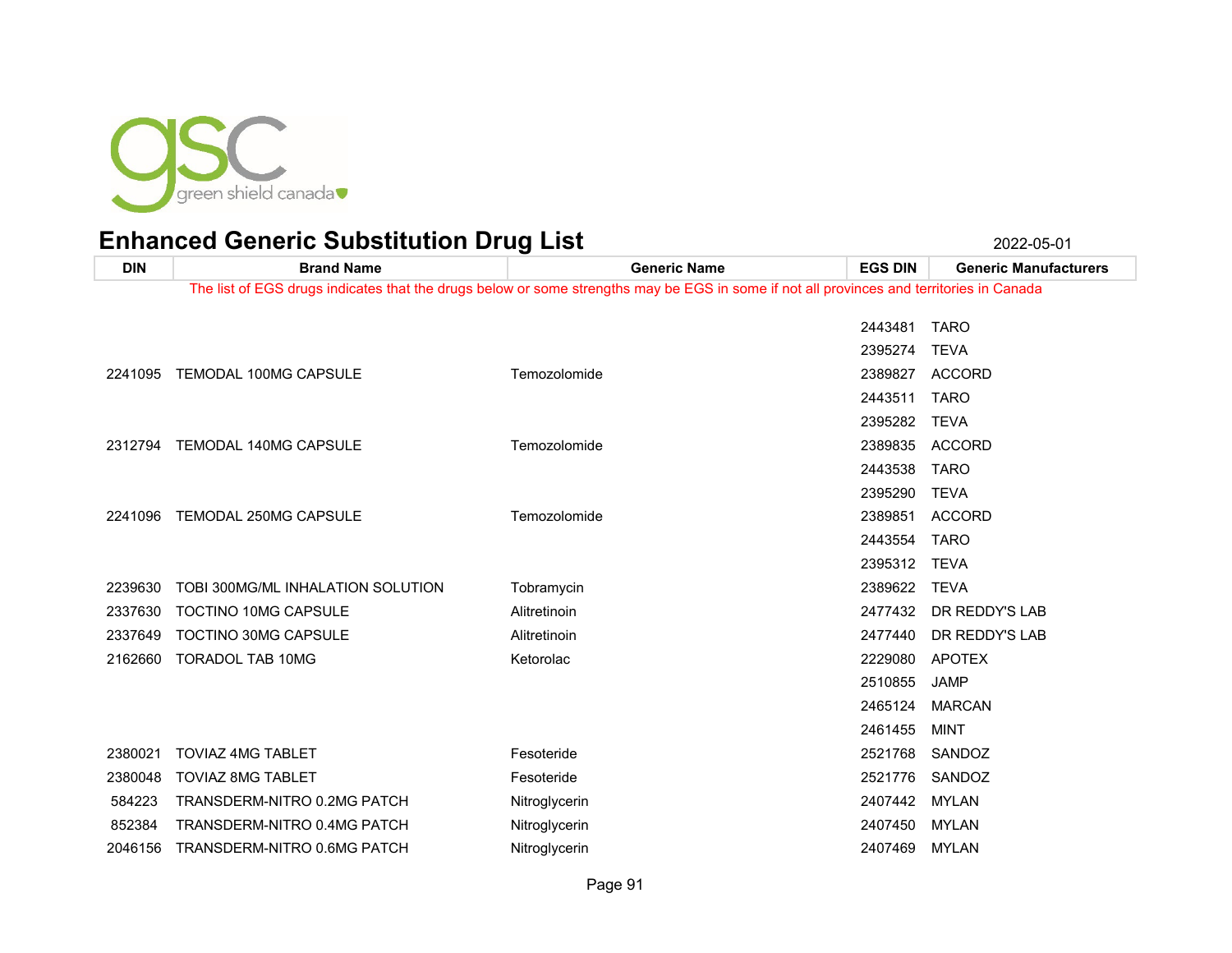

| <b>DIN</b> | <b>Brand Name</b>                   | <b>Generic Name</b>                                                                                                                      | <b>EGS DIN</b> | <b>Generic Manufacturers</b> |
|------------|-------------------------------------|------------------------------------------------------------------------------------------------------------------------------------------|----------------|------------------------------|
|            |                                     | The list of EGS drugs indicates that the drugs below or some strengths may be EGS in some if not all provinces and territories in Canada |                |                              |
|            | 2318008 TRAVATAN Z 0.004% OPTH SOLN | Travoprost                                                                                                                               |                | 2415739 APOTEX               |
|            |                                     |                                                                                                                                          |                |                              |
|            |                                     |                                                                                                                                          | 2413167        | SANDOZ                       |
|            | 2392550 TREANDA 25MG INJ            | Bendamustine                                                                                                                             | 2509164        | JAMP                         |
|            |                                     |                                                                                                                                          | 2498103        | <b>MYLAN</b>                 |
|            |                                     |                                                                                                                                          | 2496887        | <b>NATCO</b>                 |
|            | 2392569 TREANDA 100MG INJ           | Bendamustine                                                                                                                             | 2509172        | JAMP                         |
|            |                                     |                                                                                                                                          | 2498111        | <b>MYLAN</b>                 |
|            |                                     |                                                                                                                                          | 2496895        | <b>NATCO</b>                 |
|            | 2028700 TRI-CYCLEN 21 TABLET        | Norgestimate/Ethinyl Estradiol                                                                                                           | 2486296        | <b>GLENMARK</b>              |
|            |                                     |                                                                                                                                          | 2508087        | <b>APOTEX</b>                |
| 2258560    | TRI-CYCLEN LO 21 TABLET             | Norgestimate/Ethinyl Estradiol                                                                                                           | 2401967        | APOTEX                       |
| 2258587    | TRI-CYCLEN LO 28 TABLET             | Norgestimate/Ethinyl Estradiol                                                                                                           | 2401975        | <b>APOTEX</b>                |
| 2296381    | TRIDURAL 100MG TABLET               | <b>Tramadol Hcl</b>                                                                                                                      | 2450429        | <b>TARO</b>                  |
| 2296403    | TRIDURAL 200MG TABLET               | <b>Tramadol Hcl</b>                                                                                                                      | 2450437 TARO   |                              |
| 2296411    | TRIDURAL 300MG TABLET               | <b>Tramadol Hcl</b>                                                                                                                      | 2450445        | <b>TARO</b>                  |
| 2242068    | TRILEPTAL 300MG TABLET              | Oxcarbazepine                                                                                                                            |                | 2284308 APOTEX               |
|            |                                     |                                                                                                                                          | 2440725        | <b>JAMP</b>                  |
| 2242069    | TRILEPTAL 600MG TABLET              | Oxcarbazepine                                                                                                                            |                | 2284316 APOTEX               |
|            |                                     |                                                                                                                                          | 2440733        | <b>JAMP</b>                  |
| 2230733    | TRINIPATCH 0.4MG PATCH              | Nitroglycerin                                                                                                                            | 2407450        | MYLAN                        |
| 2230734    | TRINIPATCH 0.6MG PATCH              | Nitroglycerin                                                                                                                            | 2407469        | MYLAN                        |
| 2275068    | TROSEC 20MG TABLET                  | Trospium                                                                                                                                 | 2488353        | <b>MARCAN</b>                |
| 2216205    | TRUSOPT 2% OPTH SOLN                | Dorzolamide                                                                                                                              | 2453347        | <b>JAMP</b>                  |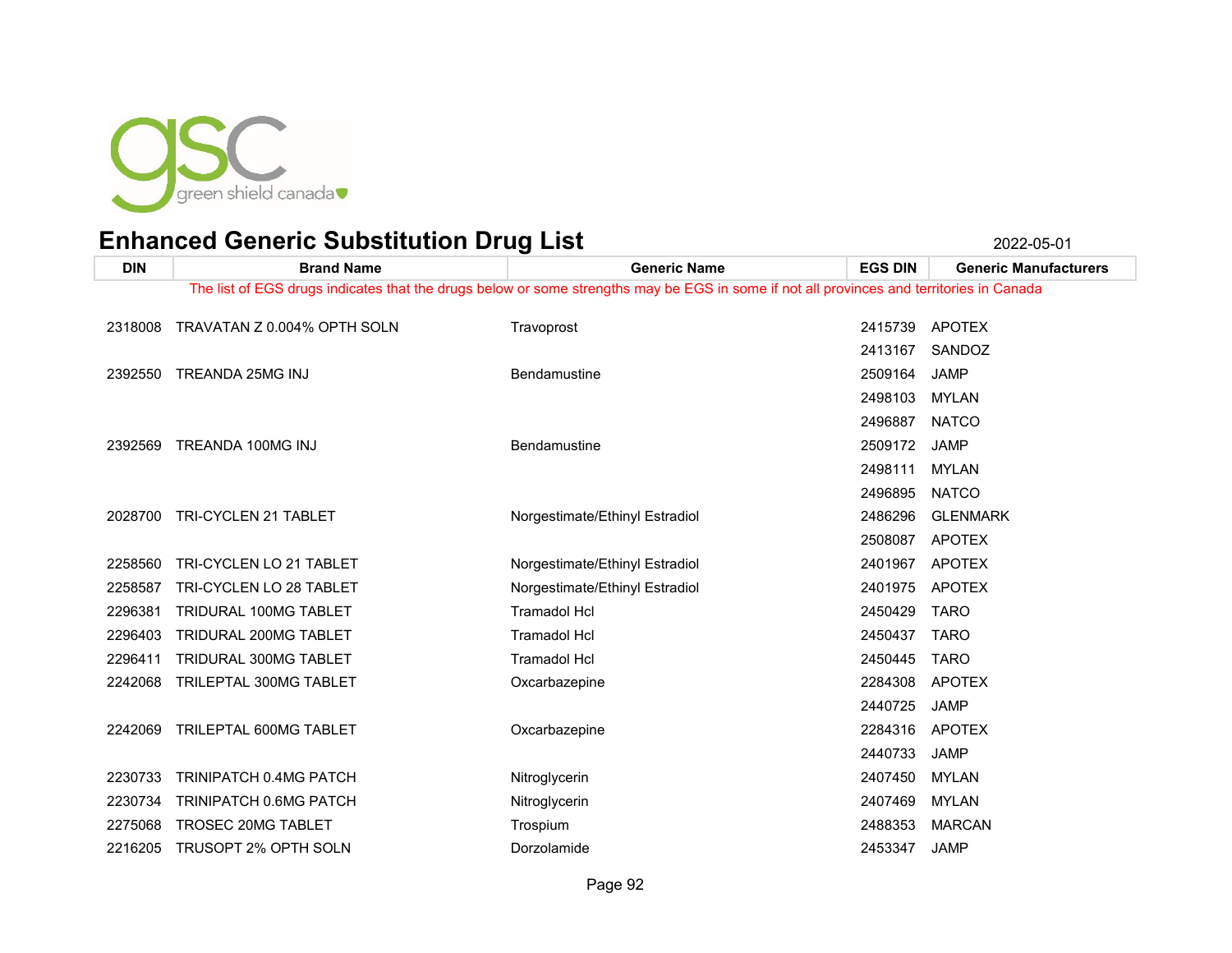

| <b>DIN</b> | <b>Brand Name</b>            | <b>Generic Name</b>                                                                                                                      | <b>EGS DIN</b>     | <b>Generic Manufacturers</b>                        |
|------------|------------------------------|------------------------------------------------------------------------------------------------------------------------------------------|--------------------|-----------------------------------------------------|
|            |                              | The list of EGS drugs indicates that the drugs below or some strengths may be EGS in some if not all provinces and territories in Canada |                    |                                                     |
|            |                              |                                                                                                                                          | 2457210<br>2316307 | <b>GENERIC MEDICAL</b><br><b>PARTNERS</b><br>SANDOZ |
| 2274906    | <b>TRUVADA TABLET</b>        | Emtricitabine/Tenofovir                                                                                                                  | 2452006            | <b>APOTEX</b>                                       |
|            |                              |                                                                                                                                          | 2487012            | <b>JAMP</b>                                         |
|            |                              |                                                                                                                                          | 2443902            | <b>MYLAN</b>                                        |
|            |                              |                                                                                                                                          | 2461110            | PHARMASCIENCE                                       |
|            |                              |                                                                                                                                          | 2487853            | SANDOZ                                              |
|            |                              |                                                                                                                                          | 2399059            | <b>TEVA</b>                                         |
| 654531     | TRYPTAN 1000MG TABLET        | L-tryptophan                                                                                                                             | 2248539            | <b>APOTEX</b>                                       |
|            |                              |                                                                                                                                          | 2237250            | <b>TEVA</b>                                         |
| 718149     | <b>TRYPTAN 500MG CAPSULE</b> | L-tryptophan                                                                                                                             | 2248540            | APOTEX                                              |
|            |                              |                                                                                                                                          | 2240334            | <b>TEVA</b>                                         |
| 2029456    | TRYPTAN 500MG TABLET         | L-tryptophan                                                                                                                             | 2248538            | <b>APOTEX</b>                                       |
|            |                              |                                                                                                                                          | 2240333            | <b>TEVA</b>                                         |
| 2239327    | <b>TRYPTAN 750MG TABLET</b>  | L-tryptophan                                                                                                                             | 2458721            | <b>APOTEX</b>                                       |
| 2371049    | <b>TWYNSTA 80/5MG TABLET</b> | Telmisartan/Amlodipine                                                                                                                   | 2473488            | AA PHARMA                                           |
| 2371057    | TWYNSTA 80/10MG TABLET       | Telmisartan/Amlodipine                                                                                                                   | 2473496            | AA PHARMA                                           |
| 2357380    | ULORIC 80MG TABLET           | Febuxostat                                                                                                                               | 2490780            | JAMP                                                |
|            |                              |                                                                                                                                          | 2473607            | <b>MARCAN</b>                                       |
|            |                              |                                                                                                                                          | 2466198            | <b>TEVA</b>                                         |
| 2349469    | ULTRAM 50MG TABLET           | Tramadol                                                                                                                                 | 2426153            | APOTEX                                              |
|            |                              |                                                                                                                                          | 2479672 AURO       |                                                     |
|            |                              |                                                                                                                                          | 2507005            | <b>JAMP</b>                                         |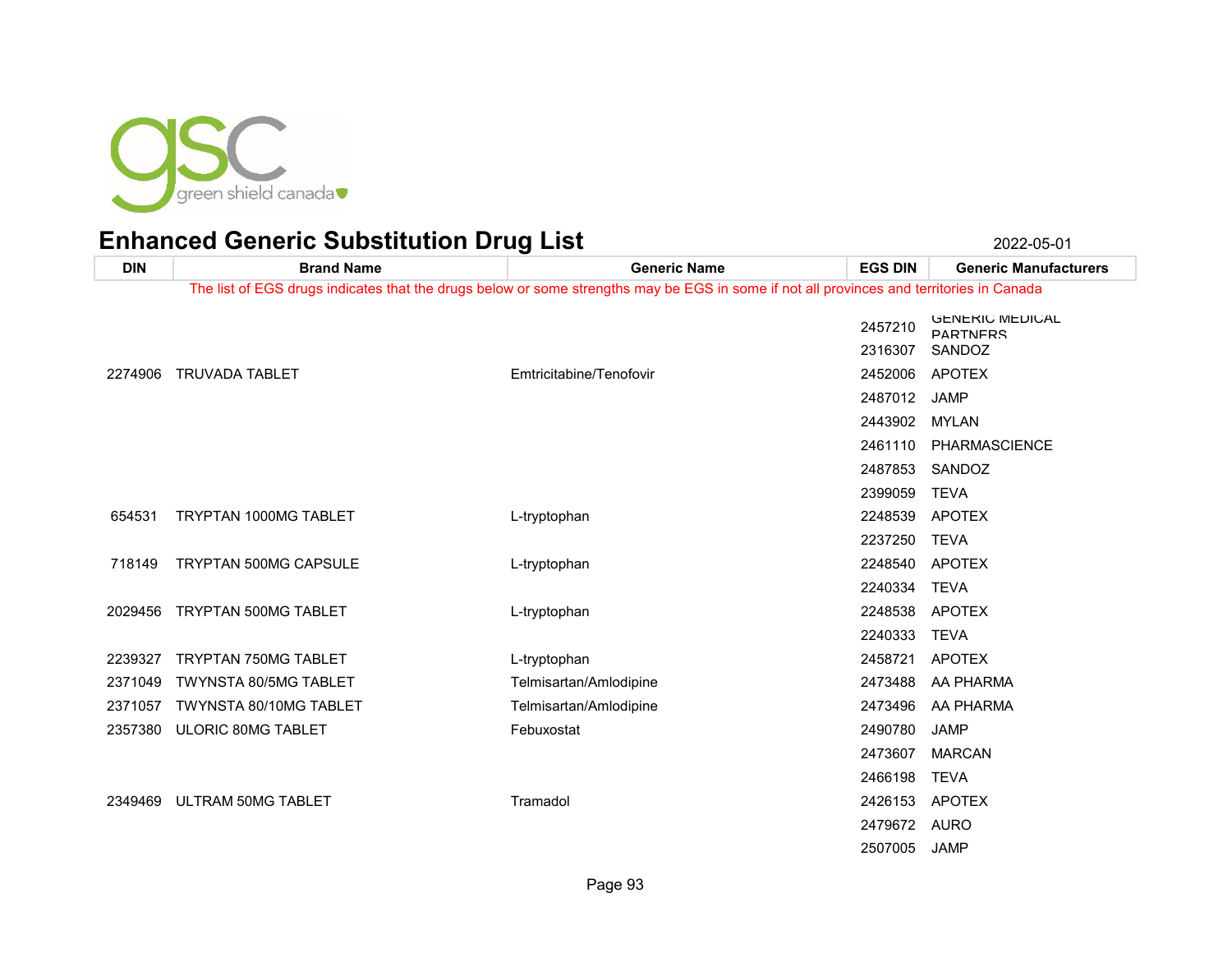

**DIN Brand Name Generic Name EGS DIN Generic Manufacturers** The list of EGS drugs indicates that the drugs below or some strengths may be EGS in some if not all provinces and territories in Canada MARCAN SANDOZ UNIPHYL SR 400MG Theophylline 2360101 AA PHARMA 2014181 UNIPHYL SR 600MG Theophylline Theophylline 2360128 AA PHARMA VALCYTE 450MG TABLET Valganciclovir 2435179 AURO MINT TEVA VALTREX 500MG CAPLET Valacyclovir 2295822 APOTEX AURO JAMP JAMP MYLAN PMS SANDOZ SANIS SIVEM TEVA VALTREX 1000MG CAPLET Valacyclovir 2354705 APOTEX AURO MYLAN PHARMASCIENCE VANCOCIN 125MG Vancomycin Hcl 2407744 JAMP

STRIDES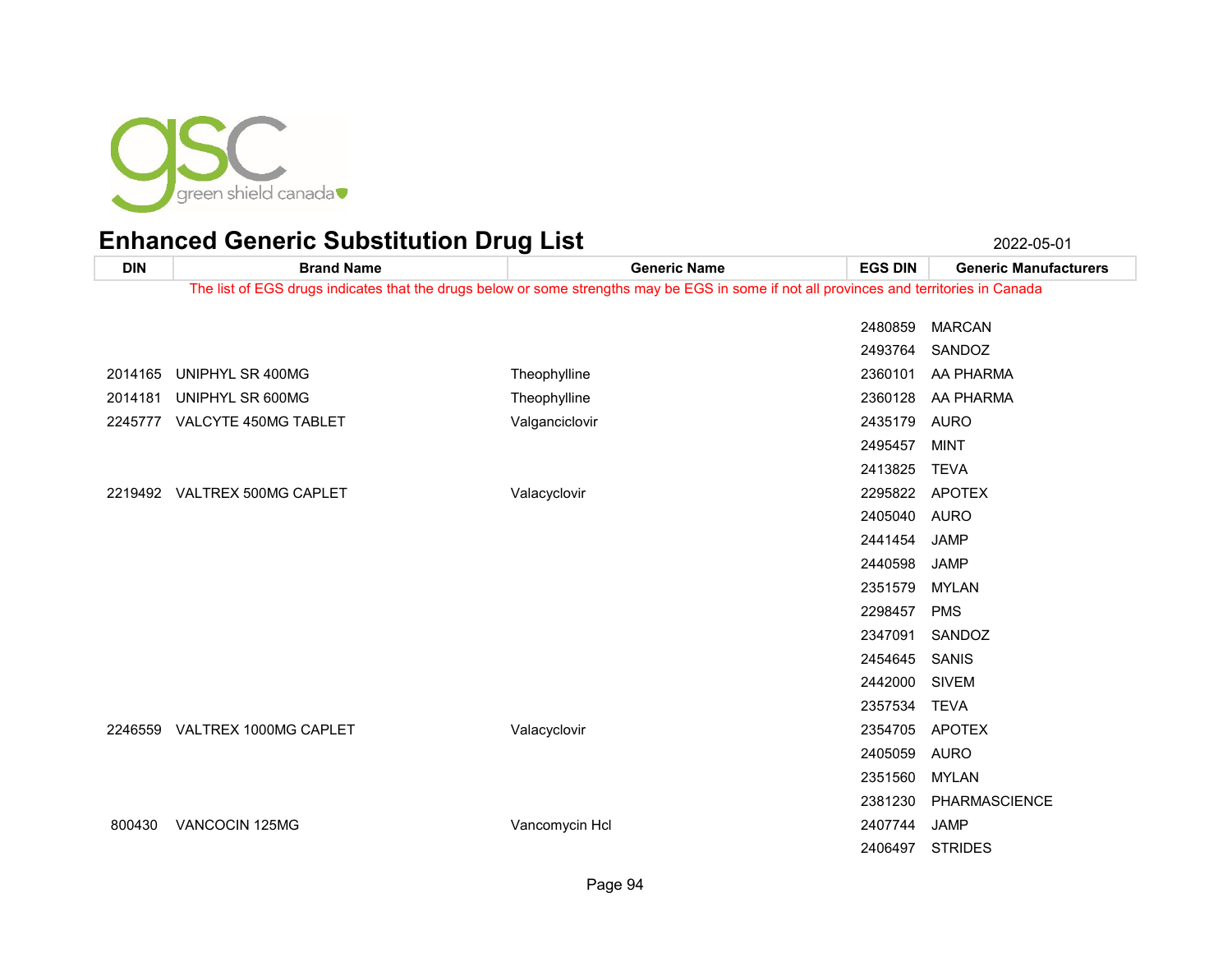

| <b>DIN</b> | <b>Brand Name</b>        | <b>Generic Name</b>                                                                                                                      | <b>EGS DIN</b> | <b>Generic Manufacturers</b> |
|------------|--------------------------|------------------------------------------------------------------------------------------------------------------------------------------|----------------|------------------------------|
|            |                          | The list of EGS drugs indicates that the drugs below or some strengths may be EGS in some if not all provinces and territories in Canada |                |                              |
| 788716     | VANCOCIN 250MG           | Vancomycin Hcl                                                                                                                           | 2407752        | JAMP                         |
|            |                          |                                                                                                                                          | 2406500        | <b>STRIDES</b>               |
| 657298     | VASERETIC 10/25MG TABLET | Enalapril Maleate/Hctz                                                                                                                   | 2352931        | <b>APOTEX</b>                |
| 708879     | VASOTEC 5MG TABLET       | <b>Enalapril Maleate</b>                                                                                                                 | 2019884        | <b>APOTEX</b>                |
|            |                          |                                                                                                                                          | 2474794        | <b>JAMP</b>                  |
|            |                          |                                                                                                                                          | 2459469        | <b>MARCAN</b>                |
|            |                          |                                                                                                                                          | 2352249        | <b>RANBAXY</b>               |
|            |                          |                                                                                                                                          | 2299941        | SANDOZ                       |
|            |                          |                                                                                                                                          | 2442965        | <b>SIVEM</b>                 |
|            |                          |                                                                                                                                          | 2291886        | <b>TEVA</b>                  |
| 670901     | VASOTEC 10MG TABLET      | <b>Enalapril Maleate</b>                                                                                                                 | 2019892        | <b>APOTEX</b>                |
|            |                          |                                                                                                                                          | 2474808        | <b>JAMP</b>                  |
|            |                          |                                                                                                                                          | 2444771        | <b>MARCAN</b>                |
|            |                          |                                                                                                                                          | 2352257        | <b>RANBAXY</b>               |
|            |                          |                                                                                                                                          | 2299968        | SANDOZ                       |
|            |                          |                                                                                                                                          | 2400677        | SANIS                        |
|            |                          |                                                                                                                                          | 2442973        | <b>SIVEM</b>                 |
|            |                          |                                                                                                                                          | 2291894        | TEVA                         |
| 670928     | VASOTEC 20MG TABLET      | <b>Enalapril Maleate</b>                                                                                                                 | 2019906        | <b>APOTEX</b>                |
|            |                          |                                                                                                                                          | 2474816        | <b>JAMP</b>                  |
|            |                          |                                                                                                                                          | 2444798        | <b>MARCAN</b>                |
|            |                          |                                                                                                                                          | 2352265        | <b>RANBAXY</b>               |
|            |                          |                                                                                                                                          | 2299976        | SANDOZ                       |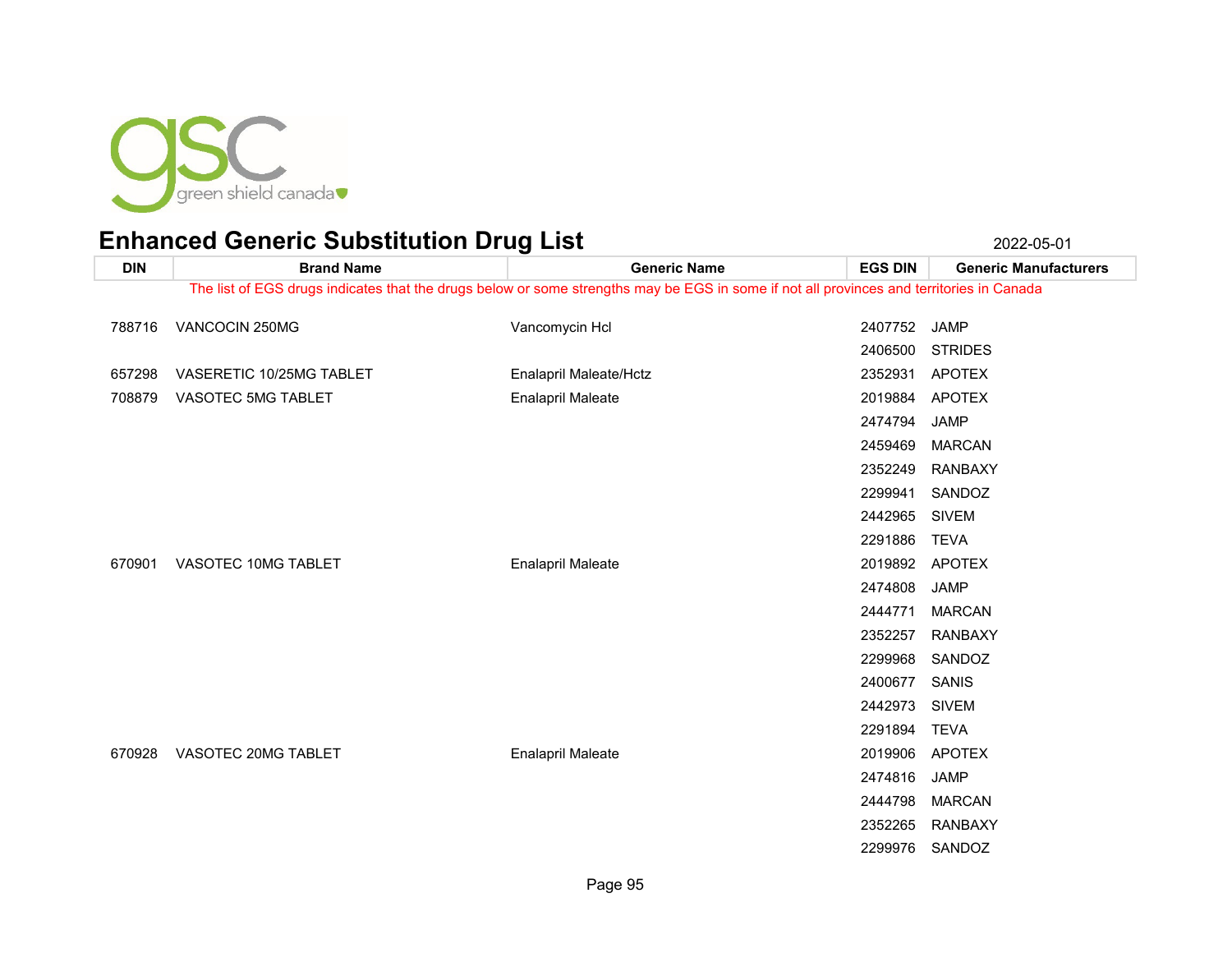

### Enhanced Generic Substitution Drug List 2022-05-01 2022-05-01

**DIN Brand Name Generic Name EGS DIN Generic Manufacturers** The list of EGS drugs indicates that the drugs below or some strengths may be EGS in some if not all provinces and territories in Canada SANIS SIVEM TEVA VELCADE INJ Bortezomib 2456176 APOTEX DR REDDY'S LAB JUNO TARO TEVA TEVA 2243716 VENOFER 20MG/ML INJ **INCLUSIVE CONSUMING THE SUCROSE** CONSUMING THE 2502917 PHARMASCIENCE 2277263 VESICARE 5MG TABLET Solifenacin Solifenacin COVID-1000 2446375 AURO JAMP PHARMARIS PHARMASCIENCE SANDOZ SANIS TARO TEVA VESICARE 10MG TABLET Solifenacin 2446383 AURO JAMP PHARMARIS PHARMASCIENCE SANDOZ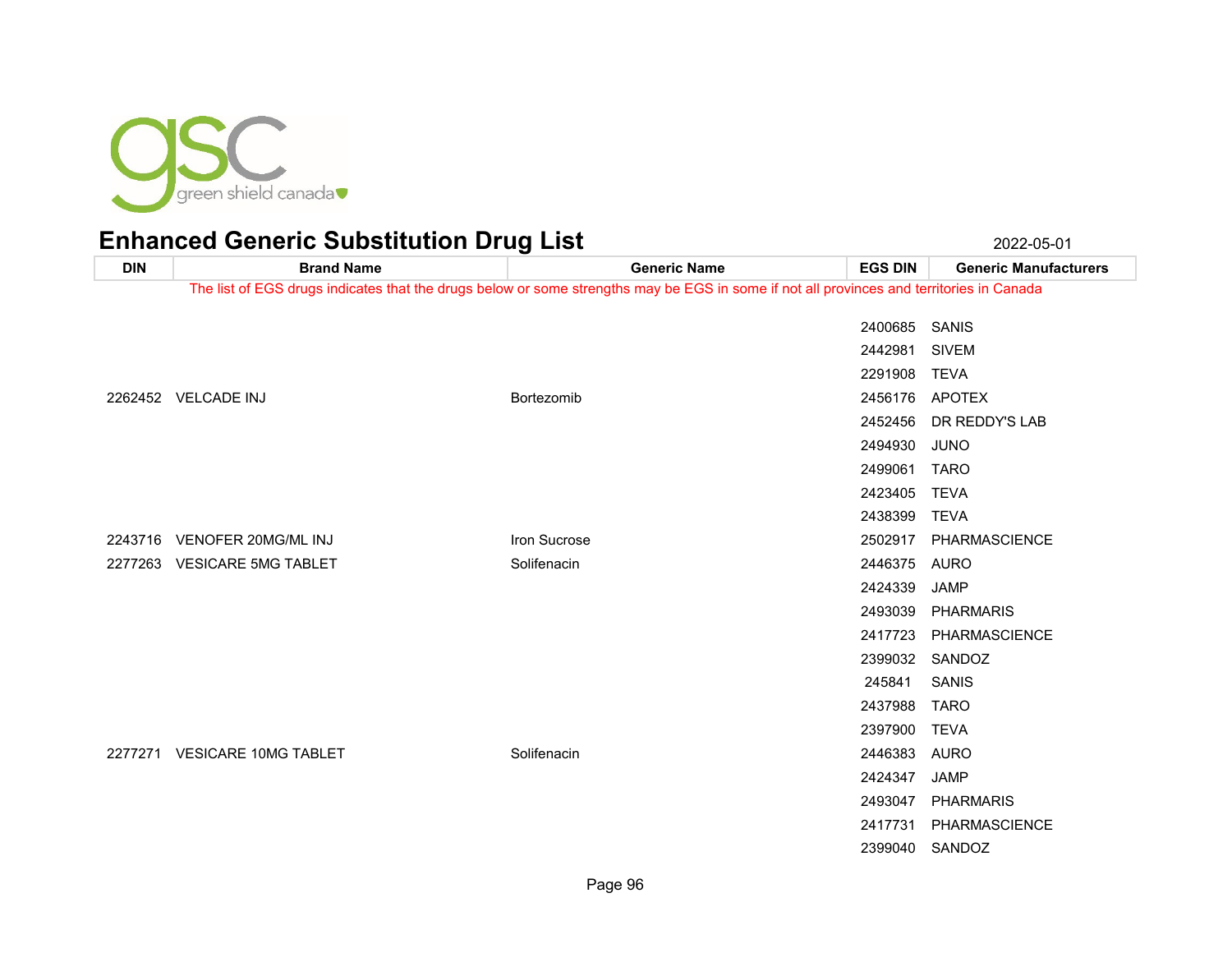

**DIN Brand Name Generic Name EGS DIN Generic Manufacturers** The list of EGS drugs indicates that the drugs below or some strengths may be EGS in some if not all provinces and territories in Canada SANIS TARO TEVA 2256460 VFEND 50MG TABLET CONSULTED Voriconazole CONSULTED VOR 2399245 SANDOZ TEVA VFEND 200MG TABLET Voriconazole 2399253 SANDOZ TEVA VFEND 200MG INJ Voriconazole 2493829 FRESENIUS KABI JAMP SANDOZ VIACORAM 3.5/2.5MG TABLET Perindopril/Amlodipine 2468565 APOTEX VIACORAM 7/5MG TABLET Perindopril/Amlodipine 2468573 APOTEX 2451557 VIACORAM 14/10MG TABLET Perindopril/Amlodipine 2468581 APOTEX VIAGRA 25MG TABLET Sildenafil Citrate 2479796 ACCEL APOTEX AURO JAMP PHARMARIS PHARMASCIENCE TEVA VIAGRA 50MG TABLET Sildenafil Citrate 2479818 ACCEL APOTEX AURO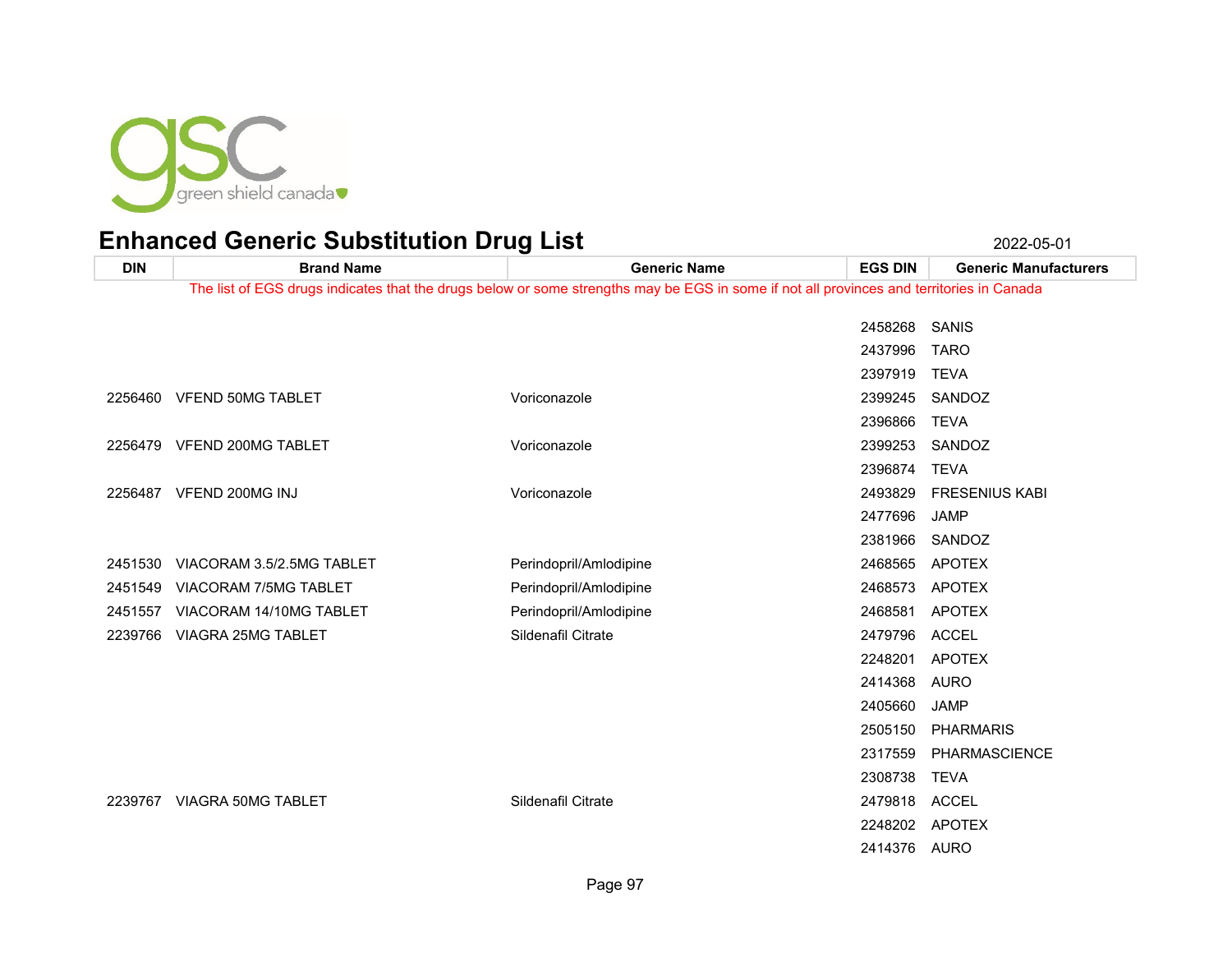

| <b>DIN</b> | <b>Brand Name</b>              | <b>Generic Name</b>                                                                                                                      | <b>EGS DIN</b> | <b>Generic Manufacturers</b> |
|------------|--------------------------------|------------------------------------------------------------------------------------------------------------------------------------------|----------------|------------------------------|
|            |                                | The list of EGS drugs indicates that the drugs below or some strengths may be EGS in some if not all provinces and territories in Canada |                |                              |
|            |                                |                                                                                                                                          | 2405679        | <b>JAMP</b>                  |
|            |                                |                                                                                                                                          | 2393077        | <b>MINT</b>                  |
|            |                                |                                                                                                                                          | 2505169        | <b>PHARMARIS</b>             |
|            |                                |                                                                                                                                          |                | 2317575 PHARMASCIENCE        |
|            |                                |                                                                                                                                          | 2406152 SANIS  |                              |
|            |                                |                                                                                                                                          | 2308746        | <b>TEVA</b>                  |
|            | 2239768 VIAGRA 100MG TABLET    | Sildenafil Citrate                                                                                                                       | 2479826        | <b>ACCEL</b>                 |
|            |                                |                                                                                                                                          | 2248203        | APOTEX                       |
|            |                                |                                                                                                                                          | 2414384        | <b>AURO</b>                  |
|            |                                |                                                                                                                                          | 2405687        | JAMP                         |
|            |                                |                                                                                                                                          | 2503506        | JAMP                         |
|            |                                |                                                                                                                                          | 2430037        | MANTRA                       |
|            |                                |                                                                                                                                          | 2402548        | <b>MARCAN</b>                |
|            |                                |                                                                                                                                          | 2393085        | <b>MINT</b>                  |
|            |                                |                                                                                                                                          | 2476819        | <b>NORA</b>                  |
|            |                                |                                                                                                                                          | 2468557        | <b>PHARMARIS</b>             |
|            |                                |                                                                                                                                          | 2317583        | PHARMASCIENCE                |
|            |                                |                                                                                                                                          | 2406160        | SANIS                        |
|            |                                |                                                                                                                                          | 2308754        | TEVA                         |
|            | 2336707 VIDAZA 100MG INJ       | Azacitidine                                                                                                                              | 2463199        | DR REDDY'S LAB               |
|            | 2252260 VIGAMOX 0.5% OPTH SOLN | Moxifloxacin                                                                                                                             | 2406373        | APOTEX                       |
|            |                                |                                                                                                                                          | 2472120        | JAMP                         |
|            |                                |                                                                                                                                          |                | 2432218 PHARMASCIENCE        |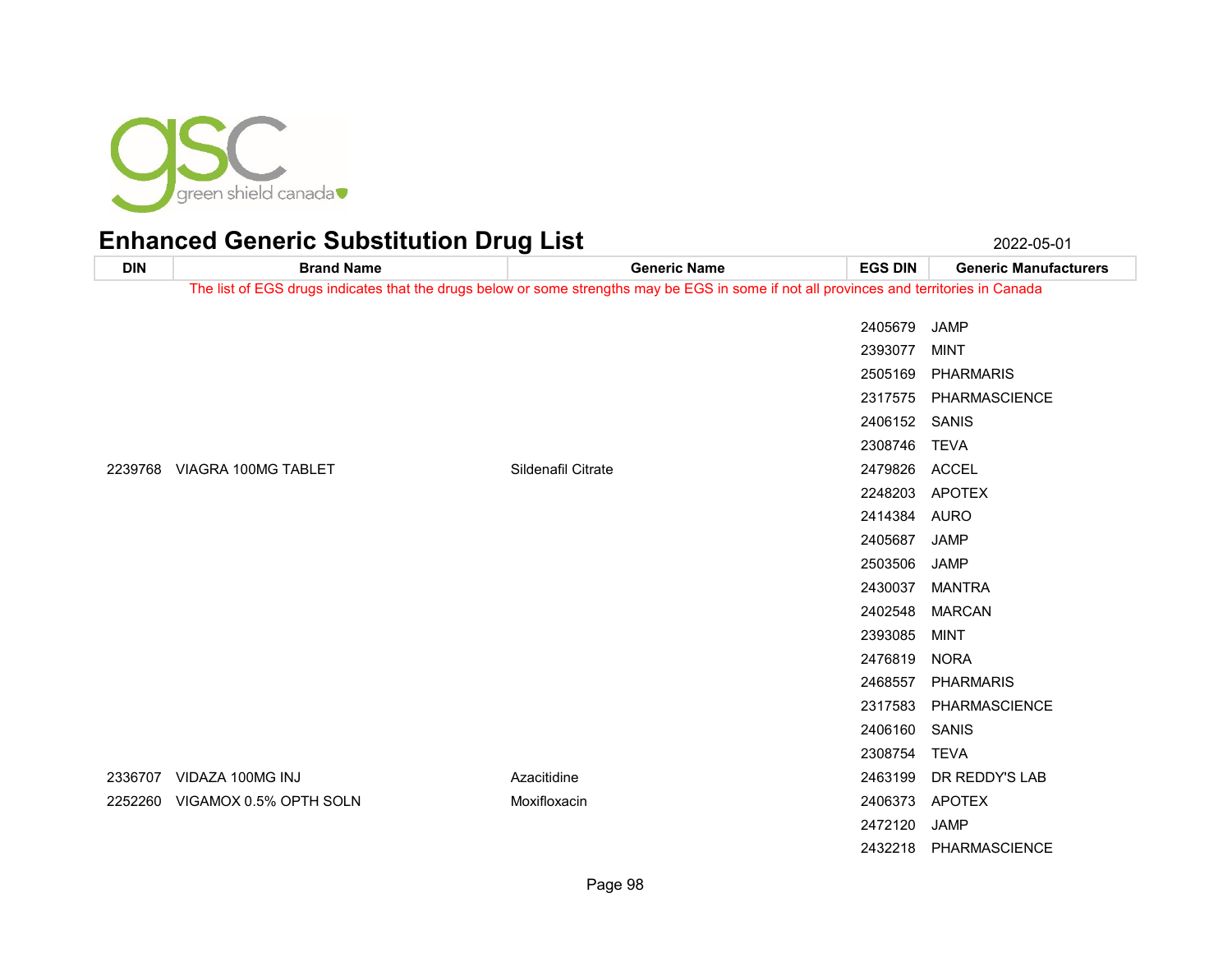

**DIN Brand Name Generic Name EGS DIN Generic Manufacturers** The list of EGS drugs indicates that the drugs below or some strengths may be EGS in some if not all provinces and territories in Canada SANDOZ 2361701 VIMOVO 375/20MG TABLET Naproxen/Esomeprazole 2458608 MYLAN 2361728 VIMOVO 500/20MG TABLET Naproxen/Esomeprazole 2443449 MYLAN VIMPAT 50MG TABLET Lacosamide 2489287 ACCORD AURO JAMP MARCAN MINT NORA PHARMASCIENCE SANDOZ SANIS TEVA VIMPAT 100MG TABLET Lacosamide 2489295 ACCORD AURO JAMP MARCAN MINT NORA PHARMASCIENCE SANDOZ SANIS TEVA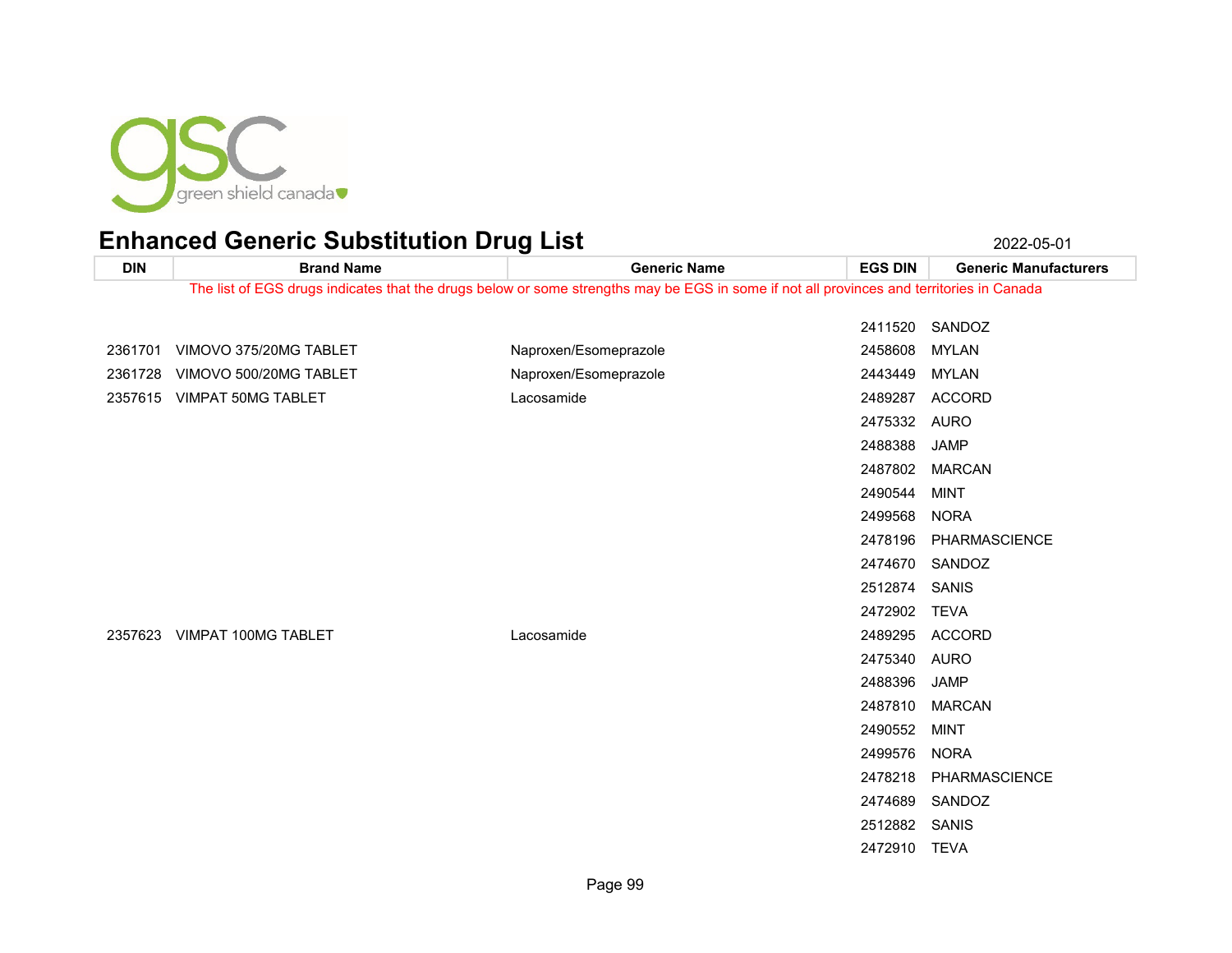

#### Enhanced Generic Substitution Drug List 2022-05-01 2022-05-01

**DIN Brand Name Generic Name EGS DIN Generic Manufacturers** The list of EGS drugs indicates that the drugs below or some strengths may be EGS in some if not all provinces and territories in Canada VIMPAT 150MG TABLET Lacosamide 2489309 ACCORD AURO JAMP MARCAN MINT NORA PHARMASCIENCE SANDOZ SANIS TEVA VIMPAT 200MG TABLET Lacosamide 2489317 ACCORD AURO JAMP MARCAN MINT NORA PHARMASCIENCE SANDOZ SANIS TEVA 2247128 VIREAD 300MG TABLET THE RESOLUTION TENSION TENSION TENSION ARE TENSION ARRIVED AND TENSION APOTEX AURO JAMP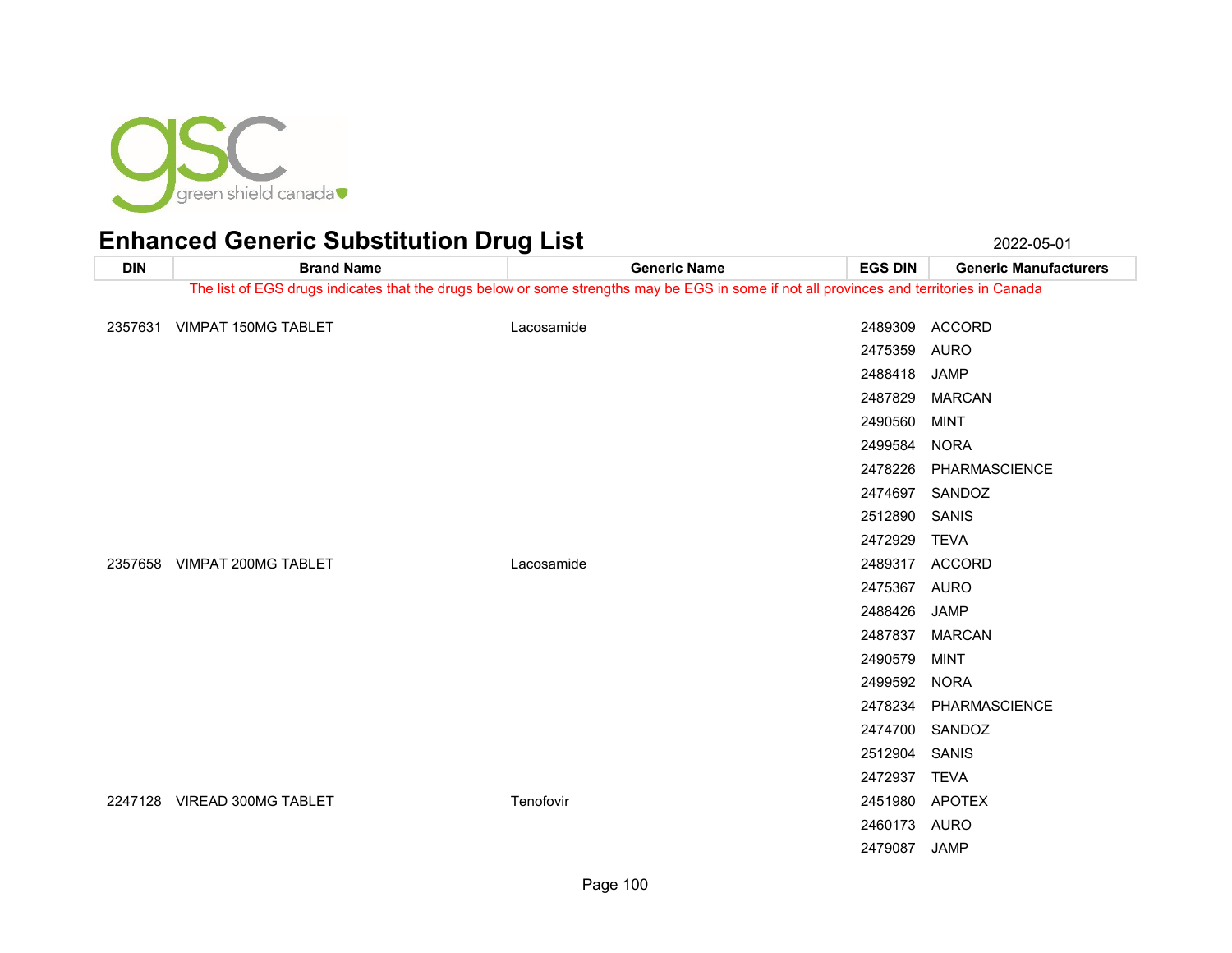

**DIN Brand Name Generic Name EGS DIN Generic Manufacturers** The list of EGS drugs indicates that the drugs below or some strengths may be EGS in some if not all provinces and territories in Canada MINT MYLAN NATCO PHARMASCIENCE SANIS TEVA VISANNE 2MG TABLET Dienogest 2493055 ASPEN JAMP 2307065 VOLIBRIS 5MG TABLET Ambrisentan Ambrisentan ambrisentan 2475375 APOTEX 2307073 VOLIBRIS 10MG TABLET Ambrisentan Ambrisentan 2475383 APOTEX VOLTAREN 0.1% OPTH SOLN Diclofenac Sodium 2441020 APOTEX MINT PHARMA STULLN SANDOZ 881635 VOLTAREN RAPIDE 50MG TABLET Diclofenac Potassium COLLECTION 2261774 SANDOZ SANIS TEVA WELLBUTRIN XL 150MG TABLET Bupropion 2475804 TARO TEVA WELLBUTRIN XL 300MG TABLET Bupropion 2475812 TARO TEVA 2246619 XALACOM OPTH SOLN Latanoprost/Timolol 22456619 XALACOM OPTH SOLN **PARTNERS** 

GENMED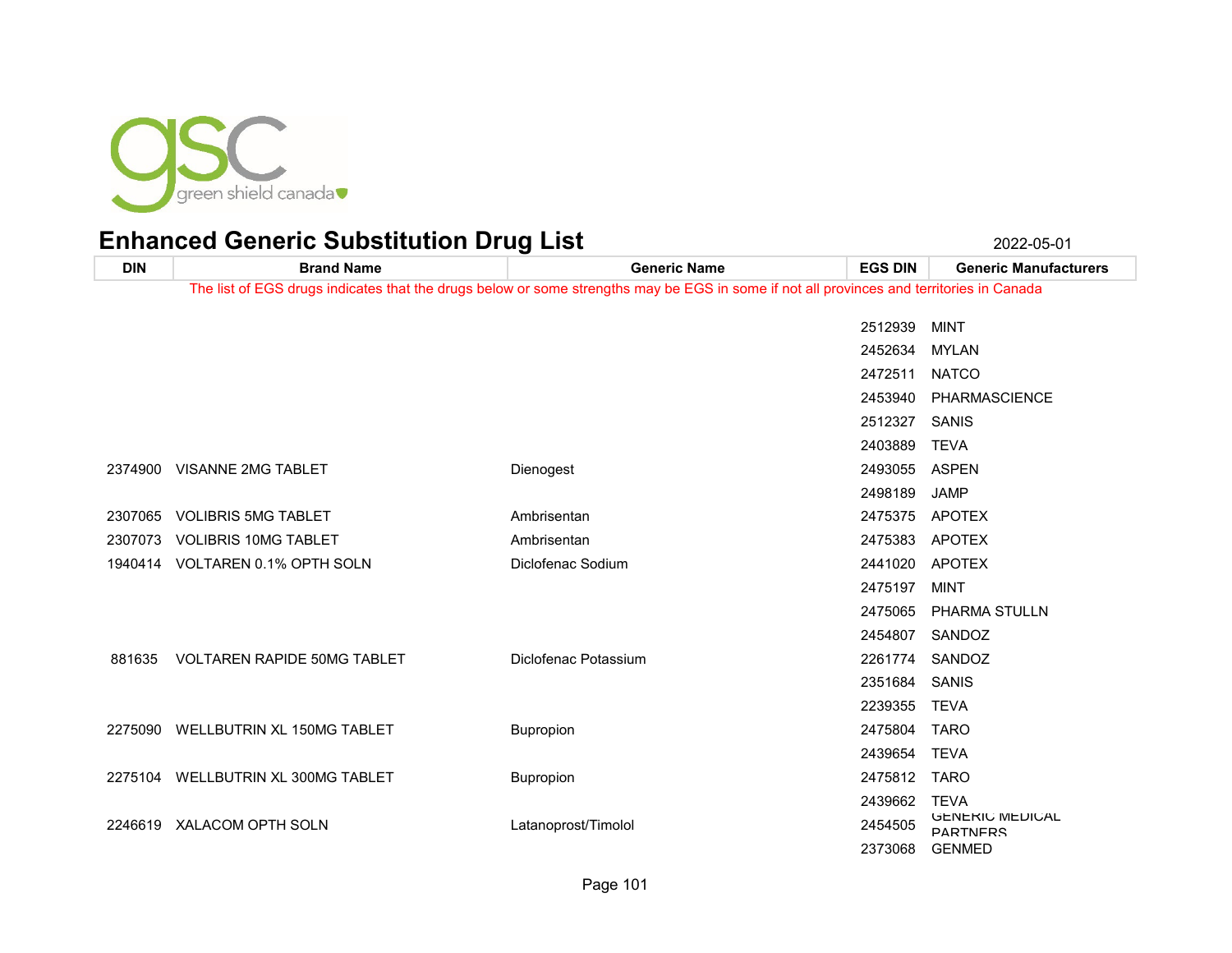

| <b>DIN</b> | <b>Brand Name</b>                | <b>Generic Name</b>                                                                                                                      | <b>EGS DIN</b> | <b>Generic Manufacturers</b>              |
|------------|----------------------------------|------------------------------------------------------------------------------------------------------------------------------------------|----------------|-------------------------------------------|
|            |                                  | The list of EGS drugs indicates that the drugs below or some strengths may be EGS in some if not all provinces and territories in Canada |                |                                           |
|            |                                  |                                                                                                                                          | 2453770        | <b>JAMP</b>                               |
|            |                                  |                                                                                                                                          | 2489368        | <b>TELIGENT</b>                           |
|            |                                  |                                                                                                                                          | 2436256        | <b>TEVA</b>                               |
|            | 2231493 XALATAN 0.005% OPTH SOLN | Latanoprost                                                                                                                              | 2296527        | <b>APOTEX</b>                             |
|            |                                  |                                                                                                                                          | 2453355        | <b>JAMP</b>                               |
|            |                                  |                                                                                                                                          | 2426935        | <b>GENERIC MEDICAL</b><br><b>PARTNERS</b> |
|            |                                  |                                                                                                                                          | 2373041        | <b>GENMED</b>                             |
|            |                                  |                                                                                                                                          | 2367335        | SANDOZ                                    |
|            |                                  |                                                                                                                                          | 2489570        | <b>TELIGENT</b>                           |
|            |                                  |                                                                                                                                          | 2254786        | <b>TEVA</b>                               |
| 723770     | XANAX 1MG TABLET                 | Alprazolam                                                                                                                               | 2243611        | <b>APOTEX</b>                             |
|            | 2245565 XATRAL 10MG TABLET       | Alfuzosin                                                                                                                                | 2315866        | <b>APOTEX</b>                             |
|            |                                  |                                                                                                                                          | 2443201        | <b>AURO</b>                               |
|            |                                  |                                                                                                                                          | 2519877        | SANIS                                     |
|            |                                  |                                                                                                                                          | 2304678        | SANDOZ                                    |
|            |                                  |                                                                                                                                          | 2447576        | <b>SIVEM</b>                              |
|            | 2238453 XELODA 150MG TABLET      | Capecitabine                                                                                                                             | 2426757        | ACCORD                                    |
|            |                                  |                                                                                                                                          | 2421917        | SANDOZ                                    |
|            |                                  |                                                                                                                                          | 2457490        | <b>TARO</b>                               |
|            | 2238454 XELODA 500MG TABLET      | Capecitabine                                                                                                                             | 2508028        | <b>MINT</b>                               |
|            |                                  |                                                                                                                                          | 2421925        | SANDOZ                                    |
|            |                                  |                                                                                                                                          | 2457504        | <b>TARO</b>                               |
|            |                                  |                                                                                                                                          | 2426765        | <b>TEVA</b>                               |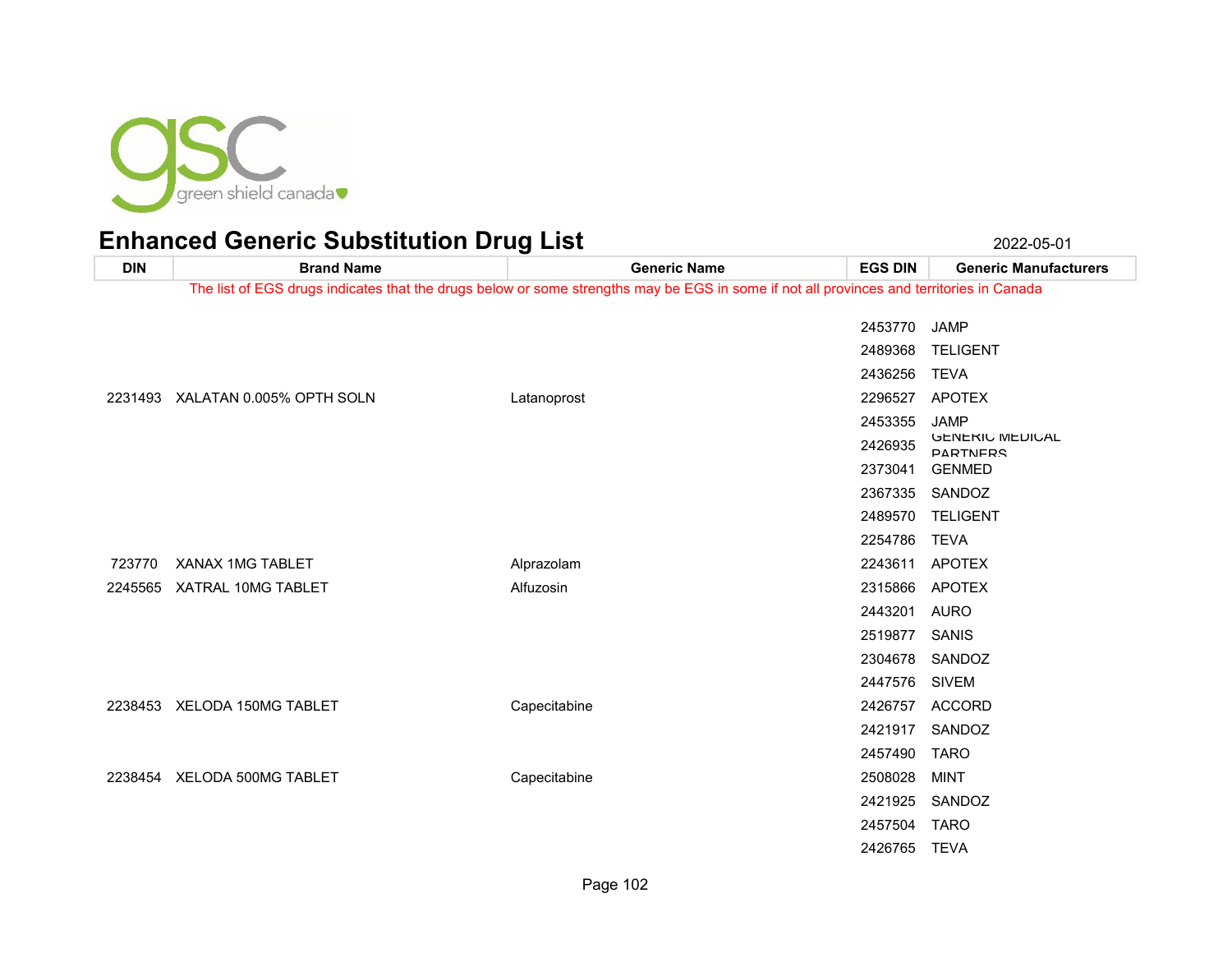

| <b>DIN</b> | <b>Brand Name</b>                                                                                                                        | <b>Generic Name</b>            | <b>EGS DIN</b> | <b>Generic Manufacturers</b> |  |  |
|------------|------------------------------------------------------------------------------------------------------------------------------------------|--------------------------------|----------------|------------------------------|--|--|
|            | The list of EGS drugs indicates that the drugs below or some strengths may be EGS in some if not all provinces and territories in Canada |                                |                |                              |  |  |
| 1694       | XYLOCAINE 2% JELLY                                                                                                                       | Lidocaine                      | 2143879        | <b>ODAN</b>                  |  |  |
| 2261723    | YASMIN-21 TABLET                                                                                                                         | Drospirenone/Ethinyl           | 2410788        | <b>APOTEX</b>                |  |  |
|            |                                                                                                                                          |                                |                |                              |  |  |
|            |                                                                                                                                          |                                | 2421437        | <b>GLENMARK</b>              |  |  |
|            | 2231731 YASMIN-28 TABLET                                                                                                                 | Drospirenone/Ethinyl           | 2410796        | APOTEX                       |  |  |
|            |                                                                                                                                          |                                | 2421445        | <b>GLENMARK</b>              |  |  |
|            | 2321157 YAZ 28 TABLET                                                                                                                    | Drospirenone/Ethinyl/Estradiol | 2415380        | APOTEX                       |  |  |
|            |                                                                                                                                          |                                | 2462060        | <b>GLENMARK</b>              |  |  |
| 2250519    | ZAVESCA 100MG CAPSULE                                                                                                                    | Miglustat                      | 2456257        | SANDOZ                       |  |  |
| 2298597    | ZELDOX 20MG TABLET                                                                                                                       | Ziprasidone                    | 2449544        | <b>AURO</b>                  |  |  |
| 2298600    | ZELDOX 40MG TABLET                                                                                                                       | Ziprasidone                    | 2449552        | AURO                         |  |  |
| 2298619    | ZELDOX 60MG TABLET                                                                                                                       | Ziprasidone                    | 2449560        | AURO                         |  |  |
| 2298627    | ZELDOX 80MG TABLET                                                                                                                       | Ziprasidone                    | 2449579        | AURO                         |  |  |
| 2103729    | ZESTORETIC 10/12.5MG TABLET                                                                                                              | Lisinopril/Hctz                | 2302365        | SANDOZ                       |  |  |
|            |                                                                                                                                          |                                | 2362945        | SANIS                        |  |  |
|            |                                                                                                                                          |                                | 2301768        | <b>TEVA</b>                  |  |  |
|            | 2045737 ZESTORETIC 20/12.5MG TABLET                                                                                                      | Lisinopril/Hctz                | 2302373        | SANDOZ                       |  |  |
|            |                                                                                                                                          |                                | 2362953        | <b>SANIS</b>                 |  |  |
|            |                                                                                                                                          |                                | 2301776        | <b>TEVA</b>                  |  |  |
| 2045729    | ZESTORETIC 20/25MG TABLET                                                                                                                | Lisinopril/Hctz                | 2302381        | SANDOZ                       |  |  |
|            |                                                                                                                                          |                                | 2362961        | <b>SANIS</b>                 |  |  |
|            |                                                                                                                                          |                                | 2301784        | <b>TEVA</b>                  |  |  |
| 2240357    | ZIAGEN 300MG TABLET                                                                                                                      | Abacavir                       | 2396769        | APOTEX                       |  |  |
|            |                                                                                                                                          |                                | 2480956        | <b>MINT</b>                  |  |  |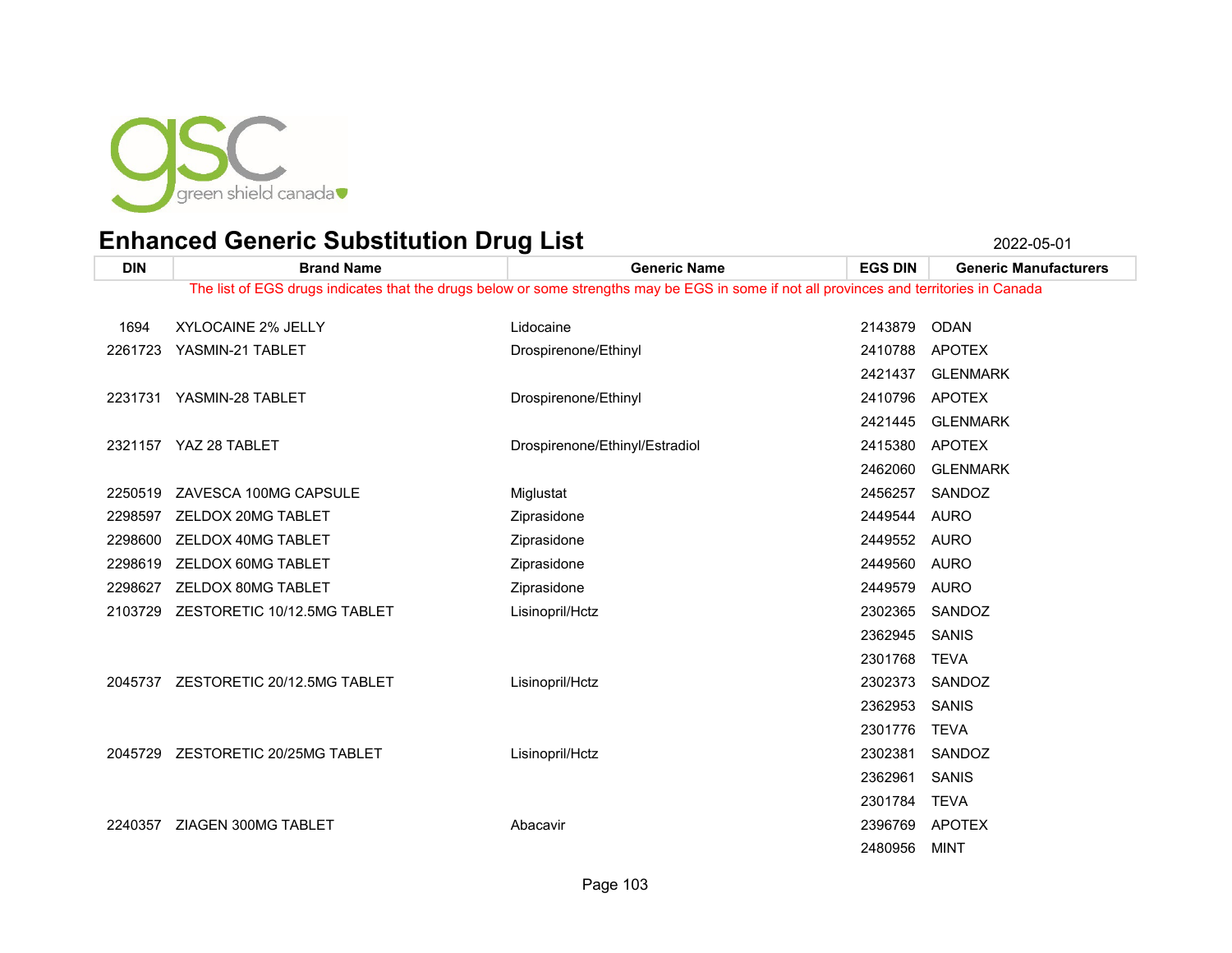

| <b>DIN</b> | <b>Brand Name</b>                      | <b>Generic Name</b>                                                                                                                      | <b>EGS DIN</b> | <b>Generic Manufacturers</b>    |
|------------|----------------------------------------|------------------------------------------------------------------------------------------------------------------------------------------|----------------|---------------------------------|
|            |                                        | The list of EGS drugs indicates that the drugs below or some strengths may be EGS in some if not all provinces and territories in Canada |                |                                 |
| 2239952    | ZITHROMAX IV 500MG INJ (Hosp use only) | Azithromycin                                                                                                                             |                | 2368846 STERIMAX                |
|            | 2213745 ZOFRAN 2MG/ML INJECTION        | Ondansetron                                                                                                                              | 2420414        | <b>JAMP</b>                     |
|            |                                        |                                                                                                                                          | 2390019        | <b>MYLAN</b>                    |
|            |                                        |                                                                                                                                          |                | 2279428 SANDOZ                  |
|            | 2248296 ZOMETA 4MG/5ML SOLN            | Zoledronic Acid                                                                                                                          | 2422425        | DR REDDY'S LAB                  |
|            |                                        |                                                                                                                                          | 2434458        | <b>FRESENIUS KABI</b>           |
|            |                                        |                                                                                                                                          | 2424894        | <b>GENERIC MEDICAL PARTNERS</b> |
|            |                                        |                                                                                                                                          | 2482525        | <b>JAMP</b>                     |
|            |                                        |                                                                                                                                          | 2472805        | <b>MARCAN</b>                   |
|            |                                        |                                                                                                                                          | 2444739        | <b>MDA PHARMACEUTICALS</b>      |
|            |                                        |                                                                                                                                          | 2401606        | SANDOZ                          |
|            |                                        |                                                                                                                                          | 2415186        | <b>TARO</b>                     |
|            |                                        |                                                                                                                                          | 2407639 TEVA   |                                 |
|            | 2238660 ZOMIG 2.5MG TABLET             | Zolmitriptan                                                                                                                             | 2481030 AURO   |                                 |
|            |                                        |                                                                                                                                          | 2421623        | <b>JAMP</b>                     |
|            |                                        |                                                                                                                                          | 2477106        | <b>JAMP</b>                     |
|            |                                        |                                                                                                                                          | 2419521        | <b>MINT</b>                     |
|            |                                        |                                                                                                                                          | 2421534        | <b>NATCO</b>                    |
|            |                                        |                                                                                                                                          | 2489392        | <b>NORA</b>                     |
|            |                                        |                                                                                                                                          | 2324229        | PHARMASCIENCE                   |
|            |                                        |                                                                                                                                          | 2362988        | SANDOZ                          |
|            |                                        |                                                                                                                                          | 2442655        | SANIS                           |
|            |                                        |                                                                                                                                          | 2313960 TEVA   |                                 |
|            |                                        |                                                                                                                                          |                |                                 |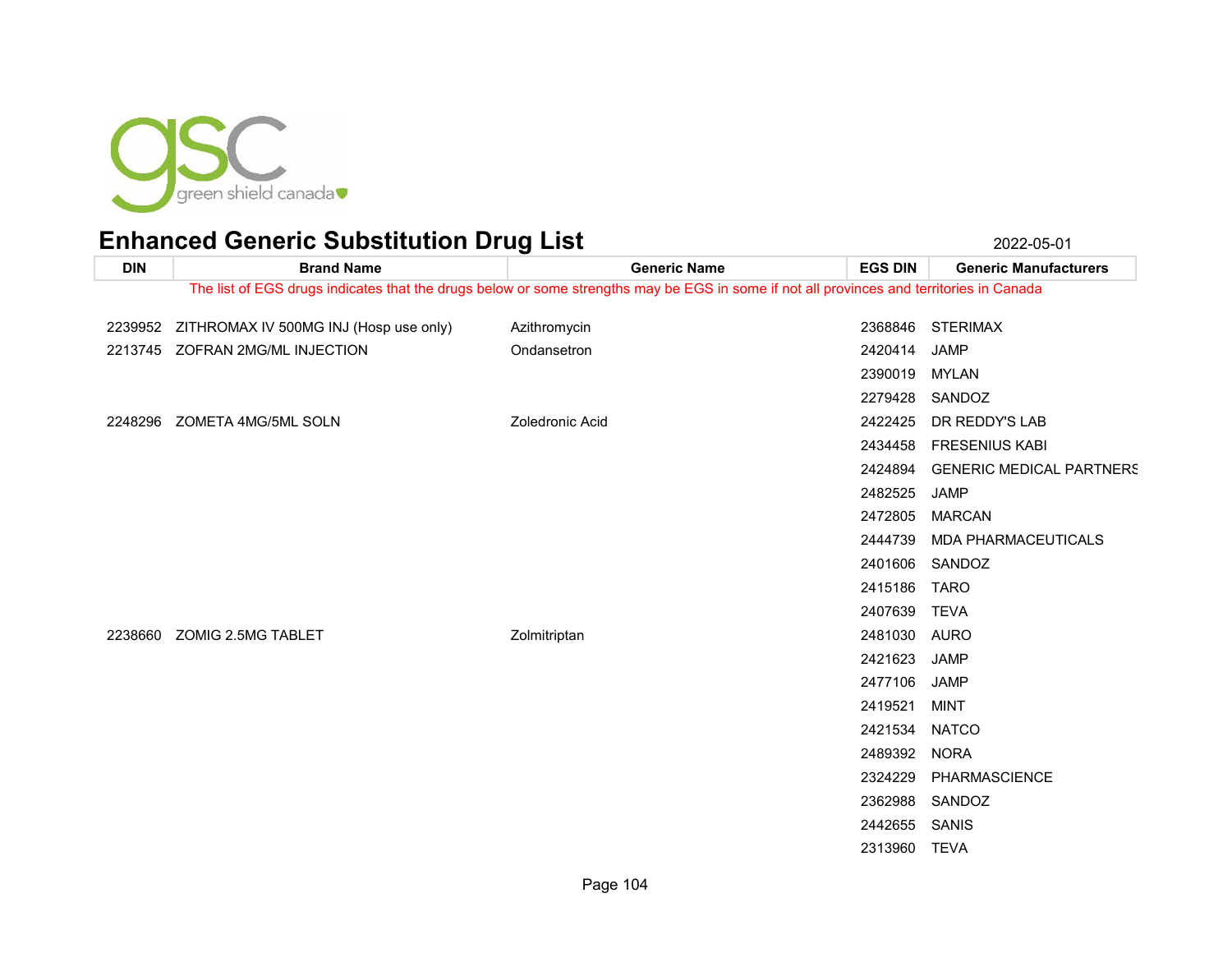

| <b>DIN</b> | <b>Brand Name</b>           | <b>Generic Name</b>                                                                                                                      | <b>EGS DIN</b> | <b>Generic Manufacturers</b> |
|------------|-----------------------------|------------------------------------------------------------------------------------------------------------------------------------------|----------------|------------------------------|
|            |                             | The list of EGS drugs indicates that the drugs below or some strengths may be EGS in some if not all provinces and territories in Canada |                |                              |
| 2243045    | ZOMIG RAPIMELT 2.5MG TABLET | Zolmitriptan                                                                                                                             | 2381575        | <b>APOTEX</b>                |
|            |                             |                                                                                                                                          | 2428237        | <b>JAMP</b>                  |
|            |                             |                                                                                                                                          | 2324768        | PHARMASCIENCE                |
|            |                             |                                                                                                                                          | 2362996        | SANDOZ                       |
|            |                             |                                                                                                                                          | 2342545        | <b>TEVA</b>                  |
| 569771     | <b>ZOVIRAX 5% OINTMENT</b>  | Acyclovir                                                                                                                                | 2477130        | <b>APOTEX</b>                |
|            |                             |                                                                                                                                          | 2522306        | <b>TARO</b>                  |
| 2257270    | ZYMAR 0.3% OPTH SOLN        | Gatifloxacin                                                                                                                             | 2327260        | <b>APOTEX</b>                |
| 2229250    | ZYPREXA 2.5MG TABLET        | Olanzapine                                                                                                                               | 2281791        | <b>APOTEX</b>                |
|            |                             |                                                                                                                                          | 2417243        | <b>JAMP</b>                  |
|            |                             |                                                                                                                                          | 2410141        | <b>MINT</b>                  |
|            |                             |                                                                                                                                          | 2303116        | <b>PHARMASCIENCE</b>         |
|            |                             |                                                                                                                                          | 2310341        | SANDOZ                       |
|            |                             |                                                                                                                                          | 2372819        | SANIS                        |
|            |                             |                                                                                                                                          | 2385864 SIVEM  |                              |
|            |                             |                                                                                                                                          | 2276712 TEVA   |                              |
| 2229269    | <b>ZYPREXA 5MG TABLET</b>   | Olanzapine                                                                                                                               | 2281805        | <b>APOTEX</b>                |
|            |                             |                                                                                                                                          | 2417251        | JAMP                         |
|            |                             |                                                                                                                                          | 2410168        | <b>MINT</b>                  |
|            |                             |                                                                                                                                          | 2303159        | PHARMASCIENCE                |
|            |                             |                                                                                                                                          | 2372827        | SANIS                        |
|            |                             |                                                                                                                                          | 2385872 SIVEM  |                              |
|            |                             |                                                                                                                                          | 2276720        | <b>TEVA</b>                  |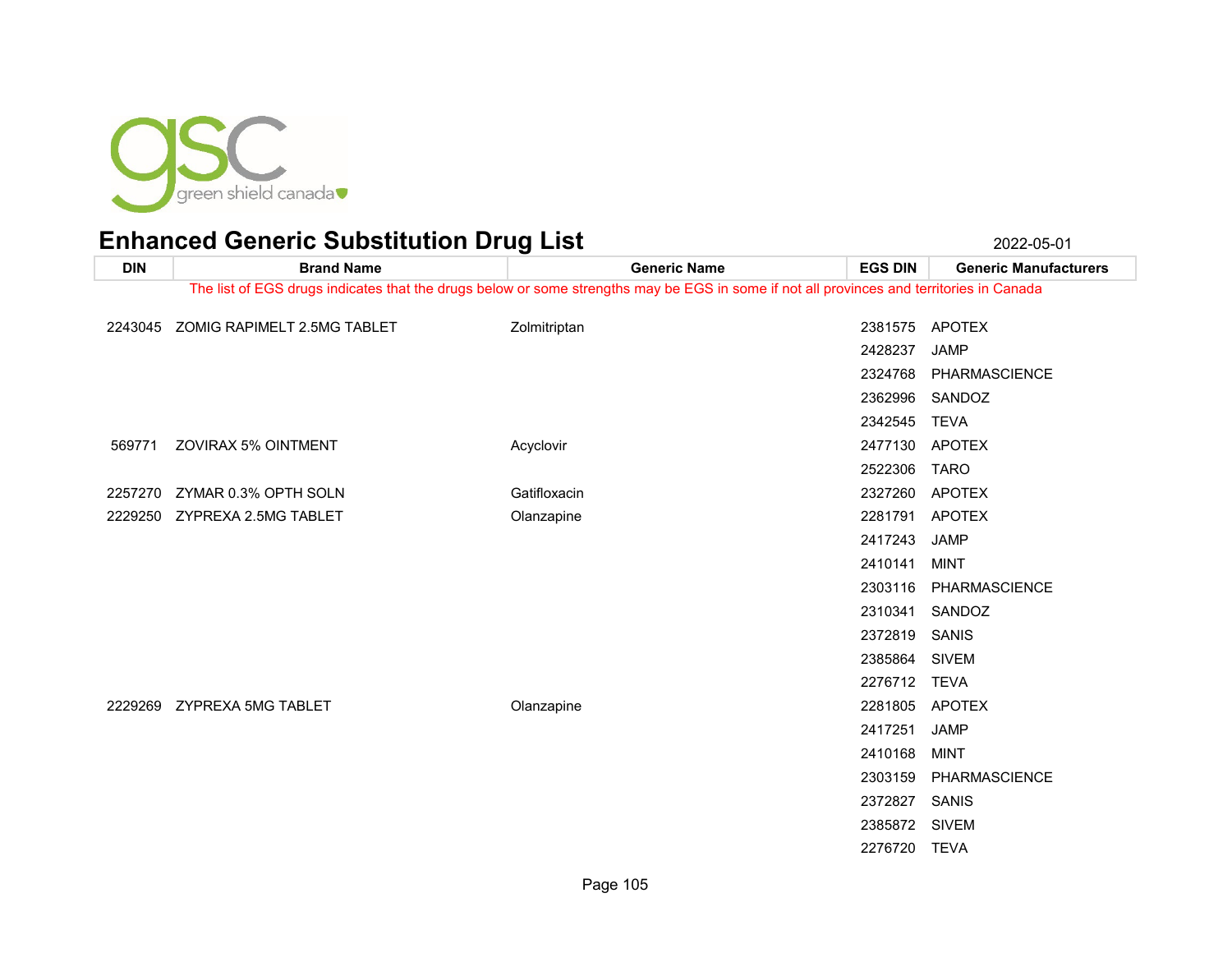

| <b>DIN</b> | <b>Brand Name</b>                                                                                                                        | <b>Generic Name</b> | <b>EGS DIN</b> | <b>Generic Manufacturers</b> |  |  |
|------------|------------------------------------------------------------------------------------------------------------------------------------------|---------------------|----------------|------------------------------|--|--|
|            | The list of EGS drugs indicates that the drugs below or some strengths may be EGS in some if not all provinces and territories in Canada |                     |                |                              |  |  |
|            |                                                                                                                                          |                     |                |                              |  |  |
|            | 2229277 ZYPREXA 7.5MG TABLET                                                                                                             | Olanzapine          |                | 2281813 APOTEX               |  |  |
|            |                                                                                                                                          |                     | 2417278        | <b>JAMP</b>                  |  |  |
|            |                                                                                                                                          |                     | 2410176        | <b>MINT</b>                  |  |  |
|            |                                                                                                                                          |                     | 2303167        | PHARMASCIENCE                |  |  |
|            |                                                                                                                                          |                     |                | 2310376 SANDOZ               |  |  |
|            |                                                                                                                                          |                     | 2372835        | SANIS                        |  |  |
|            |                                                                                                                                          |                     | 2385880        | <b>SIVEM</b>                 |  |  |
|            |                                                                                                                                          |                     | 2276739        | <b>TEVA</b>                  |  |  |
|            | 2229285 ZYPREXA 10MG TABLET                                                                                                              | Olanzapine          | 2281821        | <b>APOTEX</b>                |  |  |
|            |                                                                                                                                          |                     | 2417286        | <b>JAMP</b>                  |  |  |
|            |                                                                                                                                          |                     | 2410184        | <b>MINT</b>                  |  |  |
|            |                                                                                                                                          |                     | 2303175        | PHARMASCIENCE                |  |  |
|            |                                                                                                                                          |                     | 2310384        | SANDOZ                       |  |  |
|            |                                                                                                                                          |                     | 2372843        | SANIS                        |  |  |
|            |                                                                                                                                          |                     | 2385899        | <b>SIVEM</b>                 |  |  |
|            |                                                                                                                                          |                     | 2276747 TEVA   |                              |  |  |
|            | 2238850 ZYPREXA 15MG TABLET                                                                                                              | Olanzapine          |                | 2281848 APOTEX               |  |  |
|            |                                                                                                                                          |                     | 2417294        | <b>JAMP</b>                  |  |  |
|            |                                                                                                                                          |                     | 2410192        | <b>MINT</b>                  |  |  |
|            |                                                                                                                                          |                     | 2303183        | PHARMASCIENCE                |  |  |
|            |                                                                                                                                          |                     | 2310392        | SANDOZ                       |  |  |
|            |                                                                                                                                          |                     | 2372851        | SANIS                        |  |  |
|            |                                                                                                                                          |                     | 2385902        | <b>SIVEM</b>                 |  |  |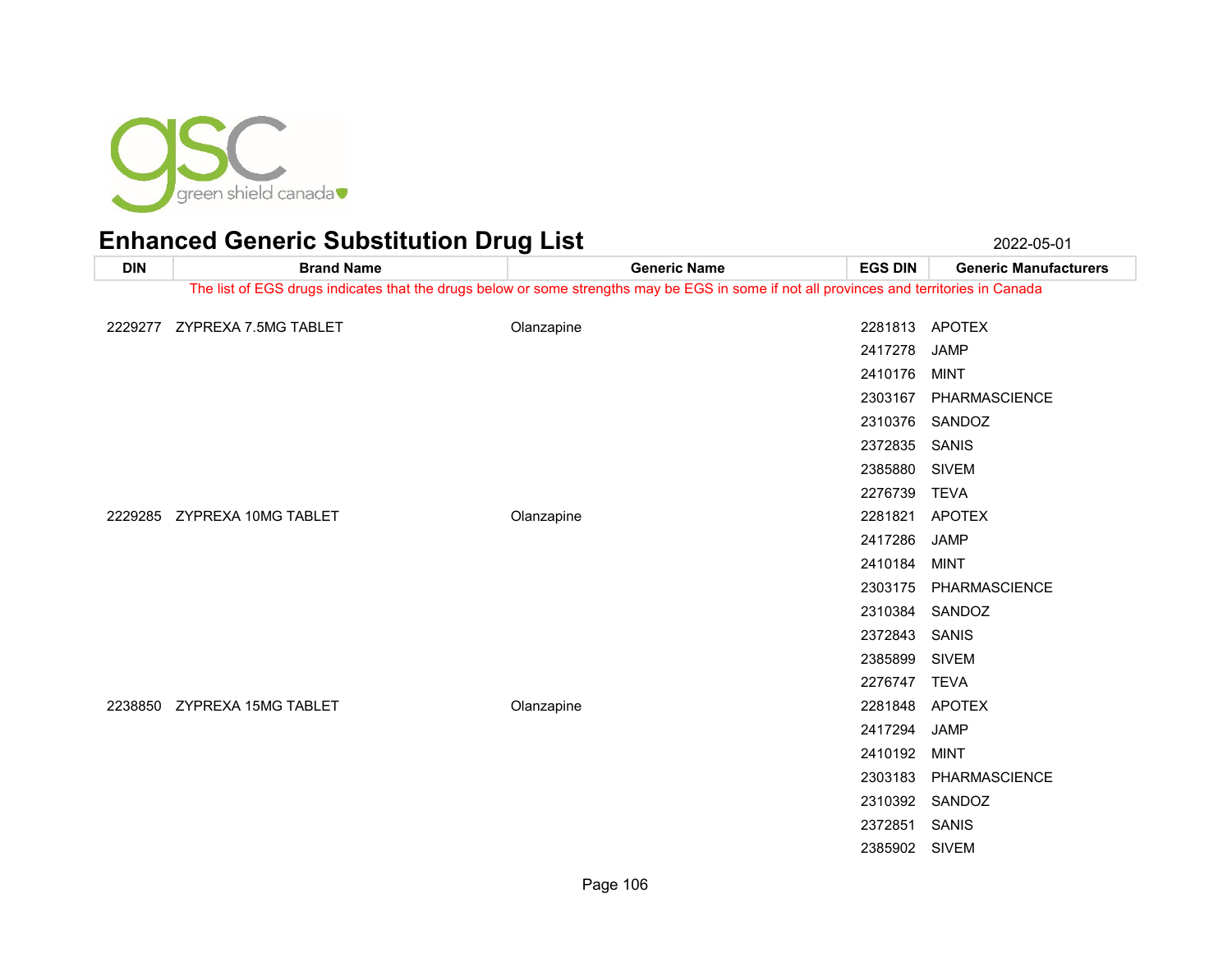

| <b>DIN</b> | <b>Brand Name</b>                 | <b>Generic Name</b>                                                                                                                      | <b>EGS DIN</b> | <b>Generic Manufacturers</b> |
|------------|-----------------------------------|------------------------------------------------------------------------------------------------------------------------------------------|----------------|------------------------------|
|            |                                   | The list of EGS drugs indicates that the drugs below or some strengths may be EGS in some if not all provinces and territories in Canada |                |                              |
|            |                                   |                                                                                                                                          | 2276755        | <b>TEVA</b>                  |
|            | 2238851 ZYPREXA 20MG TABLET       | Olanzapine                                                                                                                               |                | 2333015 APOTEX               |
|            |                                   |                                                                                                                                          | 2417308        | <b>JAMP</b>                  |
|            |                                   |                                                                                                                                          | 2359707 TEVA   |                              |
|            | 2243086 ZYPREXA-ZYDIS 5MG TABLET  | Olanzapine                                                                                                                               | 2360616        | <b>APOTEX</b>                |
|            |                                   |                                                                                                                                          | 2448726 AURO   |                              |
|            |                                   |                                                                                                                                          | 2406624        | <b>JAMP</b>                  |
|            |                                   |                                                                                                                                          | 2436965        | MINT                         |
|            |                                   |                                                                                                                                          | 2303191        | PHARMASCIENCE                |
|            |                                   |                                                                                                                                          |                | 2327775 SANDOZ               |
|            |                                   |                                                                                                                                          | 2343665        | <b>SIVEM</b>                 |
|            | 2243087 ZYPREXA-ZYDIS 10MG TABLET | Olanzapine                                                                                                                               | 2360624 APOTEX |                              |
|            |                                   |                                                                                                                                          | 2448734 AURO   |                              |
|            |                                   |                                                                                                                                          | 2406632        | <b>JAMP</b>                  |
|            |                                   |                                                                                                                                          | 2436973        | <b>MINT</b>                  |
|            |                                   |                                                                                                                                          | 2303205        | PHARMASCIENCE                |
|            |                                   |                                                                                                                                          | 2327783        | SANDOZ                       |
|            |                                   |                                                                                                                                          | 2343673        | <b>SIVEM</b>                 |
|            | 2243088 ZYPREXA-ZYDIS 15MG TABLET | Olanzapine                                                                                                                               | 2360632        | APOTEX                       |
|            |                                   |                                                                                                                                          | 2448742 AURO   |                              |
|            |                                   |                                                                                                                                          | 2406640        | <b>JAMP</b>                  |
|            |                                   |                                                                                                                                          | 2436981        | <b>MINT</b>                  |
|            |                                   |                                                                                                                                          | 2303213        | PHARMASCIENCE                |